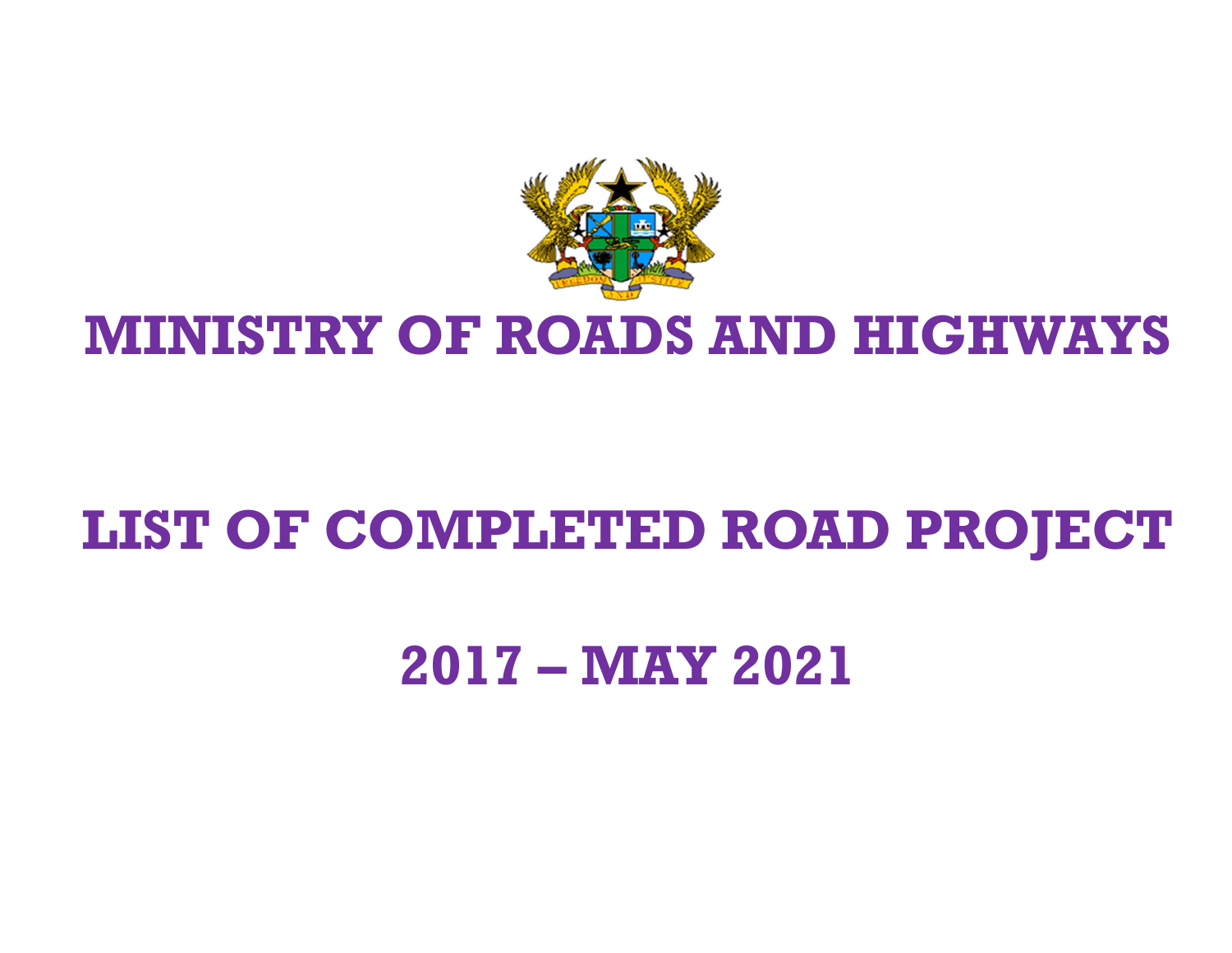# REGIONAL SUMMARY BY AGENCY

|                      | <b>DEPARTMENT</b>      | <b>DEPARTMENT</b> | <b>GHANA HIGHWAY</b> | <b>GRAND TOTAL</b> |
|----------------------|------------------------|-------------------|----------------------|--------------------|
| <b>REGION</b>        | <b>OF FEEDER ROADS</b> | OF URBAN ROADS    | <b>AUTHORITY</b>     |                    |
| <b>Ashanti</b>       | 111.40                 | 407.75            |                      | 519.15             |
| <b>Bono</b>          | 28.55                  | 42.99             | 3.00                 | 74.54              |
| <b>Bono East</b>     | 8.70                   |                   |                      | 8.70               |
| <b>Central</b>       | 33.38                  | 85.76             | 72.00                | 191.14             |
| <b>Eastern</b>       | 84.41                  | 334.01            | 86.85                | 505.27             |
| <b>Greater Accra</b> |                        | 1,235.32          | 2.83                 | 1,238.15           |
| <b>North East</b>    | 111.20                 | 56.91             |                      | 168.11             |
| Northern             | 132.80                 | 515.59            | 98.00                | 746.39             |
| Oti                  |                        |                   | 121.90               | 121.90             |
| Savannah             | 53.50                  |                   | 16.00                | 69.50              |
| <b>Upper East</b>    | 109.91                 | 18.00             | 13.00                | 140.91             |
| <b>Upper West</b>    | 18.00                  | 3.55              | 106.80               | 128.35             |
| Volta                | 27.50                  | 29.73             | 22.00                | 79.23              |
| <b>Western</b>       | 136.48                 | 106.36            | 19.00                | 261.84             |
| Ahafo                | 10.20                  |                   |                      | 10.20              |
| <b>Grand Total</b>   | 866.03                 | 2,835.96          | 561.38               | 4,263.37           |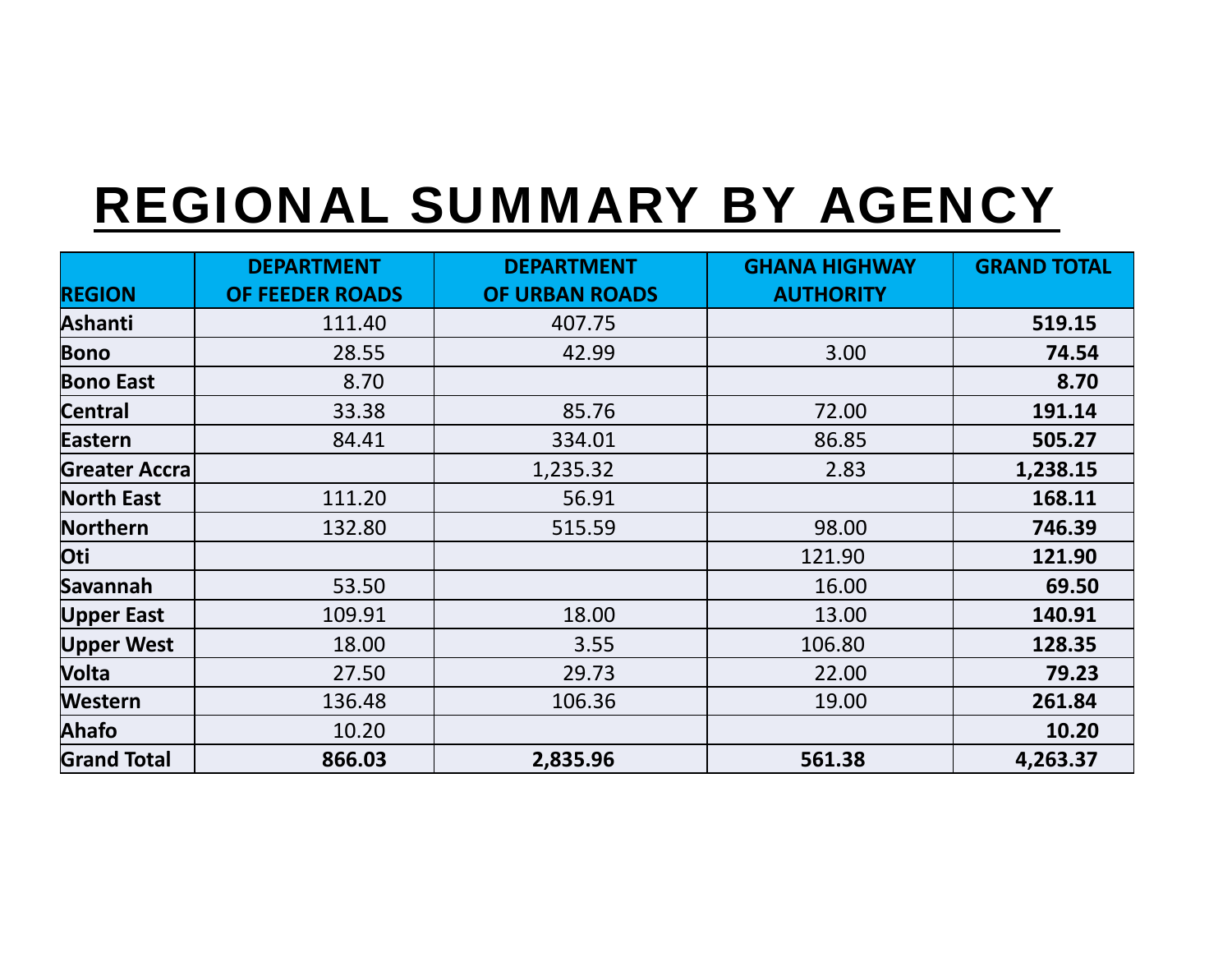# SUMMARY BY ACTIVITY

| <b>REGION</b>                  | <b>DEPARTMENT</b><br>OF FEEDER ROADS | <b>DEPARTMENT</b><br>OF URBAN ROADS | <b>GHANA HIGHWAY</b><br><b>AUTHORITY</b> | <b>GRAND TOTAL</b> |
|--------------------------------|--------------------------------------|-------------------------------------|------------------------------------------|--------------------|
| <b>Asphalt Overlay</b>         |                                      | 1,463.36                            |                                          | 1,463.36           |
| <b>Construction</b>            | 0.10                                 | 36.40                               | 32.00                                    | 68.50              |
| <b>Gravelling/Regravelling</b> |                                      | 897.62                              | 58.20                                    | 955.82             |
| <b>Partial Reconstruction</b>  |                                      | 46.31                               | 93.10                                    | 139.41             |
| <b>Reconstruction</b>          |                                      | 11.10                               | 79.30                                    | 90.40              |
| <b>Rehabilitation</b>          | 536.45                               | 241.82                              | 59.00                                    | 837.27             |
| <b>Resealing</b>               |                                      | 44.20                               | 42.00                                    | 86.20              |
| <b>Spot Improvement</b>        | 136.20                               | 3.37                                |                                          | 139.57             |
| <b>Upgrading</b>               | 193.28                               | 91.77                               | 197.78                                   | 482.83             |
| <b>Grand Total</b>             | 866.03                               | 2,835.96                            | 561.38                                   | 4,263.37           |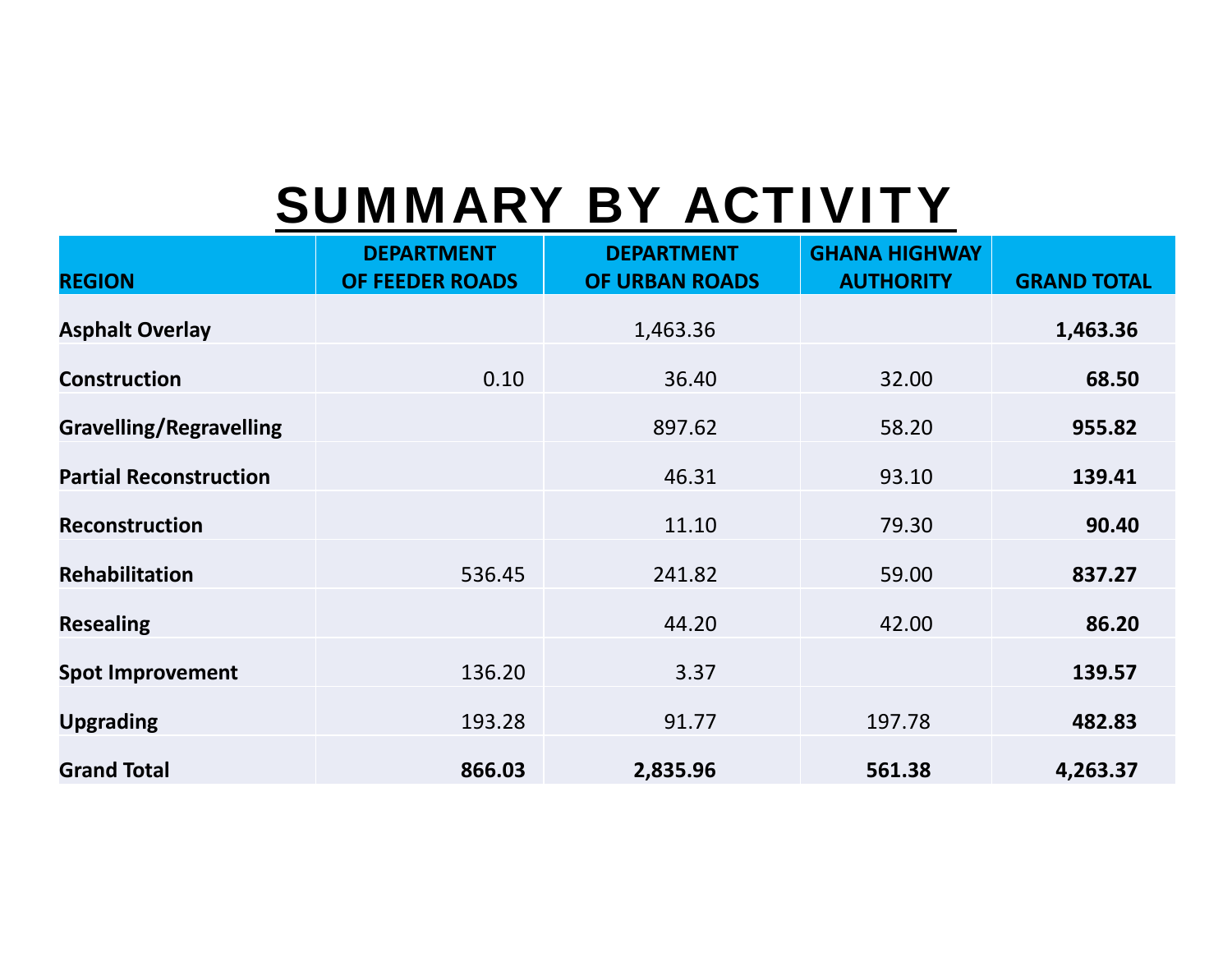## DETAILED BREAKDOWN OF PROJECTS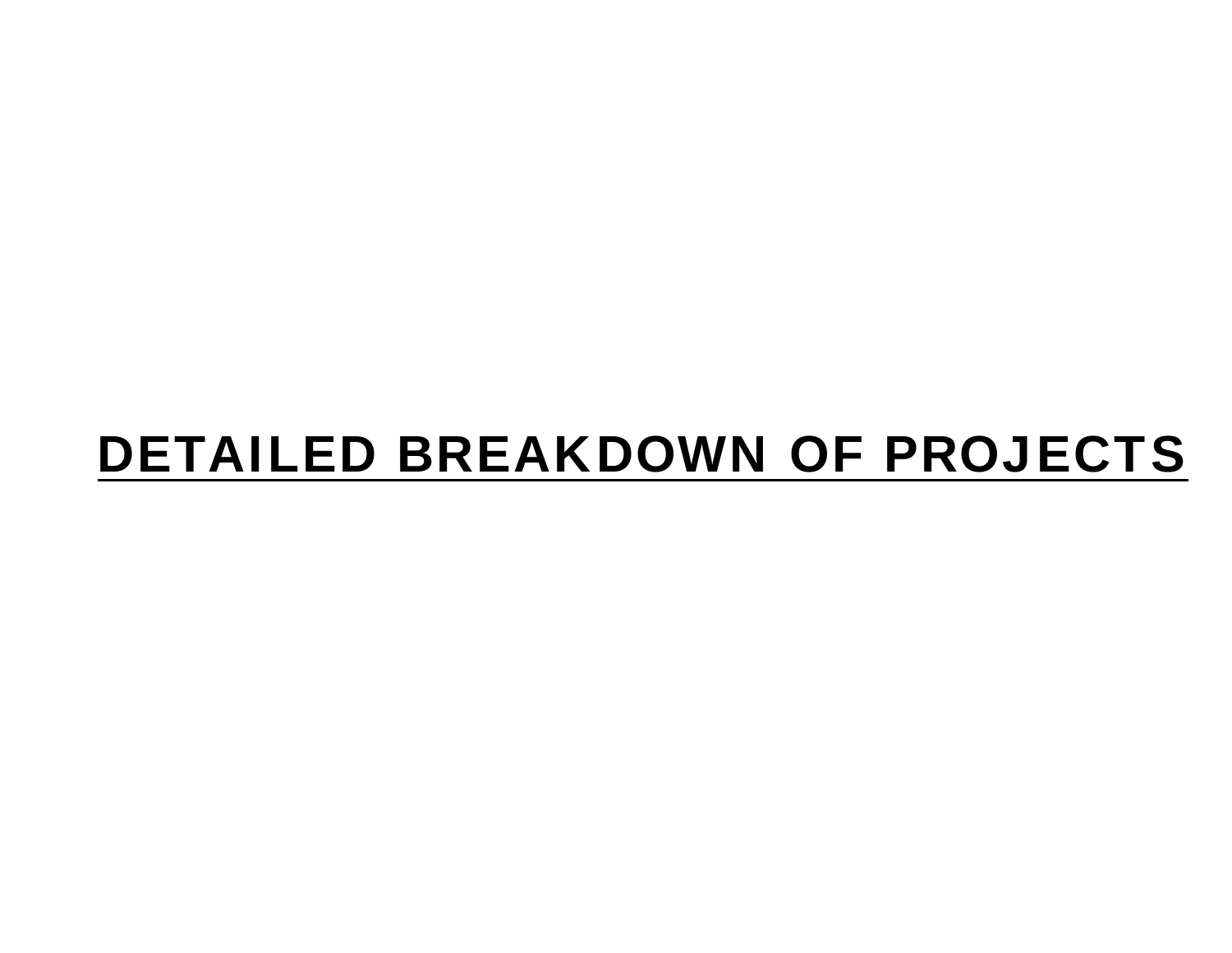| NO.            | <b>REGION</b> | <b>AGENCY</b> | <b>ACTIVITY</b> | <b>ROAD NAME</b>                                                          | LENGTH (KM) | <b>YEAR</b> |
|----------------|---------------|---------------|-----------------|---------------------------------------------------------------------------|-------------|-------------|
| -1             | Ahafo         | <b>DFR</b>    | Upgrading       | Bituminous Surfacing Of Dadiesoaba-Twabidi Feeder Road                    | 10.20       | 2018        |
| 2              | Ashanti       | <b>DFR</b>    | Upgrading       | Upgrading Of Selected Feeder Roads In Ashanti Region -<br>Sinohydro Lot 8 | 56.00       | 2021        |
| 3              | Ashanti       | <b>DFR</b>    | Rehabilitation  | Poano-Ntinanko-Adowa Ph. 1                                                | 6.00        | 2021        |
| 4              | Ashanti       | <b>DFR</b>    | Rehabilitation  | Formanso Jn-Mamfe Ahyiresu Ph. Ii F/Rd                                    | 6.20        | 2021        |
| 5              | Ashanti       | <b>DFR</b>    | Rehabilitation  | Ahodwo-Trede                                                              | 13.00       | 2020        |
| 6              | Ashanti       | <b>DFR</b>    | Rehabilitation  | Menang Jn-Menang-Dotom                                                    | 15.00       | 2021        |
| $\overline{7}$ | Ashanti       | <b>DFR</b>    | Upgrading       | Bit Surf Of Pokukrom - Awherewam - Sabronum                               | 15.20       | 2018        |
| 8              | Ashanti       | <b>DUR</b>    | Asphalt Overlay | Asphalt Overlay Of Abawa Ruth Road                                        | 1.70        | 2020        |
| 9              | Ashanti       | <b>DUR</b>    | Asphalt Overlay | Asphalt Overlay Of Abease Jn. - F-Line                                    | 1.18        | 2020        |
| 10             | Ashanti       | <b>DUR</b>    | Asphalt Overlay | Asphalt Overlay Of Abena Achiaa Street 1                                  | 0.15        | 2020        |
| 11             | Ashanti       | <b>DUR</b>    | Asphalt Overlay | Asphalt Overlay Of Abena Achiaa Street 2                                  | 0.07        | 2020        |
| 12             | Ashanti       | <b>DUR</b>    | Asphalt Overlay | Asphalt Overlay Of Abrepo Access Roads                                    | 0.60        | 2020        |
| 13             | Ashanti       | <b>DUR</b>    | Asphalt Overlay | Asphalt Overlay Of Abrepo Road                                            | 5.48        | 2020        |
| 14             | Ashanti       | <b>DUR</b>    | Asphalt Overlay | Asphalt Overlay Of Abrepo-Barekese Road & Accesses                        | 5.69        | 2019        |
| 15             | Ashanti       | <b>DUR</b>    | Asphalt Overlay | Asphalt Overlay Of Abusau Panin Kwabena Anim Rd                           | 1.46        | 2020        |
| 16             | Ashanti       | <b>DUR</b>    | Asphalt Overlay | Asphalt Overlay Of Access Roads Ipt-Nyankyerase                           | 0.34        | 2020        |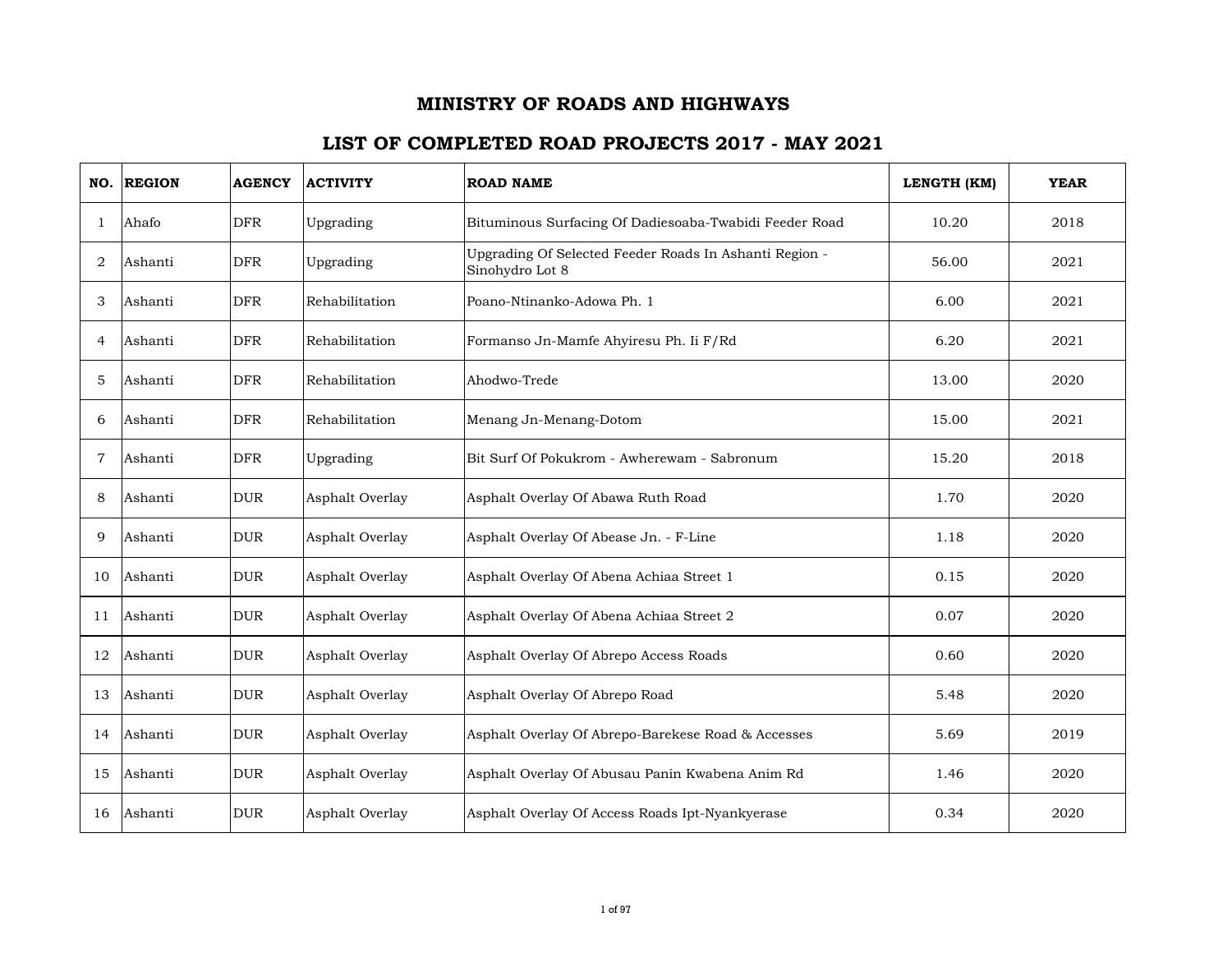|    | NO. REGION | <b>AGENCY</b> | <b>ACTIVITY</b> | <b>ROAD NAME</b>                                                        | LENGTH (KM) | <b>YEAR</b> |
|----|------------|---------------|-----------------|-------------------------------------------------------------------------|-------------|-------------|
| 17 | Ashanti    | <b>DUR</b>    | Asphalt Overlay | Asphalt Overlay Of Access Roads Nyankyerase-Apatrapa                    | 0.27        | 2020        |
| 18 | Ashanti    | <b>DUR</b>    | Asphalt Overlay | Asphalt Overlay Of Accident And Emergency Care Unit Road (<br>Car Park) | 0.39        | 2020        |
| 19 | Ashanti    | <b>DUR</b>    | Asphalt Overlay | Asphalt Overlay Of Adiembra Access 1(Pentecost Road)                    | 0.30        | 2019        |
| 20 | Ashanti    | <b>DUR</b>    | Asphalt Overlay | Asphalt Overlay Of Adiembra Road                                        | 3.57        | 2019        |
| 21 | Ashanti    | <b>DUR</b>    | Asphalt Overlay | Asphalt Overlay Of Administration Access Lhs                            | 0.24        | 2020        |
| 22 | Ashanti    | <b>DUR</b>    | Asphalt Overlay | Asphalt Overlay Of Administration Acess Rhs                             | 0.13        | 2020        |
| 23 | Ashanti    | <b>DUR</b>    | Asphalt Overlay | Asphalt Overlay Of Adoato-Adumanu-2Nd Brigade Road &<br>Accesses        | 3.20        | 2019        |
| 24 | Ashanti    | <b>DUR</b>    | Asphalt Overlay | Asphalt Overlay Of Adonten-Alabar                                       | 0.62        | 2020        |
| 25 | Ashanti    | <b>DUR</b>    | Asphalt Overlay | Asphalt Overlay Of Airport R/A - Buokrom Estate Juction Road            | 2.00        | 2020        |
| 26 | Ashanti    | <b>DUR</b>    | Asphalt Overlay | Asphalt Overlay Of Airport R/A -Suame R/A                               | 1.64        | 2020        |
| 27 | Ashanti    | <b>DUR</b>    | Asphalt Overlay | Asphalt Overlay Of Airtel/Tigo Office Road                              | 0.12        | 2020        |
| 28 | Ashanti    | <b>DUR</b>    | Asphalt Overlay | Asphalt Overlay Of Akoko Specs-Bremang Junction (Kovak Road)            | 2.42        | 2019        |
| 29 | Ashanti    | <b>DUR</b>    | Asphalt Overlay | Asphalt Overlay Of Akosua Dwamina Link 1                                | 0.10        | 2020        |
| 30 | Ashanti    | <b>DUR</b>    | Asphalt Overlay | Asphalt Overlay Of Akosua Dwamina Street                                | 0.10        | 2020        |
| 31 | Ashanti    | <b>DUR</b>    | Asphalt Overlay | Asphalt Overlay Of Akwesi Agyemang Road                                 | 0.50        | 2020        |
| 32 | Ashanti    | <b>DUR</b>    | Asphalt Overlay | Asphalt Overlay Of Akwesi Agyemang Road                                 | 0.52        | 2018        |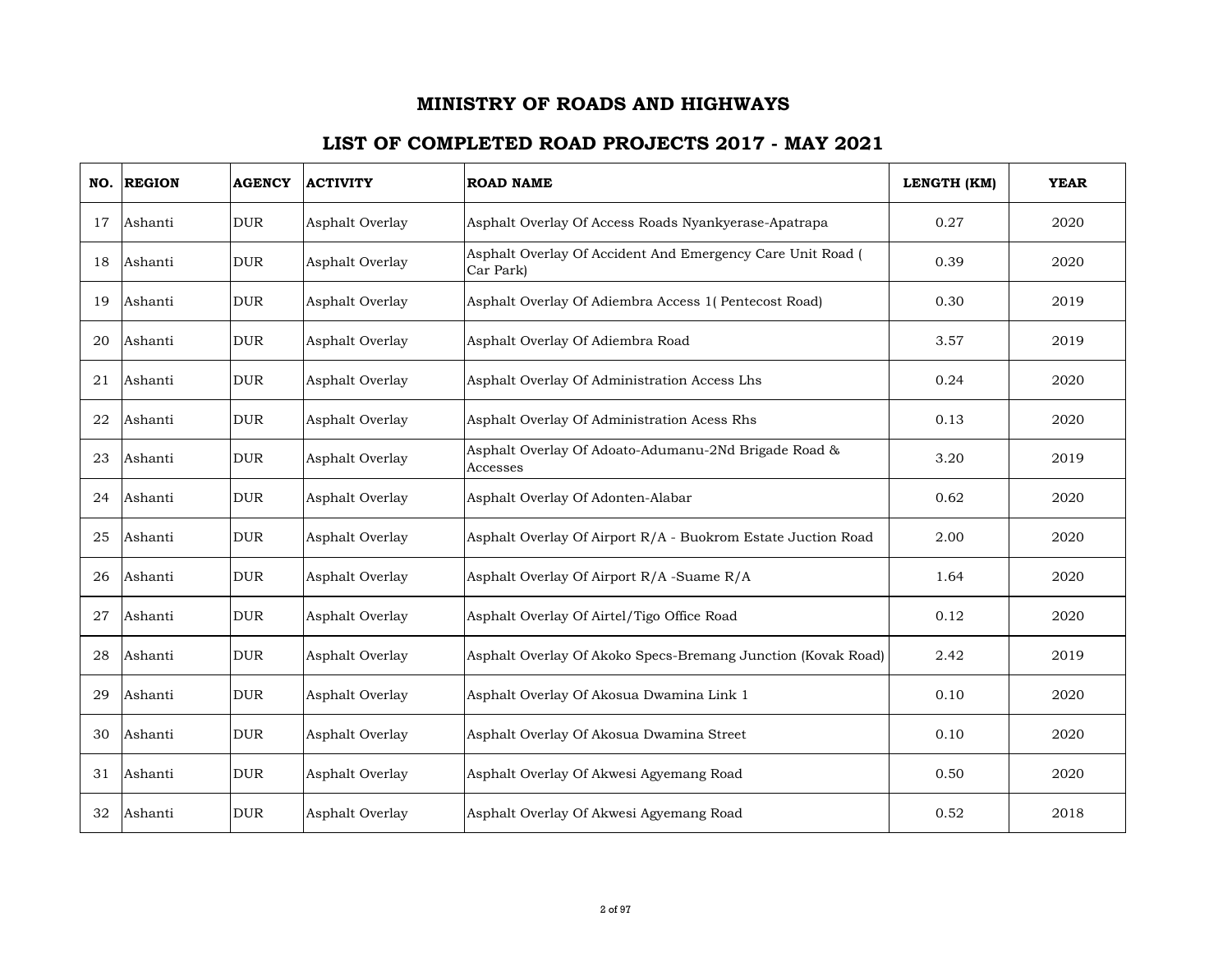| NO. | <b>REGION</b> | <b>AGENCY</b> | <b>ACTIVITY</b> | <b>ROAD NAME</b>                                        | LENGTH (KM) | <b>YEAR</b> |
|-----|---------------|---------------|-----------------|---------------------------------------------------------|-------------|-------------|
| 33  | Ashanti       | <b>DUR</b>    | Asphalt Overlay | Asphalt Overlay Of Amango Ase Street                    | 0.26        | 2020        |
| 34  | Ashanti       | <b>DUR</b>    | Asphalt Overlay | Asphalt Overlay Of Amma Agyeman Street                  | 0.10        | 2020        |
| 35  | Ashanti       | <b>DUR</b>    | Asphalt Overlay | Asphalt Overlay Of Anloga Junction - Airport Roundabout | 1.10        | 2019        |
| 36  | Ashanti       | <b>DUR</b>    | Asphalt Overlay | Asphalt Overlay Of Anloga Junction To Airport R/A       | 5.00        | 2020        |
| 37  | Ashanti       | <b>DUR</b>    | Asphalt Overlay | Asphalt Overlay Of Anloga Market Road 2                 | 0.25        | 2020        |
| 38  | Ashanti       | <b>DUR</b>    | Asphalt Overlay | Asphalt Overlay Of Anloga/Onion Market Road             | 0.33        | 2020        |
| 39  | Ashanti       | <b>DUR</b>    | Asphalt Overlay | Asphalt Overlay Of Antoa Rd                             | 2.93        | 2020        |
| 40  | Ashanti       | <b>DUR</b>    | Asphalt Overlay | Asphalt Overlay Of Apemso Rd                            | 1.27        | 2020        |
| 41  | Ashanti       | <b>DUR</b>    | Asphalt Overlay | Asphalt Overlay Of Apromase Access Road                 | 0.55        | 2020        |
| 42  | Ashanti       | <b>DUR</b>    | Asphalt Overlay | Asphalt Overlay Of Apromase- Oduom                      | 6.96        | 2019        |
| 43  | Ashanti       | <b>DUR</b>    | Asphalt Overlay | Asphalt Overlay Of Arch Bishop Sarong Road              | 1.50        | 2019        |
| 44  | Ashanti       | <b>DUR</b>    | Asphalt Overlay | Asphalt Overlay Of Ash Town Leg Dual Carriage Road      | 0.20        | 2020        |
| 45  | Ashanti       | <b>DUR</b>    | Asphalt Overlay | Asphalt Overlay Of Ashante New Rod                      | 1.55        | 2020        |
| 46  | Ashanti       | <b>DUR</b>    | Asphalt Overlay | Asphalt Overlay Of Ashanti New Road                     | 2.50        | 2018        |
| 47  | Ashanti       | <b>DUR</b>    | Asphalt Overlay | Asphalt Overlay Of Assemblies Of God - Tafo Market Road | 0.83        | 2020        |
| 48  | Ashanti       | <b>DUR</b>    | Asphalt Overlay | Asphalt Overlay Of Bantama High Street~Unity Road       | 0.49        | 2020        |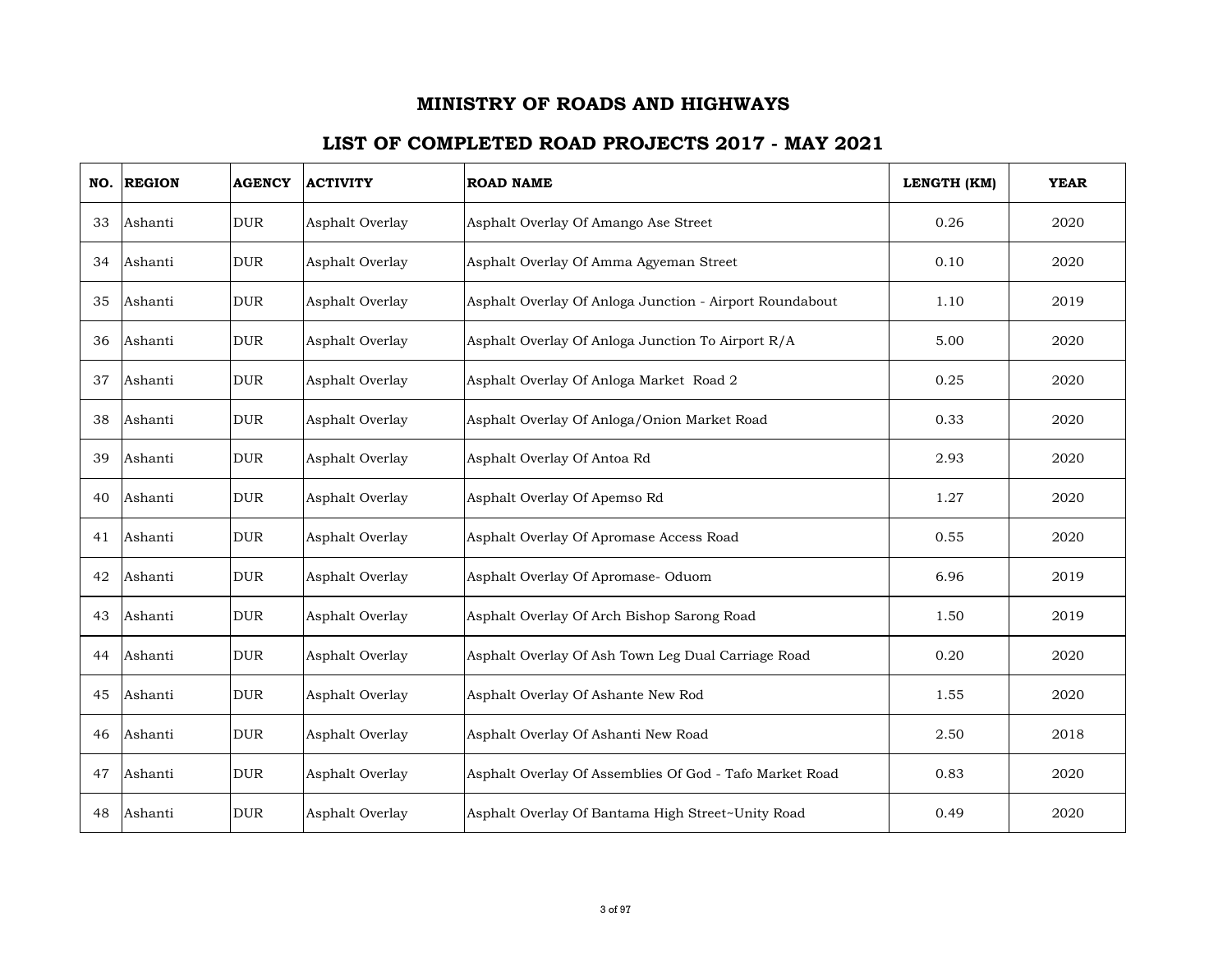| NO. | <b>REGION</b> | <b>AGENCY</b> | <b>ACTIVITY</b> | <b>ROAD NAME</b>                                      | LENGTH (KM) | <b>YEAR</b> |
|-----|---------------|---------------|-----------------|-------------------------------------------------------|-------------|-------------|
| 49  | Ashanti       | <b>DUR</b>    | Asphalt Overlay | Asphalt Overlay Of Baptist Street                     | 1.09        | 2020        |
| 50  | Ashanti       | <b>DUR</b>    | Asphalt Overlay | Asphalt Overlay Of Bawah Timbers Avenue               | 0.26        | 2020        |
| 51  | Ashanti       | <b>DUR</b>    | Asphalt Overlay | Asphalt Overlay Of Bekwai Town Roads                  | 5.00        | 2020        |
| 52  | Ashanti       | <b>DUR</b>    | Asphalt Overlay | Asphalt Overlay Of Black Panther Street               | 0.21        | 2020        |
| 53  | Ashanti       | <b>DUR</b>    | Asphalt Overlay | Asphalt Overlay Of Boundary Road                      | 0.25        | 2018        |
| 54  | Ashanti       | <b>DUR</b>    | Asphalt Overlay | Asphalt Overlay Of Bremang Ugcc Road And Access       | 5.50        | 2019        |
| 55  | Ashanti       | <b>DUR</b>    | Asphalt Overlay | Asphalt Overlay Of Buokrom Est. A-Line Jn - Abease Jn | 0.99        | 2020        |
| 56  | Ashanti       | <b>DUR</b>    | Asphalt Overlay | Asphalt Overlay Of Car Park Acess Road (D Hall)       | 0.13        | 2020        |
| 57  | Ashanti       | <b>DUR</b>    | Asphalt Overlay | Asphalt Overlay Of Cecilia Akoto Road                 | 0.05        | 2020        |
| 58  | Ashanti       | <b>DUR</b>    | Asphalt Overlay | Asphalt Overlay Of Cedar Crescent Rd                  | 0.18        | 2020        |
| 59  | Ashanti       | <b>DUR</b>    | Asphalt Overlay | Asphalt Overlay Of Champion Road                      | 0.23        | 2020        |
| 60  | Ashanti       | <b>DUR</b>    | Asphalt Overlay | Asphalt Overlay Of Champion Road Link                 | 0.10        | 2020        |
| 61  | Ashanti       | <b>DUR</b>    | Asphalt Overlay | Asphalt Overlay Of Cita Printing Press- Moshie Zongo  | 0.23        | 2020        |
| 62  | Ashanti       | <b>DUR</b>    | Asphalt Overlay | Asphalt Overlay Of Dcop Timbilla Road                 | 0.60        | 2019        |
| 63  | Ashanti       | <b>DUR</b>    | Asphalt Overlay | Asphalt Overlay Of Dcop Timbilla Road                 | 0.60        | 2020        |
| 64  | Ashanti       | <b>DUR</b>    | Asphalt Overlay | Asphalt Overlay Of Dechemso Road                      | 1.78        | 2020        |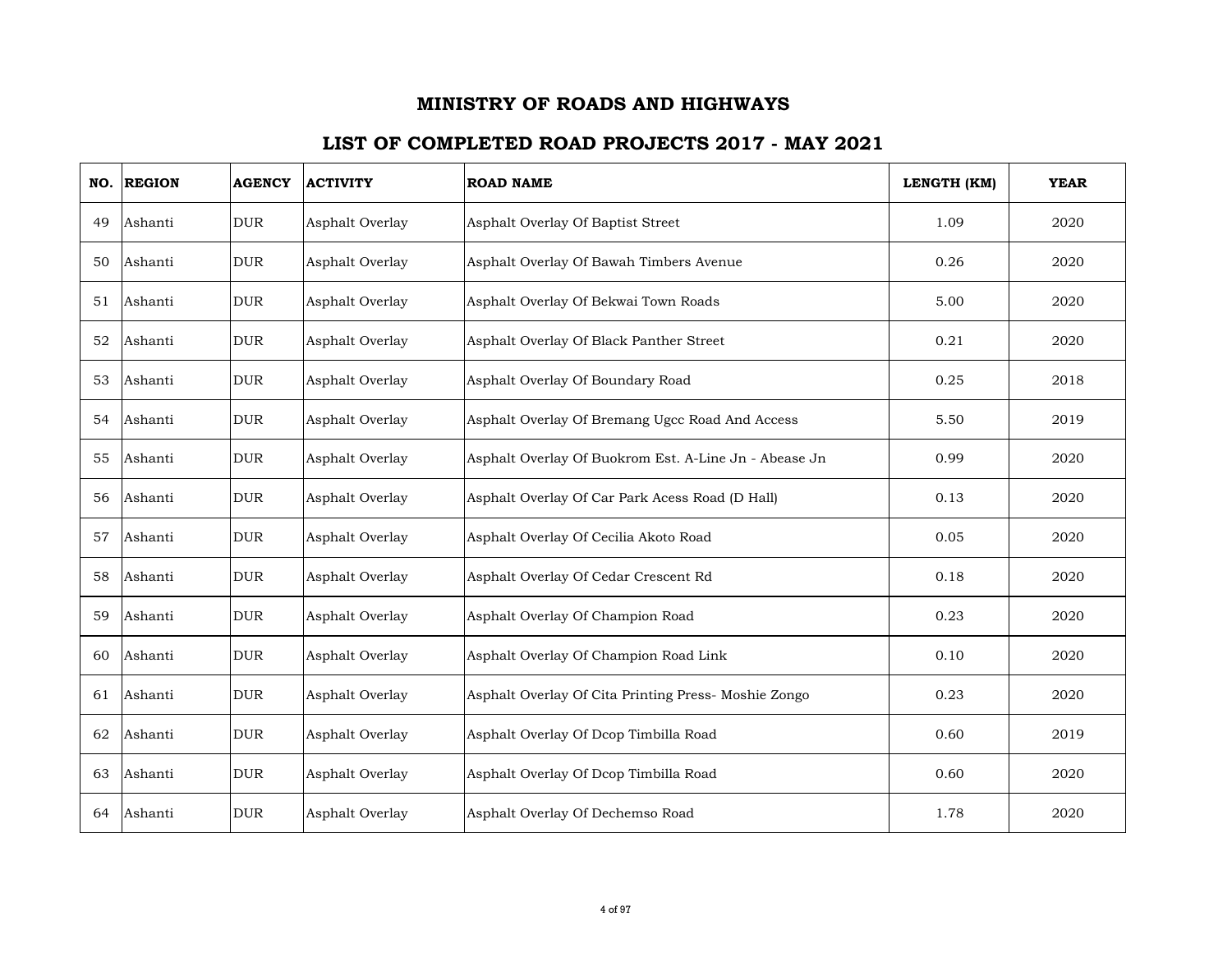| NO. | <b>REGION</b> | <b>AGENCY</b> | <b>ACTIVITY</b> | <b>ROAD NAME</b>                                               | LENGTH (KM) | <b>YEAR</b> |
|-----|---------------|---------------|-----------------|----------------------------------------------------------------|-------------|-------------|
| 65  | Ashanti       | <b>DUR</b>    | Asphalt Overlay | Asphalt Overlay Of Dr. Amoako Tuffuor Street                   | 0.63        | 2020        |
| 66  | Ashanti       | <b>DUR</b>    | Asphalt Overlay | Asphalt Overlay Of Dr. Amoako Tuffuor Street Link              | 0.04        | 2020        |
| 67  | Ashanti       | <b>DUR</b>    | Asphalt Overlay | Asphalt Overlay Of Dr. Anane Street                            | 0.16        | 2020        |
| 68  | Ashanti       | <b>DUR</b>    | Asphalt Overlay | Asphalt Overlay Of Dr. Kwakye Maafo                            | 1.10        | 2020        |
| 69  | Ashanti       | <b>DUR</b>    | Asphalt Overlay | Asphalt Overlay Of Edwenase Road                               | 0.51        | 2020        |
| 70  | Ashanti       | <b>DUR</b>    | Asphalt Overlay | Asphalt Overlay Of Ejisu - Ampabame Onwe Road                  | 6.10        | 2019        |
| 71  | Ashanti       | <b>DUR</b>    | Asphalt Overlay | Asphalt Overlay Of Ejisu - Apromase                            | 9.60        | 2019        |
| 72  | Ashanti       | <b>DUR</b>    | Asphalt Overlay | Asphalt Overlay Of Ejisu Onwe & Zongo Road                     | 0.20        | 2020        |
| 73  | Ashanti       | <b>DUR</b>    | Asphalt Overlay | Asphalt Overlay Of Ejisu~Ampabame Accesses                     | 0.26        | 2020        |
| 74  | Ashanti       | <b>DUR</b>    | Asphalt Overlay | Asphalt Overlay Of Ejisu~Ampabame Road                         | 5.24        | 2020        |
| 75  | Ashanti       | <b>DUR</b>    | Asphalt Overlay | Asphalt Overlay Of Emmanuel Medical Drive                      | 0.15        | 2019        |
| 76  | Ashanti       | <b>DUR</b>    | Asphalt Overlay | Asphalt Overlay Of F.E Boamah Street                           | 0.63        | 2020        |
| 77  | Ashanti       | <b>DUR</b>    | Asphalt Overlay | Asphalt Overlay Of Fumesua Industrial Area (Noda Hotel) Road A | 0.06        | 2020        |
| 78  | Ashanti       | <b>DUR</b>    | Asphalt Overlay | Asphalt Overlay Of Fumesua Industrial Area (Pokupharma) Rd B   | 0.61        | 2020        |
| 79  | Ashanti       | <b>DUR</b>    | Asphalt Overlay | Asphalt Overlay Of Fumesua Industrial Area Road C              | 0.12        | 2020        |
| 80  | Ashanti       | <b>DUR</b>    | Asphalt Overlay | Asphalt Overlay Of Fumesua Industrial Area Road D              | 0.27        | 2020        |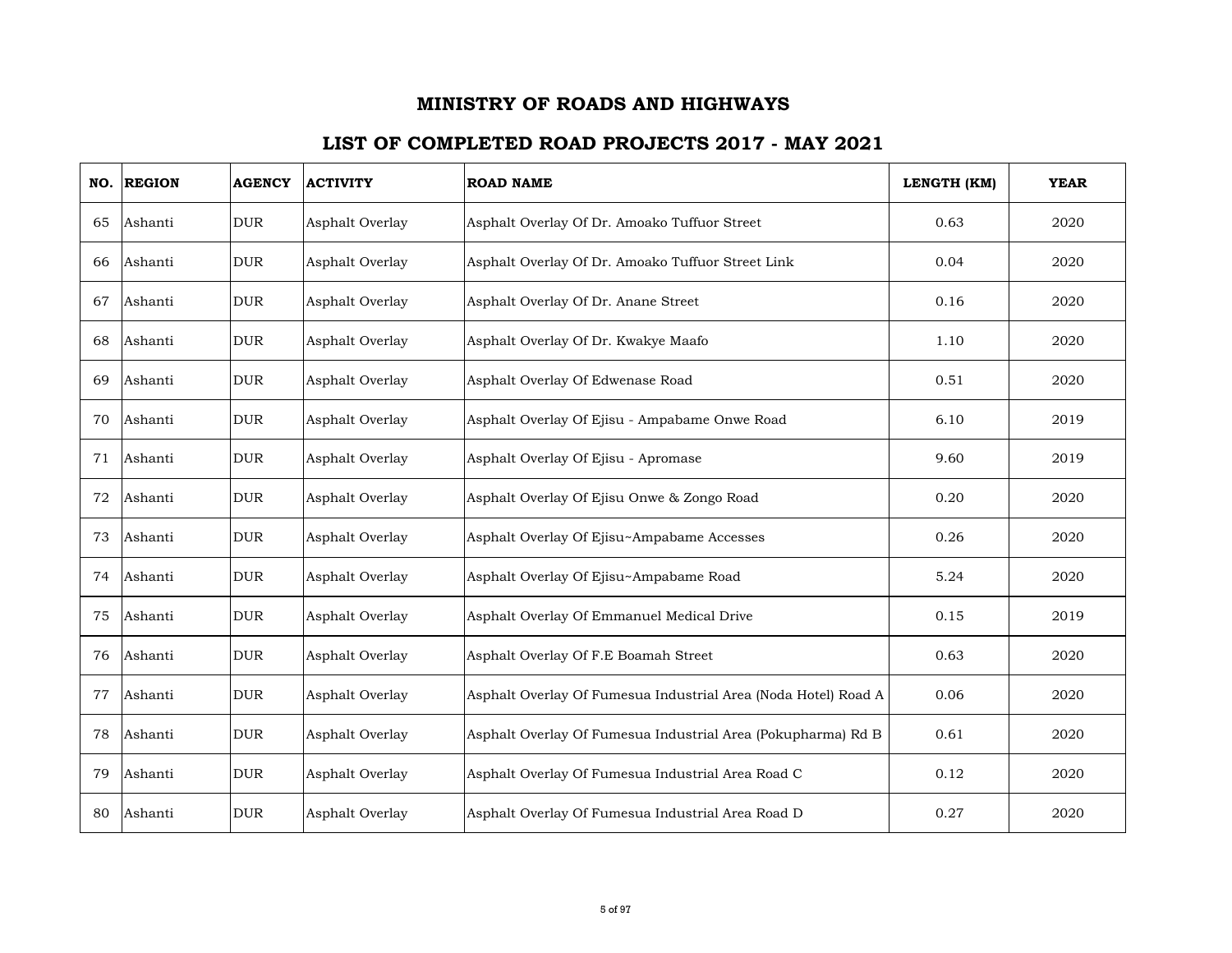| NO. | <b>REGION</b> | <b>AGENCY</b> | <b>ACTIVITY</b> | <b>ROAD NAME</b>                                             | LENGTH (KM) | <b>YEAR</b> |
|-----|---------------|---------------|-----------------|--------------------------------------------------------------|-------------|-------------|
| 81  | Ashanti       | <b>DUR</b>    | Asphalt Overlay | Asphalt Overlay Of Fumesua Industrial Area Road E (Efpac Rd) | 0.33        | 2020        |
| 82  | Ashanti       | <b>DUR</b>    | Asphalt Overlay | Asphalt Overlay Of Fumesua Township Road A                   | 0.16        | 2020        |
| 83  | Ashanti       | <b>DUR</b>    | Asphalt Overlay | Asphalt Overlay Of Fumesua Township Road B                   | 0.17        | 2020        |
| 84  | Ashanti       | <b>DUR</b>    | Asphalt Overlay | Asphalt Overlay Of Fumesua Township Road C                   | 0.41        | 2020        |
| 85  | Ashanti       | <b>DUR</b>    | Asphalt Overlay | Asphalt Overlay Of Fumesua Township Road D                   | 0.17        | 2020        |
| 86  | Ashanti       | <b>DUR</b>    | Asphalt Overlay | Asphalt Overlay Of Fumesua Township Road E                   | 0.10        | 2020        |
| 87  | Ashanti       | <b>DUR</b>    | Asphalt Overlay | Asphalt Overlay Of Fumesua Township Road F                   | 0.09        | 2020        |
| 88  | Ashanti       | <b>DUR</b>    | Asphalt Overlay | Asphalt Overlay Of Gariba Street                             | 0.01        | 2020        |
| 89  | Ashanti       | <b>DUR</b>    | Asphalt Overlay | Asphalt Overlay Of Gra Guest House Road                      | 0.45        | 2020        |
| 90  | Ashanti       | <b>DUR</b>    | Asphalt Overlay | Asphalt Overlay Of Headmaster'S Short Access                 | 0.03        | 2020        |
| 91  | Ashanti       | <b>DUR</b>    | Asphalt Overlay | Asphalt Overlay Of Hopexchange Medical Centre Road           | 0.95        | 2020        |
| 92  | Ashanti       | <b>DUR</b>    | Asphalt Overlay | Asphalt Overlay Of Hospital Links                            | 0.25        | 2018        |
| 93  | Ashanti       | <b>DUR</b>    | Asphalt Overlay | Asphalt Overlay Of Hospital Links                            | 0.25        | 2020        |
| 94  | Ashanti       | <b>DUR</b>    | Asphalt Overlay | Asphalt Overlay Of Hospital Road                             | 1.20        | 2020        |
| 95  | Ashanti       | <b>DUR</b>    | Asphalt Overlay | Asphalt Overlay Of Ipt-Nyankyerase Rd                        | 2.50        | 2020        |
| 96  | Ashanti       | <b>DUR</b>    | Asphalt Overlay | Asphalt Overlay Of Islamic Shs Internal Roads                | 0.58        | 2020        |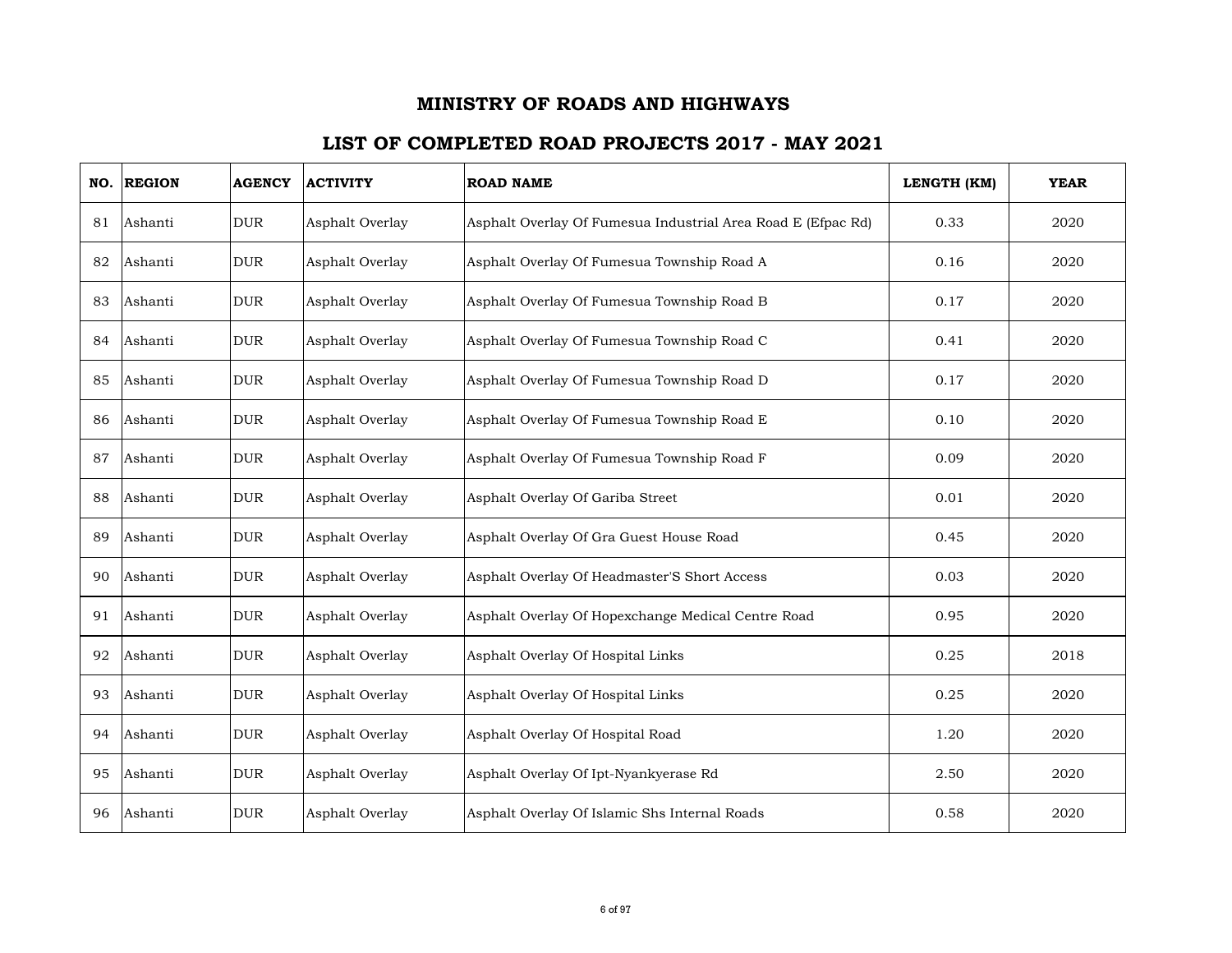| NO. | <b>REGION</b> | <b>AGENCY</b> | <b>ACTIVITY</b> | <b>ROAD NAME</b>                                              | LENGTH (KM) | <b>YEAR</b> |
|-----|---------------|---------------|-----------------|---------------------------------------------------------------|-------------|-------------|
| 97  | Ashanti       | <b>DUR</b>    | Asphalt Overlay | Asphalt Overlay Of Jachie Anglican Clinic - Min. Residence Rd | 0.50        | 2020        |
| 98  | Ashanti       | <b>DUR</b>    | Asphalt Overlay | Asphalt Overlay Of Jachie Junc.-Akwaduo Rd                    | 0.84        | 2020        |
| 99  | Ashanti       | <b>DUR</b>    | Asphalt Overlay | Asphalt Overlay Of Jachie Palace Rd                           | 0.56        | 2020        |
|     | 100 Ashanti   | <b>DUR</b>    | Asphalt Overlay | Asphalt Overlay Of Juaben - Effiduase Road & Access           | 2.46        | 2018        |
|     | 101 Ashanti   | <b>DUR</b>    | Asphalt Overlay | Asphalt Overlay Of Juaben Hospital Rd                         | 0.11        | 2020        |
|     | 102 Ashanti   | <b>DUR</b>    | Asphalt Overlay | Asphalt Overlay Of Juaben Methodist Rd                        | 0.36        | 2020        |
|     | 103 Ashanti   | <b>DUR</b>    | Asphalt Overlay | Asphalt Overlay Of Juaben Palace Car Park                     | 0.13        | 2018        |
|     | 104 Ashanti   | <b>DUR</b>    | Asphalt Overlay | Asphalt Overlay Of Juaben Queen Mother Rd                     | 0.10        | 2020        |
|     | 105 Ashanti   | <b>DUR</b>    | Asphalt Overlay | Asphalt Overlay Of Juaben Shs Road                            | 0.13        | 2018        |
|     | 106 Ashanti   | <b>DUR</b>    | Asphalt Overlay | Asphalt Overlay Of Kantinka Donkor Fordjour Road              | 1.60        | 2020        |
|     | 107 Ashanti   | <b>DUR</b>    | Asphalt Overlay | Asphalt Overlay Of Kath Mri Centre Road                       | 0.70        | 2020        |
|     | 108 Ashanti   | <b>DUR</b>    | Asphalt Overlay | Asphalt Overlay Of Kodua Junc.-Buokrom Est. F-Line            | 1.91        | 2020        |
|     | 109 Ashanti   | <b>DUR</b>    | Asphalt Overlay | Asphalt Overlay Of Kofi Adomako Rd                            | 0.33        | 2020        |
|     | 110 Ashanti   | <b>DUR</b>    | Asphalt Overlay | Asphalt Overlay Of Konadu-Bronya Avenue                       | 0.66        | 2020        |
|     | 111 Ashanti   | <b>DUR</b>    | Asphalt Overlay | Asphalt Overlay Of Kotoko Road                                | 1.11        | 2020        |
|     | 112 Ashanti   | <b>DUR</b>    | Asphalt Overlay | Asphalt Overlay Of Kovork Road                                | 2.33        | 2020        |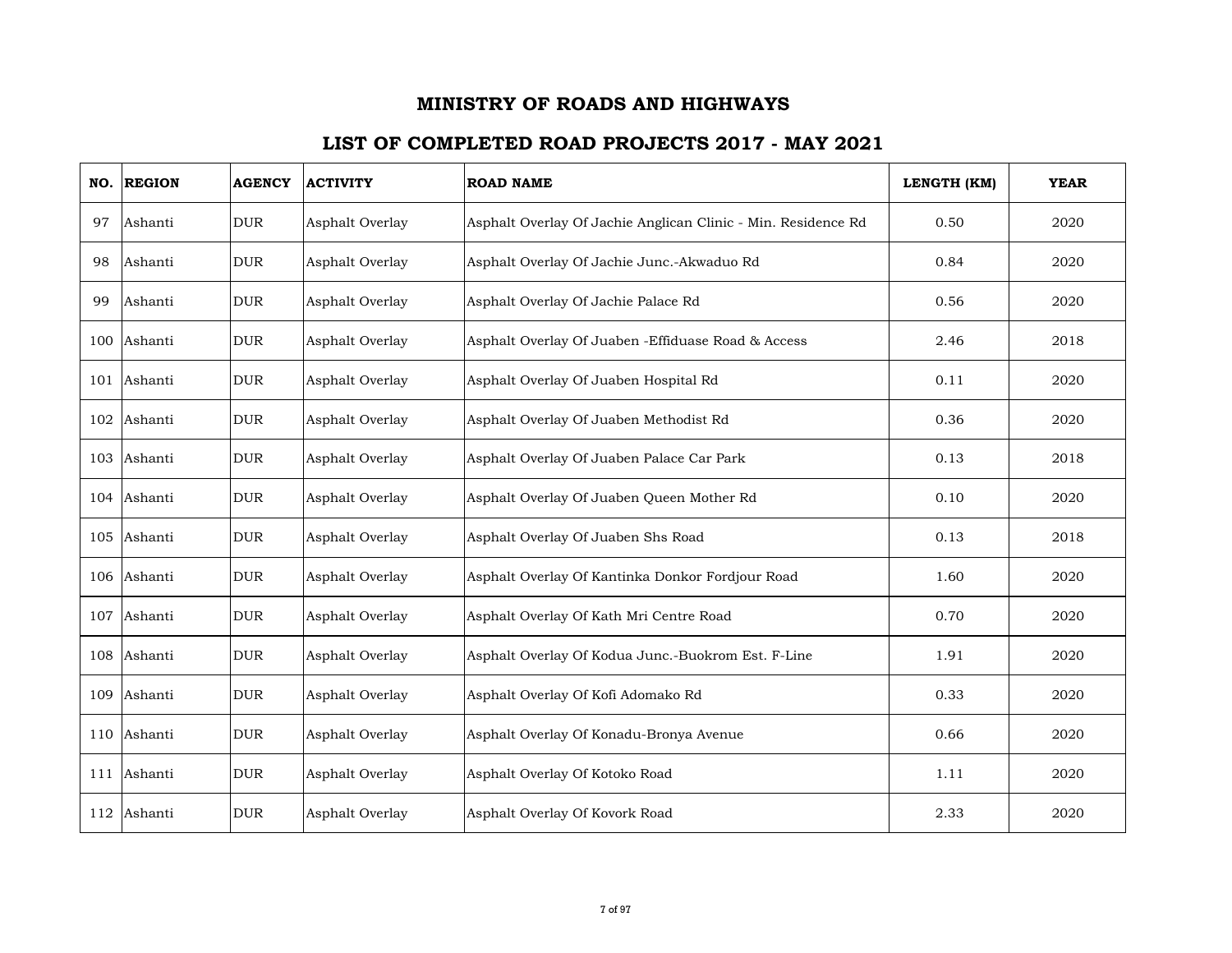|     | NO. REGION  | <b>AGENCY</b> | <b>ACTIVITY</b> | <b>ROAD NAME</b>                                              | LENGTH (KM) | <b>YEAR</b> |
|-----|-------------|---------------|-----------------|---------------------------------------------------------------|-------------|-------------|
|     | 113 Ashanti | <b>DUR</b>    | Asphalt Overlay | Asphalt Overlay Of Krofrom Leg Dual Carriage                  | 0.14        | 2020        |
|     | 114 Ashanti | $_{\rm DUR}$  | Asphalt Overlay | Asphalt Overlay Of Krofrom Traffic Light Washing Bay Rd.      | 0.64        | 2020        |
|     | 115 Ashanti | <b>DUR</b>    | Asphalt Overlay | Asphalt Overlay Of Kuffour I Street                           | 0.30        | 2020        |
|     | 116 Ashanti | <b>DUR</b>    | Asphalt Overlay | Asphalt Overlay Of Kumasi Girls High School Internal Roads    | 0.23        | 2020        |
| 117 | Ashanti     | <b>DUR</b>    | Asphalt Overlay | Asphalt Overlay Of Kumasi Girls Main Entrance Road            | 0.23        | 2019        |
|     | 118 Ashanti | <b>DUR</b>    | Asphalt Overlay | Asphalt Overlay Of Kumasi Technical University Internal Road  | 0.60        | 2019        |
|     | 119 Ashanti | <b>DUR</b>    | Asphalt Overlay | Asphalt Overlay Of Kumasi Technical University Internal Roads | 0.44        | 2020        |
|     | 120 Ashanti | <b>DUR</b>    | Asphalt Overlay | Asphalt Overlay Of Kwabena Appiah                             | 3.32        | 2020        |
|     | 121 Ashanti | <b>DUR</b>    | Asphalt Overlay | Asphalt Overlay Of Kwabena Nkrumah Street                     | 0.44        | 2020        |
| 122 | Ashanti     | <b>DUR</b>    | Asphalt Overlay | Asphalt Overlay Of Kwadaso - Denkyemmuoso                     | 0.73        | 2020        |
|     | 123 Ashanti | <b>DUR</b>    | Asphalt Overlay | Asphalt Overlay Of Kwadaso Main Road                          | 1.41        | 2020        |
|     | 124 Ashanti | <b>DUR</b>    | Asphalt Overlay | Asphalt Overlay Of Kwadaso To Agric Nzema                     | 0.68        | 2020        |
| 125 | Ashanti     | <b>DUR</b>    | Asphalt Overlay | Asphalt Overlay Of Kwaku Atta Lane                            | 0.22        | 2020        |
|     | 126 Ashanti | <b>DUR</b>    | Asphalt Overlay | Asphalt Overlay Of Kwaku Okyere Road                          | 0.19        | 2020        |
| 127 | Ashanti     | <b>DUR</b>    | Asphalt Overlay | Asphalt Overlay Of Kwame Ampofo Road                          | 0.34        | 2020        |
|     | 128 Ashanti | <b>DUR</b>    | Asphalt Overlay | Asphalt Overlay Of Kwame Ampofo Road Link                     | 0.09        | 2020        |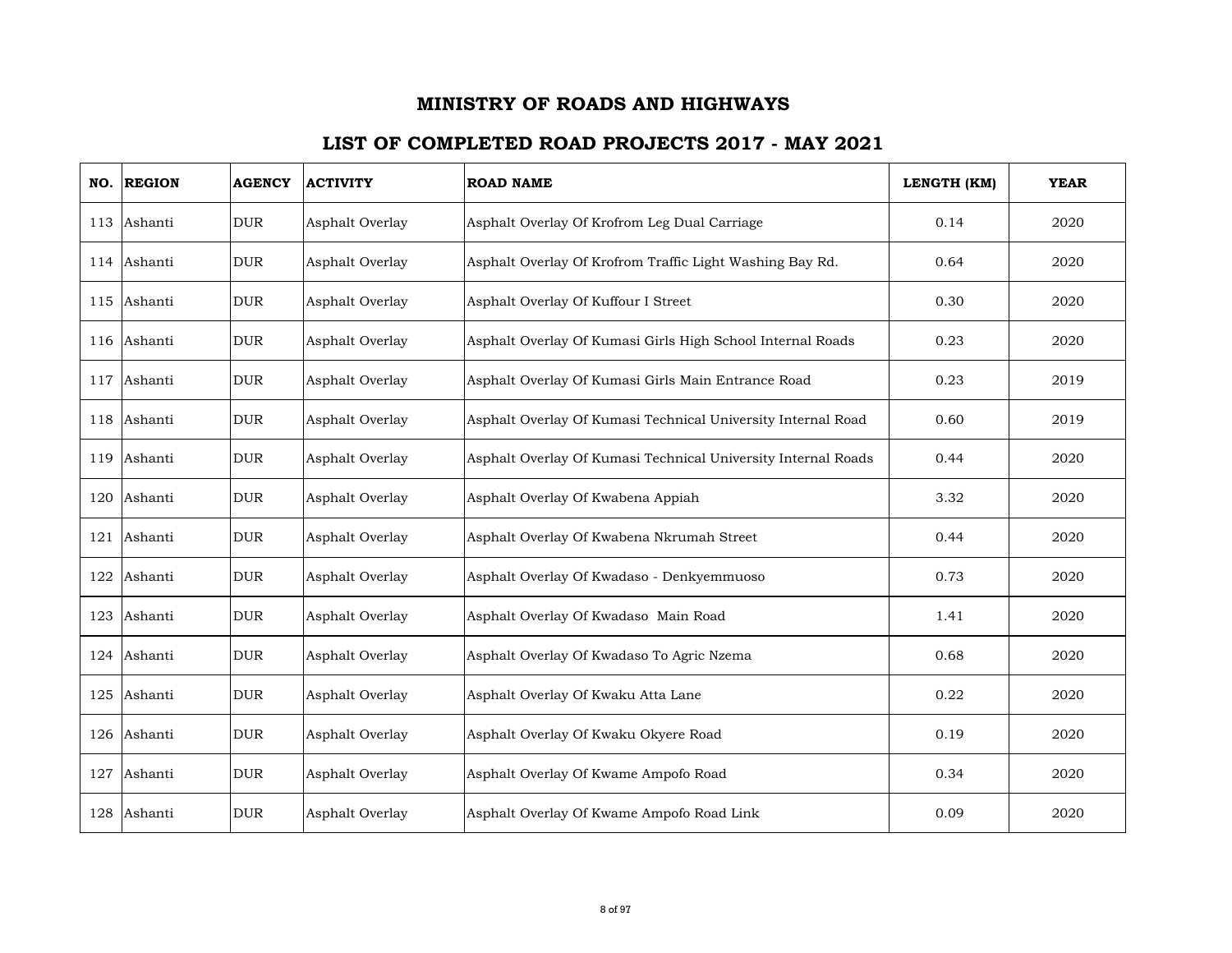| NO. | <b>REGION</b> | <b>AGENCY</b> | <b>ACTIVITY</b> | <b>ROAD NAME</b>                                     | LENGTH (KM) | <b>YEAR</b> |
|-----|---------------|---------------|-----------------|------------------------------------------------------|-------------|-------------|
| 129 | Ashanti       | <b>DUR</b>    | Asphalt Overlay | Asphalt Overlay Of Kyei Mensah Bonsu Road( Ugc Road) | 3.37        | 2020        |
|     | 130 Ashanti   | <b>DUR</b>    | Asphalt Overlay | Asphalt Overlay Of Lady Julia Road                   | 0.24        | 2020        |
|     | 131 Ashanti   | <b>DUR</b>    | Asphalt Overlay | Asphalt Overlay Of Latter Day Saints Church Rd.      | 0.31        | 2020        |
|     | 132 Ashanti   | <b>DUR</b>    | Asphalt Overlay | Asphalt Overlay Of Lawyer Boakye Street              | 0.70        | 2020        |
|     | 133 Ashanti   | <b>DUR</b>    | Asphalt Overlay | Asphalt Overlay Of Lawyer Prempeh Stret              | 0.09        | 2020        |
|     | 134 Ashanti   | <b>DUR</b>    | Asphalt Overlay | Asphalt Overlay Of Lawyer S. K Somotey Road          | 0.37        | 2020        |
|     | 135 Ashanti   | <b>DUR</b>    | Asphalt Overlay | Asphalt Overlay Of Lawyer Totoe Crescent             | 0.47        | 2020        |
|     | 136 Ashanti   | <b>DUR</b>    | Asphalt Overlay | Asphalt Overlay Of Link Roads                        | 1.60        | 2020        |
|     | 137 Ashanti   | <b>DUR</b>    | Asphalt Overlay | Asphalt Overlay Of Magazine New Road                 | 1.98        | 2020        |
|     | 138 Ashanti   | <b>DUR</b>    | Asphalt Overlay | Asphalt Overlay Of Mampong Road                      | 0.97        | 2019        |
|     | 139 Ashanti   | <b>DUR</b>    | Asphalt Overlay | Asphalt Overlay Of Manhyia Palace Road               | 0.20        | 2020        |
|     | 140 Ashanti   | <b>DUR</b>    | Asphalt Overlay | Asphalt Overlay Of Martyrs Of Uganda Road            | 0.27        | 2020        |
|     | 141 Ashanti   | <b>DUR</b>    | Asphalt Overlay | Asphalt Overlay Of Maxwell Road                      | 1.42        | 2020        |
|     | 142 Ashanti   | <b>DUR</b>    | Asphalt Overlay | Asphalt Overlay Of Mbrom Link                        | 0.02        | 2019        |
| 143 | Ashanti       | <b>DUR</b>    | Asphalt Overlay | Asphalt Overlay Of Mckeon Rd                         | 2.67        | 2020        |
|     | 144 Ashanti   | <b>DUR</b>    | Asphalt Overlay | Asphalt Overlay Of Mensah Yiadom Avenue              | 0.45        | 2020        |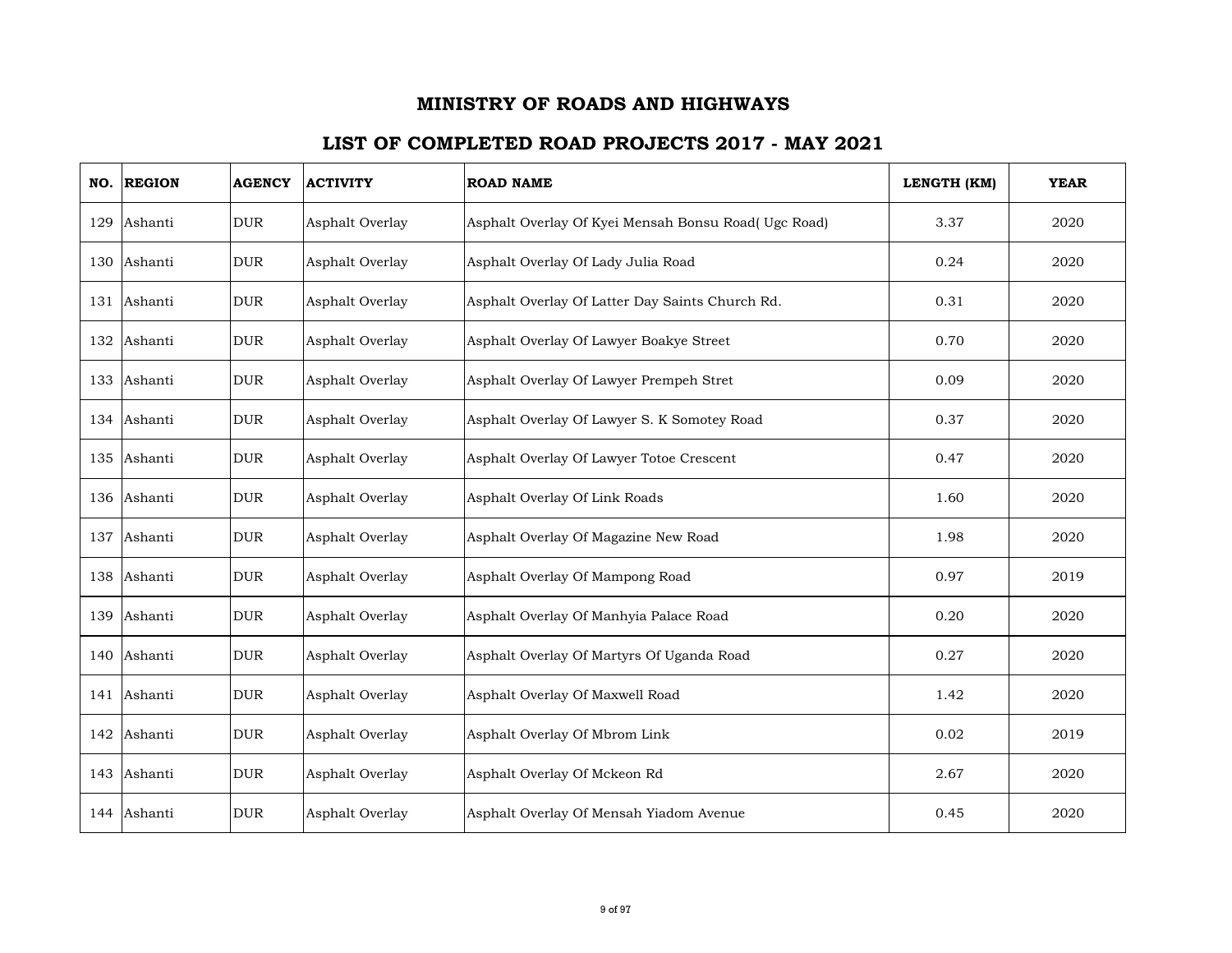|     | NO. REGION  | <b>AGENCY</b> | <b>ACTIVITY</b> | <b>ROAD NAME</b>                                      | LENGTH (KM) | <b>YEAR</b> |
|-----|-------------|---------------|-----------------|-------------------------------------------------------|-------------|-------------|
|     | 145 Ashanti | <b>DUR</b>    | Asphalt Overlay | Asphalt Overlay Of Methodist Junc.-Abaawa Ruth        | 1.16        | 2020        |
|     | 146 Ashanti | <b>DUR</b>    | Asphalt Overlay | Asphalt Overlay Of Methodist Rd Link 1                | 0.17        | 2020        |
| 147 | Ashanti     | <b>DUR</b>    | Asphalt Overlay | Asphalt Overlay Of Moro Market Rd                     | 0.75        | 2020        |
|     | 148 Ashanti | <b>DUR</b>    | Asphalt Overlay | Asphalt Overlay Of Moshie Zongo-Premier Nursing Junc. | 0.48        | 2020        |
| 149 | Ashanti     | <b>DUR</b>    | Asphalt Overlay | Asphalt Overlay Of Mt Olive Presby Street             | 0.10        | 2020        |
|     | 150 Ashanti | <b>DUR</b>    | Asphalt Overlay | Asphalt Overlay Of Nana Adarkwa Yiadom Ave.           | 0.12        | 2020        |
|     | 151 Ashanti | <b>DUR</b>    | Asphalt Overlay | Asphalt Overlay Of Nana Adu Boahene Ii Road           | 1.25        | 2019        |
|     | 152 Ashanti | <b>DUR</b>    | Asphalt Overlay | Asphalt Overlay Of Nana Agonahene Street              | 0.42        | 2020        |
|     | 153 Ashanti | <b>DUR</b>    | Asphalt Overlay | Asphalt Overlay Of Nana Akosua Akyemaa Station        | 0.11        | 2018        |
|     | 154 Ashanti | <b>DUR</b>    | Asphalt Overlay | Asphalt Overlay Of Nana Akuamuah Boateng Ave          | 0.15        | 2020        |
|     | 155 Ashanti | <b>DUR</b>    | Asphalt Overlay | Asphalt Overlay Of Nana Akyamaa I Street              | 0.09        | 2019        |
|     | 156 Ashanti | <b>DUR</b>    | Asphalt Overlay | Asphalt Overlay Of Nana Otuo Siriboe Ii Avenue        | 0.74        | 2020        |
| 157 | Ashanti     | <b>DUR</b>    | Asphalt Overlay | Asphalt Overlay Of Nana Otuo Siriboe Ii Avenue Links  | 0.15        | 2019        |
|     | 158 Ashanti | <b>DUR</b>    | Asphalt Overlay | Asphalt Overlay Of National Security Service Road     | 0.45        | 2020        |
| 159 | Ashanti     | <b>DUR</b>    | Asphalt Overlay | Asphalt Overlay Of Neem Street                        | 0.90        | 2020        |
|     | 160 Ashanti | <b>DUR</b>    | Asphalt Overlay | Asphalt Overlay Of Noble Prince - Kodua Junction      | 1.70        | 2020        |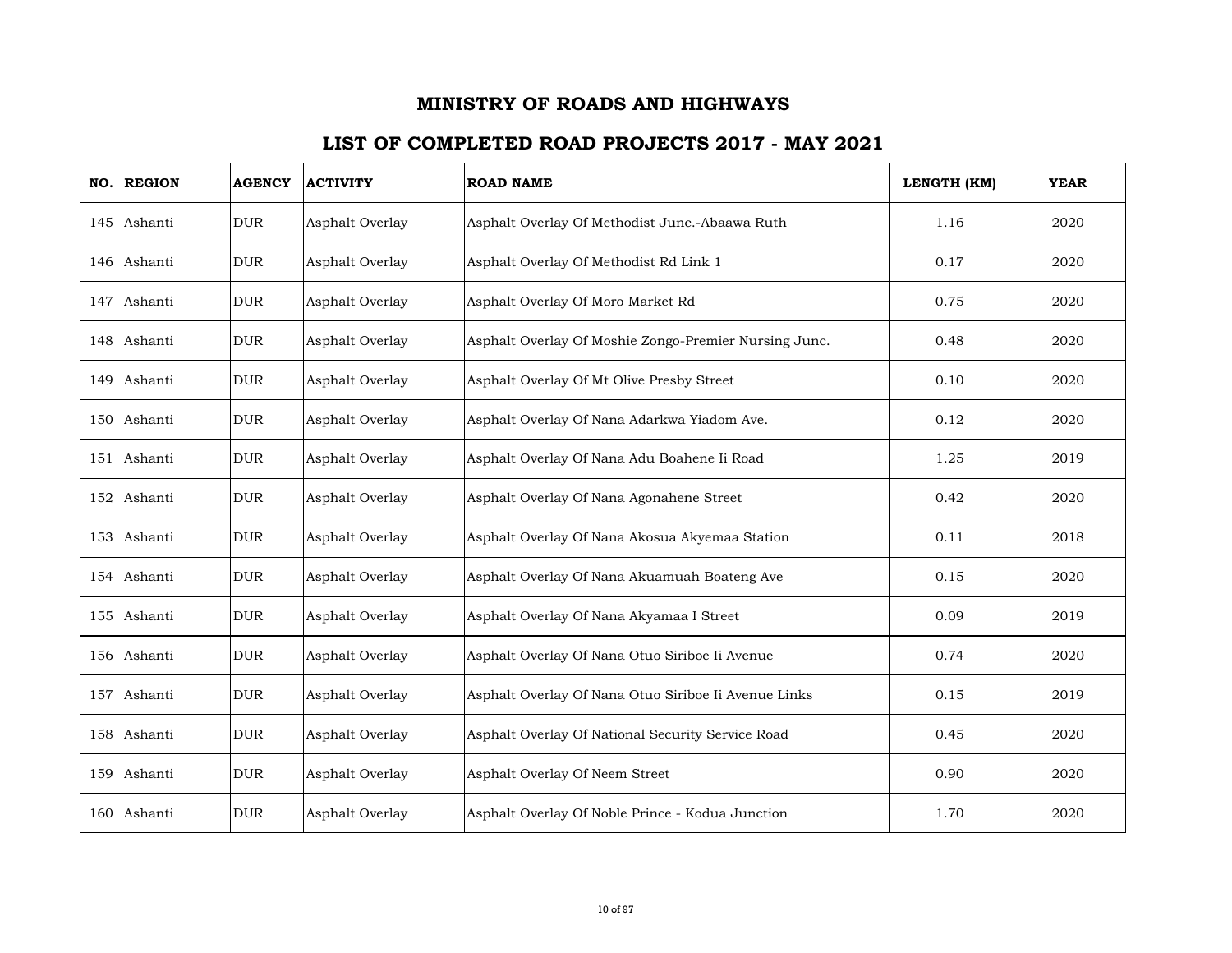| NO. | <b>REGION</b> | <b>AGENCY</b> | <b>ACTIVITY</b> | <b>ROAD NAME</b>                                         | LENGTH (KM) | <b>YEAR</b> |
|-----|---------------|---------------|-----------------|----------------------------------------------------------|-------------|-------------|
|     | 161 Ashanti   | <b>DUR</b>    | Asphalt Overlay | Asphalt Overlay Of Nurses Quarters                       | 0.34        | 2020        |
|     | 162 Ashanti   | <b>DUR</b>    | Asphalt Overlay | Asphalt Overlay Of Nursing And Midwifery Training School | 0.86        | 2020        |
|     | 163 Ashanti   | <b>DUR</b>    | Asphalt Overlay | Asphalt Overlay Of Nyankyerase-Apatrapa Rd               | 2.45        | 2020        |
|     | 164 Ashanti   | <b>DUR</b>    | Asphalt Overlay | Asphalt Overlay Of Nyenyawso Presby Rd Link 1            | 0.34        | 2020        |
|     | 165 Ashanti   | <b>DUR</b>    | Asphalt Overlay | Asphalt Overlay Of Nyenyawso-Moshie Zongo Rd             | 1.65        | 2020        |
|     | 166 Ashanti   | <b>DUR</b>    | Asphalt Overlay | Asphalt Overlay Of Oduro Sarpong                         | 0.12        | 2020        |
|     | 167 Ashanti   | <b>DUR</b>    | Asphalt Overlay | Asphalt Overlay Of Ofori Kuragu Avenue                   | 0.40        | 2020        |
|     | 168 Ashanti   | <b>DUR</b>    | Asphalt Overlay | Asphalt Overlay Of Oforikrom Main Road                   | 1.24        | 2020        |
|     | 169 Ashanti   | <b>DUR</b>    | Asphalt Overlay | Asphalt Overlay Of Okess Jn-Pankrono Est. Junc.          | 0.75        | 2020        |
|     | 170 Ashanti   | <b>DUR</b>    | Asphalt Overlay | Asphalt Overlay Of Okess Shs Internal Roads              | 0.15        | 2020        |
|     | 171 Ashanti   | <b>DUR</b>    | Asphalt Overlay | Asphalt Overlay Of Onyame Nkaabi Road                    | 0.81        | 2020        |
|     | 172 Ashanti   | <b>DUR</b>    | Asphalt Overlay | Asphalt Overlay Of Onyame Nkabi Link Road                | 0.88        | 2019        |
|     | 173 Ashanti   | <b>DUR</b>    | Asphalt Overlay | Asphalt Overlay Of Opoku Ware School                     | 0.09        | 2020        |
|     | 174 Ashanti   | <b>DUR</b>    | Asphalt Overlay | Asphalt Overlay Of Osei Nkantabisa Avenue                | 0.32        | 2019        |
| 175 | Ashanti       | <b>DUR</b>    | Asphalt Overlay | Asphalt Overlay Of Osei Nkwantabisa Ave                  | 0.70        | 2020        |
|     | 176 Ashanti   | <b>DUR</b>    | Asphalt Overlay | Asphalt Overlay Of Osei Tuffuor Bypass (Southern Bypass) | 0.46        | 2020        |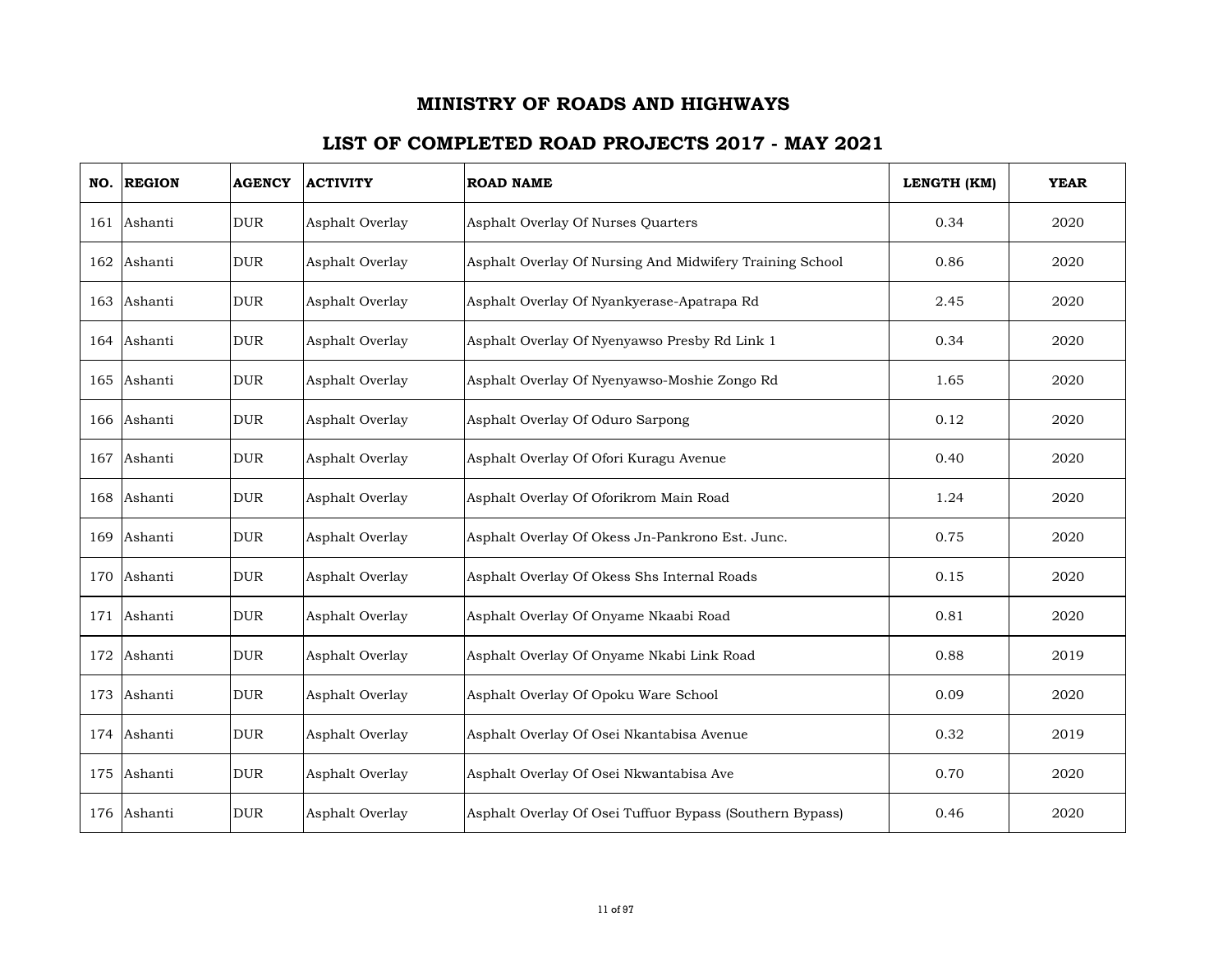|     | NO. REGION  | <b>AGENCY</b> | <b>ACTIVITY</b> | <b>ROAD NAME</b>                                           | LENGTH (KM) | <b>YEAR</b> |
|-----|-------------|---------------|-----------------|------------------------------------------------------------|-------------|-------------|
| 177 | Ashanti     | <b>DUR</b>    | Asphalt Overlay | Asphalt Overlay Of Osons Avenue                            | 0.60        | 2019        |
| 178 | Ashanti     | <b>DUR</b>    | Asphalt Overlay | Asphalt Overlay Of Osons Avenue                            | 0.60        | 2020        |
| 179 | Ashanti     | <b>DUR</b>    | Asphalt Overlay | Asphalt Overlay Of Owass Stadium                           | 0.21        | 2020        |
|     | 180 Ashanti | <b>DUR</b>    | Asphalt Overlay | Asphalt Overlay Of Owass Stadium Acess                     | 0.18        | 2020        |
|     | 181 Ashanti | <b>DUR</b>    | Asphalt Overlav | Asphalt Overlay Of Palace Dual Rd                          | 0.19        | 2020        |
|     | 182 Ashanti | <b>DUR</b>    | Asphalt Overlay | Asphalt Overlay Of Palace Link Road                        | 0.30        | 2018        |
| 183 | Ashanti     | <b>DUR</b>    | Asphalt Overlay | Asphalt Overlay Of Palace Link Road                        | 0.30        | 2020        |
| 184 | Ashanti     | <b>DUR</b>    | Asphalt Overlay | Asphalt Overlay Of Patasi Estate Road                      | 0.92        | 2020        |
|     | 185 Ashanti | <b>DUR</b>    | Asphalt Overlay | Asphalt Overlay Of Place Front Road                        | 0.13        | 2018        |
|     | 186 Ashanti | <b>DUR</b>    | Asphalt Overlay | Asphalt Overlay Of Plaza Junc. -Nyenyawso Rd               | 0.28        | 2020        |
| 187 | Ashanti     | <b>DUR</b>    | Asphalt Overlay | Asphalt Overlay Of Plaza Link                              | 0.30        | 2020        |
| 188 | Ashanti     | <b>DUR</b>    | Asphalt Overlay | Asphalt Overlay Of Plaza Link                              | 0.35        | 2018        |
| 189 | Ashanti     | $_{\rm DUR}$  | Asphalt Overlay | Asphalt Overlay Of Plus 2                                  | 0.38        | 2020        |
|     | 190 Ashanti | <b>DUR</b>    | Asphalt Overlay | Asphalt Overlay Of Premier Nursing Junc. - Noble Prince    | 0.54        | 2020        |
| 191 | Ashanti     | <b>DUR</b>    | Asphalt Overlay | Asphalt Overlay Of Prempeh Assembly Hall Internal Roads    | 0.42        | 2020        |
|     | 192 Ashanti | <b>DUR</b>    | Asphalt Overlay | Asphalt Overlay Of Prempeh Shs And Accesses Internal Roads | 1.74        | 2020        |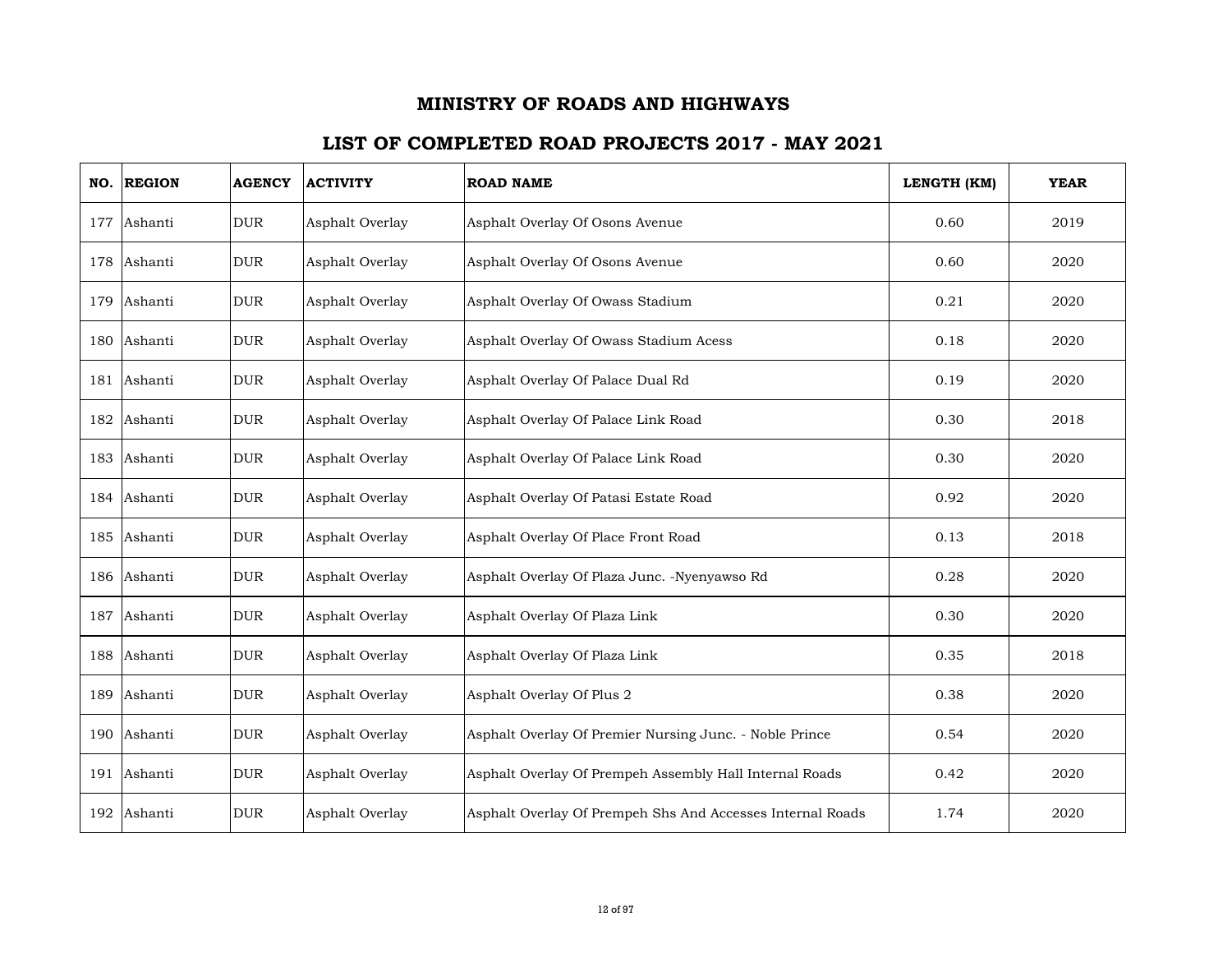| NO. | <b>REGION</b> | <b>AGENCY</b> | <b>ACTIVITY</b> | <b>ROAD NAME</b>                                    | LENGTH (KM) | <b>YEAR</b> |
|-----|---------------|---------------|-----------------|-----------------------------------------------------|-------------|-------------|
|     | 193 Ashanti   | <b>DUR</b>    | Asphalt Overlay | Asphalt Overlay Of Prof. Owusu Addo Close           | 0.66        | 2020        |
| 194 | Ashanti       | <b>DUR</b>    | Asphalt Overlay | Asphalt Overlay Of Royal Palm Road                  | 0.38        | 2020        |
| 195 | Ashanti       | $_{\rm DUR}$  | Asphalt Overlay | Asphalt Overlay Of S.E Amankwah Rd                  | 0.82        | 2020        |
|     | 196 Ashanti   | <b>DUR</b>    | Asphalt Overlay | Asphalt Overlay Of S.K. Boafo Road                  | 0.37        | 2020        |
| 197 | Ashanti       | <b>DUR</b>    | Asphalt Overlay | Asphalt Overlay Of Samuel K Ansong Street           | 0.03        | 2020        |
|     | 198 Ashanti   | <b>DUR</b>    | Asphalt Overlay | Asphalt Overlay Of Samuel Kofi Asiedu Road          | 0.99        | 2020        |
| 199 | Ashanti       | <b>DUR</b>    | Asphalt Overlay | Asphalt Overlay Of Selected Roads In Mampong        | 10.00       | 2020        |
| 200 | Ashanti       | <b>DUR</b>    | Asphalt Overlay | Asphalt Overlay Of Sepe Buokrom - Cita Print Press  | 0.63        | 2020        |
| 201 | Ashanti       | <b>DUR</b>    | Asphalt Overlay | Asphalt Overlay Of Serwaa Nyarko Rd                 | 0.89        | 2020        |
| 202 | Ashanti       | <b>DUR</b>    | Asphalt Overlay | Asphalt Overlay Of Serwaa Nyarko Rd Link 1          | 0.09        | 2020        |
| 203 | Ashanti       | <b>DUR</b>    | Asphalt Overlay | Asphalt Overlay Of Sk Bour Link                     | 0.11        | 2020        |
| 204 | Ashanti       | <b>DUR</b>    | Asphalt Overlay | Asphalt Overlay Of Sofoline To Santasi              | 2.30        | 2020        |
| 205 | Ashanti       | <b>DUR</b>    | Asphalt Overlay | Asphalt Overlay Of St Paul Jhs Road                 | 0.40        | 2020        |
|     | 206 Ashanti   | <b>DUR</b>    | Asphalt Overlay | Asphalt Overlay Of Station Road                     | 0.03        | 2020        |
| 207 | Ashanti       | <b>DUR</b>    | Asphalt Overlay | Asphalt Overlay Of Suame Magazine Leg Dual Carriage | 0.29        | 2020        |
|     | 208 Ashanti   | <b>DUR</b>    | Asphalt Overlay | Asphalt Overlay Of Suame Roadabout                  | 0.30        | 2020        |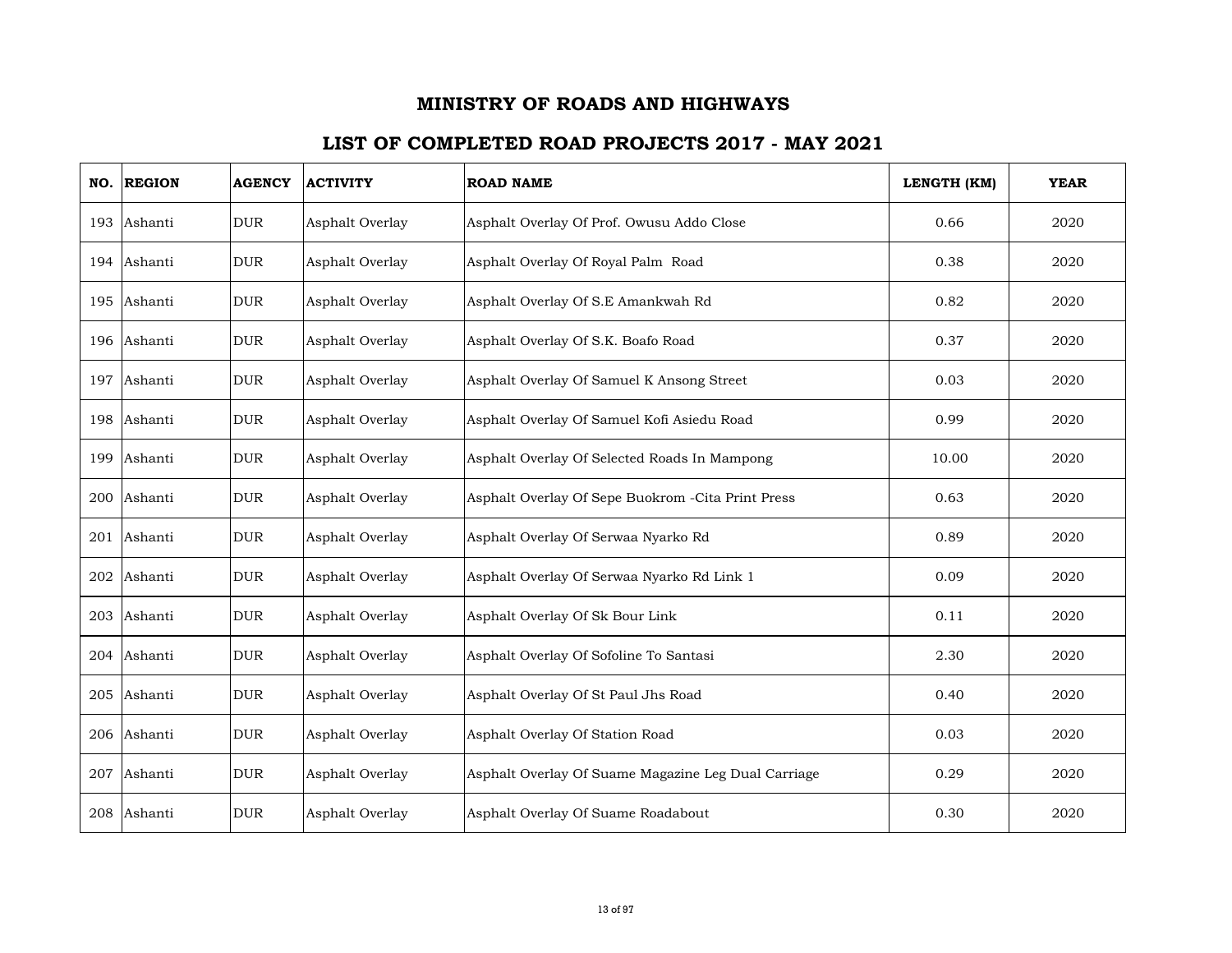|     | NO. REGION  | <b>AGENCY</b> | <b>ACTIVITY</b>         | <b>ROAD NAME</b>                                                         | LENGTH (KM) | <b>YEAR</b> |
|-----|-------------|---------------|-------------------------|--------------------------------------------------------------------------|-------------|-------------|
|     | 209 Ashanti | <b>DUR</b>    | Asphalt Overlay         | Asphalt Overlay Of Sunset Road (Ohene Agyekum Drive)                     | 0.72        | 2020        |
|     | 210 Ashanti | <b>DUR</b>    | Asphalt Overlay         | Asphalt Overlay Of Tafo Hospital Rd                                      | 0.59        | 2020        |
| 211 | Ashanti     | <b>DUR</b>    | Asphalt Overlay         | Asphalt Overlay Of Tafo Pankrono Leg Dual Carriage Rd                    | 0.35        | 2020        |
|     | 212 Ashanti | <b>DUR</b>    | Asphalt Overlay         | Asphalt Overlay Of Tech. Junction-Anloga Junction                        | 2.60        | 2019        |
|     | 213 Ashanti | <b>DUR</b>    | Asphalt Overlay         | Asphalt Overlay Of Unity Oil Junc.-T.I. Amass Sch Junc. Rd               | 0.31        | 2020        |
|     | 214 Ashanti | <b>DUR</b>    | Asphalt Overlay         | Asphalt Overlay Of Utrak Rd                                              | 0.26        | 2020        |
|     | 215 Ashanti | <b>DUR</b>    | Asphalt Overlay         | Asphalt Overlay Of W.E K Ennin Rd                                        | 0.69        | 2020        |
|     | 216 Ashanti | <b>DUR</b>    | Asphalt Overlay         | Asphalt Overlay Of Ware House Rd 1                                       | 0.03        | 2020        |
|     | 217 Ashanti | <b>DUR</b>    | Asphalt Overlay         | Asphalt Overlay Of Ware House Rd 2                                       | 0.02        | 2020        |
| 218 | Ashanti     | <b>DUR</b>    | Asphalt Overlay         | Asphalt Overlay Of Ware House Rd 3                                       | 0.01        | 2020        |
|     | 219 Ashanti | <b>DUR</b>    | Asphalt Overlay         | Asphalt Overlay Of Western By-Pass                                       | 0.84        | 2019        |
| 220 | Ashanti     | <b>DUR</b>    | Asphalt Overlay         | Asphalt Overlay Of Western Bypass Dual Carriage Road                     | 2.59        | 2020        |
| 221 | Ashanti     | <b>DUR</b>    | Asphalt Overlay         | Asphalt Overlay Of Wiafe Akenten Street                                  | 0.10        | 2020        |
|     | 222 Ashanti | <b>DUR</b>    | Asphalt Overlay         | Asphalt Overlay of KNUST campus Roads                                    | 20.00       | 2021        |
| 223 | Ashanti     | <b>DUR</b>    | Gravelling/Regravelling | Gravelling Of Selected Roads In Ashanti Region                           | 48.30       | 2017-2021   |
|     | 224 Ashanti | <b>DUR</b>    | Rehabilitation          | Minor Rehabilitation Of Kwamo And Fumesua Town Roads,<br>Kumasi (2.00Km) | 2.00        | 2018        |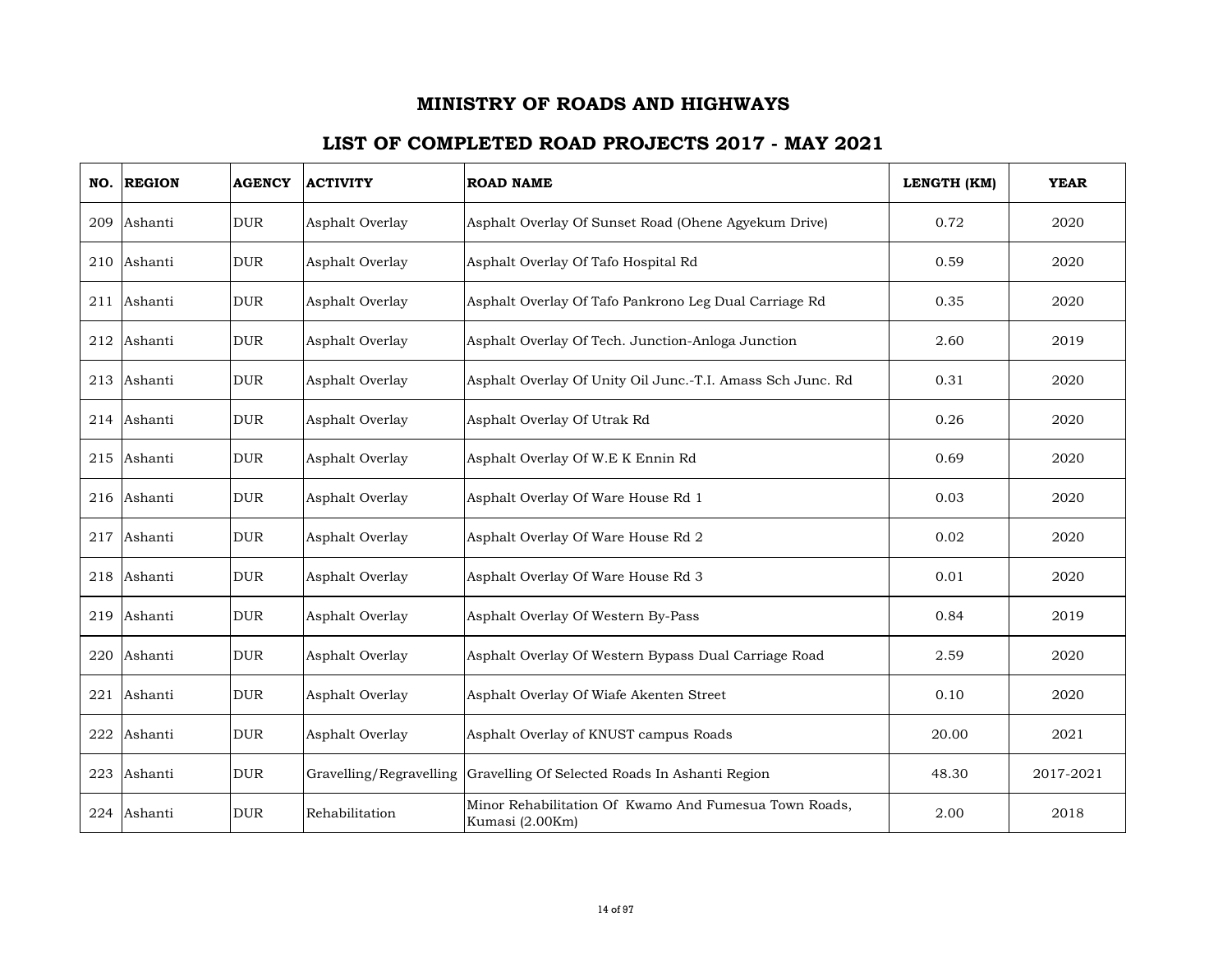| NO. | <b>REGION</b> | <b>AGENCY</b> | <b>ACTIVITY</b>        | <b>ROAD NAME</b>                                                                                       | LENGTH (KM) | <b>YEAR</b> |
|-----|---------------|---------------|------------------------|--------------------------------------------------------------------------------------------------------|-------------|-------------|
|     | 225 Ashanti   | <b>DUR</b>    | Rehabilitation         | Minor Rehabilitation Of Abompeh By-Pass In Obuasi, Ph 1<br>(2.75Km)                                    | 2.20        | 2018        |
| 226 | Ashanti       | <b>DUR</b>    | Rehabilitation         | Rehabilitation Of Kotoko Secretariat Area Roads And Sweet<br>Garden Roads, Kumasi (2.3Km)              | 2.34        | 2020        |
| 227 | Ashanti       | <b>DUR</b>    | Rehabilitation         | Rehabilitation Of Serwaa Akra and Kwaso Area Roads                                                     | 13.00       | 2020        |
| 228 | Ashanti       | <b>DUR</b>    | Rehabilitation         | Rehabilitation and Auxiliary Infrastructures Of Kumasi Inner<br>Ring Road And Adjacent Streets Project | 91.00       | 2021        |
| 229 | Ashanti       | <b>DUR</b>    | Upgrading              | Upgrading Bekwai Town Roads                                                                            | 9.30        | 2021        |
|     | 230 Ashanti   | <b>DUR</b>    | Partial Reconstruction | Partial Recon. Of Tunsuom And Daaho Town Roads                                                         | 2.00        | 2020        |
| 231 | Ashanti       | <b>DUR</b>    | Rehabilitation         | Rehab. Of Bekwai Asanso Rd                                                                             | 9.30        | 2021        |
| 232 | Ashanti       | <b>DUR</b>    | Rehabilitation         | Rehab. Of Selected Roads In Effiduase                                                                  | 5.20        | 2020        |
| 233 | Bono          | <b>DFR</b>    | Rehabilitation         | Berekum - Koraso                                                                                       | 6.50        | 2021        |
| 234 | Bono          | <b>DFR</b>    | Rehabilitation         | Asutiano -Dormaa Akwamu -Akontanim                                                                     | 10.70       | 2019        |
|     | $235$ Bono    | <b>DFR</b>    | Rehabilitation         | Botokrom -Nkyenkyemem - Abrikasu                                                                       | 11.35       | 2021        |
| 236 | Bono          | <b>DUR</b>    | Asphalt Overlay        | Asphalt Overlay Of Apraku Road                                                                         | 2.00        | 2020        |
| 237 | Bono          | <b>DUR</b>    | Asphalt Overlay        | Asphalt Overlay Of Berekum - Gonokrom (Left)                                                           | 0.30        | 2019        |
| 238 | Bono          | <b>DUR</b>    | Asphalt Overlay        | Asphalt Overlay Of Berekum - Gonokrom (Right)                                                          | 2.30        | 2019        |
| 239 | Bono          | <b>DUR</b>    | Asphalt Overlay        | Asphalt Overlay Of Biadan Road                                                                         | 1.10        | 2020        |
|     | 240 Bono      | <b>DUR</b>    | Asphalt Overlay        | Asphalt Overlay Of Big Base - O.A                                                                      | 0.20        | 2019        |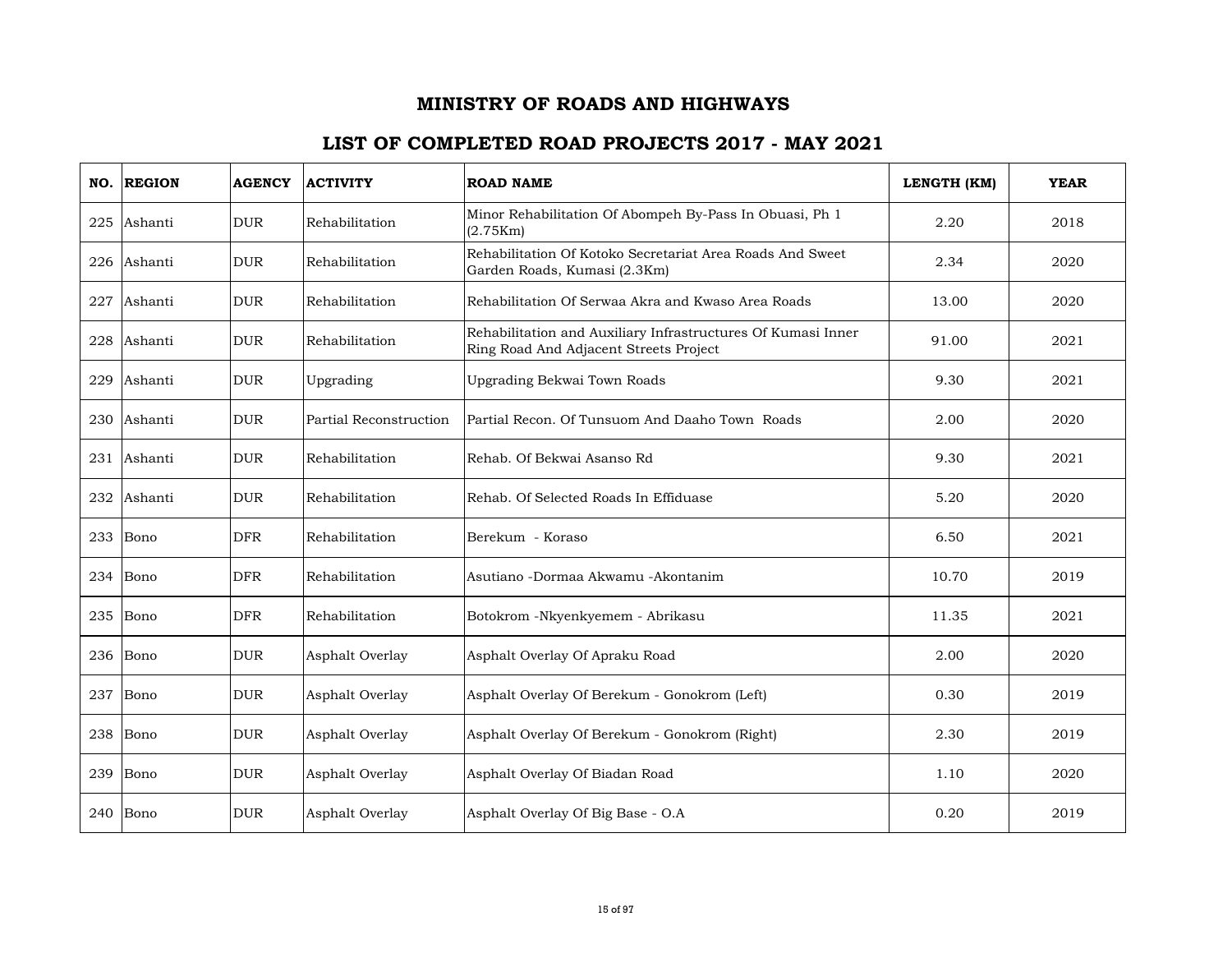| NO. | <b>REGION</b> | <b>AGENCY</b> | <b>ACTIVITY</b> | <b>ROAD NAME</b>                                                                       | LENGTH (KM) | <b>YEAR</b> |
|-----|---------------|---------------|-----------------|----------------------------------------------------------------------------------------|-------------|-------------|
|     | $241$ Bono    | <b>DUR</b>    | Asphalt Overlay | Asphalt Overlay Of Flavour - Kaseman                                                   | 0.20        | 2019        |
| 242 | Bono          | <b>DUR</b>    | Asphalt Overlay | Asphalt Overlay Of Kato Road                                                           | 0.30        | 2020        |
| 243 | Bono          | <b>DUR</b>    | Asphalt Overlay | Asphalt Overlay Of Main Road (N6)                                                      | 5.90        | 2020        |
| 244 | Bono          | <b>DUR</b>    | Asphalt Overlay | Asphalt Overlay Of Mpatapo                                                             | 3.50        | 2020        |
| 245 | Bono          | <b>DUR</b>    | Asphalt Overlay | Asphalt Overlay Of Palace -Hon. Agyemanu                                               | 0.40        | 2019        |
| 246 | Bono          | <b>DUR</b>    | Asphalt Overlay | Asphalt Overlay Of Palace Link                                                         | 0.30        | 2020        |
| 247 | Bono          | <b>DUR</b>    | Asphalt Overlay | Asphalt Overlay Of Palace Roads                                                        | 0.20        | 2019        |
| 248 | Bono          | <b>DUR</b>    | Asphalt Overlay | Asphalt Overlay Of Penkoase Road                                                       | 2.23        | 2020        |
| 249 | Bono          | <b>DUR</b>    | Asphalt Overlay | Asphalt Overlay Of Police Hq - Stadium                                                 | 1.00        | 2019        |
| 250 | Bono          | <b>DUR</b>    | Asphalt Overlay | Asphalt Overlay Of Presby Hospital - Baccsdd Rabrit                                    | 2.30        | 2019        |
|     | 251 Bono      | <b>DUR</b>    | Asphalt Overlay | Asphalt Overlay Of Scotch Road                                                         | 1.50        | 2020        |
| 252 | Bono          | <b>DUR</b>    | Asphalt Overlay | Asphalt Overlay Of Shell - Chief Palace                                                | 0.80        | 2019        |
| 253 | Bono          | <b>DUR</b>    | Asphalt Overlay | Asphalt Overlay Of Zongo Roads                                                         | 0.60        | 2020        |
| 254 | Bono          | <b>DUR</b>    | Rehabilitation  | Emergency Rehabilitation Of Selected Roads In Berekum<br>Municipality (3.00Km) - Lot 1 | 2.86        | 2018        |
| 255 | Bono          | <b>DUR</b>    | Rehabilitation  | Rehabilitation Of Selected Roads In Wenchi, Phase 2 (3.0Km)                            | 2.60        | 2020        |
|     | 256 Bono      | <b>DUR</b>    | Upgrading       | Upgrading Of Wawasua And Nkrankrom Town Road (12.4Km)                                  | 12.40       | 2019        |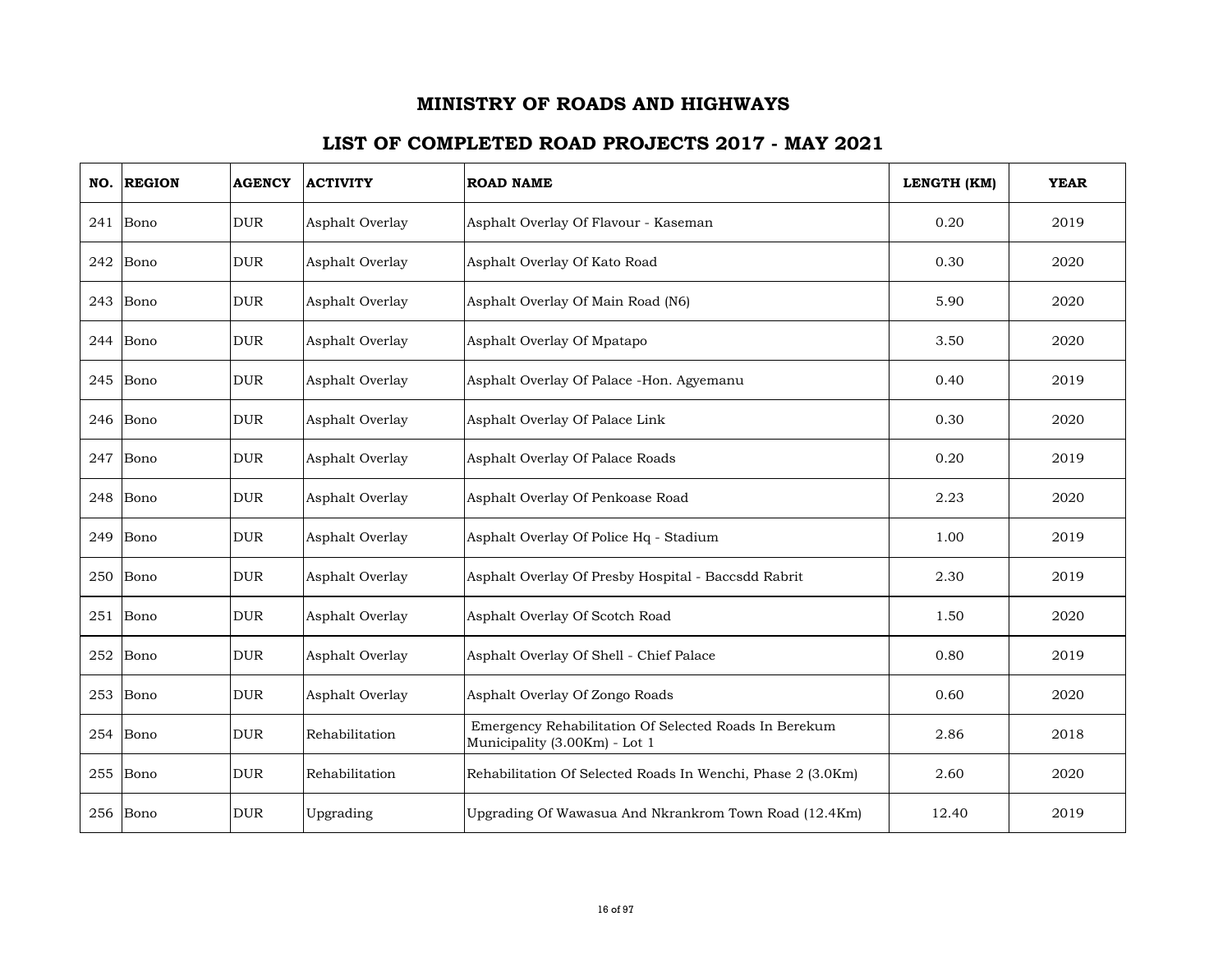|     | NO. REGION | <b>AGENCY</b> | <b>ACTIVITY</b> | <b>ROAD NAME</b>                                               | LENGTH (KM) | <b>YEAR</b> |
|-----|------------|---------------|-----------------|----------------------------------------------------------------|-------------|-------------|
| 257 | Bono       | <b>GHA</b>    | Rehabilitation  | Rehabilitation Of Nkrankwanta Town Roads                       | 3.00        | 2018        |
| 258 | Bono East  | <b>DFR</b>    | Rehabilitation  | Pitojn-Woraso                                                  | 8.70        | 2019        |
| 259 | Central    | <b>DFR</b>    | Rehabilitation  | Nkwantanum - Asaman                                            | 5.00        | 2019        |
| 260 | Central    | <b>DFR</b>    | Rehabilitation  | Ekwamkrom - Manso                                              | 11.88       | 2020        |
| 261 | Central    | <b>DFR</b>    | Rehabilitation  | Kushea-Abotareye-Akwawusu-Atweneboana Jn.                      | 16.50       | 2020        |
| 262 | Central    | <b>DUR</b>    | Asphalt Overlay | Asphalt Overlay Of Aggrey Road                                 | 1.03        | 2020        |
| 263 | Central    | <b>DUR</b>    | Asphalt Overlay | Asphalt Overlay Of Ahmadiya Road                               | 0.30        | 2020        |
| 264 | Central    | <b>DUR</b>    | Asphalt Overlay | Asphalt Overlay Of Ashanti Road                                | 0.92        | 2020        |
| 265 | Central    | <b>DUR</b>    | Asphalt Overlay | Asphalt Overlay Of Attebury Link 1                             | 0.46        | 2020        |
| 266 | Central    | <b>DUR</b>    | Asphalt Overlay | Asphalt Overlay Of Attebury Link 2                             | 0.37        | 2020        |
| 267 | Central    | <b>DUR</b>    | Asphalt Overlay | Asphalt Overlay Of Attebury Road                               | 0.66        | 2020        |
| 268 | Central    | <b>DUR</b>    | Asphalt Overlay | Asphalt Overlay Of Cape Coast Regional Hospital Road           | 1.26        | 2017        |
| 269 | Central    | <b>DUR</b>    | Asphalt Overlay | Asphalt Overlay Of Cardinal Appiah Turkson Section             | 0.73        | 2020        |
| 270 | Central    | <b>DUR</b>    | Asphalt Overlay | Asphalt Overlay Of De-Graft Johnson                            | 1.90        | 2020        |
| 271 | Central    | <b>DUR</b>    | Asphalt Overlay | Asphalt Overlay Of Ekwamkrom Section Of Swedru-Winneba<br>Road | 0.40        | 2020        |
| 272 | Central    | <b>DUR</b>    | Asphalt Overlay | Asphalt Overlay Of Hon K Abaka-Quansah Street, Anomabo         | 0.49        | 2019        |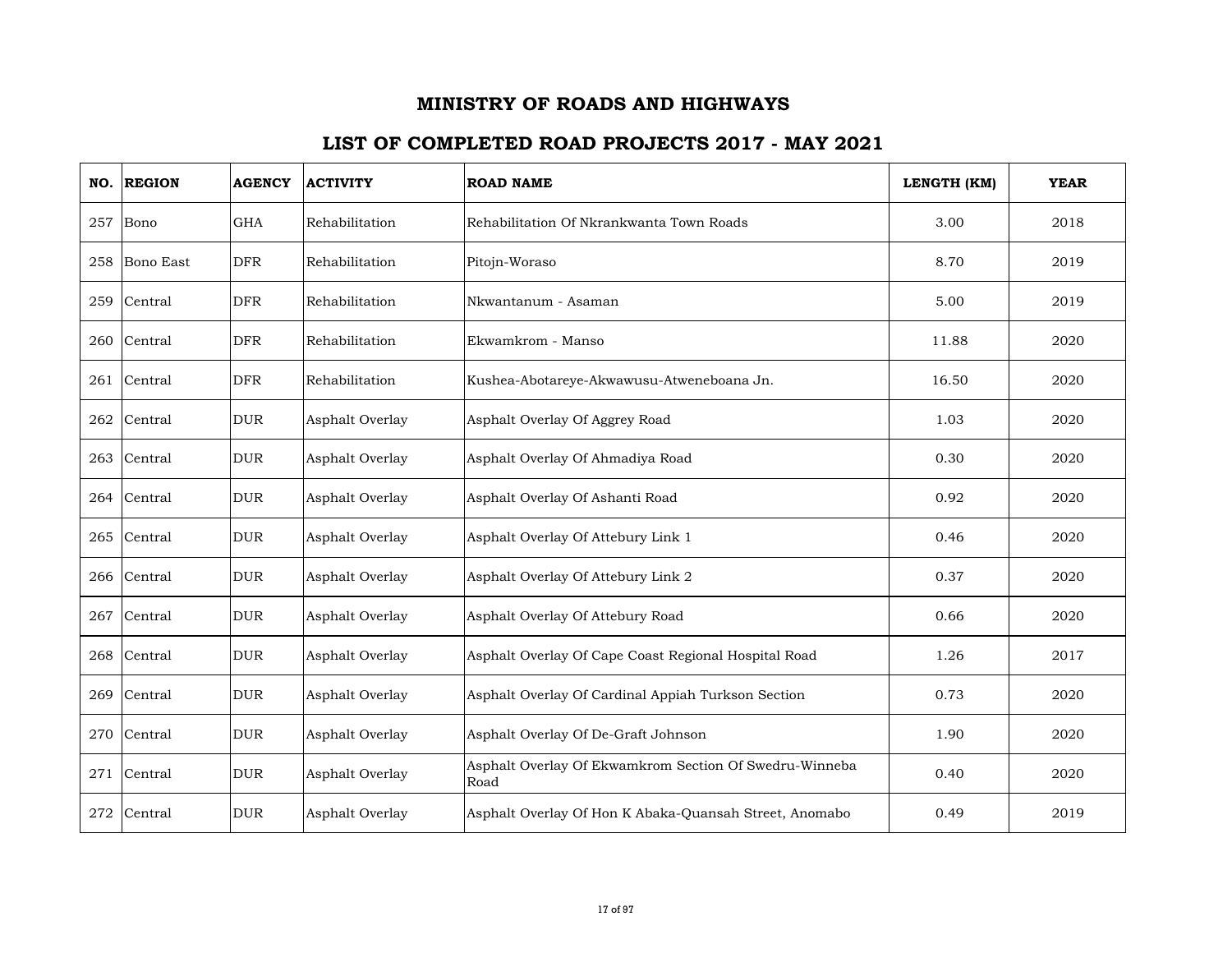| NO. | <b>REGION</b> | <b>AGENCY</b> | <b>ACTIVITY</b> | <b>ROAD NAME</b>                                   | LENGTH (KM) | <b>YEAR</b> |
|-----|---------------|---------------|-----------------|----------------------------------------------------|-------------|-------------|
| 273 | Central       | <b>DUR</b>    | Asphalt Overlay | Asphalt Overlay Of Ja Annobil Street, Anomabo      | 1.13        | 2019        |
| 274 | Central       | <b>DUR</b>    | Asphalt Overlay | Asphalt Overlay Of Kt Dadzie Street. Anomabo       | 0.35        | 2019        |
| 275 | Central       | <b>DUR</b>    | Asphalt Overlay | Asphalt Overlay Of Major Sam By-Pass               | 0.11        | 2020        |
| 276 | Central       | <b>DUR</b>    | Asphalt Overlay | Asphalt Overlay Of Market Road                     | 0.63        | 2020        |
| 277 | Central       | <b>DUR</b>    | Asphalt Overlay | Asphalt Overlay Of Mfantsipim Administration Road  | 0.03        | 2019        |
| 278 | Central       | <b>DUR</b>    | Asphalt Overlay | Asphalt Overlay Of Mfantsipim Assembly Loop        | 0.10        | 2019        |
| 279 | Central       | <b>DUR</b>    | Asphalt Overlay | Asphalt Overlay Of Mfantsipim Balmer Acquah Road   | 0.48        | 2019        |
| 280 | Central       | <b>DUR</b>    | Asphalt Overlay | Asphalt Overlay Of Mfantsipim Bangalow Road        | 0.21        | 2019        |
|     | 281 Central   | <b>DUR</b>    | Asphalt Overlay | Asphalt Overlay Of Mfantsipim Blighter'S Road      | 0.67        | 2019        |
| 282 | Central       | <b>DUR</b>    | Asphalt Overlay | Asphalt Overlay Of Mfantsipim Classroom Block Road | 0.04        | 2019        |
| 283 | Central       | <b>DUR</b>    | Asphalt Overlay | Asphalt Overlay Of Mfantsipim Master'S Drive       | 0.60        | 2019        |
| 284 | Central       | <b>DUR</b>    | Asphalt Overlay | Asphalt Overlay Of Mfantsipim Roundabout Road      | 0.13        | 2019        |
| 285 | Central       | <b>DUR</b>    | Asphalt Overlay | Asphalt Overlay Of Nkanfoa Road                    | 0.50        | 2020        |
| 286 | Central       | <b>DUR</b>    | Asphalt Overlay | Asphalt Overlay Of Nkanfoa Town Road               | 1.00        | 2020        |
| 287 | Central       | <b>DUR</b>    | Asphalt Overlay | Asphalt Overlay Of Pedu Adaaso Road                | 0.27        | 2017        |
| 288 | Central       | <b>DUR</b>    | Asphalt Overlay | Asphalt Overlay Of Rcc Road                        | 1.64        | 2020        |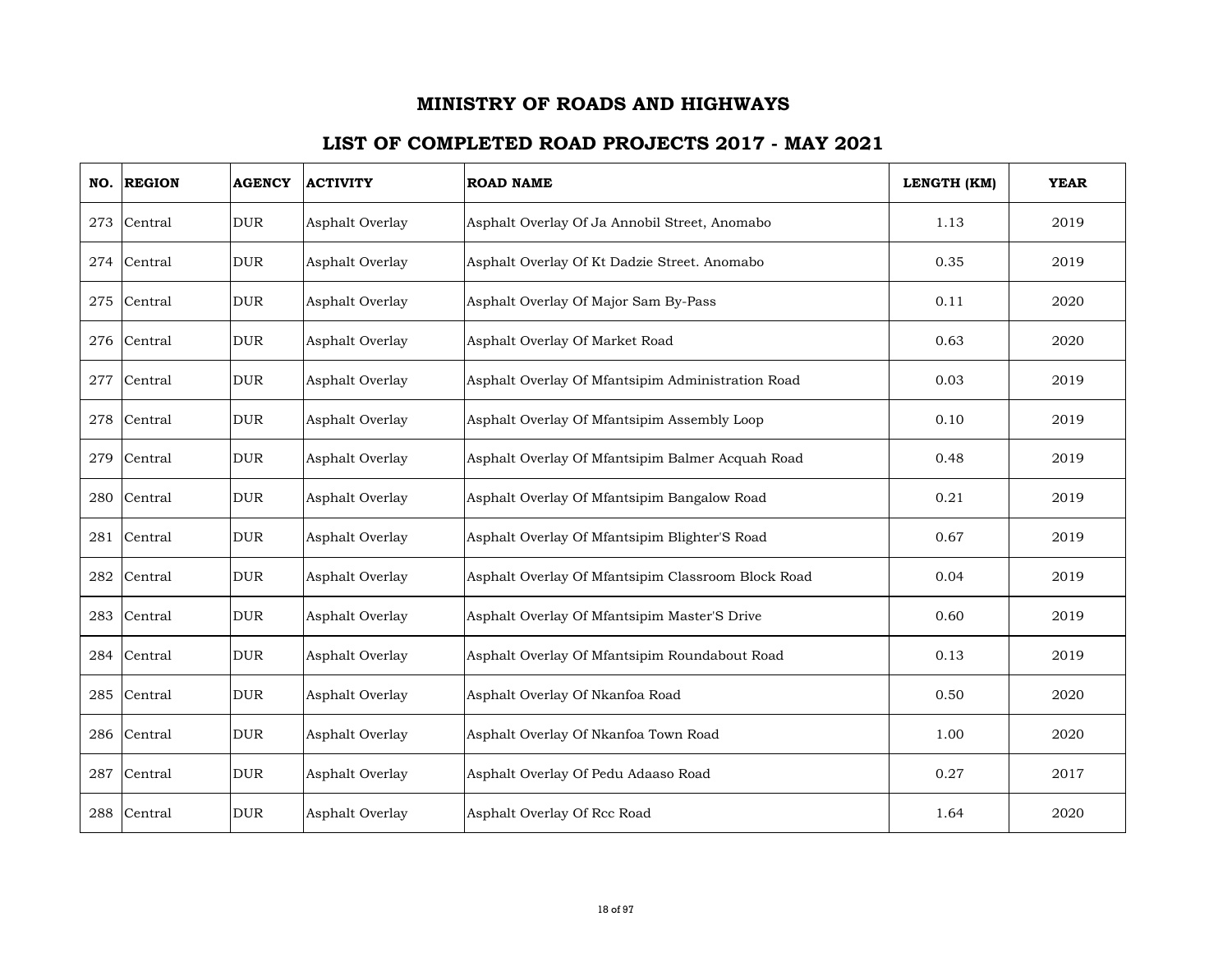| NO. | <b>REGION</b> | <b>AGENCY</b> | <b>ACTIVITY</b>         | <b>ROAD NAME</b>                                                                      | LENGTH (KM) | <b>YEAR</b> |
|-----|---------------|---------------|-------------------------|---------------------------------------------------------------------------------------|-------------|-------------|
| 289 | Central       | <b>DUR</b>    | Asphalt Overlay         | Asphalt Overlay Of Sabbah Road                                                        | 0.62        | 2020        |
| 290 | Central       | <b>DUR</b>    | Asphalt Overlay         | Asphalt Overlay Of Sam Road                                                           | 0.34        | 2020        |
| 291 | Central       | <b>DUR</b>    | Asphalt Overlay         | Asphalt Overlay Of Superitendant Wy Eduful                                            | 0.42        | 2020        |
| 292 | Central       | <b>DUR</b>    | Asphalt Overlay         | Asphalt Overlay Of Supi Kb Annan Street, Anomabo                                      | 0.31        | 2019        |
| 293 | Central       | <b>DUR</b>    | Asphalt Overlay         | Asphalt Overlay Of Swedru Bawjiase Road                                               | 3.13        | 2020        |
| 294 | Central       | <b>DUR</b>    | Asphalt Overlay         | Asphalt Overlay Of Swedru Senior High School                                          | 0.75        | 2020        |
| 295 | Central       | <b>DUR</b>    | Asphalt Overlay         | Asphalt Overlay Of Swedru Winneba Road                                                | 4.36        | 2020        |
| 296 | Central       | <b>DUR</b>    | Asphalt Overlay         | Asphalt Overlay Of Tufuhene Road                                                      | 0.43        | 2020        |
| 297 | Central       | <b>DUR</b>    | Asphalt Overlay         | Asphalt Overlay Of University Of Cape Coast Road                                      | 0.20        | 2017        |
| 298 | Central       | <b>DUR</b>    | Asphalt Overlay         | Asphalt Overlay Of Wed Acquah Street, Anomabo                                         | 0.40        | 2019        |
| 299 | Central       | <b>DUR</b>    | Asphalt Overlay         | Asphalt Overlay Of Windy Bay Road                                                     | 0.60        | 2020        |
| 300 | Central       | <b>DUR</b>    | Gravelling/Regravelling | Gravelling Of Selected Roads In Central Region                                        | 50.32       | 2017-2021   |
| 301 | Central       | <b>DUR</b>    | Rehabilitation          | Rehabilitation Of Adamnana To Bawjiase Road (6.5Km)                                   | 1.38        | 2021        |
| 302 | Central       | <b>DUR</b>    | Rehabilitation          | Rehabilitation Of Selected Roads In Cape Coast Metropolitan<br>Area, South Cape Coast | 4.56        | 2021        |
| 303 | Central       | <b>DUR</b>    | Upgrading               | Surfacing Of Selected Roads In Elmina Zongo Ph. 1 & 2                                 | 1.54        | 2021        |
| 304 | Central       | <b>GHA</b>    | Gravelling/Regravelling | Regravelling Of Atieku - Saponso - Agyempoma Road (Km 5 - 10)<br>Lot $2\,$            | 6.00        | 2020        |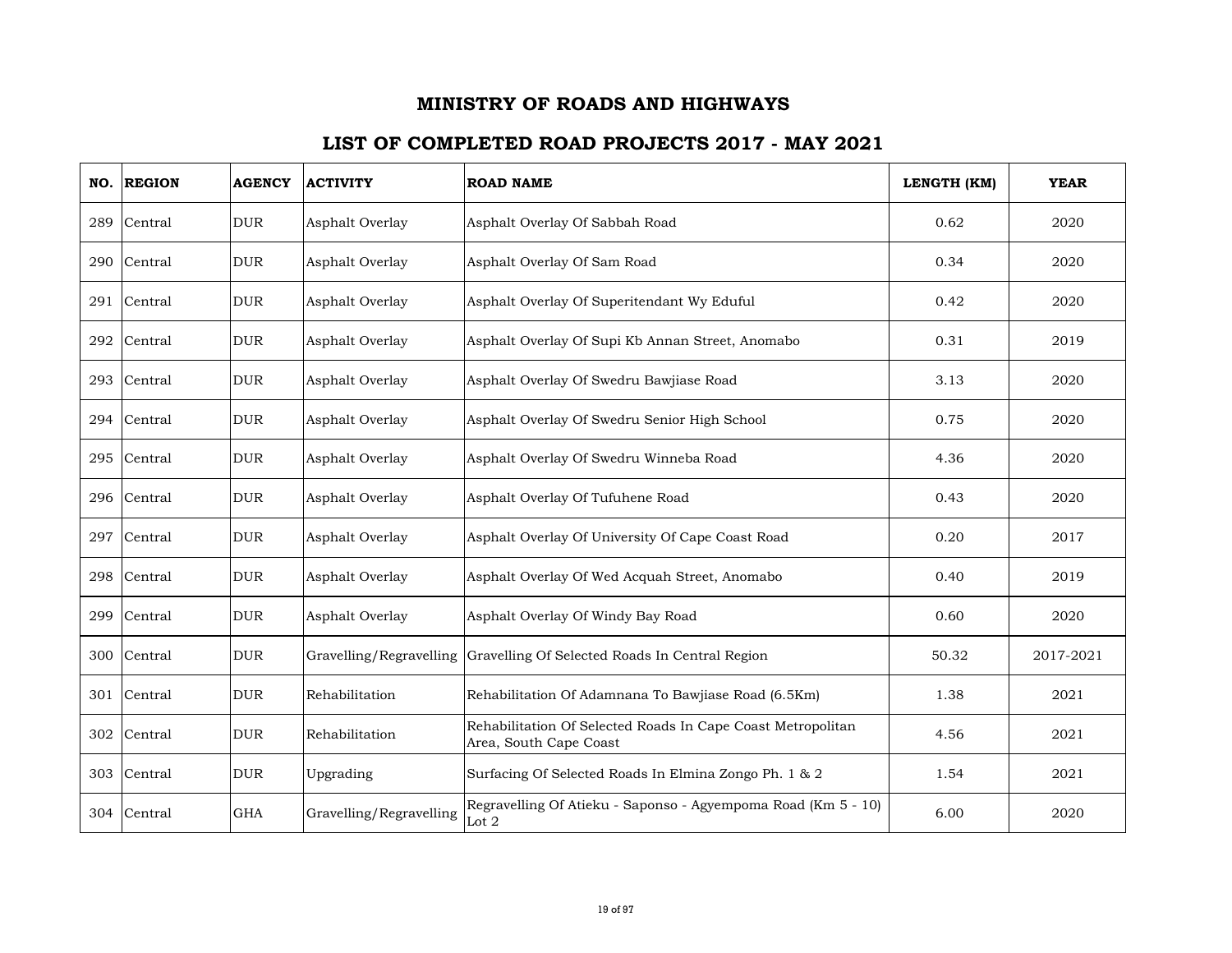| NO. | <b>REGION</b> | <b>AGENCY</b> | <b>ACTIVITY</b>        | <b>ROAD NAME</b>                                                                                                       | LENGTH (KM) | <b>YEAR</b> |
|-----|---------------|---------------|------------------------|------------------------------------------------------------------------------------------------------------------------|-------------|-------------|
| 305 | Central       | <b>GHA</b>    | Resealing              | Resealing Of Cape Coast - Twifo Praso Road (Km 35 - 41 )Lot 1                                                          | 6.00        | 2021        |
| 306 | Central       | <b>GHA</b>    | Partial Reconstruction | Partial Reconstruction Of Bawjiase - Swedru (Km7-17)                                                                   | 15.00       | 2021        |
| 307 | Central       | <b>GHA</b>    | Partial Reconstruction | Partial Reconstruction Of Bawiiase - Adeiso (15Km)                                                                     | 15.00       | 2021        |
| 308 | Central       | <b>GHA</b>    | Partial Reconstruction | Partial Reconstruction Of Cape Coast - Twifo Praso Road (5.4 -<br>35.0) And Acess Road To Kakum National Park (0.44Km) | 30.00       | 2020        |
| 309 | Eastern       | <b>DFR</b>    | Rehabilitation         | Akote-Obomofodensua-Asiedu                                                                                             | 4.40        | 2018        |
| 310 | Eastern       | <b>DFR</b>    | Rehabilitation         | Dwerebease - Kwahu Fodua                                                                                               | 10.00       | 2021        |
| 311 | Eastern       | <b>DFR</b>    | Rehabilitation         | Kwahu Tafo Town Roads & St. Peter'S Shs                                                                                | 13.51       | 2020        |
| 312 | Eastern       | <b>DFR</b>    | Rehabilitation         | Dwerebease - Kwahu Fodua Ph 2(Km 9.50 - 19.80) &<br>Dwerebease - Onyemos (5.00 Km)                                     | 15.30       | 2021        |
|     | 313 Eastern   | <b>DFR</b>    | Rehabilitation         | Tinkon - Amanfrom                                                                                                      | 20.25       | 2020        |
| 314 | Eastern       | <b>DFR</b>    | Rehabilitation         | Kyebi - Akoko & Others                                                                                                 | 20.95       | 2019        |
| 315 | Eastern       | <b>DUR</b>    | Asphalt Overlay        | Asphalt Overlay Of Abontendomhene Avenue                                                                               | 0.43        | 2018        |
| 316 | Eastern       | <b>DUR</b>    | Asphalt Overlay        | Asphalt Overlay Of Abuakwa State College Roads                                                                         | 0.87        | 2018        |
| 317 | Eastern       | <b>DUR</b>    | Asphalt Overlay        | Asphalt Overlay Of Akim Oda                                                                                            | 17.00       | 2021        |
|     | 318 Eastern   | <b>DUR</b>    | Asphalt Overlay        | Asphalt Overlay Of Aki-Ola Link                                                                                        | 0.12        | 2020        |
| 319 | Eastern       | <b>DUR</b>    | Asphalt Overlay        | Asphalt Overlay Of Akropong Roads                                                                                      | 5.00        | 2021        |
| 320 | Eastern       | <b>DUR</b>    | Asphalt Overlay        | Asphalt Overlay Of Akropong Station - Pentecost Junction                                                               | 0.17        | 2020        |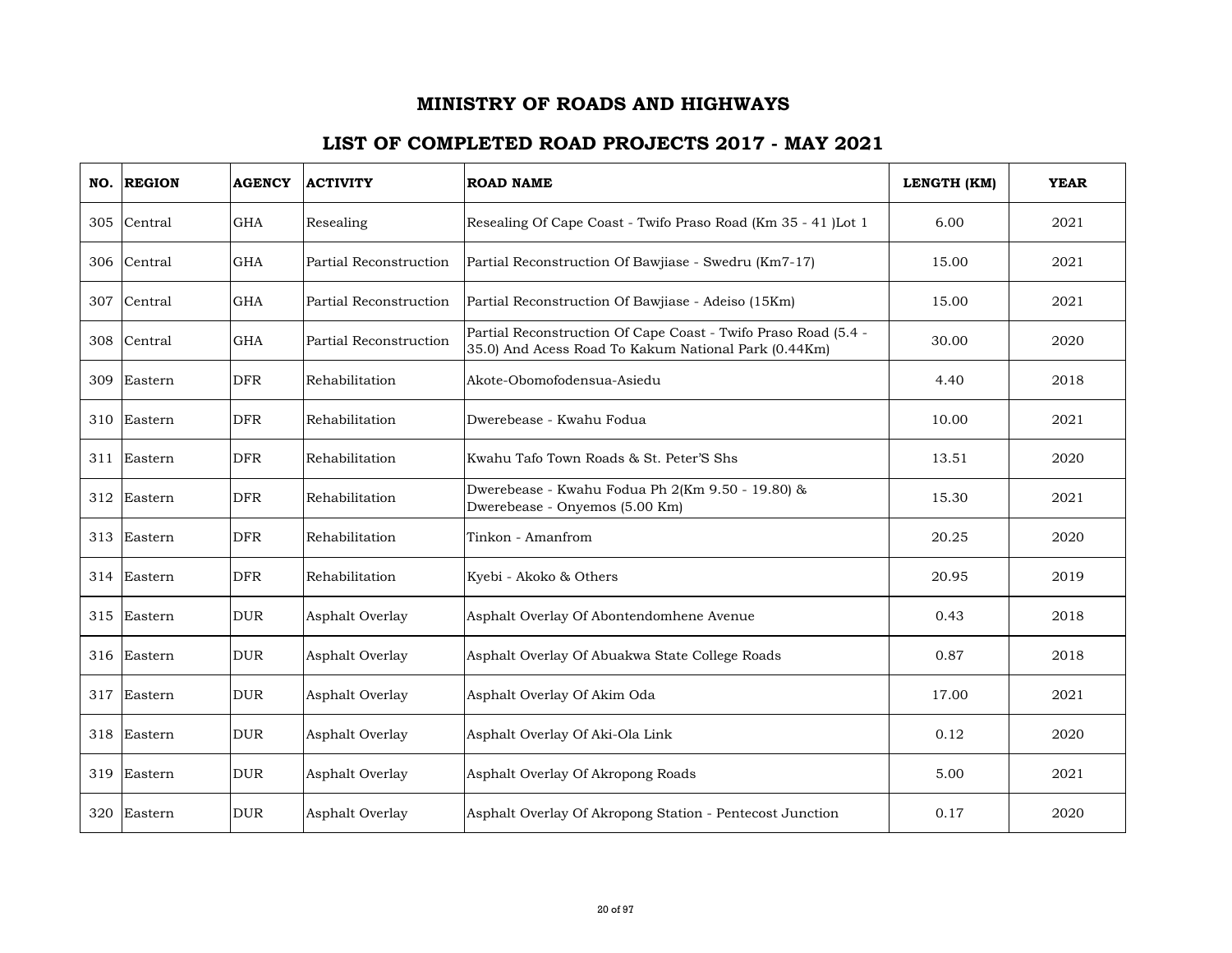| NO. | <b>REGION</b> | <b>AGENCY</b> | <b>ACTIVITY</b> | <b>ROAD NAME</b>                                   | LENGTH (KM) | <b>YEAR</b> |
|-----|---------------|---------------|-----------------|----------------------------------------------------|-------------|-------------|
| 321 | Eastern       | <b>DUR</b>    | Asphalt Overlay | Asphalt Overlay Of Akua Asantewaa Iii Avenue       | 1.13        | 2020        |
| 322 | Eastern       | <b>DUR</b>    | Asphalt Overlay | Asphalt Overlay Of Akwatia                         | 5.00        | 2021        |
| 323 | Eastern       | <b>DUR</b>    | Asphalt Overlay | Asphalt Overlay Of Ampabame Link-Aburaso St.       | 0.21        | 2018        |
|     | 324 Eastern   | <b>DUR</b>    | Asphalt Overlay | Asphalt Overlay Of Anyinam - Kwabeng               | 12.00       | 2021        |
| 325 | Eastern       | <b>DUR</b>    | Asphalt Overlay | Asphalt Overlay Of Apapam                          | 0.34        | 2018        |
| 326 | Eastern       | <b>DUR</b>    | Asphalt Overlay | Asphalt Overlay Of Apedwa Junction - Kyebi Akwadum | 10.50       | 2020        |
| 327 | Eastern       | <b>DUR</b>    | Asphalt Overlay | Asphalt Overlay Of Asah-Addo Close                 | 0.04        | 2020        |
| 328 | Eastern       | <b>DUR</b>    | Asphalt Overlay | Asphalt Overlay Of Asah-Addo Close Link            | 0.03        | 2020        |
| 329 | Eastern       | <b>DUR</b>    | Asphalt Overlay | Asphalt Overlay Of Asene - Aboabo Main Road        | 3.90        | 2020        |
| 330 | Eastern       | <b>DUR</b>    | Asphalt Overlay | Asphalt Overlay Of Atta Jacobs                     | 0.40        | 2018        |
|     | 331 Eastern   | <b>DUR</b>    | Asphalt Overlay | Asphalt Overlay Of Birimso Road                    | 1.26        | 2020        |
| 332 | Eastern       | <b>DUR</b>    | Asphalt Overlay | Asphalt Overlay Of Dc Kwame Kwakye Avenue          | 0.88        | 2020        |
| 333 | Eastern       | <b>DUR</b>    | Asphalt Overlay | Asphalt Overlay Of Dr. Akwako Road                 | 0.49        | 2020        |
|     | 334 Eastern   | <b>DUR</b>    | Asphalt Overlay | Asphalt Overlay Of Dr. J. B. Danquah St.           | 0.16        | 2018        |
| 335 | Eastern       | <b>DUR</b>    | Asphalt Overlay | Asphalt Overlay Of Effiduasi T' Light Ghanas       | 0.70        | 2018        |
|     | 336 Eastern   | <b>DUR</b>    | Asphalt Overlay | Asphalt Overlay Of Grace Chapel Road               | 0.26        | 2020        |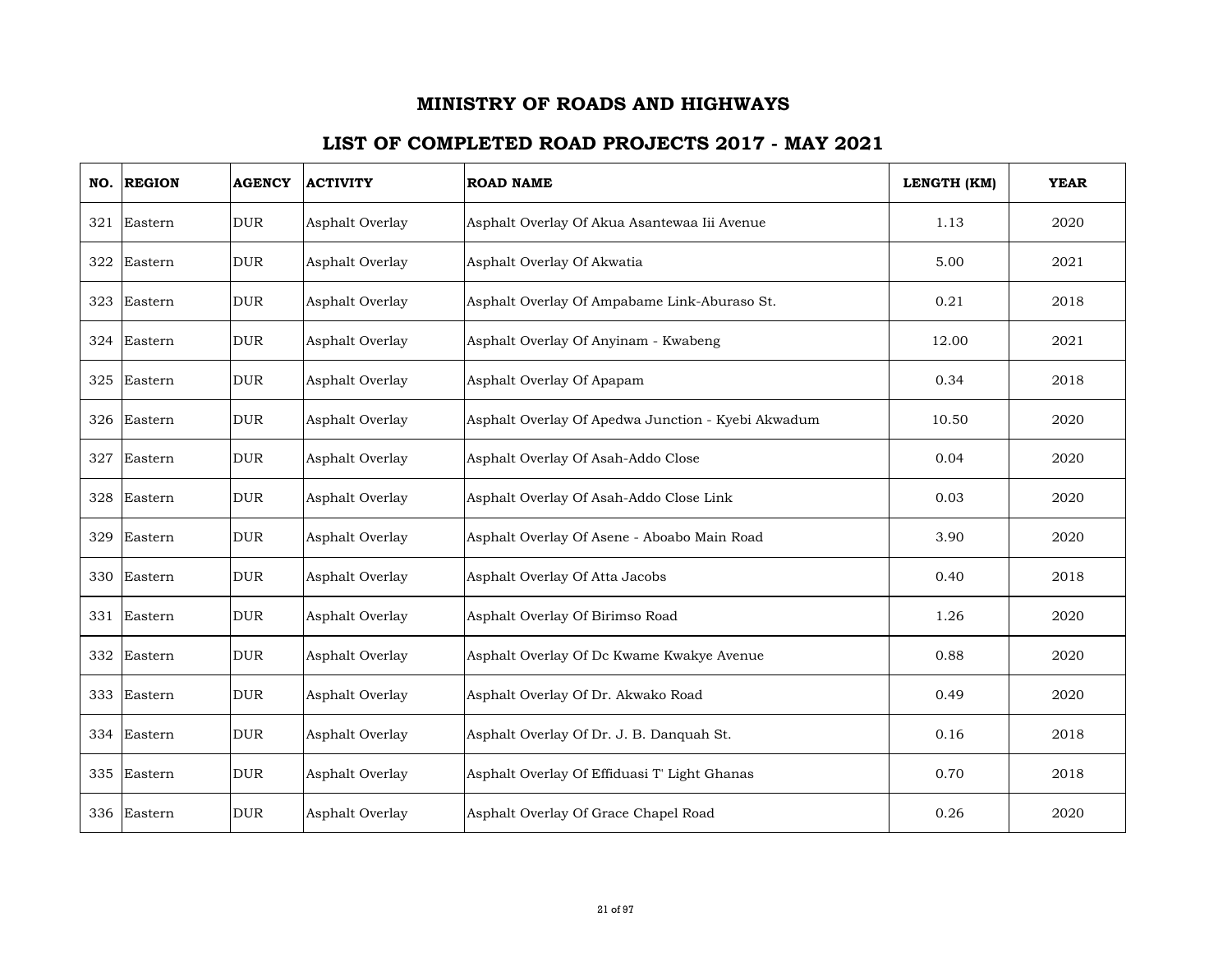| NO. | <b>REGION</b> | <b>AGENCY</b> | <b>ACTIVITY</b> | <b>ROAD NAME</b>                                | LENGTH (KM) | <b>YEAR</b> |
|-----|---------------|---------------|-----------------|-------------------------------------------------|-------------|-------------|
|     | 337 Eastern   | <b>DUR</b>    | Asphalt Overlay | Asphalt Overlay Of Greenhill Avenue             | 0.36        | 2020        |
| 338 | Eastern       | <b>DUR</b>    | Asphalt Overlay | Asphalt Overlay Of Greenhill Avenue Link        | 0.05        | 2020        |
| 339 | Eastern       | <b>DUR</b>    | Asphalt Overlay | Asphalt Overlay Of Guggisberg St                | 0.66        | 2018        |
|     | 340 Eastern   | <b>DUR</b>    | Asphalt Overlay | Asphalt Overlay Of Hon. Awuku Darko Street      | 0.43        | 2020        |
|     | 341 Eastern   | <b>DUR</b>    | Asphalt Overlay | Asphalt Overlay Of Independence High Street     | 1.56        | 2020        |
|     | 342 Eastern   | <b>DUR</b>    | Asphalt Overlay | Asphalt Overlay Of Kenkey Factory-Ercc Junction | 1.60        | 2018        |
| 343 | Eastern       | <b>DUR</b>    | Asphalt Overlay | Asphalt Overlay Of Kuffuor Street               | 0.46        | 2020        |
| 344 | Eastern       | <b>DUR</b>    | Asphalt Overlay | Asphalt Overlay Of Kuntukunuku St.              | 0.78        | 2018        |
|     | 345 Eastern   | <b>DUR</b>    | Asphalt Overlay | Asphalt Overlay Of Kwabeng                      | 5.00        | 2021        |
| 346 | Eastern       | <b>DUR</b>    | Asphalt Overlay | Asphalt Overlay Of Kyebi Bunso Main             | 4.66        | 2018        |
| 347 | Eastern       | <b>DUR</b>    | Asphalt Overlay | Asphalt Overlay Of Kyebi School For The Deaf    | 1.20        | 2018        |
| 348 | Eastern       | <b>DUR</b>    | Asphalt Overlay | Asphalt Overlay Of Kyebi-Bunso                  | 10.00       | 2021        |
| 349 | Eastern       | <b>DUR</b>    | Asphalt Overlay | Asphalt Overlay Of Kyeremim No.2 Road           | 0.23        | 2020        |
|     | 350 Eastern   | <b>DUR</b>    | Asphalt Overlay | Asphalt Overlay Of London Link                  | 0.15        | 2020        |
|     | 351 Eastern   | <b>DUR</b>    | Asphalt Overlay | Asphalt Overlay Of Mamfe - Akropong Road        | 2.60        | 2020        |
|     | 352 Eastern   | <b>DUR</b>    | Asphalt Overlay | Asphalt Overlay Of Mamfe-Bypass                 | 0.98        | 2020        |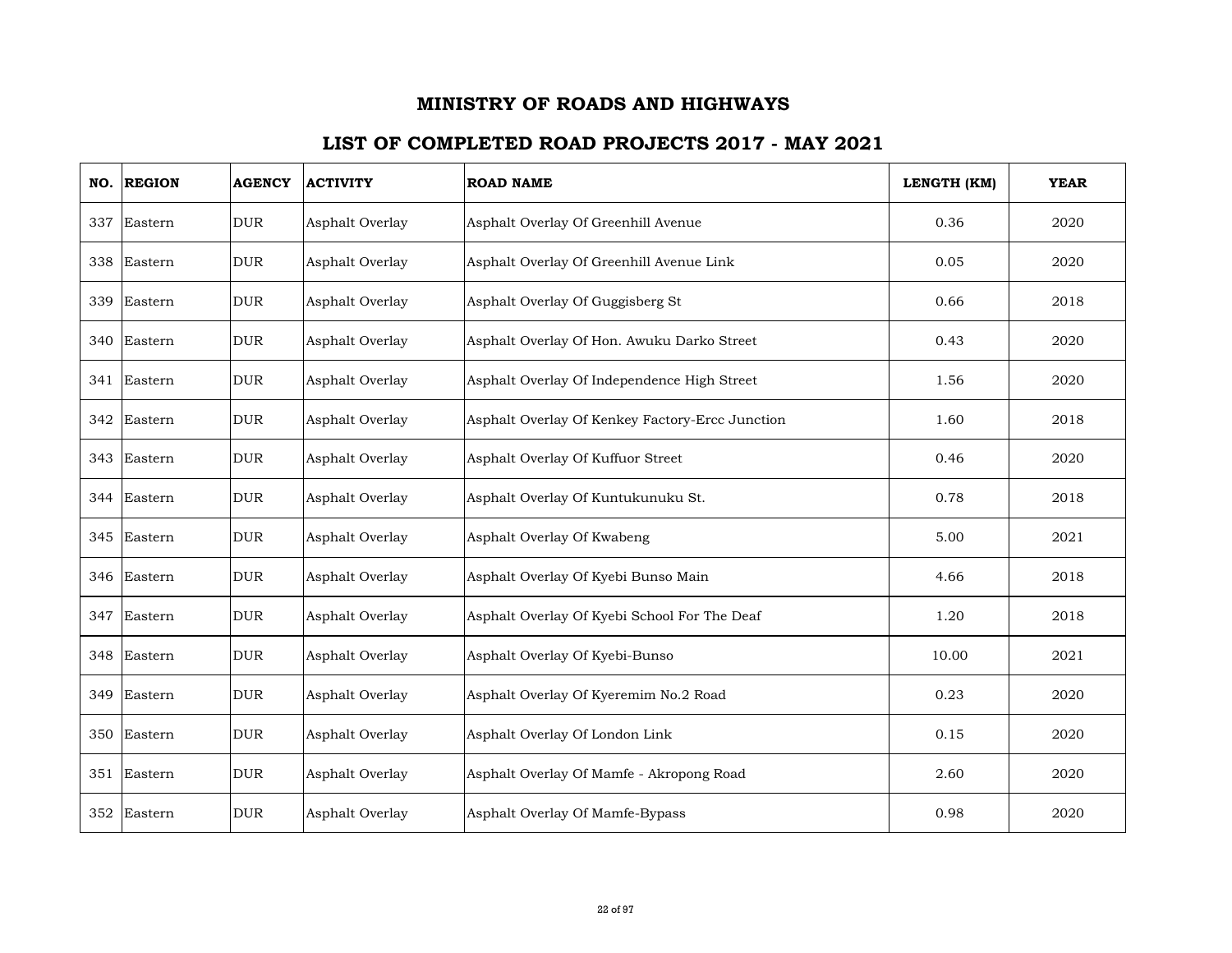| NO. | <b>REGION</b> | <b>AGENCY</b> | <b>ACTIVITY</b> | <b>ROAD NAME</b>                                          | LENGTH (KM) | <b>YEAR</b> |
|-----|---------------|---------------|-----------------|-----------------------------------------------------------|-------------|-------------|
|     | 353 Eastern   | <b>DUR</b>    | Asphalt Overlay | Asphalt Overlay Of Market Link                            | 0.18        | 2020        |
| 354 | Eastern       | <b>DUR</b>    | Asphalt Overlay | Asphalt Overlay Of Market Square Road                     | 0.30        | 2020        |
|     | 355 Eastern   | <b>DUR</b>    | Asphalt Overlay | Asphalt Overlay Of Mce Road                               | 0.04        | 2020        |
|     | 356 Eastern   | <b>DUR</b>    | Asphalt Overlay | Asphalt Overlay Of Mr. Mann Street                        | 0.63        | 2020        |
| 357 | Eastern       | <b>DUR</b>    | Asphalt Overlay | Asphalt Overlay Of Mttd/Nursing Road (Appiah Asante Road) | 0.96        | 2020        |
|     | 358 Eastern   | <b>DUR</b>    | Asphalt Overlay | Asphalt Overlay Of Nana Asafo Adjei                       | 8.10        | 2018        |
| 359 | Eastern       | <b>DUR</b>    | Asphalt Overlay | Asphalt Overlay Of Nana Attafuah Road                     | 2.90        | 2020        |
|     | 360 Eastern   | <b>DUR</b>    | Asphalt Overlay | Asphalt Overlay Of Nana Dokua Crescent                    | 0.85        | 2018        |
|     | 361 Eastern   | <b>DUR</b>    | Asphalt Overlay | Asphalt Overlay Of Nana Kwame Obeng Street                | 0.59        | 2020        |
|     | 362 Eastern   | <b>DUR</b>    | Asphalt Overlay | Asphalt Overlay Of Nana Yeboakua Avenue 1                 | 0.43        | 2018        |
|     | 363 Eastern   | <b>DUR</b>    | Asphalt Overlay | Asphalt Overlay Of Nana Yeboakua Avenue 11                | 0.35        | 2018        |
|     | 364 Eastern   | <b>DUR</b>    | Asphalt Overlay | Asphalt Overlay Of New Town Avenue                        | 0.75        | 2018        |
|     | 365 Eastern   | <b>DUR</b>    | Asphalt Overlay | Asphalt Overlay Of Ofori Atta Avenue                      | 0.56        | 2018        |
|     | 366 Eastern   | <b>DUR</b>    | Asphalt Overlay | Asphalt Overlay Of Old Estate-Bula Spot                   | 0.75        | 2018        |
| 367 | Eastern       | <b>DUR</b>    | Asphalt Overlay | Asphalt Overlay Of Onwona Agyemang Avenue                 | 0.44        | 2020        |
|     | 368 Eastern   | <b>DUR</b>    | Asphalt Overlay | Asphalt Overlay Of Osei-Frempah Link                      | 0.10        | 2020        |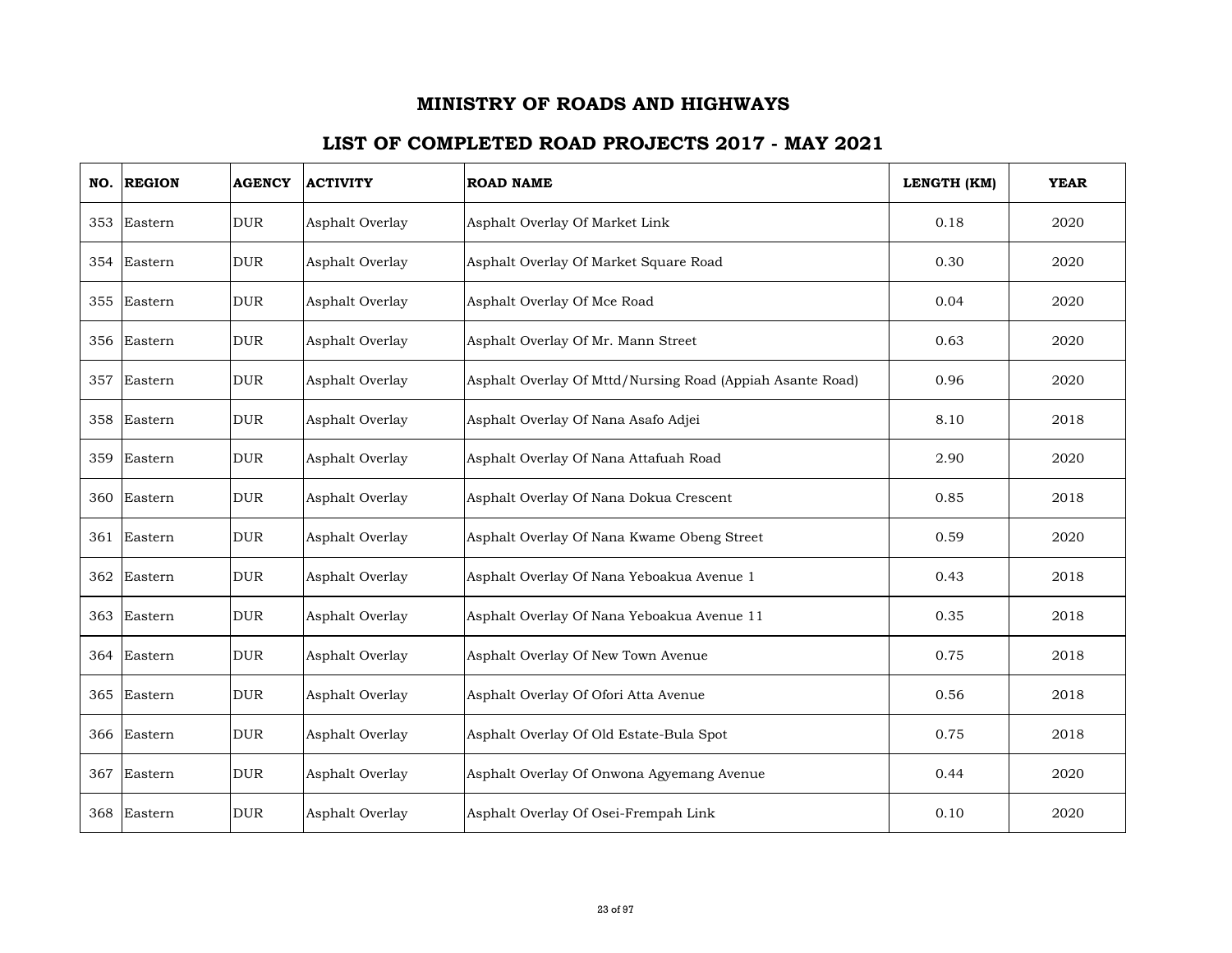| NO. | <b>REGION</b> | <b>AGENCY</b> | <b>ACTIVITY</b> | <b>ROAD NAME</b>                                                                               | LENGTH (KM) | <b>YEAR</b> |
|-----|---------------|---------------|-----------------|------------------------------------------------------------------------------------------------|-------------|-------------|
| 369 | Eastern       | <b>DUR</b>    | Asphalt Overlay | Asphalt Overlay Of Osenpon Hotel Road                                                          | 0.08        | 2020        |
| 370 | Eastern       | <b>DUR</b>    | Asphalt Overlay | Asphalt Overlay Of Osofo Marfo Avenue                                                          | 1.05        | 2020        |
| 371 | Eastern       | <b>DUR</b>    | Asphalt Overlay | Asphalt Overlay Of Pce Link                                                                    | 0.09        | 2020        |
|     | 372 Eastern   | <b>DUR</b>    | Asphalt Overlay | Asphalt Overlay Of Pce Road                                                                    | 0.49        | 2020        |
| 373 | Eastern       | <b>DUR</b>    | Asphalt Overlay | Asphalt Overlay Of Peduase                                                                     | 1.50        | 2021        |
|     | 374 Eastern   | <b>DUR</b>    | Asphalt Overlay | Asphalt Overlay Of Pentecost Road                                                              | 0.36        | 2020        |
| 375 | Eastern       | <b>DUR</b>    | Asphalt Overlay | Asphalt Overlay Of Post Office Road                                                            | 0.16        | 2020        |
| 376 | Eastern       | <b>DUR</b>    | Asphalt Overlay | Asphalt Overlay Of Residency Road                                                              | 1.20        | 2020        |
| 377 | Eastern       | <b>DUR</b>    | Asphalt Overlay | Asphalt Overlay Of Residency-Y&K                                                               | 1.20        | 2018        |
| 378 | Eastern       | <b>DUR</b>    | Asphalt Overlay | Asphalt Overlay Of Reynolds Drive                                                              | 0.28        | 2020        |
| 379 | Eastern       | <b>DUR</b>    | Asphalt Overlay | Asphalt Overlay Of Sagyemase - Bunso Junction                                                  | 10.50       | 2020        |
| 380 | Eastern       | <b>DUR</b>    | Asphalt Overlay | Asphalt Overlay Of School For The Blind Road                                                   | 0.18        | 2020        |
| 381 | Eastern       | <b>DUR</b>    | Asphalt Overlay | Asphalt Overlay Of Suhum Area Roads                                                            | 15.00       | 2021        |
| 382 | Eastern       | <b>DUR</b>    | Asphalt Overlay | Asphalt Overlay Of Twumasi Road                                                                | 0.37        | 2020        |
| 383 | Eastern       | <b>DUR</b>    | Asphalt Overlay | Asphaltic Overlay and Sectional Repair works on Nana Asafo<br>Adjei Road-Mile 50 Road (8.70km) | 15.00       | 2018        |
| 384 | Eastern       | <b>DUR</b>    | Asphalt Overlay | Asphaltic Overlay of Selected Roads in Kyebi (10.00km) - Lot 27                                | 11.60       | 2018        |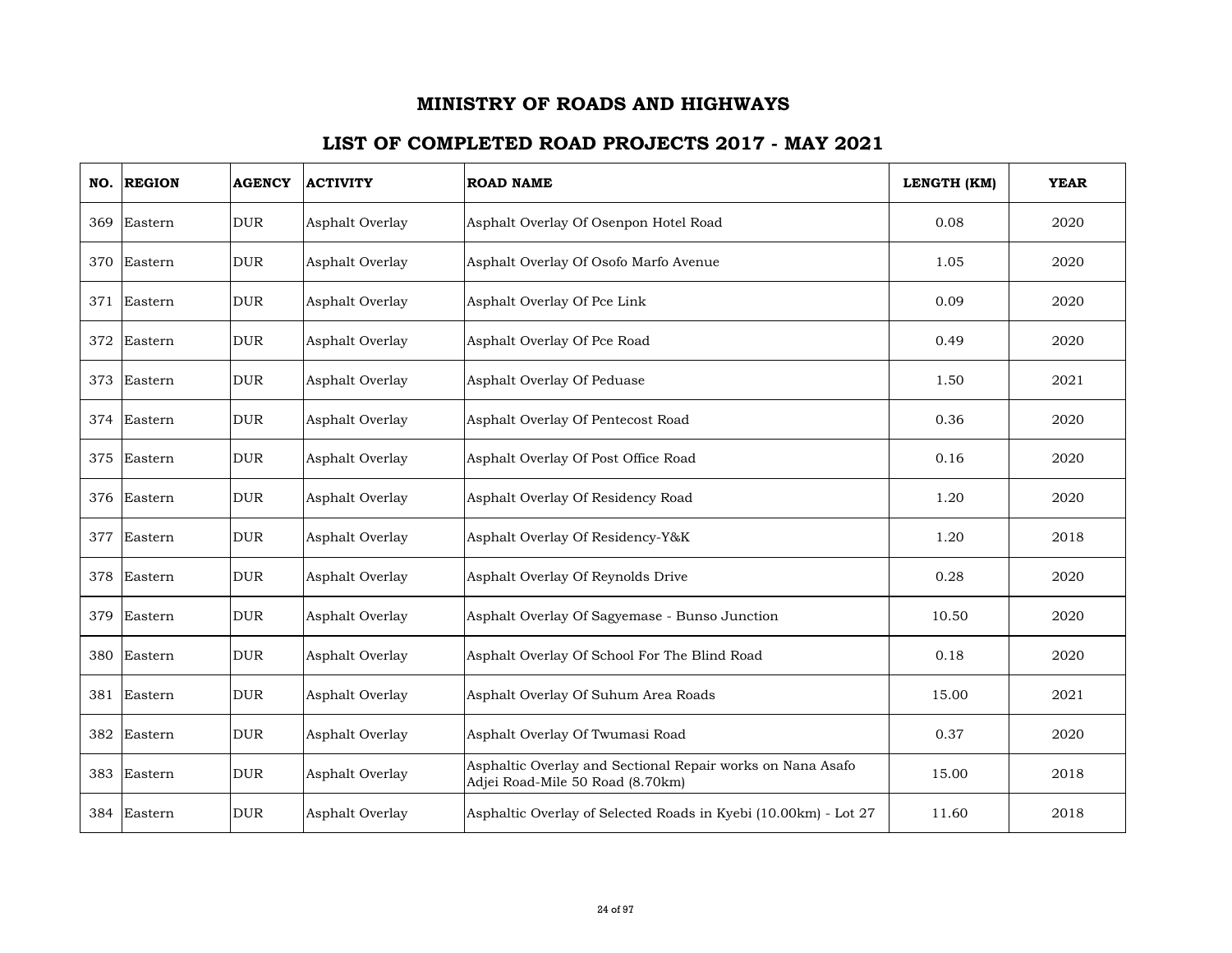|     | NO. REGION  | <b>AGENCY</b> | <b>ACTIVITY</b>         | <b>ROAD NAME</b>                                                                                   | LENGTH (KM) | <b>YEAR</b> |
|-----|-------------|---------------|-------------------------|----------------------------------------------------------------------------------------------------|-------------|-------------|
| 385 | Eastern     | <b>DUR</b>    | Asphalt Overlay         | Asphaltic Overlay on Apedwa - Kyebi - Bunso (Apedwa Junction<br>to Kyebi Akwadum) (0+000 - 10+500) | 12.00       | 2021        |
| 386 | Eastern     | <b>DUR</b>    | Asphalt Overlay         | Asphaltic Overlay on Apedwa - Kyebi - Bunso (Sagyemase -<br>Bunso Junction) (21+000 - 31+500)      | 26.80       | 2021        |
| 387 | Eastern     | <b>DUR</b>    | Asphalt Overlay         | Asphaltic Overlay on Selected Roads in Suhum (10.00km) -Lot 4                                      | 32.50       | 2020        |
|     | 388 Eastern | <b>DUR</b>    | Gravelling/Regravelling | Gravelling Of Selected Roads In Eastern Region                                                     | 13.35       | 2017-2020   |
| 389 | Eastern     | <b>DUR</b>    | Rehabilitation          | Rehabilitation Of Akyem Akropong Town Roads (7.50Km) - Lot 27                                      | 6.85        | 2021        |
| 390 | Eastern     | <b>DUR</b>    | Rehabilitation          | Rehabilitation Of Amamprobi By - Pass (2.50Km) - Lot 20                                            | 2.50        | 2020        |
| 391 | Eastern     | <b>DUR</b>    | Rehabilitation          | Rehabilitation of Asamang Tamfoe Town Roads in Atiwa East<br>District - Eastern Region (8.50km)    | 6.50        | 2021        |
| 392 | Eastern     | <b>DUR</b>    | Rehabilitation          | Rehabilitation of Selected Roads in Atekyem, Koforidua (8.00km) -<br>Lot $2$                       | 14.02       | 2021        |
|     | 393 Eastern | <b>DUR</b>    | Rehabilitation          | Rehabilitation of Selected Roads in Kade (10.00km) - Lot 14                                        | 6.40        | 2019        |
| 394 | Eastern     | <b>DUR</b>    | Rehabilitation          | Rehabilitation of Selected Roads in Nkawkaw (10.00km) - Lot 11                                     | 10.10       | 2019        |
| 395 | Eastern     | <b>DUR</b>    | Upgrading               | Upgrading Of Selected Roads In Akwatia Ph. 2 (2.50Km)                                              | 3.50        | 2019        |
| 396 | Eastern     | <b>DUR</b>    | Construction            | Construction of Abiriw Town Roads (2.00km) - Lot 22                                                | 8.60        | 2018        |
| 397 | Eastern     | <b>DUR</b>    | Construction            | Construction Of Selected Roads In Awukugua Town Roads<br>$(2.50Km) - Lot 21$                       | 2.30        | 2020        |
| 398 | Eastern     | <b>DUR</b>    | Partial Reconstruction  | Partial Reconstruction of Apirade - Adukrom Main Road (3.50km)<br>- Lot 23                         | 7.60        | 2018        |
| 399 | Eastern     | <b>DUR</b>    | Partial Reconstruction  | Partial Reconstruction Of Selected Roads In Kyebi (10.00Km) -<br>Lot 17                            | 12.40       | 2020        |
|     | 400 Eastern | <b>GHA</b>    | Upgrading               | Upgrading/Partial Reconstruction Of Obomeng By-Pass Road<br>(1.65Km)                               | 1.65        | 2019        |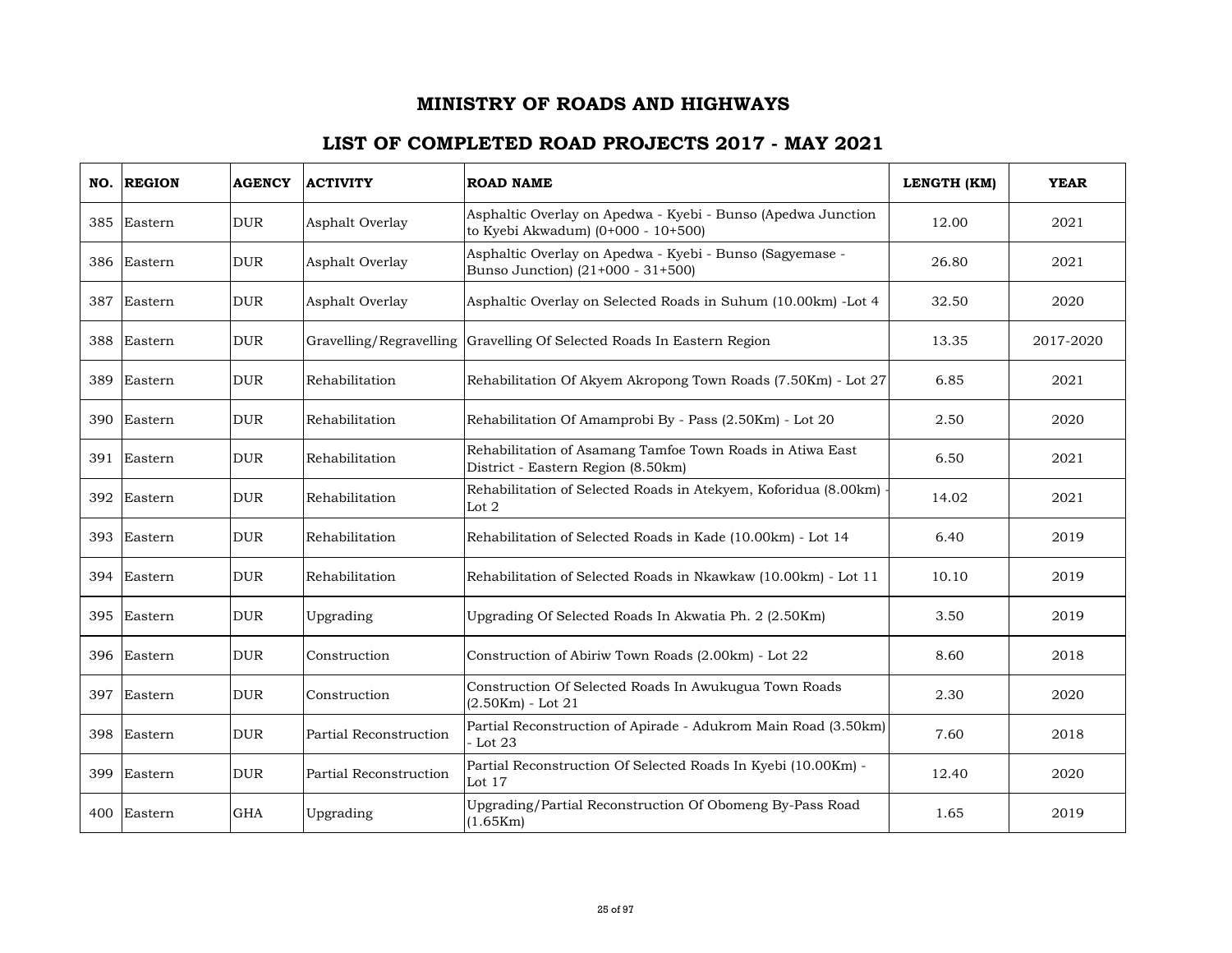| NO. | <b>REGION</b>     | <b>AGENCY</b> | <b>ACTIVITY</b>        | <b>ROAD NAME</b>                                                     | LENGTH (KM) | <b>YEAR</b> |
|-----|-------------------|---------------|------------------------|----------------------------------------------------------------------|-------------|-------------|
|     | 401 Eastern       | <b>GHA</b>    | Reconstruction         | Reconstruction Of Asamankese Town Road (1.3Km)                       | 1.30        | 2020        |
| 402 | Eastern           | <b>GHA</b>    | Resealing              | Resealing Of Koforidua - Suhum Road Lot 1 (Km 0 - 8)                 | 8.00        | 2020        |
| 403 | Eastern           | <b>GHA</b>    | Resealing              | Cocoa Reseach Institute Of Ghana Roads (8Km)                         | 8.00        | 2021        |
|     | 404 Eastern       | <b>GHA</b>    | Upgrading              | Suhum - Asamankese Road (Km 0 -10)                                   | 10.00       | 2019        |
| 405 | Eastern           | <b>GHA</b>    | Partial Reconstruction | Partial Reconstruction Of Nsawam-Aburi Road (Km 0-15.1)              | 15.10       | 2019        |
|     | 406 Eastern       | <b>GHA</b>    | Partial Reconstruction | Partial Reconstruction Of Apedwa - Kyebi - Bunso Road (Km 12-<br>30) | 18.00       | 2020        |
| 407 | Eastern           | <b>GHA</b>    | Upgrading              | Osiem - Begoro (24.8Km)                                              | 24.80       | 2021        |
| 408 | Greater Accra     | <b>DUR</b>    | Asphalt Overlay        | Asphalt Overlay Of 10Th Street (Achimota)                            | 0.73        | 2021        |
| 409 | Greater Accra     | <b>DUR</b>    | Asphalt Overlay        | Asphalt Overlay Of Yooyi Loop                                        | 0.43        | 2019        |
| 410 | Greater Accra     | <b>DUR</b>    | Asphalt Overlay        | Asphalt Overlay Of 1St Adma Drive                                    | 0.13        | 2020        |
|     | 411 Greater Accra | <b>DUR</b>    | Asphalt Overlay        | Asphalt Overlay Of 1St Lane                                          | 0.08        | 2020        |
| 412 | Greater Accra     | <b>DUR</b>    | Asphalt Overlay        | Asphalt Overlay Of 1St Link Chapel Square, Sakumono                  | 0.12        | 2020        |
| 413 | Greater Accra     | <b>DUR</b>    | Asphalt Overlay        | Asphalt Overlay Of 27Th Street                                       | 0.71        | 2019        |
| 414 | Greater Accra     | <b>DUR</b>    | Asphalt Overlay        | Asphalt Overlay Of 27Th Street (Wheat Street)                        | 0.71        | 2020        |
| 415 | Greater Accra     | <b>DUR</b>    | Asphalt Overlay        | Asphalt Overlay Of 2Nd Adma Drive                                    | 0.12        | 2020        |
| 416 | Greater Accra     | <b>DUR</b>    | Asphalt Overlay        | Asphalt Overlay Of 2Nd Circular Road (Cantonments)                   | 1.23        | 2021        |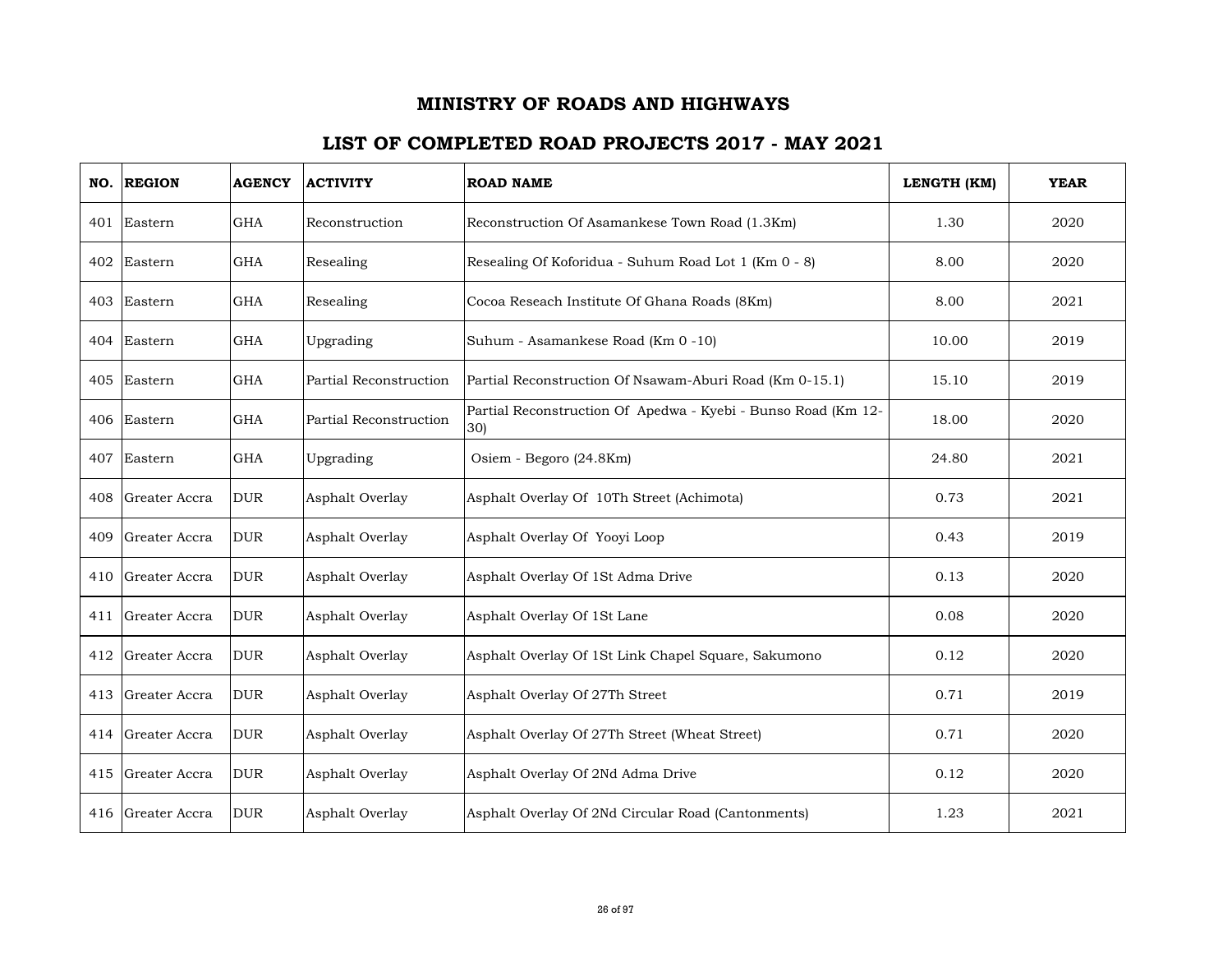| NO. | <b>REGION</b> | <b>AGENCY</b> | <b>ACTIVITY</b> | <b>ROAD NAME</b>                                                                                          | LENGTH (KM) | <b>YEAR</b> |
|-----|---------------|---------------|-----------------|-----------------------------------------------------------------------------------------------------------|-------------|-------------|
| 417 | Greater Accra | <b>DUR</b>    | Asphalt Overlay | Asphalt Overlay Of 2Nd Link Chapel Square, Sakumono                                                       | 0.23        | 2020        |
| 418 | Greater Accra | <b>DUR</b>    | Asphalt Overlay | Asphalt Overlay Of 2Nd Street                                                                             | 0.39        | 2020        |
| 419 | Greater Accra | <b>DUR</b>    | Asphalt Overlay | Asphalt Overlay Of 2Nd Street (Mile 7)                                                                    | 0.54        | 2021        |
| 420 | Greater Accra | <b>DUR</b>    | Asphalt Overlay | Asphalt Overlay Of 2Nd Street East                                                                        | 0.12        | 2020        |
| 421 | Greater Accra | <b>DUR</b>    | Asphalt Overlay | Asphalt Overlay Of 3Rd Avenue Rd. (From Hospital Road To<br>Aponkye Clinic)                               | 1.30        | 2017        |
| 422 | Greater Accra | <b>DUR</b>    | Asphalt Overlay | Asphalt Overlay Of 3Rd Link Chapel Square, Sakumono                                                       | 0.32        | 2020        |
| 423 | Greater Accra | <b>DUR</b>    | Asphalt Overlay | Asphalt Overlay Of 4Th Avenue Rd. (Hermann Gmeiner Rd)<br>(From Hospital Rd. To Tsinae-Agbe/Comm. 10 Rd.) | 1.77        | 2017        |
| 424 | Greater Accra | <b>DUR</b>    | Asphalt Overlay | Asphalt Overlay Of 4Th Link Chapel Square, Sakumono                                                       | 0.38        | 2020        |
| 425 | Greater Accra | <b>DUR</b>    | Asphalt Overlay | Asphalt Overlay Of 4Th Street West                                                                        | 0.90        | 2020        |
| 426 | Greater Accra | <b>DUR</b>    | Asphalt Overlay | Asphalt Overlay Of 5Th Avenue - Hermann Gmeiner Road                                                      | 0.77        | 2017        |
| 427 | Greater Accra | <b>DUR</b>    | Asphalt Overlay | Asphalt Overlay Of 5Th Avenue Rd. (From Harbour Rd. To<br>Community 10/11, Owor Junction)                 | 2.08        | 2017        |
| 428 | Greater Accra | <b>DUR</b>    | Asphalt Overlay | Asphalt Overlay Of 6Th Avenue Rd. (From Harbour Rd. To<br>Thirdes Ave.)                                   | 2.78        | 2017        |
| 429 | Greater Accra | <b>DUR</b>    | Asphalt Overlay | Asphalt Overlay Of Aaye - Ayefee Ave./Pumpkin Ave.(Aketeyman)                                             | 1.50        | 2021        |
| 430 | Greater Accra | <b>DUR</b>    | Asphalt Overlay | Asphalt Overlay Of Abafum Avenue                                                                          | 0.49        | 2020        |
| 431 | Greater Accra | <b>DUR</b>    | Asphalt Overlay | Asphalt Overlay Of Abavana Street                                                                         | 0.77        | 2021        |
| 432 | Greater Accra | <b>DUR</b>    | Asphalt Overlay | Asphalt Overlay Of Abc (Achimota)                                                                         | 0.70        | 2020        |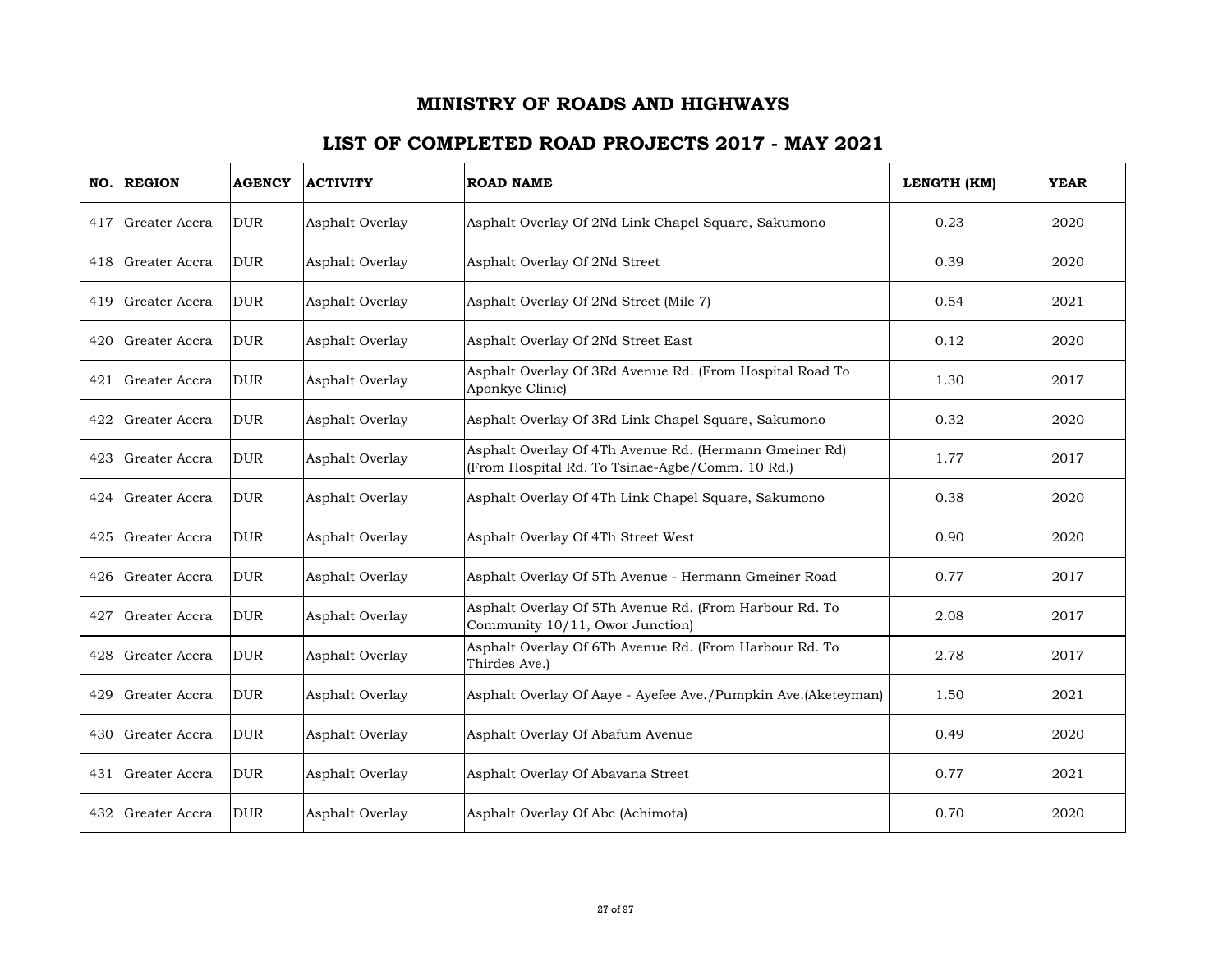| NO. | <b>REGION</b>     | <b>AGENCY</b> | <b>ACTIVITY</b> | <b>ROAD NAME</b>                                     | LENGTH (KM) | <b>YEAR</b> |
|-----|-------------------|---------------|-----------------|------------------------------------------------------|-------------|-------------|
| 433 | Greater Accra     | <b>DUR</b>    | Asphalt Overlay | Asphalt Overlay Of Abdul Diuof Street                | 0.25        | 2017        |
| 434 | Greater Accra     | <b>DUR</b>    | Asphalt Overlay | Asphalt Overlay Of Abeka Lapaz Road                  | 2.99        | 2017        |
| 435 | Greater Accra     | <b>DUR</b>    | Asphalt Overlay | Asphalt Overlay Of Abelemkpe                         | 8.00        | 2020        |
|     | 436 Greater Accra | <b>DUR</b>    | Asphalt Overlay | Asphalt Overlay Of Abeley Link                       | 0.22        | 2020        |
| 437 | Greater Accra     | <b>DUR</b>    | Asphalt Overlay | Asphalt Overlay Of Abetei Street                     | 2.61        | 2020        |
| 438 | Greater Accra     | <b>DUR</b>    | Asphalt Overlay | Asphalt Overlay Of Abla Marmom Street                | 1.26        | 2020        |
| 439 | Greater Accra     | <b>DUR</b>    | Asphalt Overlay | Asphalt Overlay Of Ablemkpe Road                     | 0.55        | 2019        |
| 440 | Greater Accra     | <b>DUR</b>    | Asphalt Overlay | Asphalt Overlay Of Abola St                          | 0.34        | 2019        |
| 441 | Greater Accra     | <b>DUR</b>    | Asphalt Overlay | Asphalt Overlay Of Abonua Street                     | 0.32        | 2020        |
| 442 | Greater Accra     | <b>DUR</b>    | Asphalt Overlay | Asphalt Overlay Of Abossey Okai Area Roads           | 4.50        | 2018        |
| 443 | Greater Accra     | <b>DUR</b>    | Asphalt Overlay | Asphalt Overlay Of Abotia Link                       | 0.33        | 2017        |
| 444 | Greater Accra     | <b>DUR</b>    | Asphalt Overlay | Asphalt Overlay Of Abotia Street                     | 0.33        | 2017        |
| 445 | Greater Accra     | <b>DUR</b>    | Asphalt Overlay | Asphalt Overlay Of Abotsi Avenue                     | 0.79        | 2020        |
| 446 | Greater Accra     | <b>DUR</b>    | Asphalt Overlay | Asphalt Overlay Of Abum Junction - Ashongman Estates | 1.72        | 2019        |
| 447 | Greater Accra     | <b>DUR</b>    | Asphalt Overlay | Asphalt Overlay Of Acacia Street                     | 0.25        | 2021        |
| 448 | Greater Accra     | <b>DUR</b>    | Asphalt Overlay | Asphalt Overlay Of Accra Academy Main Gate (South)   | 0.17        | 2020        |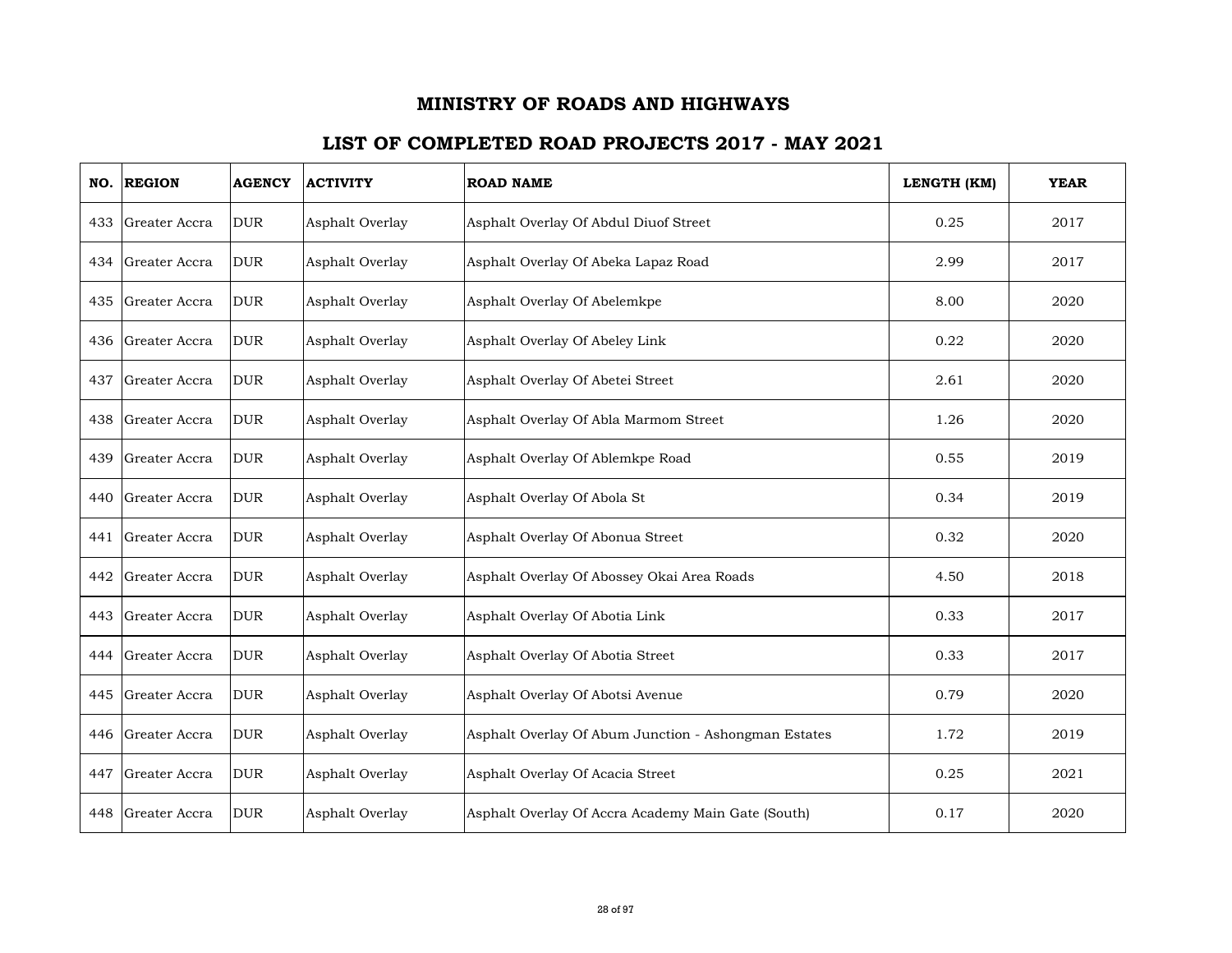| NO. | <b>REGION</b> | <b>AGENCY</b> | <b>ACTIVITY</b> | <b>ROAD NAME</b>                                                                     | LENGTH (KM) | <b>YEAR</b> |
|-----|---------------|---------------|-----------------|--------------------------------------------------------------------------------------|-------------|-------------|
| 449 | Greater Accra | <b>DUR</b>    | Asphalt Overlay | Asphalt Overlay Of Accra Academy School Main Road (North)                            | 0.90        | 2020        |
| 450 | Greater Accra | <b>DUR</b>    | Asphalt Overlay | Asphalt Overlay Of Achimota School                                                   | 7.60        | 2019        |
| 451 | Greater Accra | <b>DUR</b>    | Asphalt Overlay | Asphalt Overlay Of Adedenkpo Road (Accra)                                            | 0.52        | 2021        |
| 452 | Greater Accra | <b>DUR</b>    | Asphalt Overlay | Asphalt Overlay Of Adei Crescent                                                     | 0.51        | 2020        |
| 453 | Greater Accra | <b>DUR</b>    | Asphalt Overlay | Asphalt Overlay Of Adjah Abasa Street                                                | 0.24        | 2020        |
| 454 | Greater Accra | <b>DUR</b>    | Asphalt Overlay | Asphalt Overlay Of Adjei Anuno St.                                                   | 0.17        | 2020        |
| 455 | Greater Accra | <b>DUR</b>    | Asphalt Overlay | Asphalt Overlay Of Adjei Crescent                                                    | 0.25        | 2020        |
| 456 | Greater Accra | <b>DUR</b>    | Asphalt Overlay | Asphalt Overlay Of Adotey Mingle Street                                              | 0.28        | 2020        |
| 457 | Greater Accra | <b>DUR</b>    | Asphalt Overlay | Asphalt Overlay Of Adu Lane                                                          | 0.06        | 2020        |
| 458 | Greater Accra | <b>DUR</b>    | Asphalt Overlay | Asphalt Overlay Of Afram Motors                                                      | 0.42        | 2017        |
| 459 | Greater Accra | <b>DUR</b>    | Asphalt Overlay | Asphalt Overlay Of Africa Unity Road (From Road 51 To Meridian<br>Road)              | 2.55        | 2017        |
| 460 | Greater Accra | <b>DUR</b>    | Asphalt Overlay | Asphalt Overlay Of Afromosia Close                                                   | 0.23        | 2021        |
| 461 | Greater Accra | <b>DUR</b>    | Asphalt Overlay | Asphalt Overlay Of Agbogbloshie Market Road                                          | 2.50        | 2019        |
| 462 | Greater Accra | <b>DUR</b>    | Asphalt Overlay | Asphalt Overlay Of Agbon Kwatei (Accra)                                              | 0.79        | 2021        |
| 463 | Greater Accra | <b>DUR</b>    | Asphalt Overlay | Asphalt Overlay Of Aggrey Road (A-Lang Road) (From Road 51 To<br>African Unity Road) | 1.44        | 2017        |
| 464 | Greater Accra | <b>DUR</b>    | Asphalt Overlay | Asphalt Overlay Of Aggrey Road Link (From Aggrey Rd. To<br>Lumumba Drive)            | 0.57        | 2017        |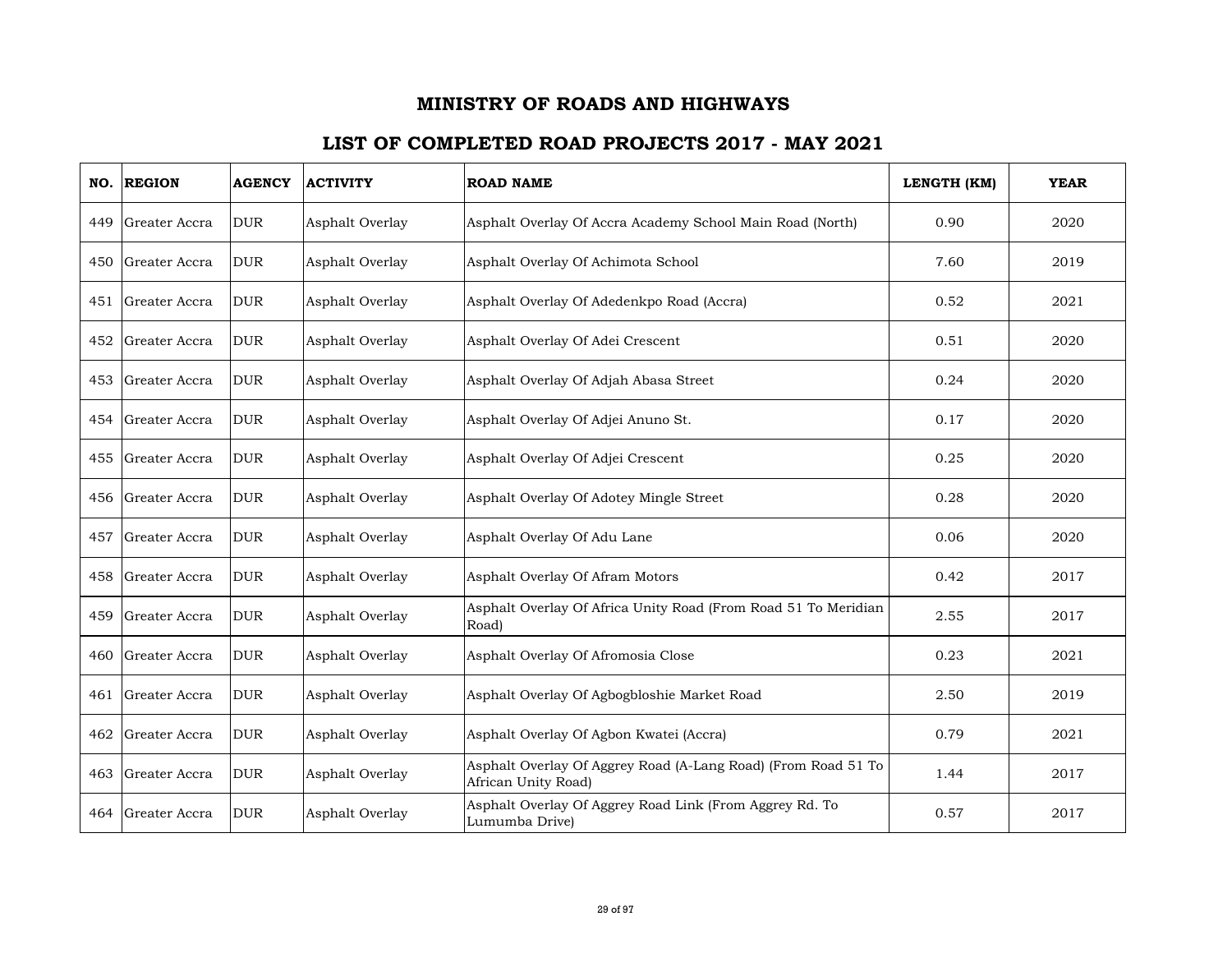| NO. | <b>REGION</b> | <b>AGENCY</b> | <b>ACTIVITY</b> | <b>ROAD NAME</b>                                                    | LENGTH (KM) | <b>YEAR</b> |
|-----|---------------|---------------|-----------------|---------------------------------------------------------------------|-------------|-------------|
| 465 | Greater Accra | <b>DUR</b>    | Asphalt Overlay | Asphalt Overlay Of Aggrey Street (Gimpa Road)                       | 3.41        | 2018        |
| 466 | Greater Accra | <b>DUR</b>    | Asphalt Overlay | Asphalt Overlay Of Ahene Wukpa Street                               | 0.32        | 2019        |
| 467 | Greater Accra | <b>DUR</b>    | Asphalt Overlay | Asphalt Overlay Of Air Vice Marshall Ahi Street                     | 0.26        | 2020        |
| 468 | Greater Accra | <b>DUR</b>    | Asphalt Overlay | Asphalt Overlay Of Airport Residential Roads                        | 5.00        | 2021        |
| 469 | Greater Accra | <b>DUR</b>    | Asphalt Overlay | Asphalt Overlay Of Ajakroba Street                                  | 0.86        | 2021        |
| 470 | Greater Accra | <b>DUR</b>    | Asphalt Overlay | Asphalt Overlay Of Akote Krobo Saki Avenue                          | 0.57        | 2020        |
| 471 | Greater Accra | <b>DUR</b>    | Asphalt Overlay | Asphalt Overlay Of Akotex St                                        | 0.31        | 2019        |
| 472 | Greater Accra | <b>DUR</b>    | Asphalt Overlay | Asphalt Overlay Of Akpaki Street                                    | 0.30        | 2019        |
| 473 | Greater Accra | <b>DUR</b>    | Asphalt Overlay | Asphalt Overlay Of Akpaki Street                                    | 0.32        | 2020        |
| 474 | Greater Accra | <b>DUR</b>    | Asphalt Overlay | Asphalt Overlay Of Akpatrumor Street/Abete                          | 0.77        | 2020        |
| 475 | Greater Accra | <b>DUR</b>    | Asphalt Overlay | Asphalt Overlay Of Aku Link                                         | 0.15        | 2020        |
| 476 | Greater Accra | <b>DUR</b>    | Asphalt Overlay | Asphalt Overlay Of Aku Omeru Street/Mantse Kwao Street<br>(Odorkor) | 1.43        | 2021        |
| 477 | Greater Accra | <b>DUR</b>    | Asphalt Overlay | Asphalt Overlay Of Akushie Street                                   | 0.72        | 2019        |
| 478 | Greater Accra | <b>DUR</b>    | Asphalt Overlay | Asphalt Overlay Of Akwashong Boi Street                             | 2.29        | 2020        |
| 479 | Greater Accra | <b>DUR</b>    | Asphalt Overlay | Asphalt Overlay Of Akwateman                                        | 0.45        | 2020        |
| 480 | Greater Accra | <b>DUR</b>    | Asphalt Overlay | Asphalt Overlay Of Akwei Onufu Gbortsui                             | 0.89        | 2019        |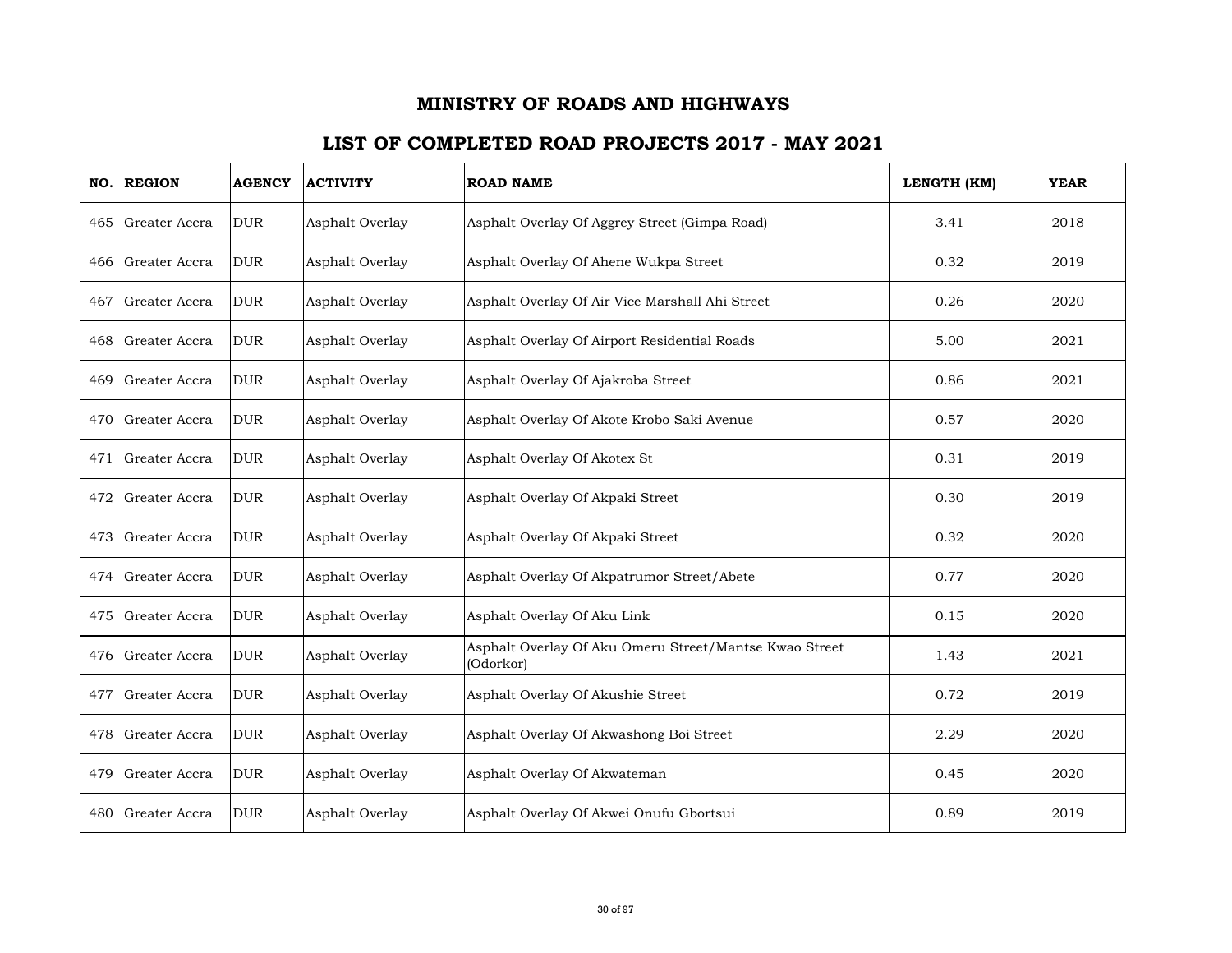| NO. | <b>REGION</b> | <b>AGENCY</b> | <b>ACTIVITY</b> | <b>ROAD NAME</b>                                     | LENGTH (KM) | <b>YEAR</b> |
|-----|---------------|---------------|-----------------|------------------------------------------------------|-------------|-------------|
| 481 | Greater Accra | <b>DUR</b>    | Asphalt Overlay | Asphalt Overlay Of Alajo Crossing / Plant Pool Rd    | 0.13        | 2019        |
| 482 | Greater Accra | <b>DUR</b>    | Asphalt Overlay | Asphalt Overlay Of Alajo High Street (Nima/Kotobabi) | 0.67        | 2021        |
| 483 | Greater Accra | <b>DUR</b>    | Asphalt Overlay | Asphalt Overlay Of Alajo Road                        | 0.34        | 2019        |
| 484 | Greater Accra | <b>DUR</b>    | Asphalt Overlay | Asphalt Overlay Of A-Lang, Comm.2 (Adom Fm Area)     | 1.99        | 2021        |
| 485 | Greater Accra | <b>DUR</b>    | Asphalt Overlay | Asphalt Overlay Of Alhaji Sulley                     | 0.45        | 2019        |
| 486 | Greater Accra | <b>DUR</b>    | Asphalt Overlay | Asphalt Overlay Of Ali Jara Street                   | 0.71        | 2020        |
| 487 | Greater Accra | <b>DUR</b>    | Asphalt Overlay | Asphalt Overlay Of Aliu Mahama Street                | 1.87        | 2020        |
| 488 | Greater Accra | <b>DUR</b>    | Asphalt Overlay | Asphalt Overlay Of Almond Avenue                     | 0.29        | 2020        |
| 489 | Greater Accra | <b>DUR</b>    | Asphalt Overlay | Asphalt Overlay Of Almond Close                      | 0.32        | 2021        |
| 490 | Greater Accra | <b>DUR</b>    | Asphalt Overlay | Asphalt Overlay Of Aluguintugui Avenue               | 0.56        | 2020        |
| 491 | Greater Accra | <b>DUR</b>    | Asphalt Overlay | Asphalt Overlay Of Ama Kofi Street                   | 0.16        | 2020        |
| 492 | Greater Accra | <b>DUR</b>    | Asphalt Overlay | Asphalt Overlay Of Amakwateng Crescent               | 1.20        | 2020        |
| 493 | Greater Accra | <b>DUR</b>    | Asphalt Overlay | Asphalt Overlay Of Amakwateng Street                 | 3.45        | 2020        |
| 494 | Greater Accra | <b>DUR</b>    | Asphalt Overlay | Asphalt Overlay Of Amanda Close                      | 1.44        | 2020        |
| 495 | Greater Accra | <b>DUR</b>    | Asphalt Overlay | Asphalt Overlay Of Amanfrom Main Road                | 3.66        | 2021        |
| 496 | Greater Accra | <b>DUR</b>    | Asphalt Overlay | Asphalt Overlay Of Amattoe Link 1                    | 0.17        | 2021        |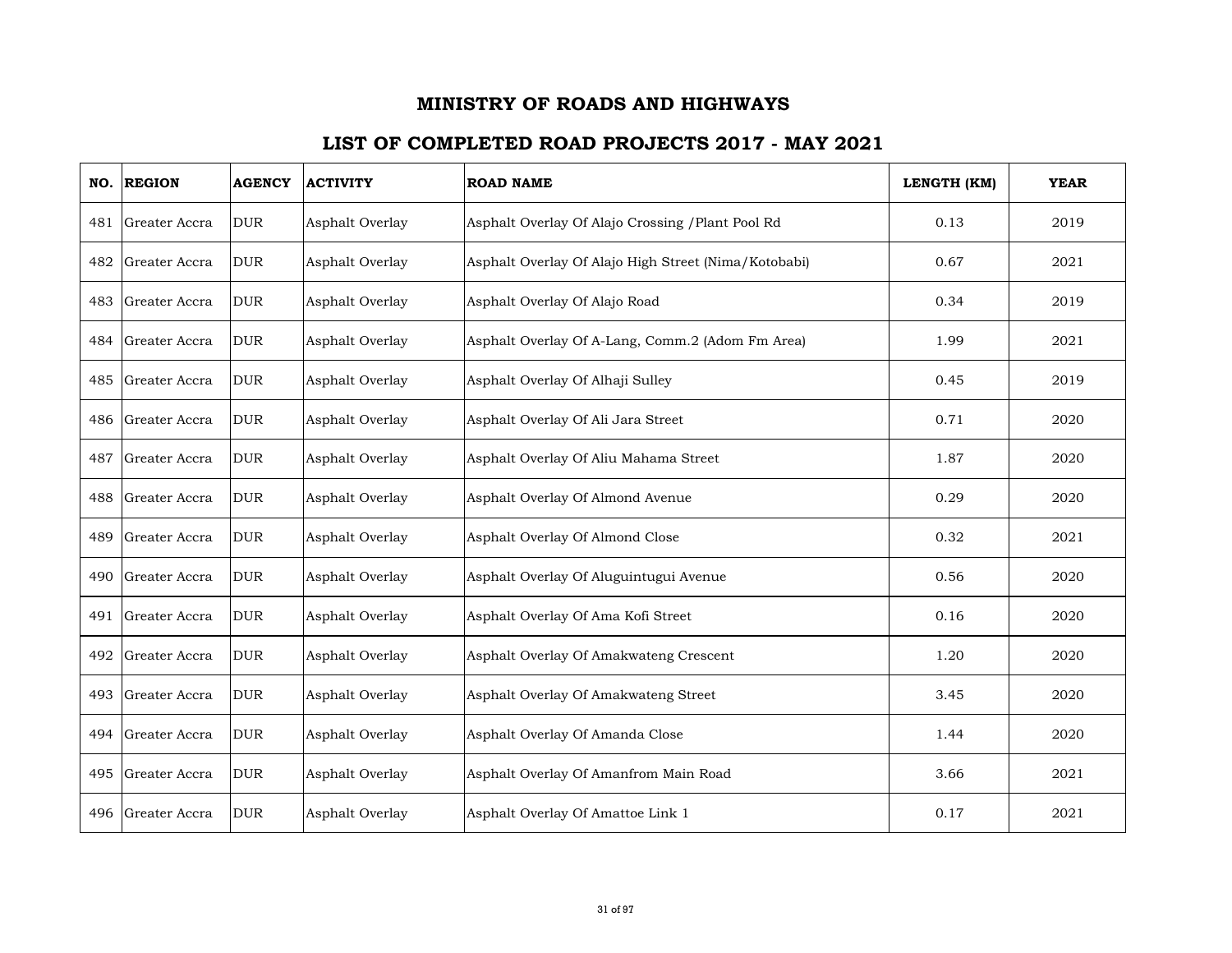| NO. | <b>REGION</b> | <b>AGENCY</b> | <b>ACTIVITY</b> | <b>ROAD NAME</b>                                                                                    | LENGTH (KM) | <b>YEAR</b> |
|-----|---------------|---------------|-----------------|-----------------------------------------------------------------------------------------------------|-------------|-------------|
| 497 | Greater Accra | <b>DUR</b>    | Asphalt Overlay | Asphalt Overlay Of Amattoe Link 3                                                                   | 0.19        | 2021        |
| 498 | Greater Accra | <b>DUR</b>    | Asphalt Overlay | Asphalt Overlay Of Amber Close                                                                      | 0.25        | 2020        |
| 499 | Greater Accra | <b>DUR</b>    | Asphalt Overlay | Asphalt Overlay Of Ameda Street                                                                     | 0.36        | 2019        |
| 500 | Greater Accra | <b>DUR</b>    | Asphalt Overlay | Asphalt Overlay Of Ameo Street                                                                      | 0.32        | 2020        |
| 501 | Greater Accra | <b>DUR</b>    | Asphalt Overlay | Asphalt Overlay Of Amumomo Road                                                                     | 0.13        | 2021        |
| 502 | Greater Accra | <b>DUR</b>    | Asphalt Overlay | Asphalt Overlay Of Angelica Street                                                                  | 0.26        | 2020        |
| 503 | Greater Accra | <b>DUR</b>    | Asphalt Overlay | Asphalt Overlay Of Annanu Kpenten Street                                                            | 0.43        | 2017        |
| 504 | Greater Accra | <b>DUR</b>    | Asphalt Overlay | Asphalt Overlay Of Anomantu Street                                                                  | 0.86        | 2017        |
| 505 | Greater Accra | <b>DUR</b>    | Asphalt Overlay | Asphalt Overlay Of Anum Yemo Creasent                                                               | 0.29        | 2020        |
| 506 | Greater Accra | <b>DUR</b>    | Asphalt Overlay | Asphalt Overlay Of Anyetei Kwakwanya                                                                | 0.40        | 2020        |
| 507 | Greater Accra | <b>DUR</b>    | Asphalt Overlay | Asphalt Overlay Of Aponkye Clinic Road (From Comm. 5 Market<br>Area/ Armattoe St. To 3Rd Avenue Rd) | 0.81        | 2017        |
| 508 | Greater Accra | <b>DUR</b>    | Asphalt Overlay | Asphalt Overlay Of Apple Avenue                                                                     | 0.16        | 2020        |
| 509 | Greater Accra | <b>DUR</b>    | Asphalt Overlay | Asphalt Overlay Of Archer Road (Abelemkpe)                                                          | 0.66        | 2021        |
| 510 | Greater Accra | <b>DUR</b>    | Asphalt Overlay | Asphalt Overlay Of Armattoe Street (From Comm. 5 Market Area<br>To Obetsebi Lamptey St.)            | 0.91        | 2017        |
| 511 | Greater Accra | <b>DUR</b>    | Asphalt Overlay | Asphalt Overlay Of Aromo Crescent                                                                   | 0.36        | 2020        |
| 512 | Greater Accra | <b>DUR</b>    | Asphalt Overlay | Asphalt Overlay Of Arpegyio                                                                         | 0.33        | 2020        |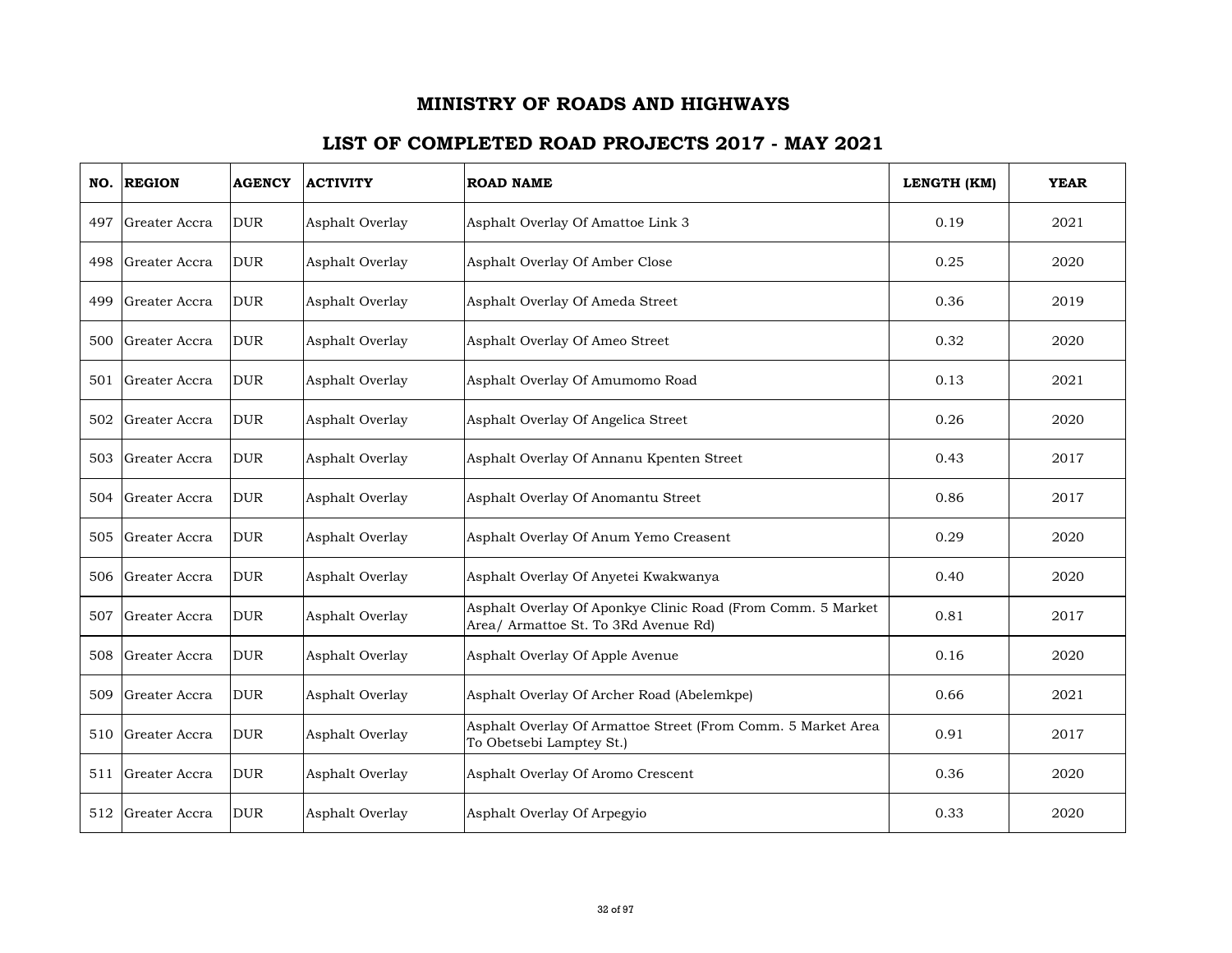| NO. | <b>REGION</b>     | <b>AGENCY</b> | <b>ACTIVITY</b> | <b>ROAD NAME</b>                                                            | LENGTH (KM) | <b>YEAR</b> |
|-----|-------------------|---------------|-----------------|-----------------------------------------------------------------------------|-------------|-------------|
| 513 | Greater Accra     | <b>DUR</b>    | Asphalt Overlay | Asphalt Overlay Of Asafoatse Yartey Street                                  | 0.20        | 2020        |
| 514 | Greater Accra     | <b>DUR</b>    | Asphalt Overlay | Asphalt Overlay Of Asafoianye Ameley Street                                 | 2.91        | 2020        |
| 515 | Greater Accra     | <b>DUR</b>    | Asphalt Overlay | Asphalt Overlay Of Asafoiatse Adama Street                                  | 0.27        | 2020        |
|     | 516 Greater Accra | <b>DUR</b>    | Asphalt Overlay | Asphalt Overlay Of Asaforanye Amarkai Street                                | 0.47        | 2021        |
| 517 | Greater Accra     | <b>DUR</b>    | Asphalt Overlay | Asphalt Overlay Of Asaoiates Adja Street                                    | 1.04        | 2020        |
| 518 | Greater Accra     | <b>DUR</b>    | Asphalt Overlay | Asphalt Overlay Of Ashalley Botwey & Lakeside                               | 4.00        | 2020        |
| 519 | Greater Accra     | <b>DUR</b>    | Asphalt Overlay | Asphalt Overlay Of Ashally Botwe Main Road (3Rd Gate To<br>School Junction) | 2.50        | 2019        |
| 520 | Greater Accra     | <b>DUR</b>    | Asphalt Overlay | Asphalt Overlay Of Ashiakle Street                                          | 0.17        | 2019        |
| 521 | Greater Accra     | <b>DUR</b>    | Asphalt Overlay | Asphalt Overlay Of Ashiaman Rd Junc To Celebrity                            | 1.17        | 2020        |
| 522 | Greater Accra     | <b>DUR</b>    | Asphalt Overlay | Asphalt Overlay Of Ashimpa Street/Nokofio Crescent                          | 5.18        | 2020        |
| 523 | Greater Accra     | <b>DUR</b>    | Asphalt Overlay | Asphalt Overlay Of Asiko Avenue                                             | 0.41        | 2020        |
| 524 | Greater Accra     | <b>DUR</b>    | Asphalt Overlay | Asphalt Overlay Of Asofan Main Road                                         | 2.03        | 2021        |
| 525 | Greater Accra     | <b>DUR</b>    | Asphalt Overlay | Asphalt Overlay Of Ataa Adoko Street                                        | 0.63        | 2019        |
| 526 | Greater Accra     | <b>DUR</b>    | Asphalt Overlay | Asphalt Overlay Of Attoh Street                                             | 0.34        | 2019        |
| 527 | Greater Accra     | <b>DUR</b>    | Asphalt Overlay | Asphalt Overlay Of Attoh Street                                             | 0.34        | 2020        |
| 528 | Greater Accra     | <b>DUR</b>    | Asphalt Overlay | Asphalt Overlay Of Augustus Akumuni Street                                  | 1.45        | 2018        |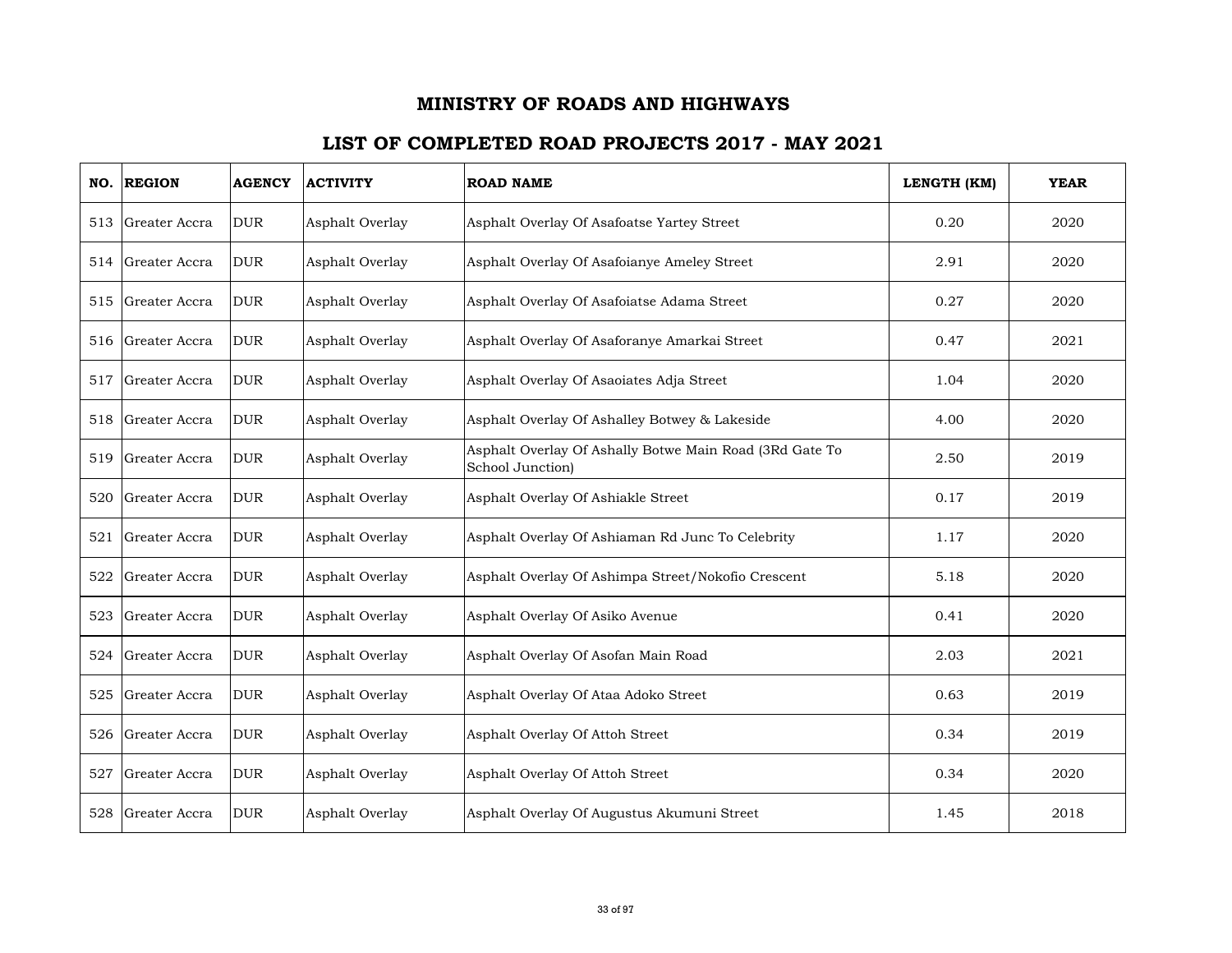| NO. | <b>REGION</b> | <b>AGENCY</b> | <b>ACTIVITY</b> | <b>ROAD NAME</b>                                                              | LENGTH (KM) | <b>YEAR</b> |
|-----|---------------|---------------|-----------------|-------------------------------------------------------------------------------|-------------|-------------|
| 529 | Greater Accra | <b>DUR</b>    | Asphalt Overlay | Asphalt Overlay Of Avenor Street                                              | 0.24        | 2017        |
| 530 | Greater Accra | <b>DUR</b>    | Asphalt Overlay | Asphalt Overlay Of Avenue E East                                              | 0.17        | 2020        |
| 531 | Greater Accra | <b>DUR</b>    | Asphalt Overlay | Asphalt Overlay Of Avenue F West                                              | 0.82        | 2020        |
| 532 | Greater Accra | <b>DUR</b>    | Asphalt Overlay | Asphalt Overlay Of Aviation Road                                              | 0.75        | 2020        |
| 533 | Greater Accra | <b>DUR</b>    | Asphalt Overlay | Asphalt Overlay Of Aviation Road (From P.V Obeng Roundabout<br>To Vra Estate) | 0.81        | 2017        |
| 534 | Greater Accra | <b>DUR</b>    | Asphalt Overlay | Asphalt Overlay Of Avocado Street                                             | 0.25        | 2021        |
| 535 | Greater Accra | <b>DUR</b>    | Asphalt Overlay | Asphalt Overlay Of Awudome Road                                               | 0.97        | 2017        |
| 536 | Greater Accra | <b>DUR</b>    | Asphalt Overlay | Asphalt Overlay Of Awuku Nfeni Street                                         | 0.24        | 2019        |
| 537 | Greater Accra | <b>DUR</b>    | Asphalt Overlay | Asphalt Overlay Of Ayaben Street & Lame Dwaame Street (De-<br>Youngsters)     | 0.36        | 2021        |
| 538 | Greater Accra | <b>DUR</b>    | Asphalt Overlay | Asphalt Overlay Of Ayawaso                                                    | 2.34        | 2021        |
| 539 | Greater Accra | <b>DUR</b>    | Asphalt Overlay | Asphalt Overlay Of Ayawaso                                                    | 20.44       | 2020        |
| 540 | Greater Accra | <b>DUR</b>    | Asphalt Overlay | Asphalt Overlay Of Ayawaso Road (Fadama)                                      | 0.99        | 2021        |
| 541 | Greater Accra | <b>DUR</b>    | Asphalt Overlay | Asphalt Overlay Of Ayele/Asaka - Mempeasam Road                               | 0.74        | 2020        |
| 542 | Greater Accra | <b>DUR</b>    | Asphalt Overlay | Asphalt Overlay Of Ayikai Gboza St                                            | 0.29        | 2019        |
| 543 | Greater Accra | <b>DUR</b>    | Asphalt Overlay | Asphalt Overlay Of Azumah Nelson Road                                         | 0.36        | 2017        |
| 544 | Greater Accra | <b>DUR</b>    | Asphalt Overlay | Asphalt Overlay Of Baatsona (Nungua)                                          | 3.00        | 2020        |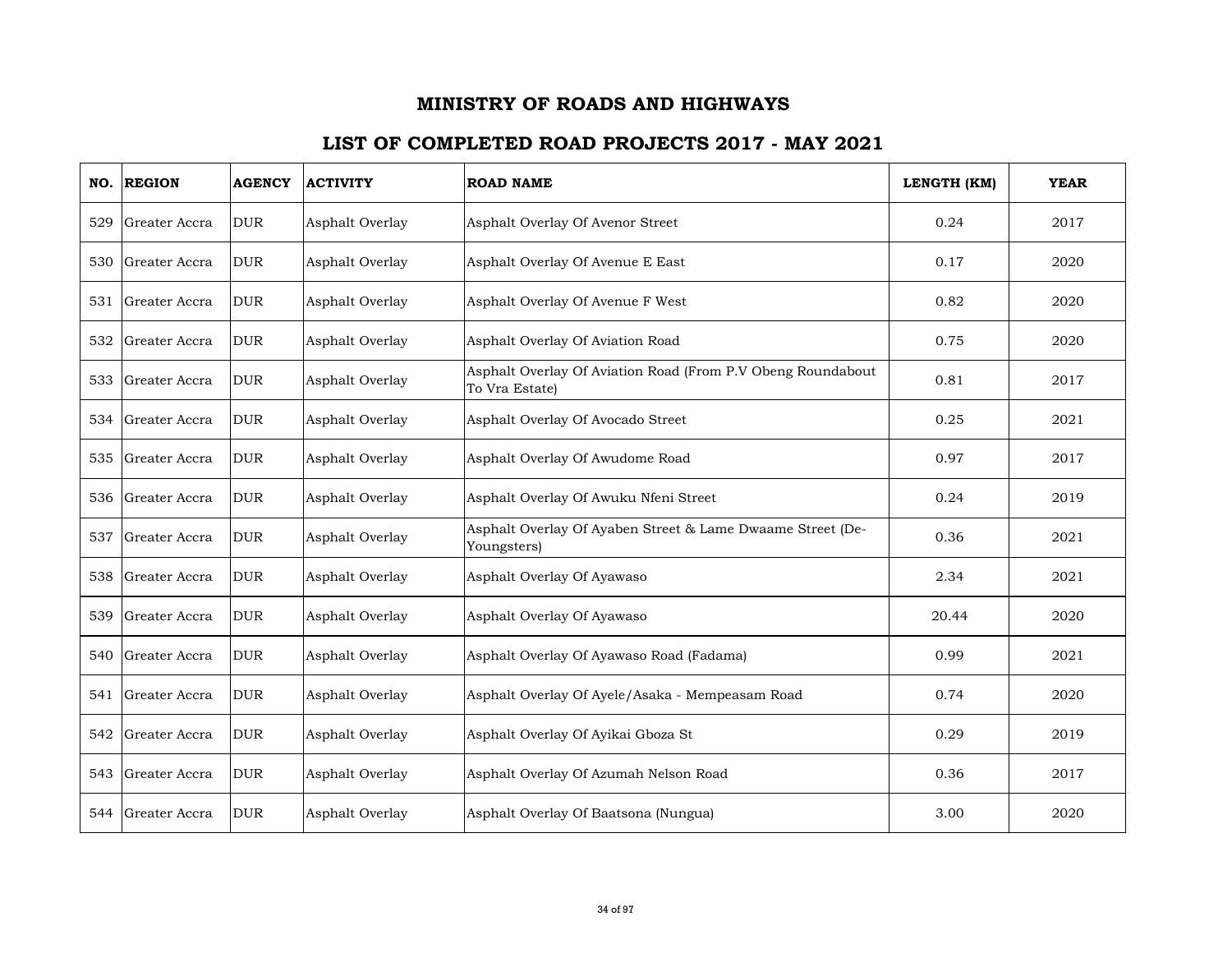| NO. | <b>REGION</b> | <b>AGENCY</b> | <b>ACTIVITY</b> | <b>ROAD NAME</b>                                                           | LENGTH (KM) | <b>YEAR</b> |
|-----|---------------|---------------|-----------------|----------------------------------------------------------------------------|-------------|-------------|
| 545 | Greater Accra | <b>DUR</b>    | Asphalt Overlay | Asphalt Overlay Of Baba Alhmadu Street                                     | 0.63        | 2021        |
| 546 | Greater Accra | <b>DUR</b>    | Asphalt Overlay | Asphalt Overlay Of Bamboo Close                                            | 0.25        | 2021        |
| 547 | Greater Accra | <b>DUR</b>    | Asphalt Overlay | Asphalt Overlay Of Bamboo Link                                             | 0.25        | 2021        |
| 548 | Greater Accra | <b>DUR</b>    | Asphalt Overlay | Asphalt Overlay Of Banana Avenue                                           | 0.62        | 2020        |
| 549 | Greater Accra | <b>DUR</b>    | Asphalt Overlay | Asphalt Overlay Of Banana Street                                           | 0.17        | 2021        |
| 550 | Greater Accra | <b>DUR</b>    | Asphalt Overlay | Asphalt Overlay Of Bank Road/Bishop Lamere (Accra)                         | 0.27        | 2021        |
| 551 | Greater Accra | <b>DUR</b>    | Asphalt Overlay | Asphalt Overlay Of Baptist Avenue                                          | 0.05        | 2020        |
| 552 | Greater Accra | <b>DUR</b>    | Asphalt Overlay | Asphalt Overlay Of Baptist Road                                            | 0.33        | 2020        |
| 553 | Greater Accra | <b>DUR</b>    | Asphalt Overlay | Asphalt Overlay Of Bawa Yakubu                                             | 0.77        | 2020        |
| 554 | Greater Accra | <b>DUR</b>    | Asphalt Overlay | Asphalt Overlay Of Bbc Loop / Station Rd. (Lumumba Rd. To<br>Lumumba Road) | 0.87        | 2017        |
| 555 | Greater Accra | <b>DUR</b>    | Asphalt Overlay | Asphalt Overlay Of Bia Street                                              | 0.22        | 2019        |
| 556 | Greater Accra | <b>DUR</b>    | Asphalt Overlay | Asphalt Overlay Of Bintin Crescent                                         | 2.30        | 2020        |
| 557 | Greater Accra | <b>DUR</b>    | Asphalt Overlay | Asphalt Overlay Of Bishop Bob Hawkson Close                                | 0.29        | 2021        |
| 558 | Greater Accra | <b>DUR</b>    | Asphalt Overlay | Asphalt Overlay Of Bissau Avenue                                           | 0.75        | 2020        |
| 559 | Greater Accra | <b>DUR</b>    | Asphalt Overlay | Asphalt Overlay Of Black Challenge Street                                  | 0.20        | 2019        |
| 560 | Greater Accra | <b>DUR</b>    | Asphalt Overlay | Asphalt Overlay Of Black Hoop Ln To Dr Opokku St                           | 0.16        | 2019        |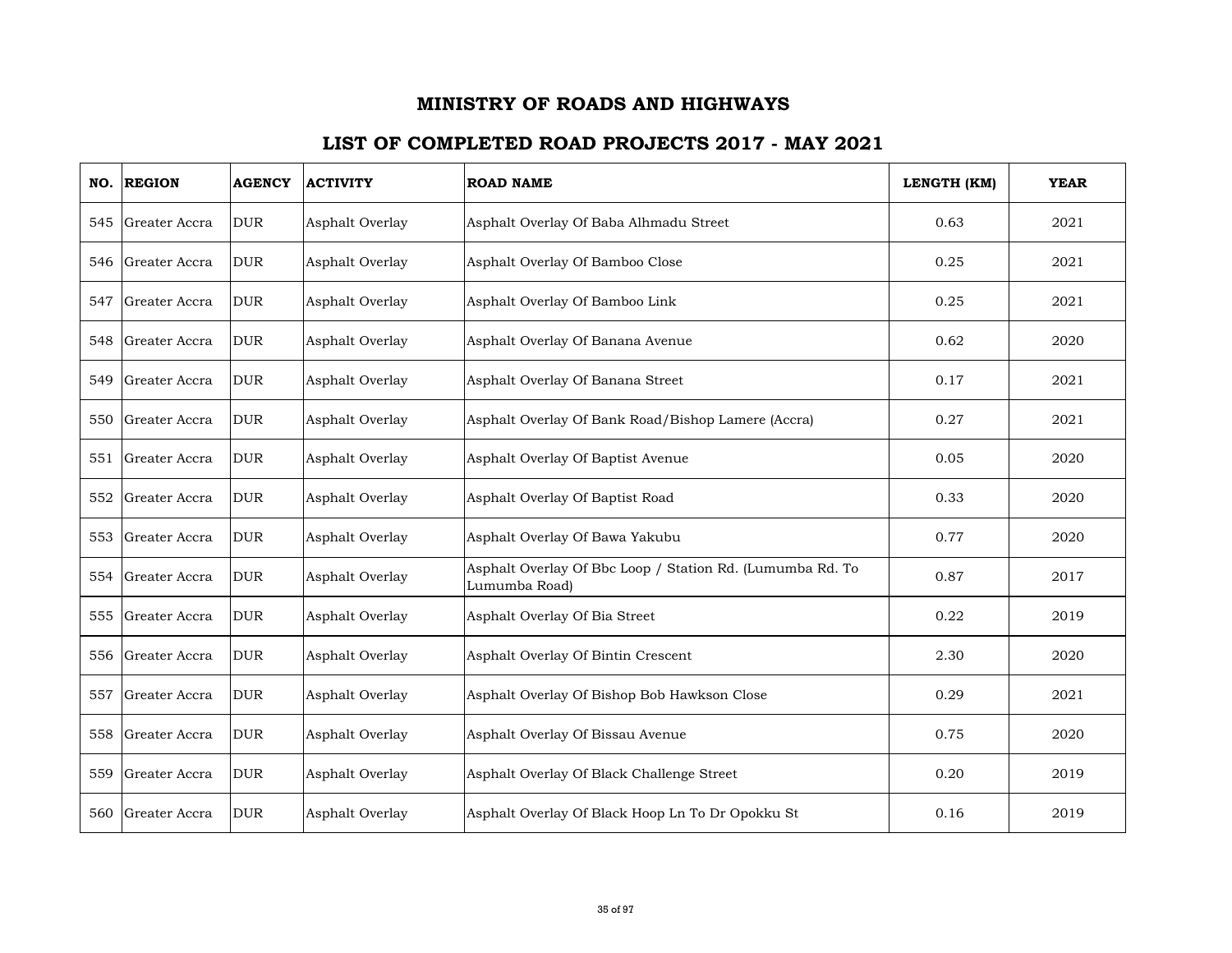| NO. | <b>REGION</b> | <b>AGENCY</b> | <b>ACTIVITY</b> | <b>ROAD NAME</b>                                 | LENGTH (KM) | <b>YEAR</b> |
|-----|---------------|---------------|-----------------|--------------------------------------------------|-------------|-------------|
| 561 | Greater Accra | <b>DUR</b>    | Asphalt Overlay | Asphalt Overlay Of Black Meteors Lp              | 0.26        | 2019        |
| 562 | Greater Accra | <b>DUR</b>    | Asphalt Overlay | Asphalt Overlay Of Black Nile Street             | 5.66        | 2020        |
| 563 | Greater Accra | <b>DUR</b>    | Asphalt Overlay | Asphalt Overlay Of Black Satellite St            | 0.27        | 2019        |
| 564 | Greater Accra | <b>DUR</b>    | Asphalt Overlay | Asphalt Overlay Of Black Stick Ln/Black Star St  | 0.83        | 2019        |
| 565 | Greater Accra | <b>DUR</b>    | Asphalt Overlay | Asphalt Overlay Of Blackberry Avenue             | 0.22        | 2020        |
| 566 | Greater Accra | <b>DUR</b>    | Asphalt Overlay | Asphalt Overlay Of Block 21/22                   | 0.14        | 2020        |
| 567 | Greater Accra | <b>DUR</b>    | Asphalt Overlay | Asphalt Overlay Of Block 38                      | 0.13        | 2020        |
| 568 | Greater Accra | <b>DUR</b>    | Asphalt Overlay | Asphalt Overlay Of Blohum Road                   | 0.63        | 2019        |
| 569 | Greater Accra | <b>DUR</b>    | Asphalt Overlay | Asphalt Overlay Of Bni                           | 1.00        | 2021        |
| 570 | Greater Accra | <b>DUR</b>    | Asphalt Overlay | Asphalt Overlay Of Boame Street (North Kaneshie) | 1.18        | 2021        |
| 571 | Greater Accra | <b>DUR</b>    | Asphalt Overlay | Asphalt Overlay Of Bobo Link                     | 0.12        | 2019        |
| 572 | Greater Accra | <b>DUR</b>    | Asphalt Overlay | Asphalt Overlay Of Bobo Street                   | 0.58        | 2019        |
| 573 | Greater Accra | <b>DUR</b>    | Asphalt Overlay | Asphalt Overlay Of Bongalo Street                | 0.16        | 2020        |
| 574 | Greater Accra | <b>DUR</b>    | Asphalt Overlay | Asphalt Overlay Of Botoku Street                 | 0.11        | 2019        |
| 575 | Greater Accra | <b>DUR</b>    | Asphalt Overlay | Asphalt Overlay Of Boundary Road                 | 1.38        | 2018        |
| 576 | Greater Accra | <b>DUR</b>    | Asphalt Overlay | Asphalt Overlay Of Neem Street                   | 0.25        | 2021        |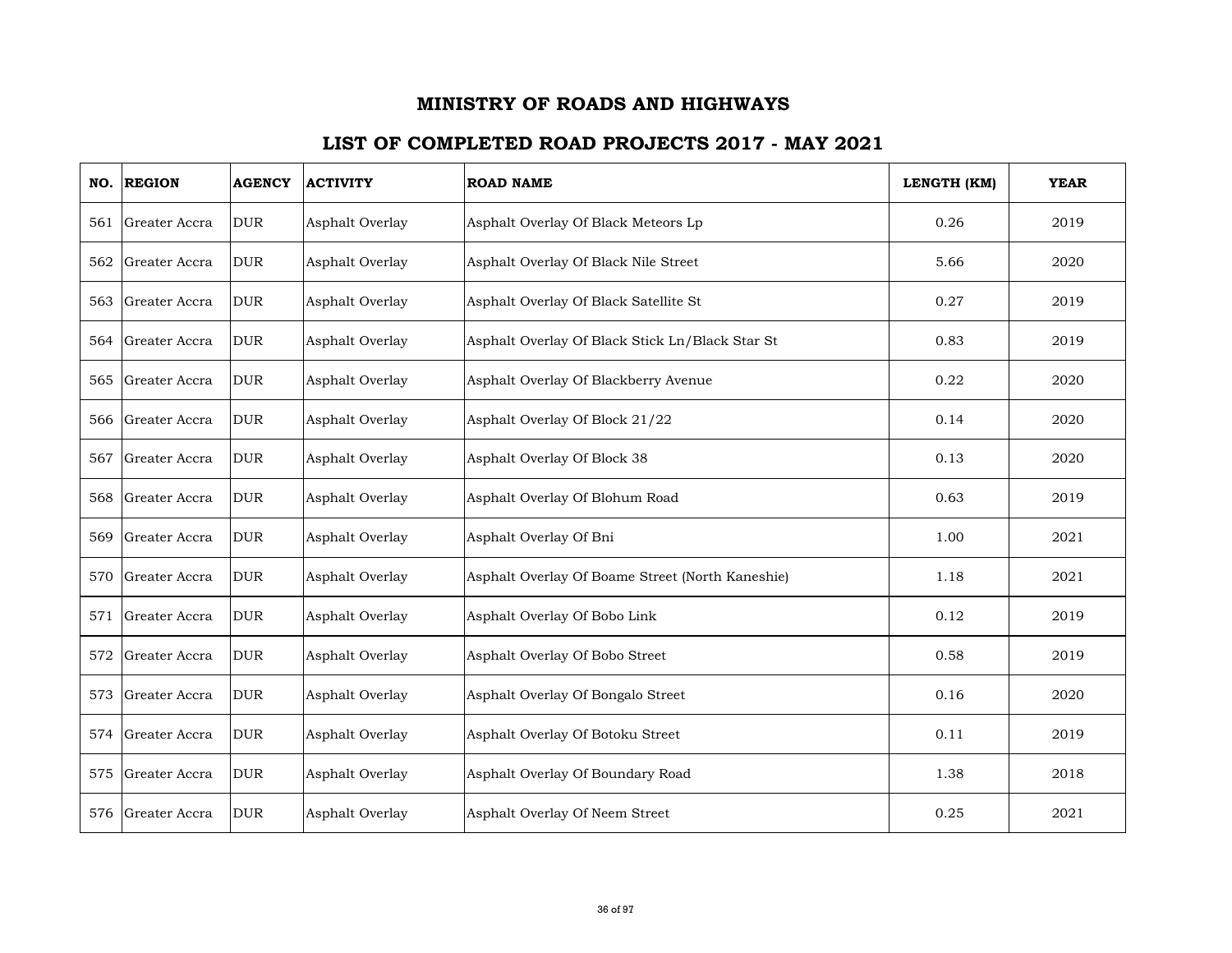| NO. | <b>REGION</b> | <b>AGENCY</b> | <b>ACTIVITY</b> | <b>ROAD NAME</b>                                                                                                                      | LENGTH (KM) | <b>YEAR</b> |
|-----|---------------|---------------|-----------------|---------------------------------------------------------------------------------------------------------------------------------------|-------------|-------------|
| 577 | Greater Accra | <b>DUR</b>    |                 | Gravelling/Regravelling Gravelling Of Selected Roads In Greater Accra Region                                                          | 189.93      | 2017-2021   |
| 578 | Greater Accra | <b>DUR</b>    | Rehabilitation  | Rehabiliation Of Kasser Valley Road - Taifa                                                                                           | 1.20        | 2018        |
| 579 | Greater Accra | <b>DUR</b>    | Rehabilitation  | Rehabilitation Of Agape High Street And Selected Roads In<br>Gbawe Top Base                                                           | 3.00        | 2019        |
| 580 | Greater Accra | <b>DUR</b>    | Rehabilitation  | Rehabilitation Of Annan, Ampare And Agbesi Close Roads In<br>Ashaiman                                                                 | 1.50        | 2020        |
| 581 | Greater Accra | <b>DUR</b>    | Rehabilitation  | Rehabilitation Of Boundary Road Extension - Spintex Road -<br>Phase 2                                                                 | 0.85        | 2018        |
| 582 | Greater Accra | <b>DUR</b>    | Rehabilitation  | Rehabilitation Of Community 6 And 10 And Stadium Area Roads,<br>Tema                                                                  | 2.00        | 2021        |
| 583 | Greater Accra | <b>DUR</b>    | Rehabilitation  | Rehabilitation Of Jerusalem Road, Ningo Prampram                                                                                      | 1.50        | 2019        |
| 584 | Greater Accra | <b>DUR</b>    | Rehabilitation  | Rehabilitation Of Kwabenya Roundabout - Taifa Area Roads                                                                              | 6.90        | 2020        |
| 585 | Greater Accra | <b>DUR</b>    | Rehabilitation  | Rehabilitation Of Kwashiebu Area Roads (3.10Km)                                                                                       | 3.70        | 2021        |
| 586 | Greater Accra | <b>DUR</b>    | Rehabilitation  | Rehabilitation Of Lormnava Asafoatse Street                                                                                           | 1.20        | 2018        |
| 587 | Greater Accra | <b>DUR</b>    | Rehabilitation  | Rehabilitation Of Lormnava Links 1 & 2                                                                                                | 1.00        | 2019        |
| 588 | Greater Accra | <b>DUR</b>    | Rehabilitation  | Rehabilitation Of Mambo Road, Sowutuom (1.20Km)                                                                                       | 1.20        | 2020        |
| 589 | Greater Accra | <b>DUR</b>    | Rehabilitation  | Rehabilitation Of Papao Area Roads (2.00Km)                                                                                           | 2.00        | 2020        |
| 590 | Greater Accra | <b>DUR</b>    | Rehabilitation  | Rehabilitation Of Selected Roads Around Peace And Love<br>Hospital And Community 16 Junction To Resolve Hospital,<br>Spintey (6.20Km) | 2.40        | 2021        |
| 591 | Greater Accra | <b>DUR</b>    | Rehabilitation  | Rehabilitation Of Selected Roads In Oyarifa                                                                                           | 1.80        | 2021        |
| 592 | Greater Accra | <b>DUR</b>    | Rehabilitation  | Rehabilitation Of Selected Roads In Tema Comm. 12                                                                                     | 6.50        | 2021        |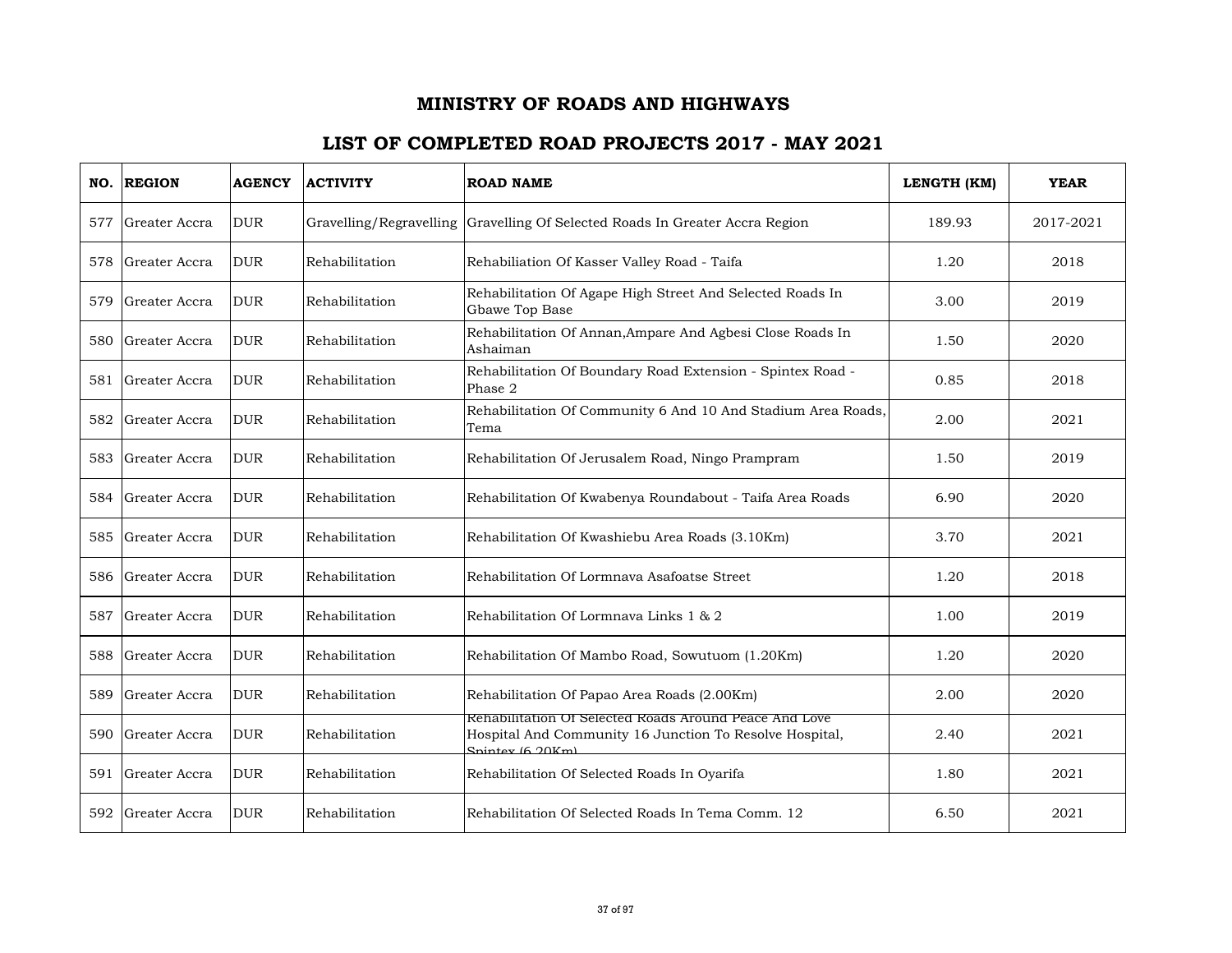|     | <b>NO. REGION</b> | <b>AGENCY</b> | <b>ACTIVITY</b> | <b>ROAD NAME</b>                                                       | LENGTH (KM) | <b>YEAR</b> |
|-----|-------------------|---------------|-----------------|------------------------------------------------------------------------|-------------|-------------|
| 593 | Greater Accra     | <b>DUR</b>    | Rehabilitation  | Rehabilitation Of Yellow House Road, Agape-Gbawe (1.40Km) -<br>Phase 5 | 1.40        | 2018        |
| 594 | Greater Accra     | <b>DUR</b>    | Rehabilitation  | Rehabilitation Works Along Malalac Miginyowa Road                      | 1.10        | 2019        |
| 595 | Greater Accra     | <b>DUR</b>    | Rehabilitation  | Rehabilitation Works Along Nii Boye Avenue, Westlands (0.86Km)         | 0.86        | 2018        |
| 596 | Greater Accra     | <b>DUR</b>    | Rehabilitation  | Rehabilitation Works On Market To Pentecost University Road<br>Phase 1 | 1.10        | 2019        |
| 597 | Greater Accra     | <b>DUR</b>    | Upgrading       | Upgrading Of Ashiyie New Town To Ashiaman Road Ph. 2                   | 1.20        | 2020        |
| 598 | Greater Accra     | <b>DUR</b>    | Upgrading       | Upgrading Of Little Rose Nanakrom Last Stop Road                       | 1.60        | 2020        |
| 599 | Greater Accra     | <b>DUR</b>    | Upgrading       | Upgrading Of Madina Estate Tatana And Nkwantanang Area<br>Roads        | 2.00        | 2019        |
| 600 | Greater Accra     | <b>DUR</b>    | Upgrading       | Upgrading Of Oyarifa Area Roads Near Special Ice Factory               | 2.20        | 2021        |
| 601 | Greater Accra     | <b>DUR</b>    | Upgrading       | Upgrading Of Powerland-Sakora Road, Madina, Ph.3                       | 0.75        | 2018        |
| 602 | Greater Accra     | <b>DUR</b>    | Upgrading       | Upgrading Of Selected Roads In Community 12, Tema                      | 1.20        | 2019        |
| 603 | Greater Accra     | <b>DUR</b>    | Resealing       | Resealing Of Selected Roads In La, Cantonments And Nyaniba<br>Estates  | 21.00       | 2018        |
| 604 | Greater Accra     | <b>DUR</b>    | Asphalt Overlay | Asphalt Overlay Of Branch @ 840 Rhs (Dometary)                         | 0.17        | 2020        |
| 605 | Greater Accra     | <b>DUR</b>    | Asphalt Overlay | Asphalt Overlay Of Branch At 430                                       | 0.17        | 2020        |
| 606 | Greater Accra     | <b>DUR</b>    | Asphalt Overlay | Asphalt Overlay Of Branch At Ch: 721                                   | 0.20        | 2020        |
| 607 | Greater Accra     | <b>DUR</b>    | Asphalt Overlay | Asphalt Overlay Of Branch At Ch: 740 Rhs                               | 0.16        | 2020        |
| 608 | Greater Accra     | <b>DUR</b>    | Asphalt Overlay | Asphalt Overlay Of Branch At Ch: 93                                    | 0.16        | 2020        |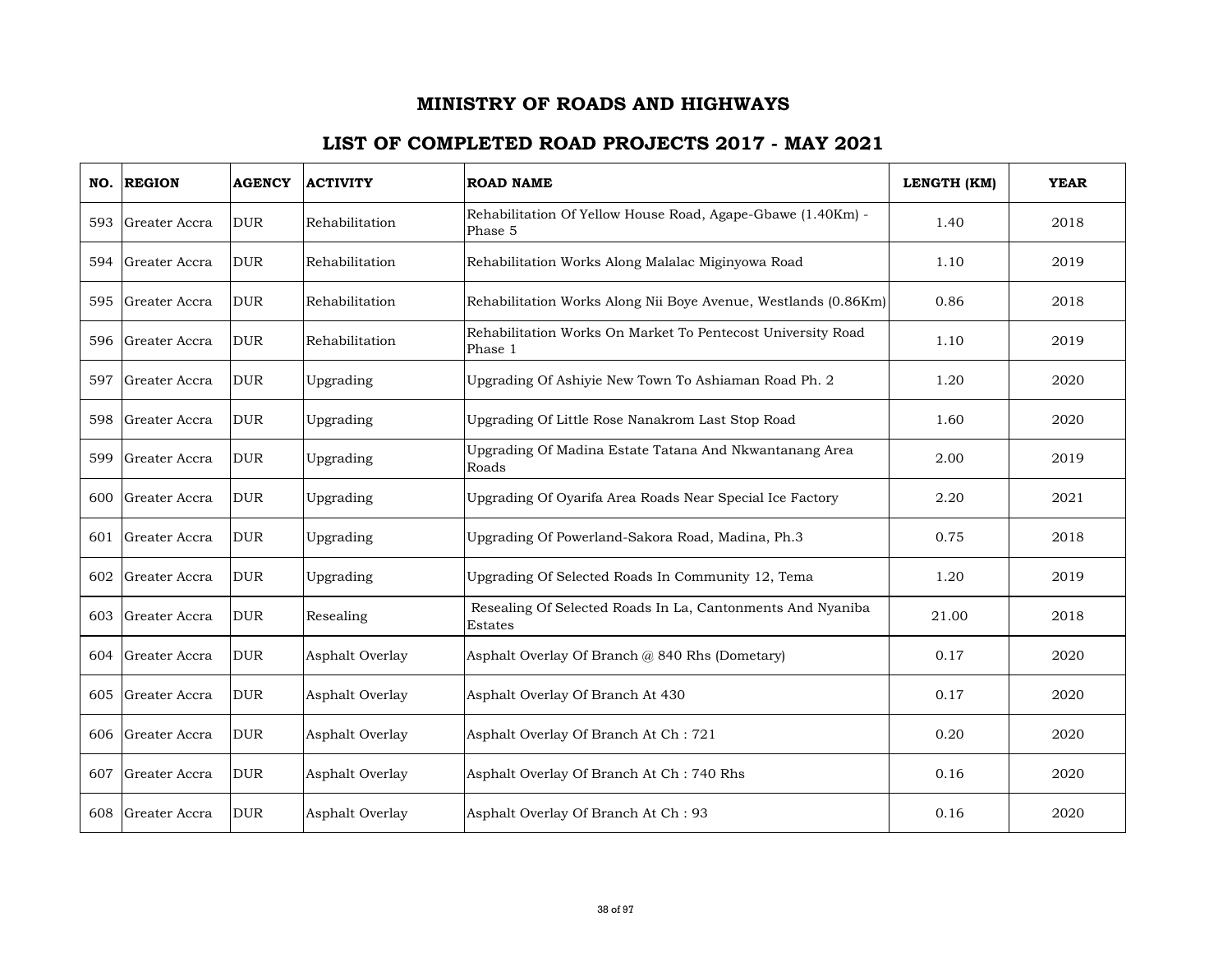| NO. | <b>REGION</b>     | <b>AGENCY</b> | <b>ACTIVITY</b> | <b>ROAD NAME</b>                                         | LENGTH (KM) | <b>YEAR</b> |
|-----|-------------------|---------------|-----------------|----------------------------------------------------------|-------------|-------------|
| 609 | Greater Accra     | <b>DUR</b>    | Asphalt Overlay | Asphalt Overlay Of Branch At Ch:820 Lhs                  | 0.30        | 2020        |
| 610 | Greater Accra     | <b>DUR</b>    | Asphalt Overlay | Asphalt Overlay Of Branch At Trinity Junction Road (Lhs) | 0.25        | 2020        |
| 611 | Greater Accra     | <b>DUR</b>    | Asphalt Overlay | Asphalt Overlay Of Brenya Link                           | 0.18        | 2019        |
|     | 612 Greater Accra | <b>DUR</b>    | Asphalt Overlay | Asphalt Overlay Of Brenya Link 2                         | 0.13        | 2019        |
| 613 | Greater Accra     | <b>DUR</b>    | Asphalt Overlay | Asphalt Overlay Of Brick Close                           | 0.13        | 2019        |
|     | 614 Greater Accra | <b>DUR</b>    | Asphalt Overlay | Asphalt Overlay Of Broadway - Mp'S Flats Link Road       | 0.30        | 2020        |
| 615 | Greater Accra     | <b>DUR</b>    | Asphalt Overlay | Asphalt Overlay Of Broadway - Ssnit/ Ashiaman Road       | 0.38        | 2020        |
| 616 | Greater Accra     | <b>DUR</b>    | Asphalt Overlay | Asphalt Overlay Of Brown Link                            | 0.16        | 2019        |
| 617 | Greater Accra     | <b>DUR</b>    | Asphalt Overlay | Asphalt Overlay Of Bubuashie Asere Ayitey Road           | 0.83        | 2020        |
| 618 | Greater Accra     | <b>DUR</b>    | Asphalt Overlay | Asphalt Overlay Of Bubuashie Road                        | 0.85        | 2017        |
| 619 | Greater Accra     | <b>DUR</b>    | Asphalt Overlay | Asphalt Overlay Of Bulemin Road                          | 1.70        | 2021        |
| 620 | Greater Accra     | <b>DUR</b>    | Asphalt Overlay | Asphalt Overlay Of Burma Camp                            | 10.40       | 2020        |
| 621 | Greater Accra     | <b>DUR</b>    | Asphalt Overlay | Asphalt Overlay Of Burma Camp                            | 15.00       | 2020        |
| 622 | Greater Accra     | <b>DUR</b>    | Asphalt Overlay | Asphalt Overlay Of Burma Camp                            | 15.00       | 2021        |
| 623 | Greater Accra     | <b>DUR</b>    | Asphalt Overlay | Asphalt Overlay Of Burma Camp Roads                      | 18.00       | 2021        |
| 624 | Greater Accra     | <b>DUR</b>    | Asphalt Overlay | Asphalt Overlay Of Calvary Baptist Church                | 0.13        | 2020        |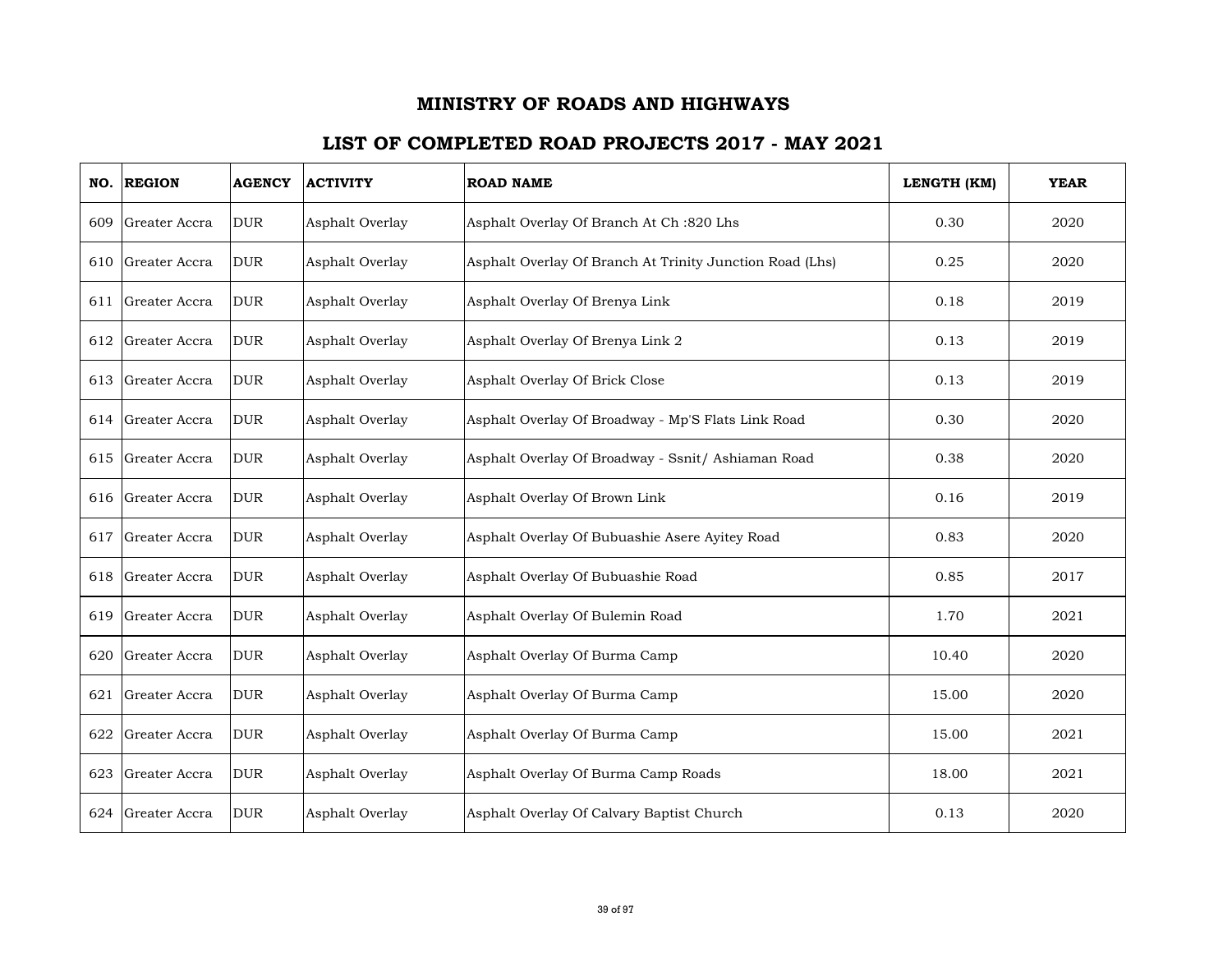| NO. | <b>REGION</b> | <b>AGENCY</b> | <b>ACTIVITY</b> | <b>ROAD NAME</b>                            | LENGTH (KM) | <b>YEAR</b> |
|-----|---------------|---------------|-----------------|---------------------------------------------|-------------|-------------|
| 625 | Greater Accra | <b>DUR</b>    | Asphalt Overlay | Asphalt Overlay Of Captain A.A Ocloo Street | 0.41        | 2021        |
| 626 | Greater Accra | <b>DUR</b>    | Asphalt Overlay | Asphalt Overlay Of Carl Reindoff Street     | 0.89        | 2019        |
| 627 | Greater Accra | <b>DUR</b>    | Asphalt Overlay | Asphalt Overlay Of Carl Remdoff Street      | 0.89        | 2020        |
| 628 | Greater Accra | <b>DUR</b>    | Asphalt Overlay | Asphalt Overlay Of Cassava Street           | 0.17        | 2021        |
| 629 | Greater Accra | <b>DUR</b>    | Asphalt Overlay | Asphalt Overlay Of Cassia Link              | 0.07        | 2021        |
| 630 | Greater Accra | <b>DUR</b>    | Asphalt Overlay | Asphalt Overlay Of Casuarina Close          | 0.10        | 2021        |
| 631 | Greater Accra | <b>DUR</b>    | Asphalt Overlay | Asphalt Overlay Of Cateface Street          | 0.18        | 2020        |
| 632 | Greater Accra | <b>DUR</b>    | Asphalt Overlay | Asphalt Overlay Of Cemetery Link            | 0.37        | 2017        |
| 633 | Greater Accra | <b>DUR</b>    | Asphalt Overlay | Asphalt Overlay Of Cemetery Road            | 1.03        | 2017        |
| 634 | Greater Accra | <b>DUR</b>    | Asphalt Overlay | Asphalt Overlay Of Champion Avenue          | 0.40        | 2020        |
| 635 | Greater Accra | <b>DUR</b>    | Asphalt Overlay | Asphalt Overlay Of Chief Chamba Street      | 0.33        | 2021        |
| 636 | Greater Accra | <b>DUR</b>    | Asphalt Overlay | Asphalt Overlay Of Chraj                    | 0.40        | 2020        |
| 637 | Greater Accra | <b>DUR</b>    | Asphalt Overlay | Asphalt Overlay Of Christo Asafo Extension  | 0.47        | 2018        |
| 638 | Greater Accra | <b>DUR</b>    | Asphalt Overlay | Asphalt Overlay Of Christo Asafo Link       | 1.27        | 2018        |
| 639 | Greater Accra | <b>DUR</b>    | Asphalt Overlay | Asphalt Overlay Of Christo Asafo Link 1     | 0.20        | 2018        |
| 640 | Greater Accra | <b>DUR</b>    | Asphalt Overlay | Asphalt Overlay Of Church Street            | 0.48        | 2019        |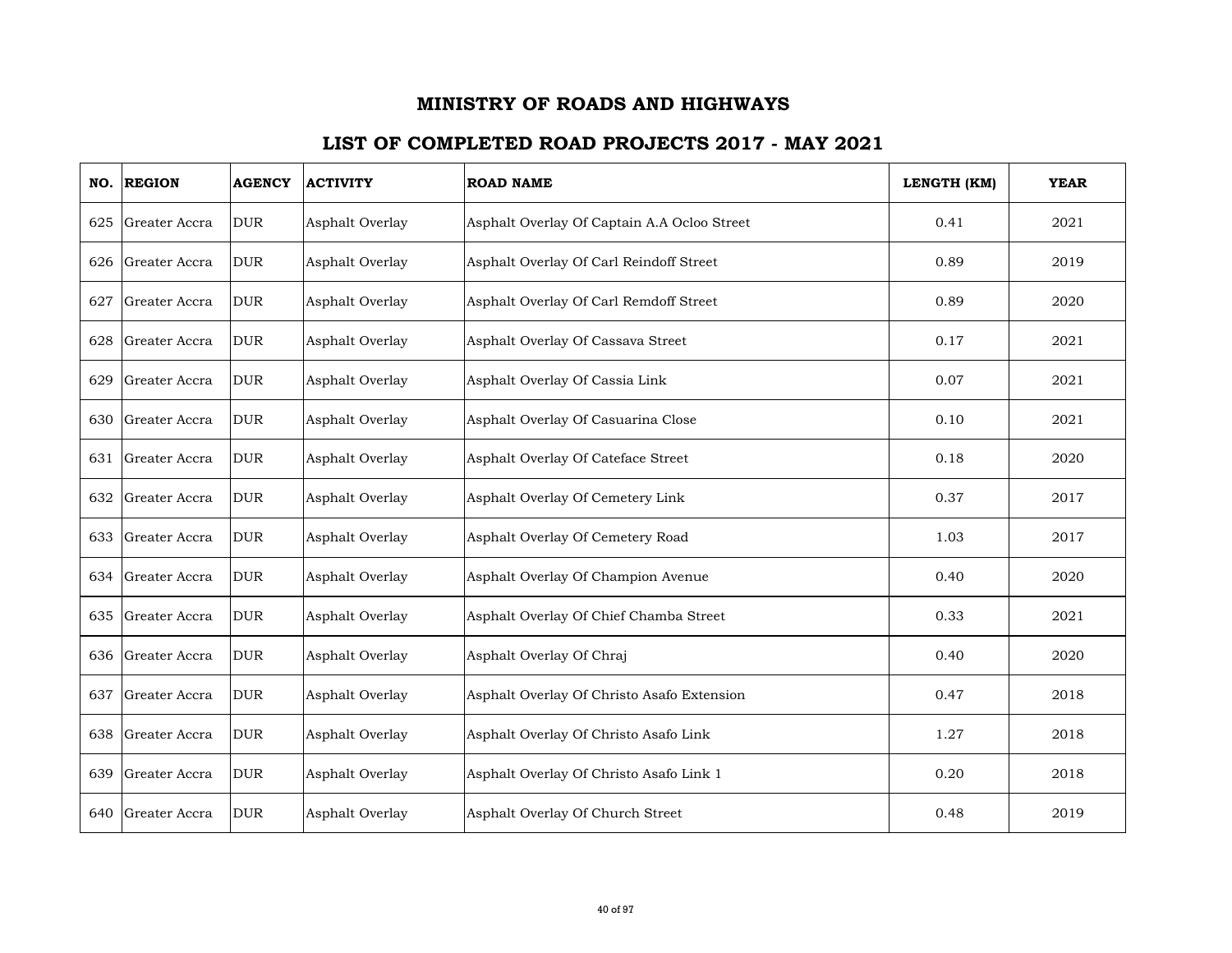| NO. | <b>REGION</b>     | <b>AGENCY</b> | <b>ACTIVITY</b> | <b>ROAD NAME</b>                                                                                   | LENGTH (KM) | <b>YEAR</b> |
|-----|-------------------|---------------|-----------------|----------------------------------------------------------------------------------------------------|-------------|-------------|
| 641 | Greater Accra     | <b>DUR</b>    | Asphalt Overlay | Asphalt Overlay Of Citrus Avenue                                                                   | 0.25        | 2021        |
| 642 | Greater Accra     | <b>DUR</b>    | Asphalt Overlay | Asphalt Overlay Of Clementine                                                                      | 0.25        | 2021        |
| 643 | Greater Accra     | <b>DUR</b>    | Asphalt Overlay | Asphalt Overlay Of Coconut Link 1                                                                  | 0.25        | 2021        |
| 644 | Greater Accra     | <b>DUR</b>    | Asphalt Overlay | Asphalt Overlay Of Cold Room Extension Ii                                                          | 0.27        | 2017        |
| 645 | Greater Accra     | <b>DUR</b>    | Asphalt Overlay | Asphalt Overlay Of Cold Room Road Extension I                                                      | 0.31        | 2017        |
| 646 | Greater Accra     | <b>DUR</b>    | Asphalt Overlay | Asphalt Overlay Of Com. 12 Icgc Road/ Adzei-Ago Ave. (6Th<br>Avenue To Close To Motorway)          | 1.31        | 2017        |
| 647 | Greater Accra     | <b>DUR</b>    | Asphalt Overlay | Asphalt Overlay Of Comm. 3 Site A And B Area Roads                                                 | 5.00        | 2021        |
| 648 | Greater Accra     | <b>DUR</b>    | Asphalt Overlay | Asphalt Overlay Of Community 11 Basic School Compleex Rd.<br>(From 5Th Ave. To 6Th Ave.)           | 1.12        | 2017        |
| 649 | Greater Accra     | <b>DUR</b>    | Asphalt Overlay | Asphalt Overlay Of Community 16 - Icgc Area Roads                                                  | 2.20        | 2020        |
| 650 | Greater Accra     | <b>DUR</b>    | Asphalt Overlay | Asphalt Overlay Of Community 18                                                                    | 0.57        | 2017        |
|     | 651 Greater Accra | <b>DUR</b>    | Asphalt Overlay | Asphalt Overlay Of Community 18, 19 & 20 Area Roads                                                | 6.10        | 2021        |
| 652 | Greater Accra     | <b>DUR</b>    | Asphalt Overlay | Asphalt Overlay Of Community 5 Market Area Road (From<br>Comm. 5 Market Area To Armattoe St.)      | 0.79        | 2017        |
| 653 | Greater Accra     | <b>DUR</b>    | Asphalt Overlay | Asphalt Overlay Of Construction Of Access Road To University Of<br>Ghana Teaching Hospital Project | 2.00        | 2020        |
| 654 | Greater Accra     | <b>DUR</b>    | Asphalt Overlay | Asphalt Overlay Of Continental Crescent                                                            | 0.14        | 2019        |
| 655 | Greater Accra     | <b>DUR</b>    | Asphalt Overlay | Asphalt Overlay Of Continental Road                                                                | 0.49        | 2019        |
| 656 | Greater Accra     | <b>DUR</b>    | Asphalt Overlay | Asphalt Overlay Of Cotounu Street                                                                  | 0.41        | 2020        |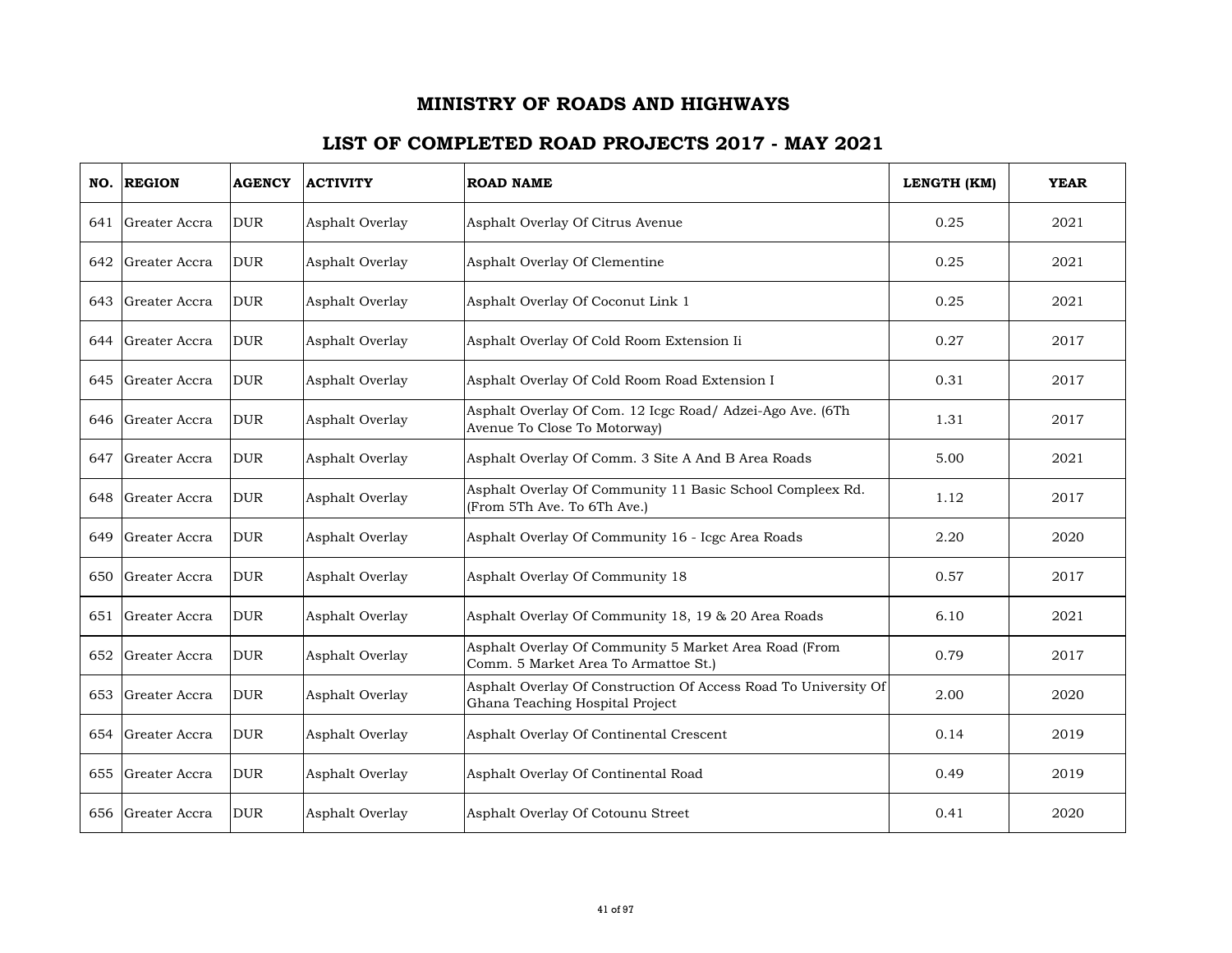|     | NO. REGION    | <b>AGENCY</b> | <b>ACTIVITY</b> | <b>ROAD NAME</b>                                      | LENGTH (KM) | <b>YEAR</b> |
|-----|---------------|---------------|-----------------|-------------------------------------------------------|-------------|-------------|
| 657 | Greater Accra | <b>DUR</b>    | Asphalt Overlay | Asphalt Overlay Of Court 16                           | 0.20        | 2020        |
| 658 | Greater Accra | <b>DUR</b>    | Asphalt Overlay | Asphalt Overlay Of Cp Main Road                       | 1.61        | 2021        |
| 659 | Greater Accra | <b>DUR</b>    | Asphalt Overlay | Asphalt Overlay Of Croton Close                       | 0.25        | 2021        |
| 660 | Greater Accra | <b>DUR</b>    | Asphalt Overlay | Asphalt Overlay Of D. K Poison                        | 0.33        | 2019        |
| 661 | Greater Accra | <b>DUR</b>    | Asphalt Overlay | Asphalt Overlay Of Dadeban Link                       | 0.28        | 2017        |
| 662 | Greater Accra | <b>DUR</b>    | Asphalt Overlay | Asphalt Overlay Of Dadeban Road                       | 3.25        | 2017        |
| 663 | Greater Accra | <b>DUR</b>    | Asphalt Overlay | Asphalt Overlay Of Daffodi Avenue                     | 0.53        | 2020        |
| 664 | Greater Accra | <b>DUR</b>    | Asphalt Overlay | Asphalt Overlay Of Dakar Street (Starting @ Ch 0+465) | 0.17        | 2020        |
| 665 | Greater Accra | <b>DUR</b>    | Asphalt Overlay | Asphalt Overlay Of Dansoman Road                      | 1.15        | 2020        |
| 666 | Greater Accra | <b>DUR</b>    | Asphalt Overlay | Asphalt Overlay Of Dansoman Road                      | 1.16        | 2019        |
| 667 | Greater Accra | <b>DUR</b>    | Asphalt Overlay | Asphalt Overlay Of Dantu Avenue                       | 0.52        | 2017        |
| 668 | Greater Accra | <b>DUR</b>    | Asphalt Overlay | Asphalt Overlay Of Dei Close                          | 0.19        | 2020        |
| 669 | Greater Accra | <b>DUR</b>    | Asphalt Overlay | Asphalt Overlay Of Dei Street                         | 0.18        | 2020        |
| 670 | Greater Accra | <b>DUR</b>    | Asphalt Overlay | Asphalt Overlay Of Djani Ashie Street                 | 0.79        | 2020        |
| 671 | Greater Accra | <b>DUR</b>    | Asphalt Overlay | Asphalt Overlay Of Doku Road                          | 0.94        | 2017        |
| 672 | Greater Accra | <b>DUR</b>    | Asphalt Overlay | Asphalt Overlay Of Dome-St Johns Link                 | 0.19        | 2019        |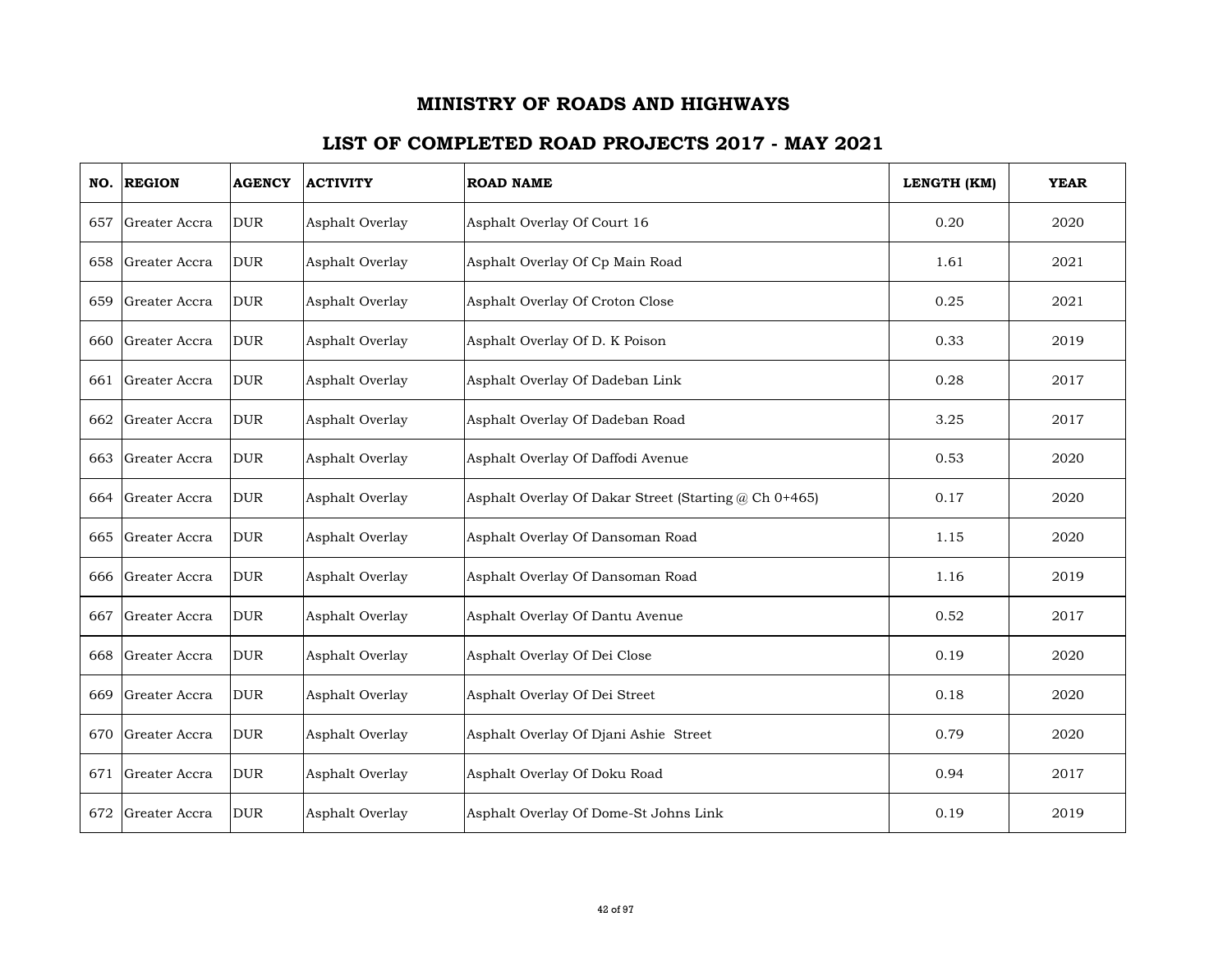| NO. | <b>REGION</b>     | <b>AGENCY</b> | <b>ACTIVITY</b> | <b>ROAD NAME</b>                                                                   | LENGTH (KM) | <b>YEAR</b> |
|-----|-------------------|---------------|-----------------|------------------------------------------------------------------------------------|-------------|-------------|
| 673 | Greater Accra     | <b>DUR</b>    | Asphalt Overlay | Asphalt Overlay Of Doris Obodai Avenue                                             | 1.22        | 2020        |
| 674 | Greater Accra     | <b>DUR</b>    | Asphalt Overlay | Asphalt Overlay Of Dr. Esther Boahene Street                                       | 0.28        | 2021        |
| 675 | Greater Accra     | <b>DUR</b>    | Asphalt Overlay | Asphalt Overlay Of Dr. Opoku Street                                                | 0.87        | 2019        |
|     | 676 Greater Accra | <b>DUR</b>    | Asphalt Overlay | Asphalt Overlay Of Dzanifio Street                                                 | 0.71        | 2020        |
| 677 | Greater Accra     | <b>DUR</b>    | Asphalt Overlay | Asphalt Overlay Of Dzorwolu Coleman Street                                         | 0.30        | 2020        |
| 678 | Greater Accra     | <b>DUR</b>    | Asphalt Overlay | Asphalt Overlay Of Dzorwulu                                                        | 10.30       | 2020        |
| 679 | Greater Accra     | <b>DUR</b>    | Asphalt Overlay | Asphalt Overlay Of Dzorwulu Crescent                                               | 0.58        | 2019        |
| 680 | Greater Accra     | <b>DUR</b>    | Asphalt Overlay | Asphalt Overlay Of E&E Medical Centre                                              | 0.22        | 2020        |
| 681 | Greater Accra     | <b>DUR</b>    | Asphalt Overlay | Asphalt Overlay Of Eagles Place Link 1                                             | 0.09        | 2020        |
| 682 | Greater Accra     | <b>DUR</b>    | Asphalt Overlay | Asphalt Overlay Of Eagles Place Road                                               | 0.37        | 2020        |
| 683 | Greater Accra     | <b>DUR</b>    | Asphalt Overlay | Asphalt Overlay Of Ecg/ Cold Room Roads (From Vra Estate To<br>African Unity Road) | 0.80        | 2017        |
| 684 | Greater Accra     | <b>DUR</b>    | Asphalt Overlay | Asphalt Overlay Of Eduardo Mohdlana Road                                           | 1.18        | 2018        |
| 685 | Greater Accra     | <b>DUR</b>    | Asphalt Overlay | Asphalt Overlay Of Efua Sutherland Road                                            | 0.32        | 2019        |
| 686 | Greater Accra     | <b>DUR</b>    | Asphalt Overlay | Asphalt Overlay Of Ekuegben Street                                                 | 2.43        | 2020        |
| 687 | Greater Accra     | <b>DUR</b>    | Asphalt Overlay | Asphalt Overlay Of Emmaland Avenue                                                 | 0.42        | 2020        |
| 688 | Greater Accra     | <b>DUR</b>    | Asphalt Overlay | Asphalt Overlay Of Emmanuel Quist Road                                             | 0.39        | 2017        |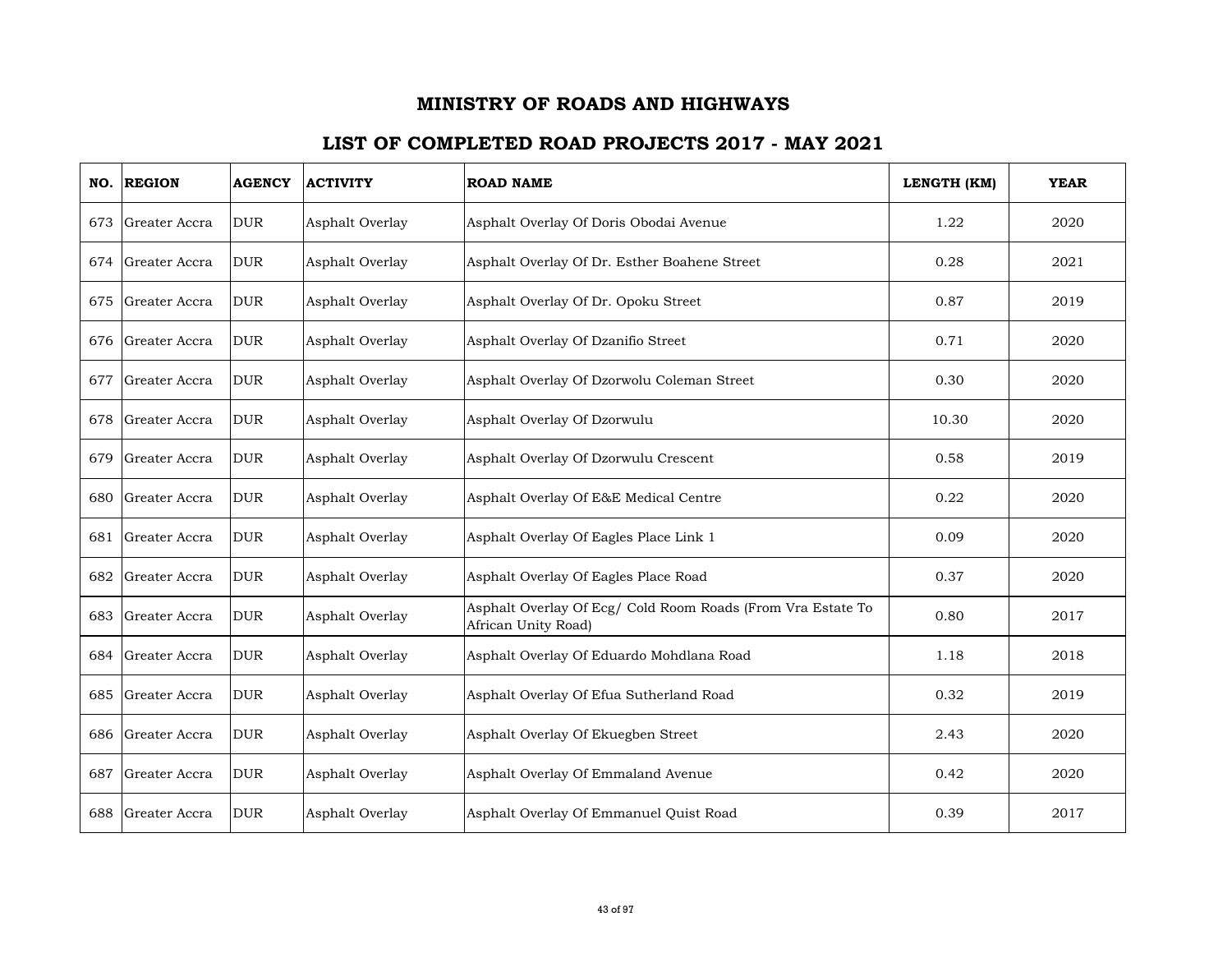| NO.  | <b>REGION</b>     | <b>AGENCY</b> | <b>ACTIVITY</b> | <b>ROAD NAME</b>                                                                                                                  | LENGTH (KM) | <b>YEAR</b> |
|------|-------------------|---------------|-----------------|-----------------------------------------------------------------------------------------------------------------------------------|-------------|-------------|
| 689  | Greater Accra     | <b>DUR</b>    | Asphalt Overlay | Asphalt Overlay Of Eucalyptus Close                                                                                               | 0.43        | 2021        |
| 690- | Greater Accra     | <b>DUR</b>    | Asphalt Overlay | Asphalt Overlay Of Eyen Close                                                                                                     | 0.68        | 2020        |
| 691  | Greater Accra     | <b>DUR</b>    | Asphalt Overlay | Asphalt Overlay Of Fadama Road (Fadama)                                                                                           | 0.48        | 2021        |
|      | 692 Greater Accra | <b>DUR</b>    | Asphalt Overlay | Asphalt Overlay Of Fearon Road (Accra)                                                                                            | 0.48        | 2021        |
| 693. | Greater Accra     | <b>DUR</b>    | Asphalt Overlay | Asphalt Overlay Of Feo Oyeo Road                                                                                                  | 0.65        | 2017        |
| 694  | Greater Accra     | <b>DUR</b>    | Asphalt Overlay | Asphalt Overlay Of First Rd. Link/ First Street/ Old Medas Rd.<br>(From Hospital Road To Community 11 Basic School Rd.<br>Complex | 0.85        | 2017        |
| 695  | Greater Accra     | <b>DUR</b>    | Asphalt Overlay | Asphalt Overlay Of First Sos Link Road                                                                                            | 0.67        | 2017        |
| 696  | Greater Accra     | <b>DUR</b>    | Asphalt Overlay | Asphalt Overlay Of Flint Street                                                                                                   | 0.26        | 2017        |
| 697  | Greater Accra     | <b>DUR</b>    | Asphalt Overlay | Asphalt Overlay Of Foster                                                                                                         | 0.43        | 2019        |
| 698  | Greater Accra     | <b>DUR</b>    | Asphalt Overlay | Asphalt Overlay Of Fountain Head Christian School                                                                                 | 0.19        | 2020        |
| 699  | Greater Accra     | <b>DUR</b>    | Asphalt Overlay | Asphalt Overlay Of Friday'S Road '1', Sakumono                                                                                    | 0.28        | 2020        |
| 700  | Greater Accra     | <b>DUR</b>    | Asphalt Overlay | Asphalt Overlay Of Friday'S Road '12', Sakumono                                                                                   | 0.28        | 2020        |
| 701  | Greater Accra     | <b>DUR</b>    | Asphalt Overlay | Asphalt Overlay Of Friday'S Road '13', Sakumono                                                                                   | 0.17        | 2020        |
| 702  | Greater Accra     | <b>DUR</b>    | Asphalt Overlay | Asphalt Overlay Of Friday'S Road '2', Sakumono                                                                                    | 0.15        | 2020        |
| 703  | Greater Accra     | <b>DUR</b>    | Asphalt Overlay | Asphalt Overlay Of Friday'S Road '21', Sakumono                                                                                   | 0.11        | 2020        |
| 704  | Greater Accra     | <b>DUR</b>    | Asphalt Overlay | Asphalt Overlay Of Friday'S Road '3', Sakumono                                                                                    | 0.28        | 2020        |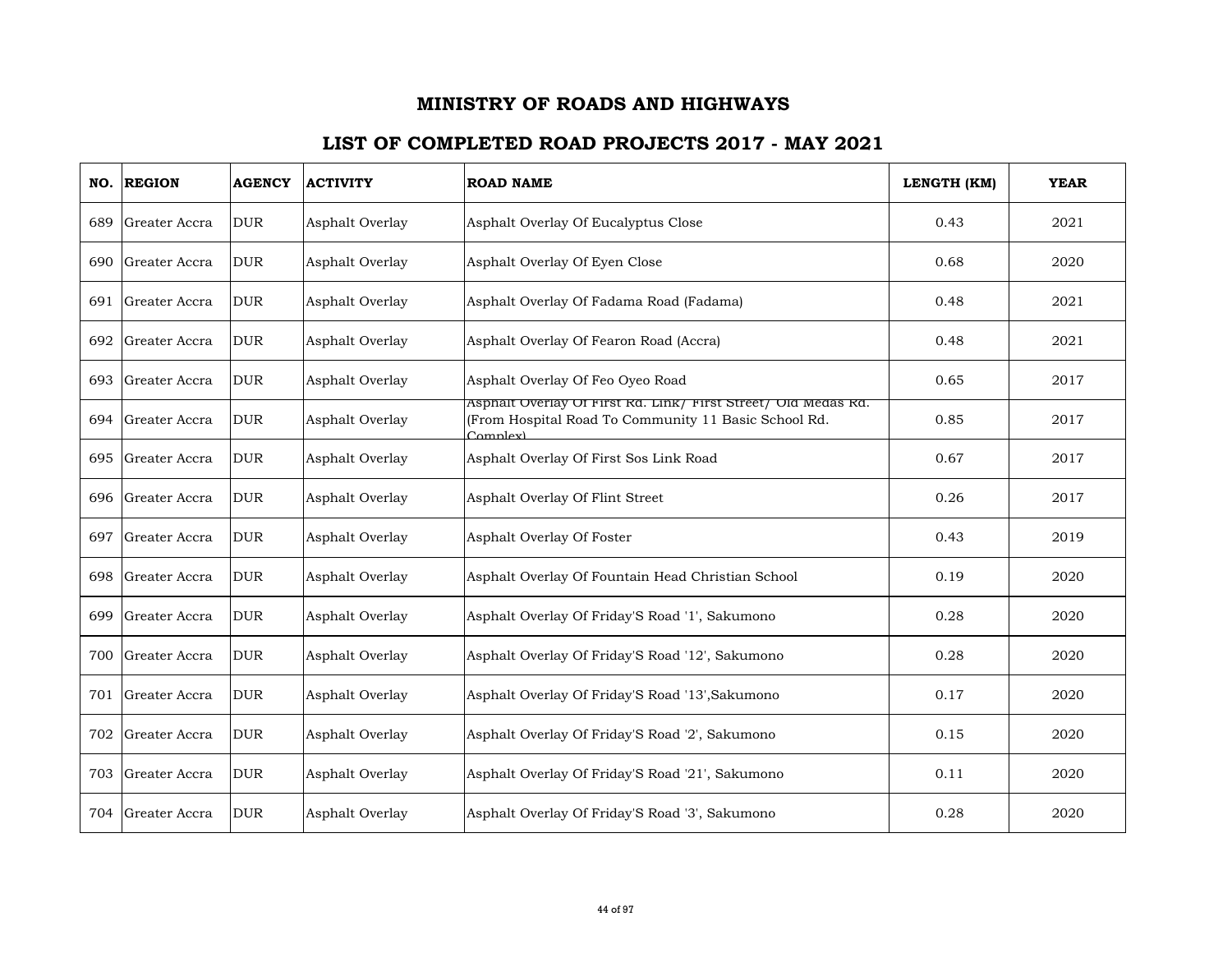|     | NO. REGION        | <b>AGENCY</b> | <b>ACTIVITY</b> | <b>ROAD NAME</b>                                                            | LENGTH (KM) | <b>YEAR</b> |
|-----|-------------------|---------------|-----------------|-----------------------------------------------------------------------------|-------------|-------------|
| 705 | Greater Accra     | <b>DUR</b>    | Asphalt Overlay | Asphalt Overlay Of Fridays Road 4 - Lhs, Sakumono                           | 0.05        | 2020        |
|     | 706 Greater Accra | <b>DUR</b>    | Asphalt Overlay | Asphalt Overlay Of Fridays Road 4 - Rhs, Sakumono                           | 0.05        | 2020        |
| 707 | Greater Accra     | <b>DUR</b>    | Asphalt Overlay | Asphalt Overlay Of Friday'S Road '4', Sakumono                              | 0.16        | 2020        |
| 708 | Greater Accra     | <b>DUR</b>    | Asphalt Overlay | Asphalt Overlay Of Friday'S Road '5', Sakumono                              | 0.11        | 2020        |
| 709 | Greater Accra     | <b>DUR</b>    | Asphalt Overlay | Asphalt Overlay Of Friday'S Road '6', Sakumono                              | 0.16        | 2020        |
| 710 | Greater Accra     | <b>DUR</b>    | Asphalt Overlay | Asphalt Overlay Of Friday'S Road '7', Sakumono                              | 0.21        | 2020        |
| 711 | Greater Accra     | <b>DUR</b>    | Asphalt Overlay | Asphalt Overlay Of Friday'S Road '9', Sakumono                              | 0.25        | 2020        |
| 712 | Greater Accra     | <b>DUR</b>    | Asphalt Overlay | Asphalt Overlay Of Friday'S Road 'A', Sakumono                              | 0.23        | 2020        |
|     | 713 Greater Accra | <b>DUR</b>    | Asphalt Overlay | Asphalt Overlay Of Friday'S Road 'B', Sakumono                              | 0.20        | 2020        |
| 714 | Greater Accra     | <b>DUR</b>    | Asphalt Overlay | Asphalt Overlay Of Friday'S Road 'C', Sakumono                              | 0.20        | 2020        |
| 715 | Greater Accra     | <b>DUR</b>    | Asphalt Overlay | Asphalt Overlay Of Friday'S Road 'D', Sakumono                              | 0.35        | 2020        |
|     | 716 Greater Accra | <b>DUR</b>    | Asphalt Overlay | Asphalt Overlay Of Friday'S Road 'E', Sakumono                              | 0.22        | 2020        |
| 717 | Greater Accra     | <b>DUR</b>    | Asphalt Overlay | Asphalt Overlay Of Friday'S Road 'F', Sakumono                              | 0.30        | 2020        |
| 718 | Greater Accra     | <b>DUR</b>    | Asphalt Overlay | Asphalt Overlay Of Frimpong Street                                          | 0.15        | 2020        |
| 719 | Greater Accra     | <b>DUR</b>    | Asphalt Overlay | Asphalt Overlay Of From William T Okai Avenue (King Tackie<br>Tawiah Avenue | 1.46        | 2020        |
| 720 | Greater Accra     | <b>DUR</b>    | Asphalt Overlay | Asphalt Overlay Of Ga- Mantse Palace Roads                                  | 0.23        | 2018        |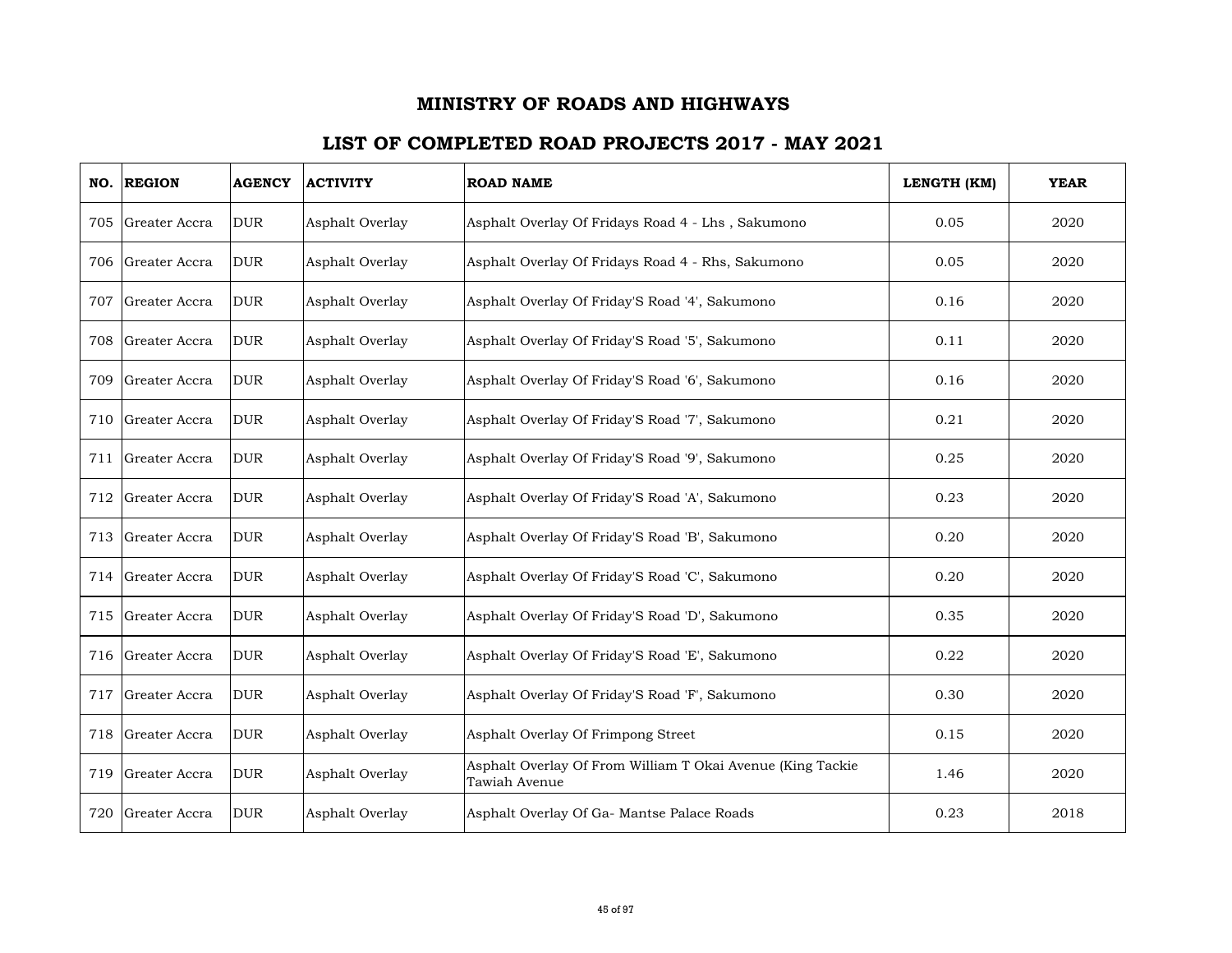| NO. | <b>REGION</b> | <b>AGENCY</b> | <b>ACTIVITY</b> | <b>ROAD NAME</b>                            | LENGTH (KM) | <b>YEAR</b> |
|-----|---------------|---------------|-----------------|---------------------------------------------|-------------|-------------|
| 721 | Greater Accra | <b>DUR</b>    | Asphalt Overlay | Asphalt Overlay Of Garden Street            | 1.17        | 2020        |
| 722 | Greater Accra | <b>DUR</b>    | Asphalt Overlay | Asphalt Overlay Of Gbawe                    | 13.00       | 2021        |
| 723 | Greater Accra | <b>DUR</b>    | Asphalt Overlay | Asphalt Overlay Of Gbawe Area Roads         | 4.00        | 2021        |
| 724 | Greater Accra | <b>DUR</b>    | Asphalt Overlay | Asphalt Overlay Of Gbawe Zero House Road    | 1.70        | 2020        |
| 725 | Greater Accra | <b>DUR</b>    | Asphalt Overlay | Asphalt Overlay Of Gbon Ln                  | 0.16        | 2019        |
| 726 | Greater Accra | <b>DUR</b>    | Asphalt Overlay | Asphalt Overlay Of Ghana Road Safety        | 0.10        | 2020        |
| 727 | Greater Accra | <b>DUR</b>    | Asphalt Overlay | Asphalt Overlay Of Ghpa Clinic Road         | 0.42        | 2017        |
| 728 | Greater Accra | <b>DUR</b>    | Asphalt Overlay | Asphalt Overlay Of Glefe Road A             | 0.48        | 2020        |
| 729 | Greater Accra | <b>DUR</b>    | Asphalt Overlay | Asphalt Overlay Of Glefe Station Road       | 1.48        | 2020        |
| 730 | Greater Accra | <b>DUR</b>    | Asphalt Overlay | Asphalt Overlay Of Gnawie Link              | 0.85        | 2020        |
| 731 | Greater Accra | <b>DUR</b>    | Asphalt Overlay | Asphalt Overlay Of Golden Dragon Road       | 0.67        | 2017        |
| 732 | Greater Accra | <b>DUR</b>    | Asphalt Overlay | Asphalt Overlay Of Gorgormi Close           | 1.15        | 2020        |
| 733 | Greater Accra | <b>DUR</b>    | Asphalt Overlay | Asphalt Overlay Of Grapefruit Street        | 0.25        | 2021        |
| 734 | Greater Accra | <b>DUR</b>    | Asphalt Overlay | Asphalt Overlay Of Gye Nyame Link           | 0.38        | 2018        |
| 735 | Greater Accra | <b>DUR</b>    | Asphalt Overlay | Asphalt Overlay Of Gye Nyame Road           | 0.31        | 2018        |
| 736 | Greater Accra | <b>DUR</b>    | Asphalt Overlay | Asphalt Overlay Of Gye Nyame Road Extension | 0.67        | 2018        |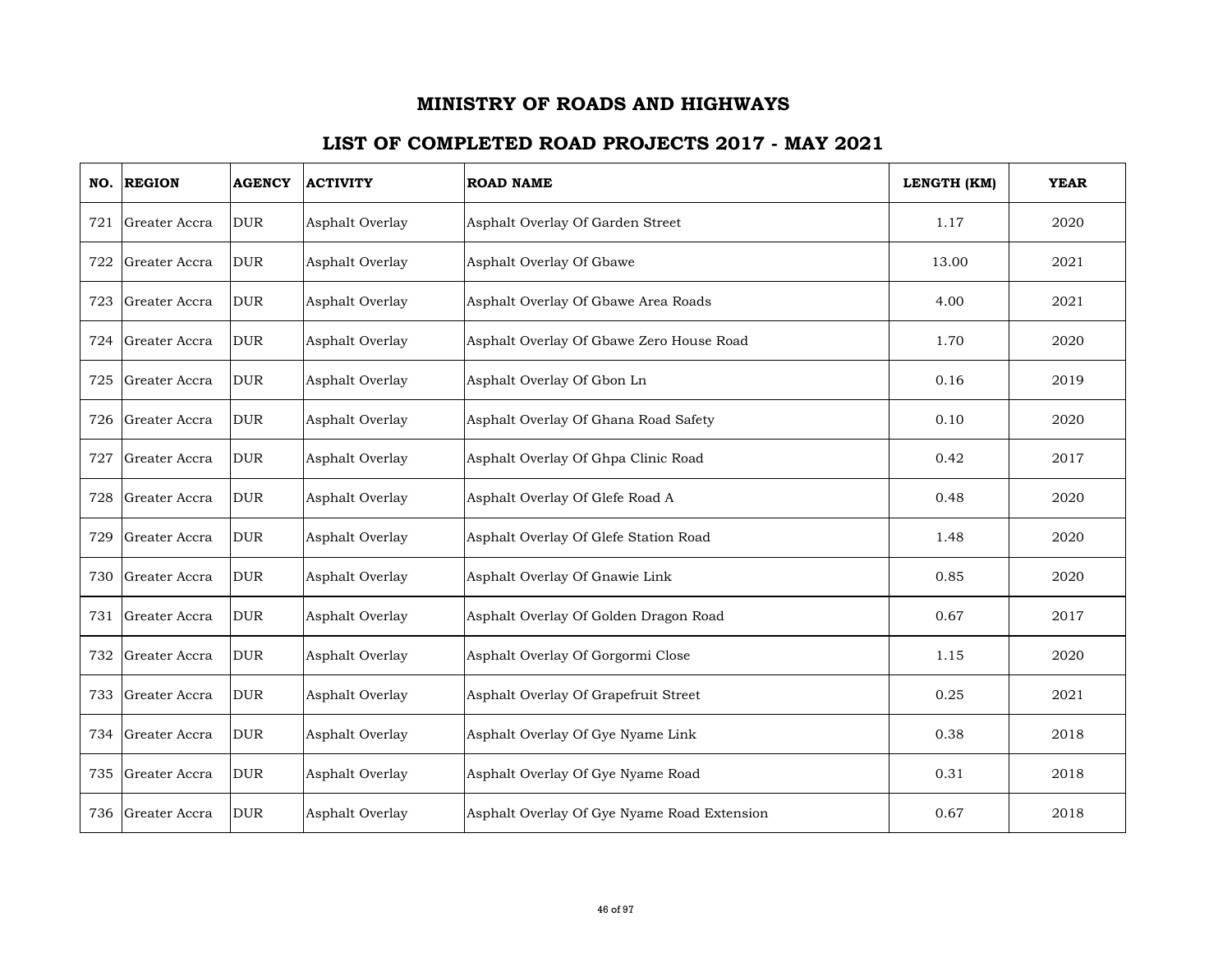| NO. | <b>REGION</b>     | <b>AGENCY</b> | <b>ACTIVITY</b> | <b>ROAD NAME</b>                                                          | LENGTH (KM) | <b>YEAR</b> |
|-----|-------------------|---------------|-----------------|---------------------------------------------------------------------------|-------------|-------------|
| 737 | Greater Accra     | <b>DUR</b>    | Asphalt Overlay | Asphalt Overlay Of Gye Nyame Street                                       | 0.65        | 2019        |
| 738 | Greater Accra     | <b>DUR</b>    | Asphalt Overlay | Asphalt Overlay Of Gye Nyame Street                                       | 0.67        | 2020        |
| 739 | Greater Accra     | <b>DUR</b>    | Asphalt Overlay | Asphalt Overlay Of Gye Nyame Street                                       | 0.70        | 2018        |
|     | 740 Greater Accra | <b>DUR</b>    | Asphalt Overlay | Asphalt Overlay Of Hackman Street                                         | 0.74        | 2020        |
|     | 741 Greater Accra | <b>DUR</b>    | Asphalt Overlay | Asphalt Overlay Of Halcrow Road (From Salifu Dagati Rd. To<br>Aggrey Rd.) | 0.85        | 2017        |
| 742 | Greater Accra     | <b>DUR</b>    | Asphalt Overlay | Asphalt Overlay Of Harare Street                                          | 0.38        | 2020        |
| 743 | Greater Accra     | <b>DUR</b>    | Asphalt Overlay | Asphalt Overlay Of Highbridge Guest Lodge Road                            | 1.12        | 2020        |
| 744 | Greater Accra     | <b>DUR</b>    | Asphalt Overlay | Asphalt Overlay Of Hill Street (Nima New Town)                            | 0.33        | 2021        |
| 745 | Greater Accra     | <b>DUR</b>    | Asphalt Overlay | Asphalt Overlay Of Honourable'S Residence                                 | 0.55        | 2019        |
| 746 | Greater Accra     | <b>DUR</b>    | Asphalt Overlay | Asphalt Overlay Of Hospital Drive                                         | 0.47        | 2021        |
| 747 | Greater Accra     | <b>DUR</b>    | Asphalt Overlay | Asphalt Overlay Of Hospital Link Road Extension                           | 0.85        | 2017        |
| 748 | Greater Accra     | <b>DUR</b>    | Asphalt Overlay | Asphalt Overlay Of Icgc Road                                              | 1.54        | 2021        |
| 749 | Greater Accra     | <b>DUR</b>    | Asphalt Overlay | Asphalt Overlay Of Isaac Dodoo Street                                     | 0.60        | 2017        |
| 750 | Greater Accra     | <b>DUR</b>    | Asphalt Overlay | Asphalt Overlay Of Israel King Of Jews Link                               | 0.23        | 2018        |
|     | 751 Greater Accra | <b>DUR</b>    | Asphalt Overlay | Asphalt Overlay Of Israel King Of Jews Road                               | 1.33        | 2018        |
| 752 | Greater Accra     | <b>DUR</b>    | Asphalt Overlay | Asphalt Overlay Of J.B. Donkoh Close                                      | 0.34        | 2019        |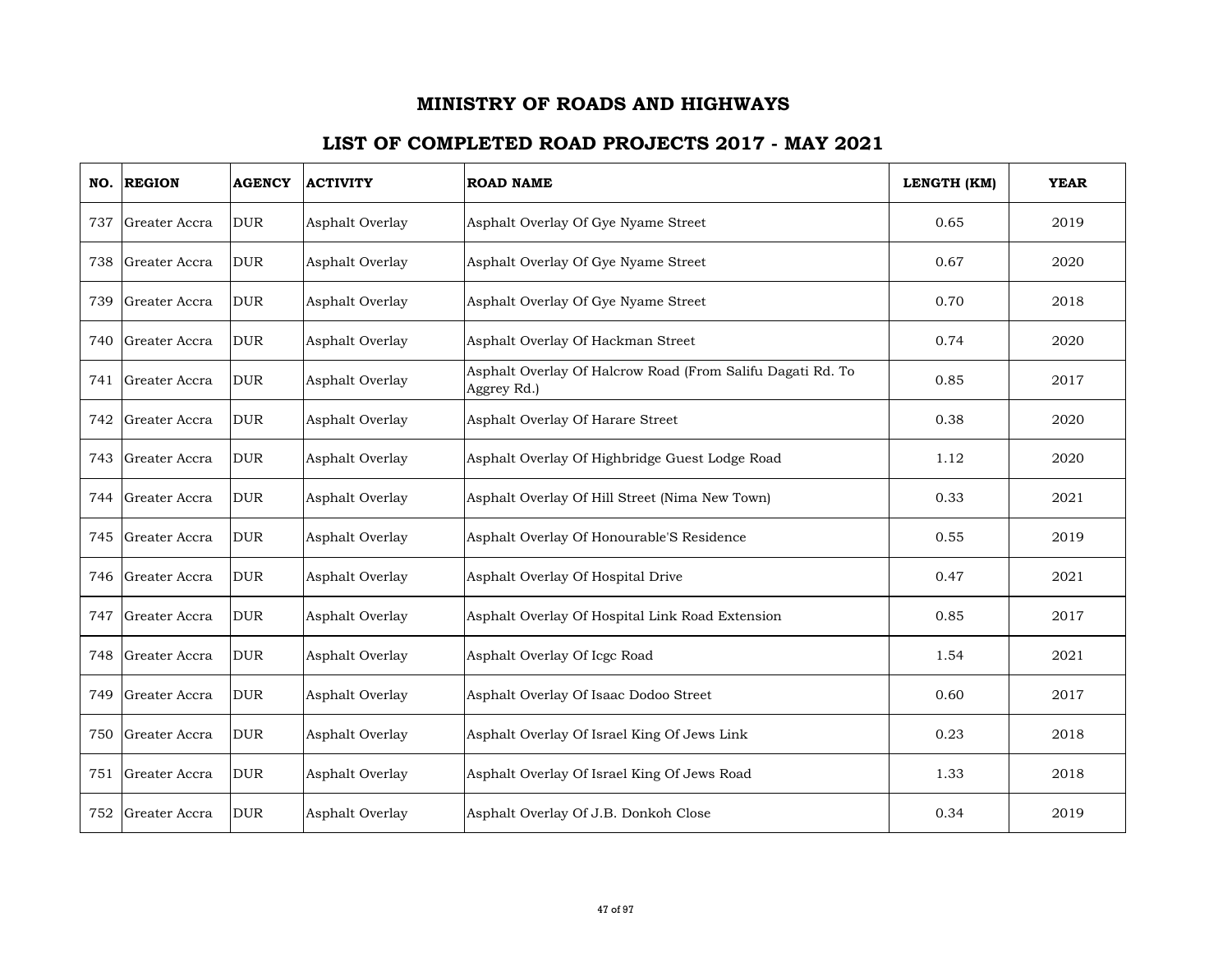| NO. | <b>REGION</b> | <b>AGENCY</b> | <b>ACTIVITY</b> | <b>ROAD NAME</b>                                     | LENGTH (KM) | <b>YEAR</b> |
|-----|---------------|---------------|-----------------|------------------------------------------------------|-------------|-------------|
| 753 | Greater Accra | <b>DUR</b>    | Asphalt Overlay | Asphalt Overlay Of Jen St. - Lapaz                   | 0.41        | 2020        |
| 754 | Greater Accra | <b>DUR</b>    | Asphalt Overlay | Asphalt Overlay Of Jj Rawlings Link                  | 0.24        | 2020        |
| 755 | Greater Accra | <b>DUR</b>    | Asphalt Overlay | Asphalt Overlay Of Joseph Bronz Tito                 | 1.50        | 2019        |
| 756 | Greater Accra | <b>DUR</b>    | Asphalt Overlay | Asphalt Overlay Of Jubail Village Road               | 0.33        | 2020        |
| 757 | Greater Accra | <b>DUR</b>    | Asphalt Overlay | Asphalt Overlay Of Jungle Avenue                     | 1.05        | 2020        |
| 758 | Greater Accra | <b>DUR</b>    | Asphalt Overlay | Asphalt Overlay Of Justice Azu Crabbe Street         | 0.22        | 2020        |
| 759 | Greater Accra | <b>DUR</b>    | Asphalt Overlay | Asphalt Overlay Of Justice Brobbey Avenue            | 0.52        | 2020        |
| 760 | Greater Accra | <b>DUR</b>    | Asphalt Overlay | Asphalt Overlay Of Justice Brobbey Street (Achimota) | 0.57        | 2021        |
| 761 | Greater Accra | <b>DUR</b>    | Asphalt Overlay | Asphalt Overlay Of Justice D.F. Annan Street         | 0.34        | 2019        |
| 762 | Greater Accra | <b>DUR</b>    | Asphalt Overlay | Asphalt Overlay Of Justice E.N.P. Sawah Street       | 0.56        | 2020        |
| 763 | Greater Accra | <b>DUR</b>    | Asphalt Overlay | Asphalt Overlay Of Justice F Apaloo Avenue           | 0.27        | 2020        |
| 764 | Greater Accra | <b>DUR</b>    | Asphalt Overlay | Asphalt Overlay Of Justice P Acher Avenue            | 0.53        | 2020        |
| 765 | Greater Accra | <b>DUR</b>    | Asphalt Overlay | Asphalt Overlay Of Justice Sarkodee Addo Avenue      | 0.29        | 2020        |
| 766 | Greater Accra | <b>DUR</b>    | Asphalt Overlay | Asphalt Overlay Of Kaaklo Street                     | 0.14        | 2019        |
| 767 | Greater Accra | <b>DUR</b>    | Asphalt Overlay | Asphalt Overlay Of Kaaklo Street                     | 0.14        | 2020        |
| 768 | Greater Accra | <b>DUR</b>    | Asphalt Overlay | Asphalt Overlay Of Kadisi English St                 | 0.19        | 2019        |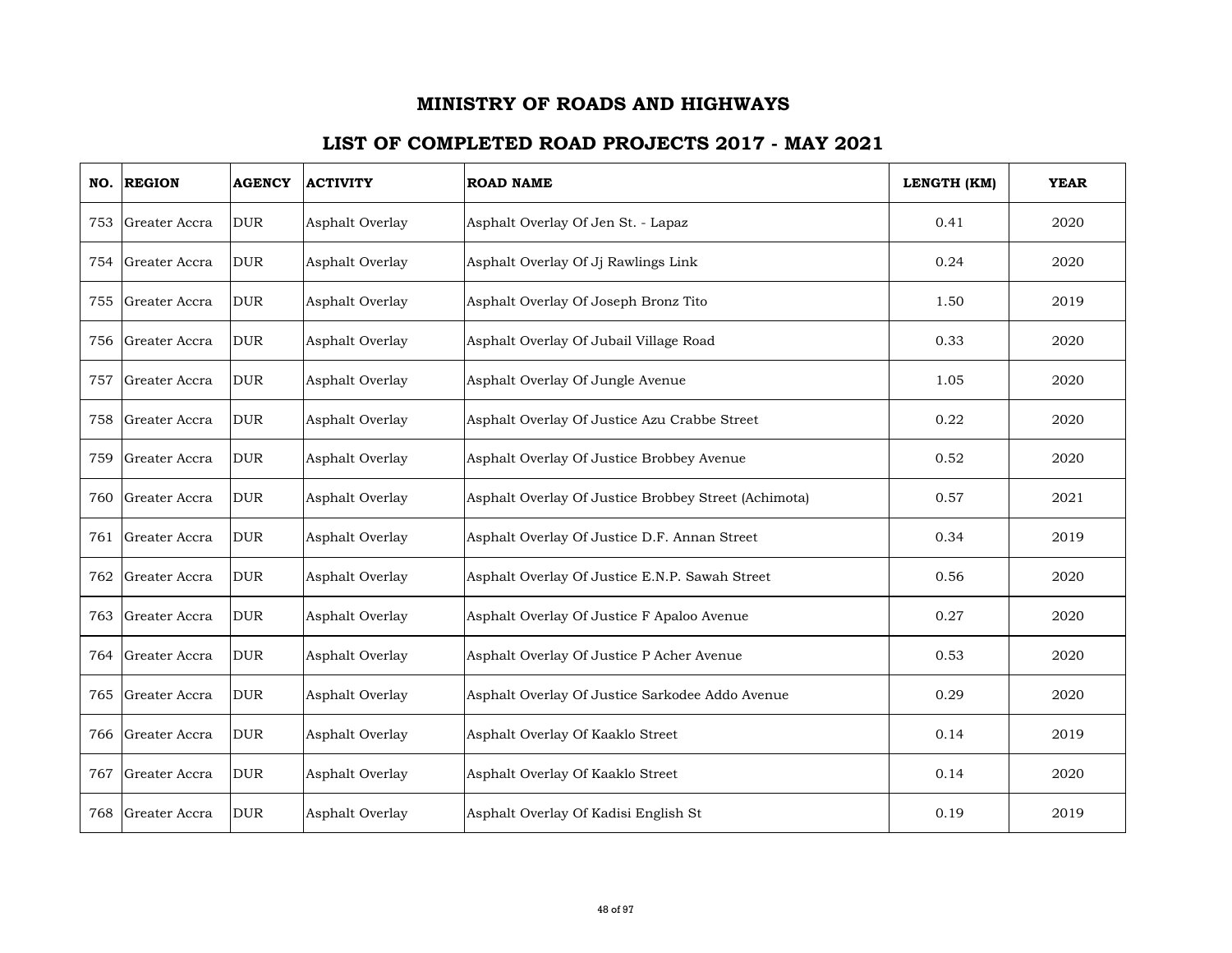| NO. | <b>REGION</b> | <b>AGENCY</b> | <b>ACTIVITY</b> | <b>ROAD NAME</b>                                  | LENGTH (KM) | <b>YEAR</b> |
|-----|---------------|---------------|-----------------|---------------------------------------------------|-------------|-------------|
| 769 | Greater Accra | <b>DUR</b>    | Asphalt Overlay | Asphalt Overlay Of Kakatsofu Street               | 0.26        | 2020        |
| 770 | Greater Accra | <b>DUR</b>    | Asphalt Overlay | Asphalt Overlay Of Kaneshie Marketarea Roads      | 3.50        | 2019        |
| 771 | Greater Accra | <b>DUR</b>    | Asphalt Overlay | Asphalt Overlay Of Katamanso                      | 0.85        | 2020        |
| 772 | Greater Accra | <b>DUR</b>    | Asphalt Overlay | Asphalt Overlay Of Katamanso Nanakrom             | 0.85        | 2019        |
| 773 | Greater Accra | <b>DUR</b>    | Asphalt Overlay | Asphalt Overlay Of Kenlte Mble Street             | 0.09        | 2019        |
| 774 | Greater Accra | <b>DUR</b>    | Asphalt Overlay | Asphalt Overlay Of Kigali Aenue                   | 0.38        | 2020        |
| 775 | Greater Accra | <b>DUR</b>    | Asphalt Overlay | Asphalt Overlay Of Kinka Lane                     | 0.19        | 2019        |
| 776 | Greater Accra | <b>DUR</b>    | Asphalt Overlay | Asphalt Overlay Of Kinshasha Avenue Road          | 0.32        | 2020        |
| 777 | Greater Accra | <b>DUR</b>    | Asphalt Overlay | Asphalt Overlay Of Kinshasha Avenue/Bathur Street | 1.84        | 2020        |
| 778 | Greater Accra | <b>DUR</b>    | Asphalt Overlay | Asphalt Overlay Of Kinshasha Close                | 0.44        | 2020        |
| 779 | Greater Accra | <b>DUR</b>    | Asphalt Overlay | Asphalt Overlay Of Kisseman Road                  | 6.60        | 2019        |
| 780 | Greater Accra | <b>DUR</b>    | Asphalt Overlay | Asphalt Overlay Of Klagon Road                    | 2.21        | 2018        |
| 781 | Greater Accra | <b>DUR</b>    | Asphalt Overlay | Asphalt Overlay Of Klanaa Avenue                  | 0.49        | 2020        |
| 782 | Greater Accra | <b>DUR</b>    | Asphalt Overlay | Asphalt Overlay Of Kobla Nelson Street            | 0.39        | 2019        |
| 783 | Greater Accra | <b>DUR</b>    | Asphalt Overlay | Asphalt Overlay Of Kofi Annan Avenue West         | 0.43        | 2020        |
| 784 | Greater Accra | <b>DUR</b>    | Asphalt Overlay | Asphalt Overlay Of Kofi Annan Street              | 1.86        | 2020        |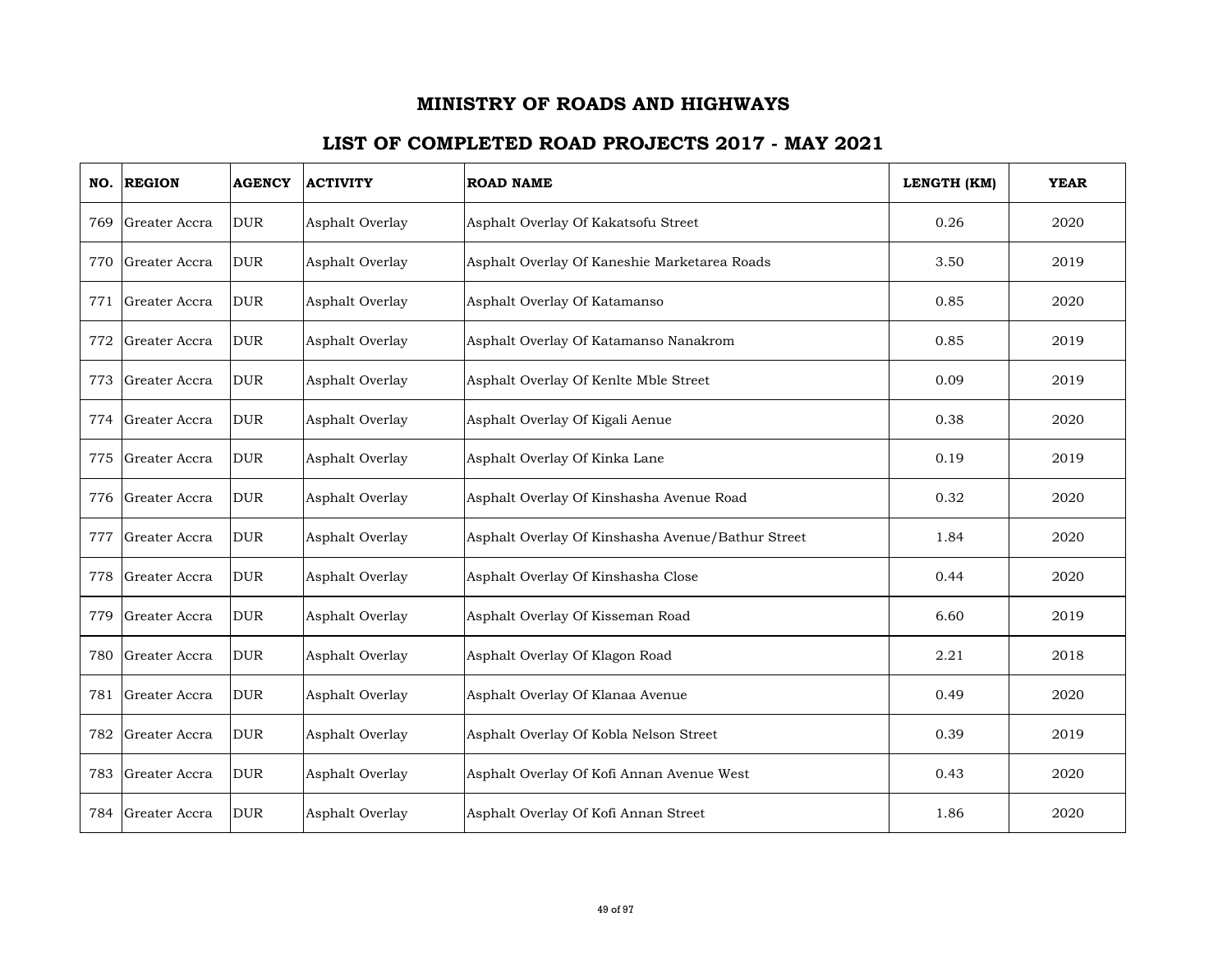|     | NO. REGION    | <b>AGENCY</b> | <b>ACTIVITY</b> | <b>ROAD NAME</b>                                              | LENGTH (KM) | <b>YEAR</b> |
|-----|---------------|---------------|-----------------|---------------------------------------------------------------|-------------|-------------|
| 785 | Greater Accra | <b>DUR</b>    | Asphalt Overlay | Asphalt Overlay Of Korle Bu                                   | 5.00        | 2020        |
| 786 | Greater Accra | <b>DUR</b>    | Asphalt Overlay | Asphalt Overlay Of Korlegon Street (Fadama)                   | 1.21        | 2021        |
| 787 | Greater Accra | <b>DUR</b>    | Asphalt Overlay | Asphalt Overlay Of Korley Kojo/Garden Garden Street (Odorkor) | 1.07        | 2021        |
| 788 | Greater Accra | <b>DUR</b>    | Asphalt Overlay | Asphalt Overlay Of Kortei Abubio                              | 0.44        | 2020        |
| 789 | Greater Accra | <b>DUR</b>    | Asphalt Overlay | Asphalt Overlay Of Kotey Joseph Street                        | 0.50        | 2020        |
| 790 | Greater Accra | <b>DUR</b>    | Asphalt Overlay | Asphalt Overlay Of Kotoko St.                                 | 0.27        | 2019        |
| 791 | Greater Accra | <b>DUR</b>    | Asphalt Overlay | Asphalt Overlay Of Kpakpo Mankrolo Street (Mataheko)          | 1.33        | 2021        |
| 792 | Greater Accra | <b>DUR</b>    | Asphalt Overlay | Asphalt Overlay Of Kpanlogo Road                              | 0.59        | 2020        |
| 793 | Greater Accra | <b>DUR</b>    | Asphalt Overlay | Asphalt Overlay Of Kwaakwaalobile Street                      | 4.78        | 2020        |
| 794 | Greater Accra | <b>DUR</b>    | Asphalt Overlay | Asphalt Overlay Of Kwabenya Roundabout - Ashongman Estates    | 4.90        | 2019        |
| 795 | Greater Accra | <b>DUR</b>    | Asphalt Overlay | Asphalt Overlay Of Kwaku Boi St.                              | 0.21        | 2020        |
| 796 | Greater Accra | <b>DUR</b>    | Asphalt Overlay | Asphalt Overlay Of Kwakwa Street                              | 0.18        | 2021        |
| 797 | Greater Accra | <b>DUR</b>    | Asphalt Overlay | Asphalt Overlay Of Kwashie Bezrot Street                      | 1.04        | 2021        |
| 798 | Greater Accra | <b>DUR</b>    | Asphalt Overlay | Asphalt Overlay Of Kwashieman Ofankor                         | 9.50        | 2020        |
| 799 | Greater Accra | <b>DUR</b>    | Asphalt Overlay | Asphalt Overlay Of Labone                                     | 1.90        | 2020        |
| 800 | Greater Accra | <b>DUR</b>    | Asphalt Overlay | Asphalt Overlay Of Lagos Avenue Sectional Repairs             | 0.11        | 2020        |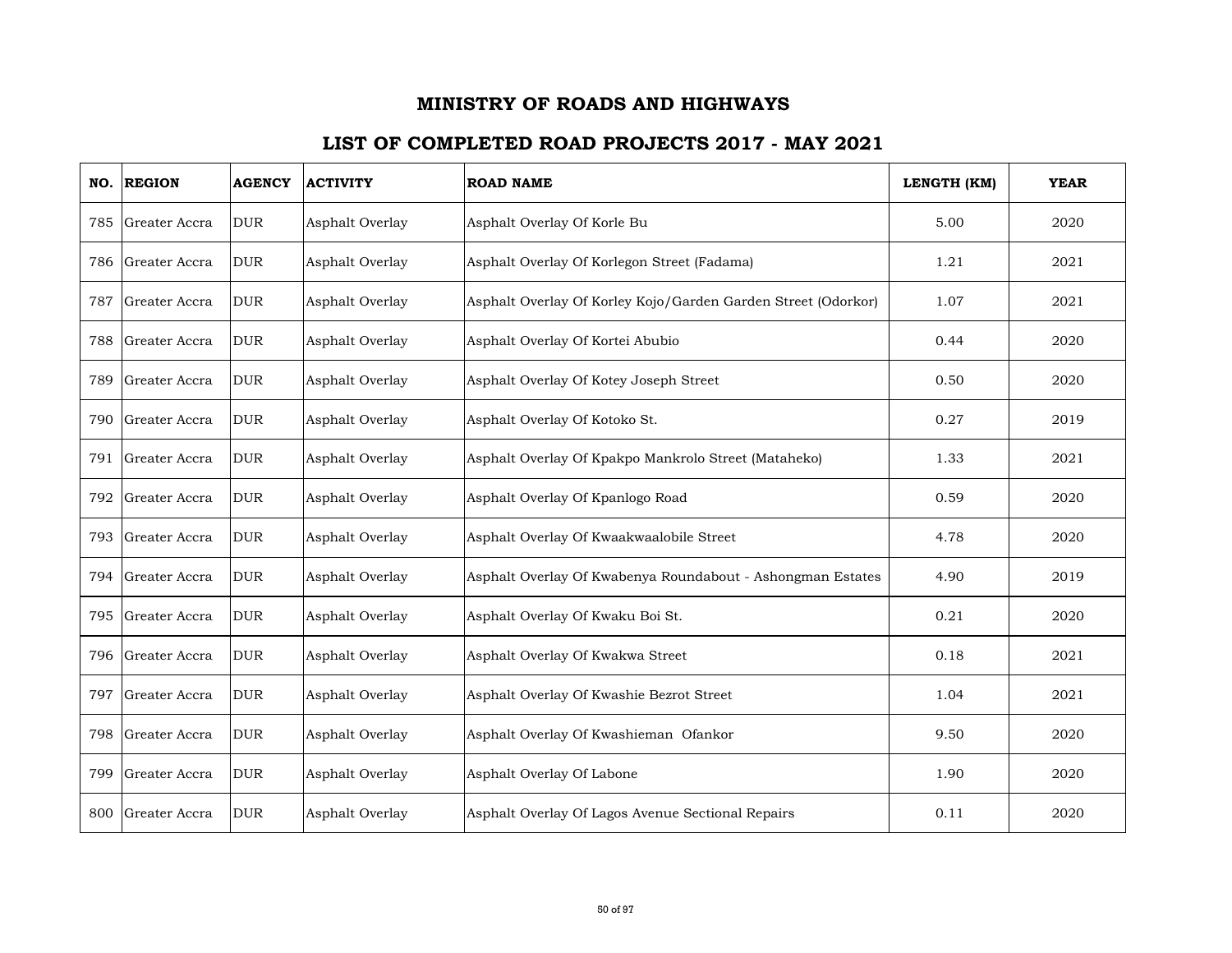| NO. | <b>REGION</b>     | <b>AGENCY</b> | <b>ACTIVITY</b> | <b>ROAD NAME</b>                                                         | LENGTH (KM) | <b>YEAR</b> |
|-----|-------------------|---------------|-----------------|--------------------------------------------------------------------------|-------------|-------------|
| 801 | Greater Accra     | <b>DUR</b>    | Asphalt Overlay | Asphalt Overlay Of Lagos Link                                            | 0.12        | 2020        |
| 802 | Greater Accra     | <b>DUR</b>    | Asphalt Overlay | Asphalt Overlay Of Lakeside Road                                         | 1.50        | 2019        |
| 803 | Greater Accra     | <b>DUR</b>    | Asphalt Overlay | Asphalt Overlay Of Lavender Avenue                                       | 0.24        | 2020        |
|     | 804 Greater Accra | <b>DUR</b>    | Asphalt Overlay | Asphalt Overlay Of Lawson Street                                         | 0.26        | 2019        |
| 805 | Greater Accra     | <b>DUR</b>    | Asphalt Overlay | Asphalt Overlay Of Lebanon Junction / Frafra Market -<br>Sikafobantem    | 0.71        | 2017        |
| 806 | Greater Accra     | <b>DUR</b>    | Asphalt Overlay | Asphalt Overlay Of Lemon Close                                           | 0.25        | 2021        |
| 807 | Greater Accra     | <b>DUR</b>    | Asphalt Overlay | Asphalt Overlay Of Lentil Street                                         | 0.14        | 2020        |
| 808 | Greater Accra     | <b>DUR</b>    | Asphalt Overlay | Asphalt Overlay Of Lettuce Avenue                                        | 0.13        | 2020        |
| 809 | Greater Accra     | <b>DUR</b>    | Asphalt Overlay | Asphalt Overlay Of Lilongwe Avenue                                       | 0.23        | 2020        |
| 810 | Greater Accra     | <b>DUR</b>    | Asphalt Overlay | Asphalt Overlay Of Lime Close                                            | 0.25        | 2021        |
| 811 | Greater Accra     | <b>DUR</b>    | Asphalt Overlay | Asphalt Overlay Of Lincoln Road (Abelemkpe)                              | 0.45        | 2021        |
| 812 | Greater Accra     | <b>DUR</b>    | Asphalt Overlay | Asphalt Overlay Of Link Nii Sar Road                                     | 0.24        | 2020        |
| 813 | Greater Accra     | <b>DUR</b>    | Asphalt Overlay | Asphalt Overlay Of Loop Street                                           | 0.41        | 2020        |
| 814 | Greater Accra     | <b>DUR</b>    | Asphalt Overlay | Asphalt Overlay Of Lumumba Drive (From Road 51 To African<br>Unity Road) | 1.89        | 2017        |
| 815 | Greater Accra     | <b>DUR</b>    | Asphalt Overlay | Asphalt Overlay Of Lusaka Street                                         | 0.23        | 2020        |
| 816 | Greater Accra     | <b>DUR</b>    | Asphalt Overlay | Asphalt Overlay Of Maamobi 1St Link                                      | 0.86        | 2021        |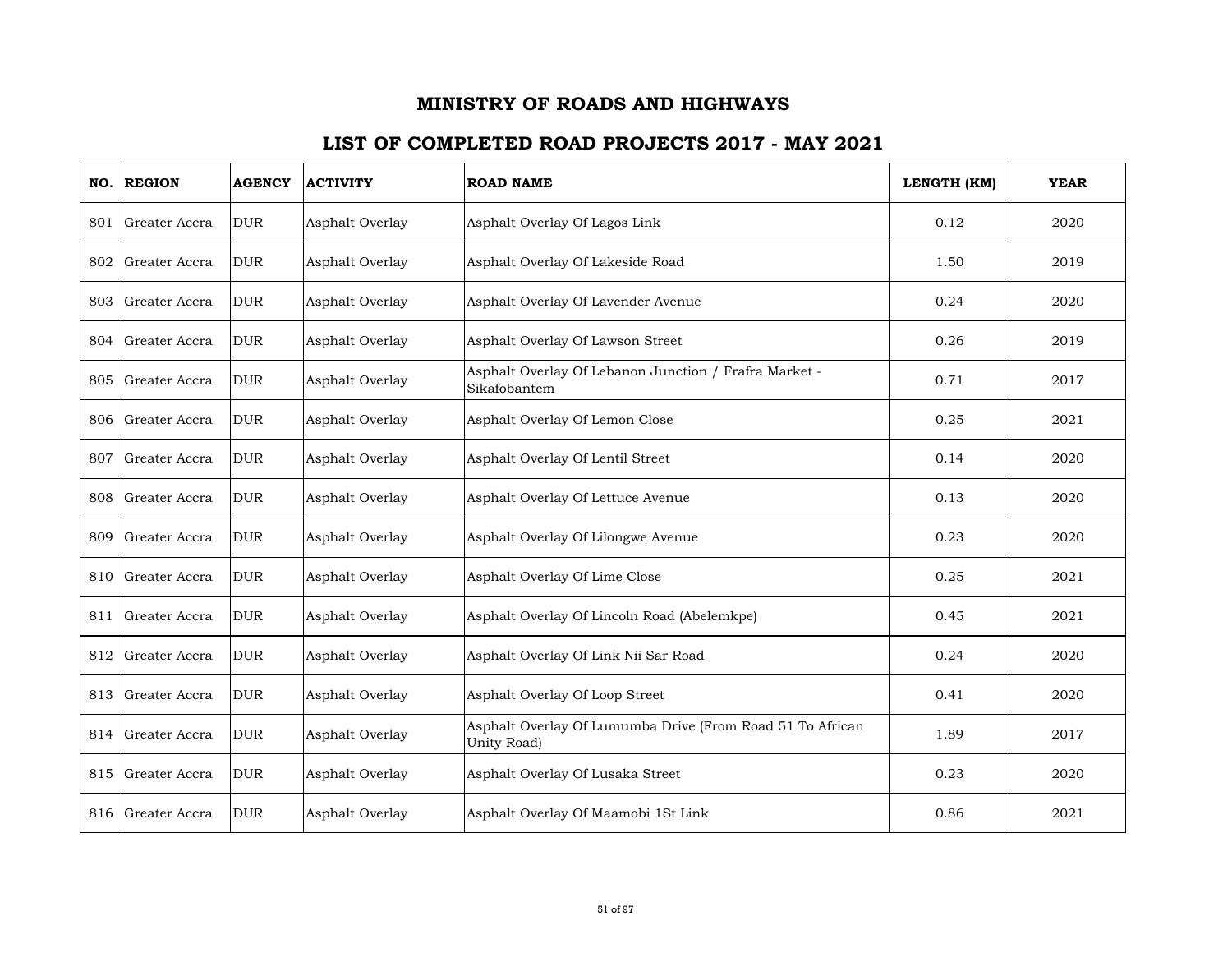| NO. | <b>REGION</b> | <b>AGENCY</b> | <b>ACTIVITY</b> | <b>ROAD NAME</b>                                    | LENGTH (KM) | <b>YEAR</b> |
|-----|---------------|---------------|-----------------|-----------------------------------------------------|-------------|-------------|
| 817 | Greater Accra | <b>DUR</b>    | Asphalt Overlay | Asphalt Overlay Of Maamobi 3Rd Link                 | 0.34        | 2021        |
| 818 | Greater Accra | <b>DUR</b>    | Asphalt Overlay | Asphalt Overlay Of Maamobi 4Th Link                 | 0.34        | 2021        |
| 819 | Greater Accra | <b>DUR</b>    | Asphalt Overlay | Asphalt Overlay Of Mahogany Street                  | 0.22        | 2021        |
| 820 | Greater Accra | <b>DUR</b>    | Asphalt Overlay | Asphalt Overlay Of Malakai Avenue                   | 0.31        | 2020        |
| 821 | Greater Accra | <b>DUR</b>    | Asphalt Overlay | Asphalt Overlay Of Mallam Sulley Street             | 3.29        | 2020        |
| 822 | Greater Accra | <b>DUR</b>    | Asphalt Overlay | Asphalt Overlay Of Mama Wendys Street               | 0.42        | 2017        |
| 823 | Greater Accra | <b>DUR</b>    | Asphalt Overlay | Asphalt Overlay Of Mango Restaurant                 | 0.35        | 2020        |
| 824 | Greater Accra | <b>DUR</b>    | Asphalt Overlay | Asphalt Overlay Of Mango Street                     | 0.21        | 2021        |
| 825 | Greater Accra | <b>DUR</b>    | Asphalt Overlay | Asphalt Overlay Of Manhia Street                    | 0.61        | 2019        |
| 826 | Greater Accra | <b>DUR</b>    | Asphalt Overlay | Asphalt Overlay Of Manpon Okai Avenue               | 1.71        | 2020        |
| 827 | Greater Accra | <b>DUR</b>    | Asphalt Overlay | Asphalt Overlay Of Mantaka Avenue Link              | 0.30        | 2021        |
| 828 | Greater Accra | <b>DUR</b>    | Asphalt Overlay | Asphalt Overlay Of Mantse - Boir Street             | 1.20        | 2018        |
| 829 | Greater Accra | <b>DUR</b>    | Asphalt Overlay | Asphalt Overlay Of Mantse Street                    | 2.07        | 2020        |
| 830 | Greater Accra | <b>DUR</b>    | Asphalt Overlay | Asphalt Overlay Of Manye Adorkor Avenue             | 0.98        | 2020        |
| 831 | Greater Accra | <b>DUR</b>    | Asphalt Overlay | Asphalt Overlay Of Market Road                      | 0.58        | 2019        |
| 832 | Greater Accra | <b>DUR</b>    | Asphalt Overlay | Asphalt Overlay Of Mempeasem Methodiest Church Road | 1.19        | 2020        |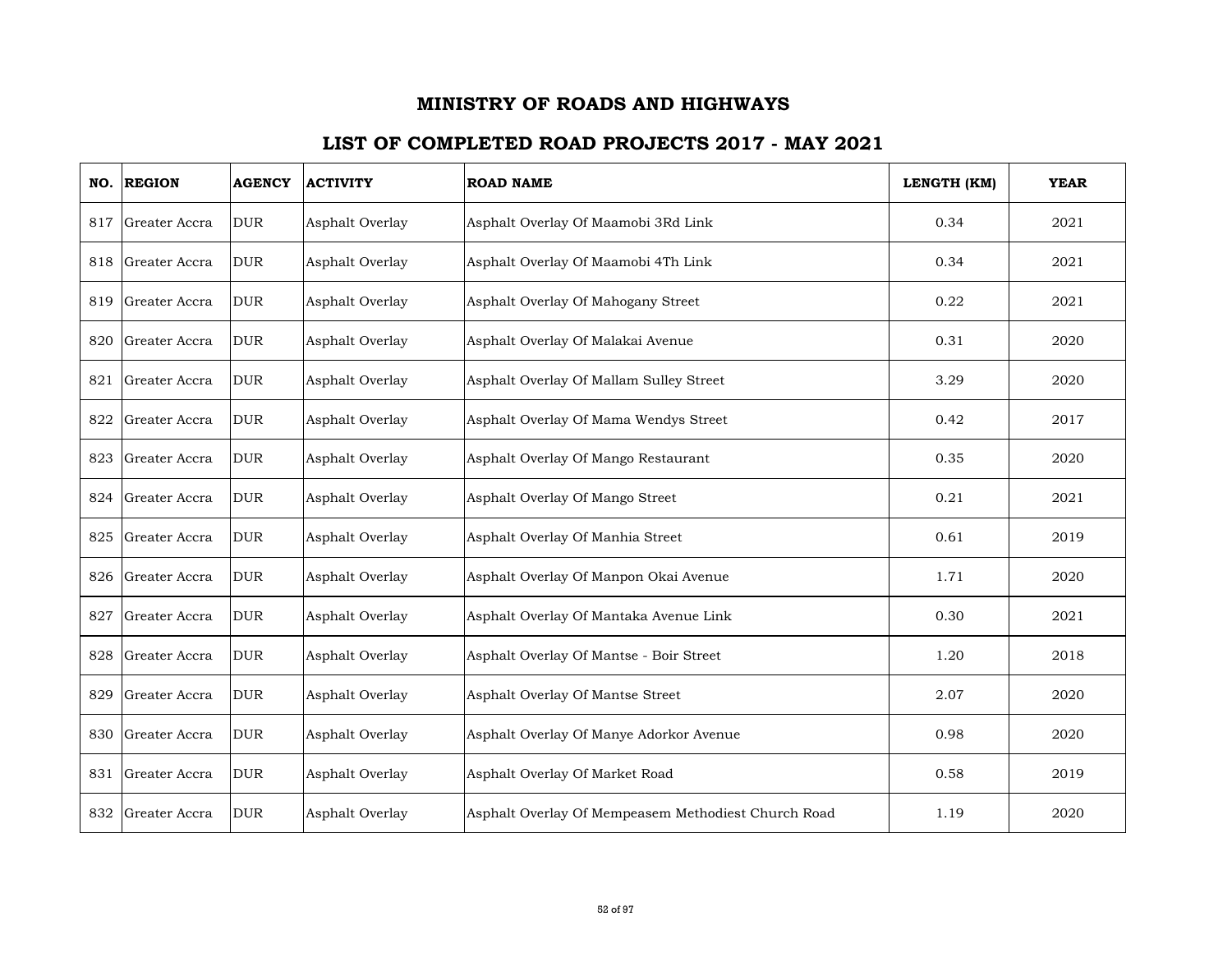| NO. | <b>REGION</b>     | <b>AGENCY</b> | <b>ACTIVITY</b> | <b>ROAD NAME</b>                                               | LENGTH (KM) | <b>YEAR</b> |
|-----|-------------------|---------------|-----------------|----------------------------------------------------------------|-------------|-------------|
| 833 | Greater Accra     | <b>DUR</b>    | Asphalt Overlay | Asphalt Overlay Of Mikabu Street                               | 0.07        | 2020        |
| 834 | Greater Accra     | <b>DUR</b>    | Asphalt Overlay | Asphalt Overlay Of Mile 7 Road (Nii Okaiman West)              | 1.00        | 2020        |
| 835 | Greater Accra     | <b>DUR</b>    | Asphalt Overlay | Asphalt Overlay Of Military Barracks, Burma Camp               | 80.00       | 2021        |
|     | 836 Greater Accra | <b>DUR</b>    | Asphalt Overlay | Asphalt Overlay Of Milletia Street                             | 0.36        | 2021        |
| 837 | Greater Accra     | <b>DUR</b>    | Asphalt Overlay | Asphalt Overlay Of Mohamed Issaka St.                          | 0.16        | 2019        |
| 838 | Greater Accra     | <b>DUR</b>    | Asphalt Overlay | Asphalt Overlay Of Mojawe Street                               | 0.28        | 2019        |
| 839 | Greater Accra     | <b>DUR</b>    | Asphalt Overlay | Asphalt Overlay Of Mp'S Flat Road (Corpus Christi Church Link) | 0.25        | 2020        |
| 840 | Greater Accra     | <b>DUR</b>    | Asphalt Overlay | Asphalt Overlay Of Mr. Ayebeng Street                          | 0.47        | 2021        |
|     | 841 Greater Accra | <b>DUR</b>    | Asphalt Overlay | Asphalt Overlay Of Mulberry Street                             | 0.46        | 2020        |
| 842 | Greater Accra     | <b>DUR</b>    | Asphalt Overlay | Asphalt Overlay Of Musili Ln                                   | 0.39        | 2017        |
| 843 | Greater Accra     | <b>DUR</b>    | Asphalt Overlay | Asphalt Overlay Of Musuku Roundabout To Kwabenya               | 0.79        | 2019        |
| 844 | Greater Accra     | <b>DUR</b>    | Asphalt Overlay | Asphalt Overlay Of Naa Atsewi Street                           | 0.31        | 2020        |
| 845 | Greater Accra     | <b>DUR</b>    | Asphalt Overlay | Asphalt Overlay Of Naa Otabia Street                           | 3.62        | 2020        |
| 846 | Greater Accra     | <b>DUR</b>    | Asphalt Overlay | Asphalt Overlay Of Namo Ale Street                             | 2.53        | 2020        |
| 847 | Greater Accra     | <b>DUR</b>    | Asphalt Overlay | Asphalt Overlay Of National Security                           | 1.60        | 2021        |
| 848 | Greater Accra     | <b>DUR</b>    | Asphalt Overlay | Asphalt Overlay Of Naval Base - Fire Service Road              | 1.38        | 2020        |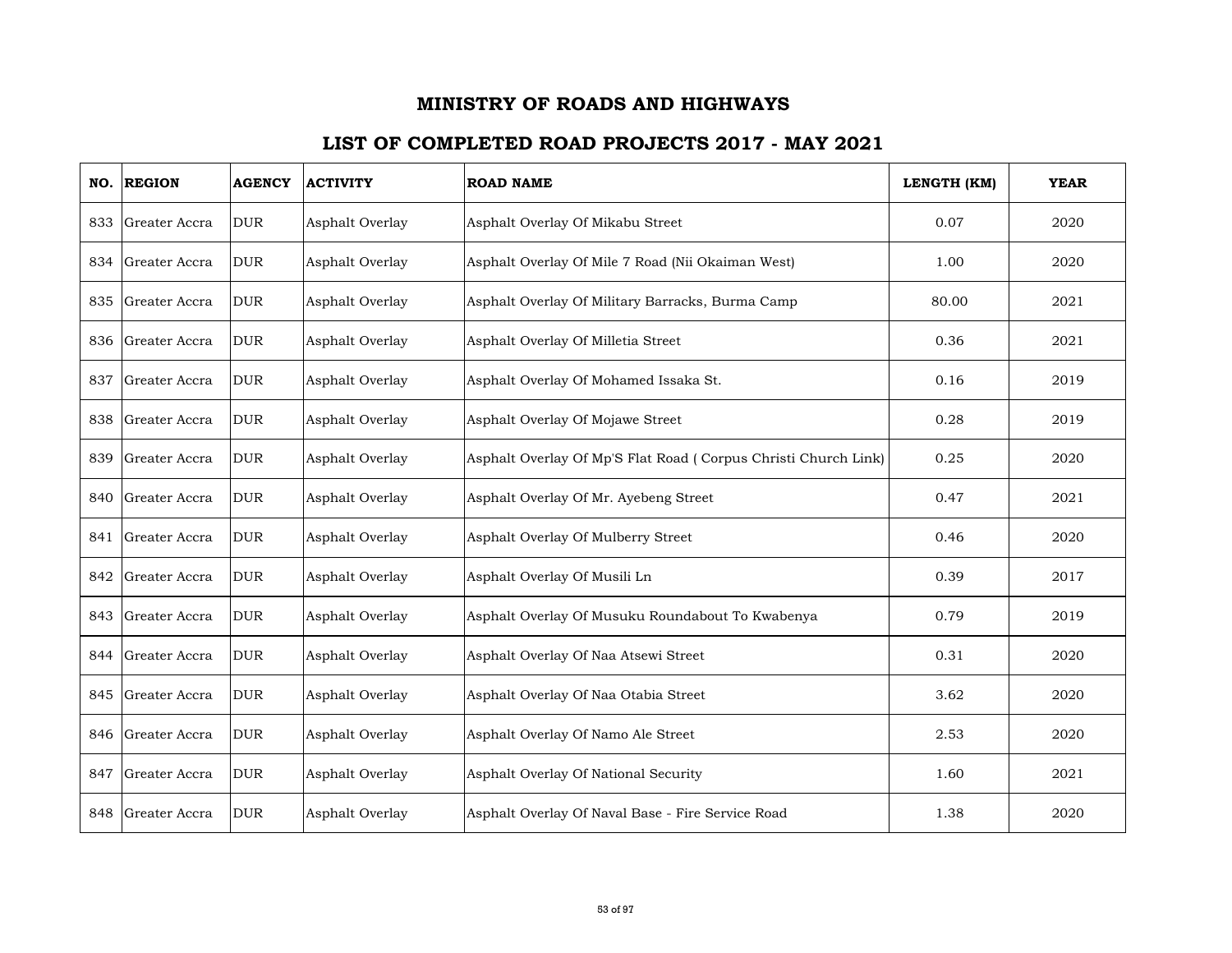| NO. | <b>REGION</b> | <b>AGENCY</b> | <b>ACTIVITY</b> | <b>ROAD NAME</b>                                             | LENGTH (KM) | <b>YEAR</b> |
|-----|---------------|---------------|-----------------|--------------------------------------------------------------|-------------|-------------|
| 849 | Greater Accra | <b>DUR</b>    | Asphalt Overlay | Asphalt Overlay Of Naval Base - Light House Road             | 0.31        | 2020        |
| 850 | Greater Accra | <b>DUR</b>    | Asphalt Overlay | Asphalt Overlay Of Navey Lane                                | 0.06        | 2020        |
| 851 | Greater Accra | <b>DUR</b>    | Asphalt Overlay | Asphalt Overlay Of New Aplaku Main Road                      | 1.32        | 2021        |
| 852 | Greater Accra | <b>DUR</b>    | Asphalt Overlay | Asphalt Overlay Of New Bortianor Road                        | 1.58        | 2021        |
| 853 | Greater Accra | <b>DUR</b>    | Asphalt Overlay | Asphalt Overlay Of Ngleshie Amanfrom                         | 5.00        | 2021        |
| 854 | Greater Accra | <b>DUR</b>    | Asphalt Overlay | Asphalt Overlay Of Nii Ablade Kortey Avenue                  | 0.58        | 2020        |
| 855 | Greater Accra | <b>DUR</b>    | Asphalt Overlay | Asphalt Overlay Of Nii Aboase Street (Abossey Okai)          | 0.41        | 2021        |
| 856 | Greater Accra | <b>DUR</b>    | Asphalt Overlay | Asphalt Overlay Of Nii Adaman/Kristo Asafo Street (Darkuman) | 1.99        | 2021        |
| 857 | Greater Accra | <b>DUR</b>    | Asphalt Overlay | Asphalt Overlay Of Nii Adana Street (Akweteyman)             | 1.20        | 2021        |
| 858 | Greater Accra | <b>DUR</b>    | Asphalt Overlay | Asphalt Overlay Of Nii Adjei Kwabena Road                    | 1.66        | 2021        |
| 859 | Greater Accra | <b>DUR</b>    | Asphalt Overlay | Asphalt Overlay Of Nii Adjin Abola Tettey Street             | 0.33        | 2019        |
| 860 | Greater Accra | <b>DUR</b>    | Asphalt Overlay | Asphalt Overlay Of Nii Ako Nortei Street                     | 0.20        | 2020        |
| 861 | Greater Accra | <b>DUR</b>    | Asphalt Overlay | Asphalt Overlay Of Nii Amaah Ollenu Close                    | 0.17        | 2018        |
| 862 | Greater Accra | <b>DUR</b>    | Asphalt Overlay | Asphalt Overlay Of Nii Amasa Street                          | 0.72        | 2020        |
| 863 | Greater Accra | <b>DUR</b>    | Asphalt Overlay | Asphalt Overlay Of Nii Amoah Ollenu Street                   | 0.62        | 2020        |
| 864 | Greater Accra | <b>DUR</b>    | Asphalt Overlay | Asphalt Overlay Of Nii Amon Kotey Street                     | 0.24        | 2020        |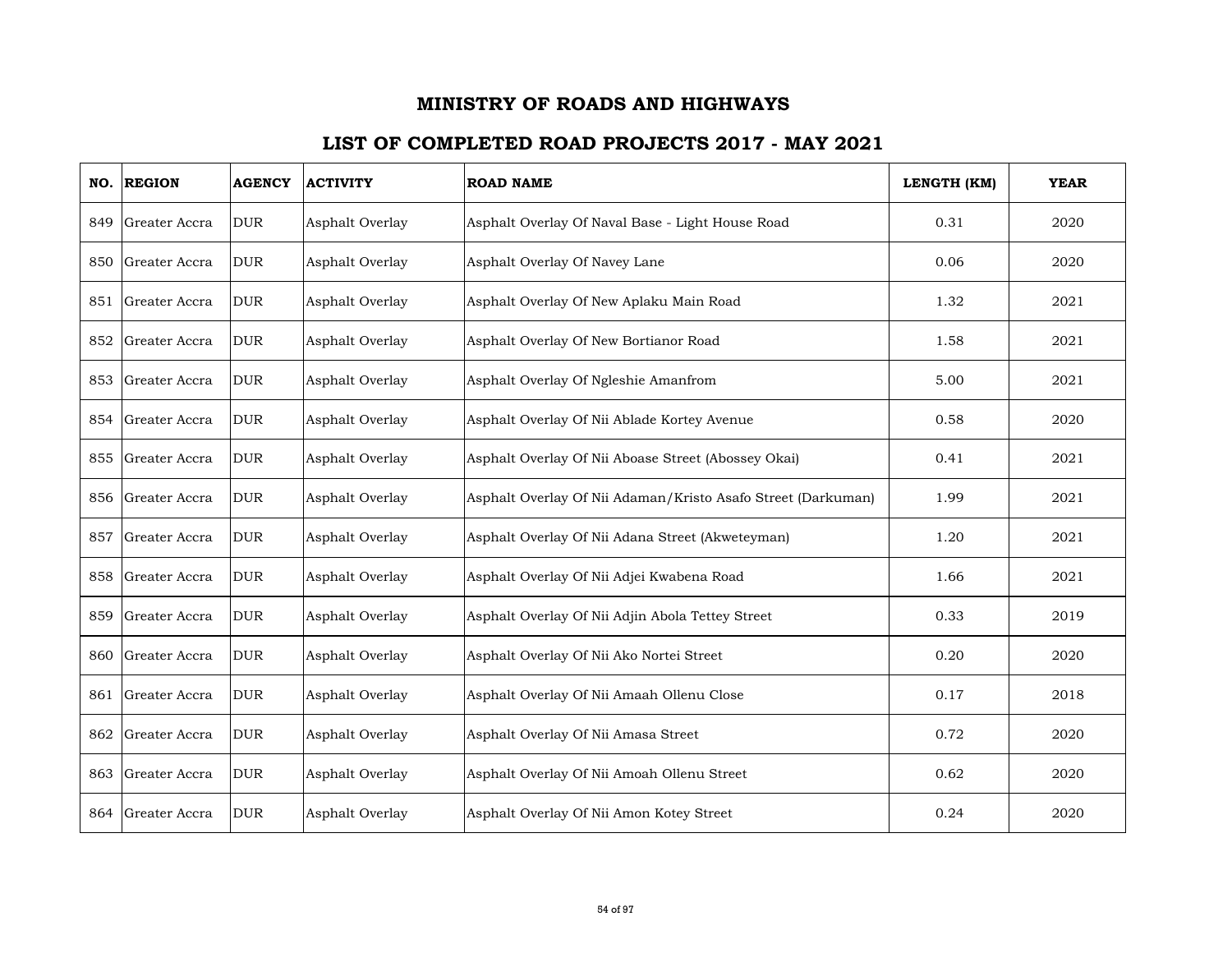| NO. | <b>REGION</b> | <b>AGENCY</b> | <b>ACTIVITY</b> | <b>ROAD NAME</b>                              | LENGTH (KM) | <b>YEAR</b> |
|-----|---------------|---------------|-----------------|-----------------------------------------------|-------------|-------------|
| 865 | Greater Accra | <b>DUR</b>    | Asphalt Overlay | Asphalt Overlay Of Nii Asare Ayittey Road     | 0.93        | 2018        |
| 866 | Greater Accra | <b>DUR</b>    | Asphalt Overlay | Asphalt Overlay Of Nii Ayi Kushie Street      | 0.97        | 2020        |
| 867 | Greater Accra | <b>DUR</b>    | Asphalt Overlay | Asphalt Overlay Of Nii Banfo Lane             | 0.14        | 2019        |
| 868 | Greater Accra | <b>DUR</b>    | Asphalt Overlay | Asphalt Overlay Of Nii Kortey Amlin Avenue    | 0.68        | 2020        |
| 869 | Greater Accra | <b>DUR</b>    | Asphalt Overlay | Asphalt Overlay Of Nii Kwabena Bonnie Street  | 0.51        | 2019        |
| 870 | Greater Accra | <b>DUR</b>    | Asphalt Overlay | Asphalt Overlay Of Nii Kwajan Dodoo Street    | 0.32        | 2020        |
| 871 | Greater Accra | <b>DUR</b>    | Asphalt Overlay | Asphalt Overlay Of Nii Kwe Duodu Road (Accra) | 0.78        | 2021        |
| 872 | Greater Accra | <b>DUR</b>    | Asphalt Overlay | Asphalt Overlay Of Nii Noi Fetreke            | 1.60        | 2020        |
| 873 | Greater Accra | <b>DUR</b>    | Asphalt Overlay | Asphalt Overlay Of Nii Noi Kwame Street       | 1.06        | 2019        |
| 874 | Greater Accra | <b>DUR</b>    | Asphalt Overlay | Asphalt Overlay Of Nii Noi Thompson/Mfum Lane | 0.20        | 2019        |
| 875 | Greater Accra | <b>DUR</b>    | Asphalt Overlay | Asphalt Overlay Of Nii Nortey Nyanchi Street  | 0.33        | 2019        |
| 876 | Greater Accra | <b>DUR</b>    | Asphalt Overlay | Asphalt Overlay Of Nii Nortey Quarshie Street | 0.37        | 2019        |
| 877 | Greater Accra | <b>DUR</b>    | Asphalt Overlay | Asphalt Overlay Of Nii Okaiman Avenue         | 1.33        | 2020        |
| 878 | Greater Accra | <b>DUR</b>    | Asphalt Overlay | Asphalt Overlay Of Nii Osae Ntiful Avenue     | 1.37        | 2020        |
| 879 | Greater Accra | <b>DUR</b>    | Asphalt Overlay | Asphalt Overlay Of Nii Sai Road               | 0.85        | 2020        |
| 880 | Greater Accra | <b>DUR</b>    | Asphalt Overlay | Asphalt Overlay Of Nii Sai Street             | 1.34        | 2020        |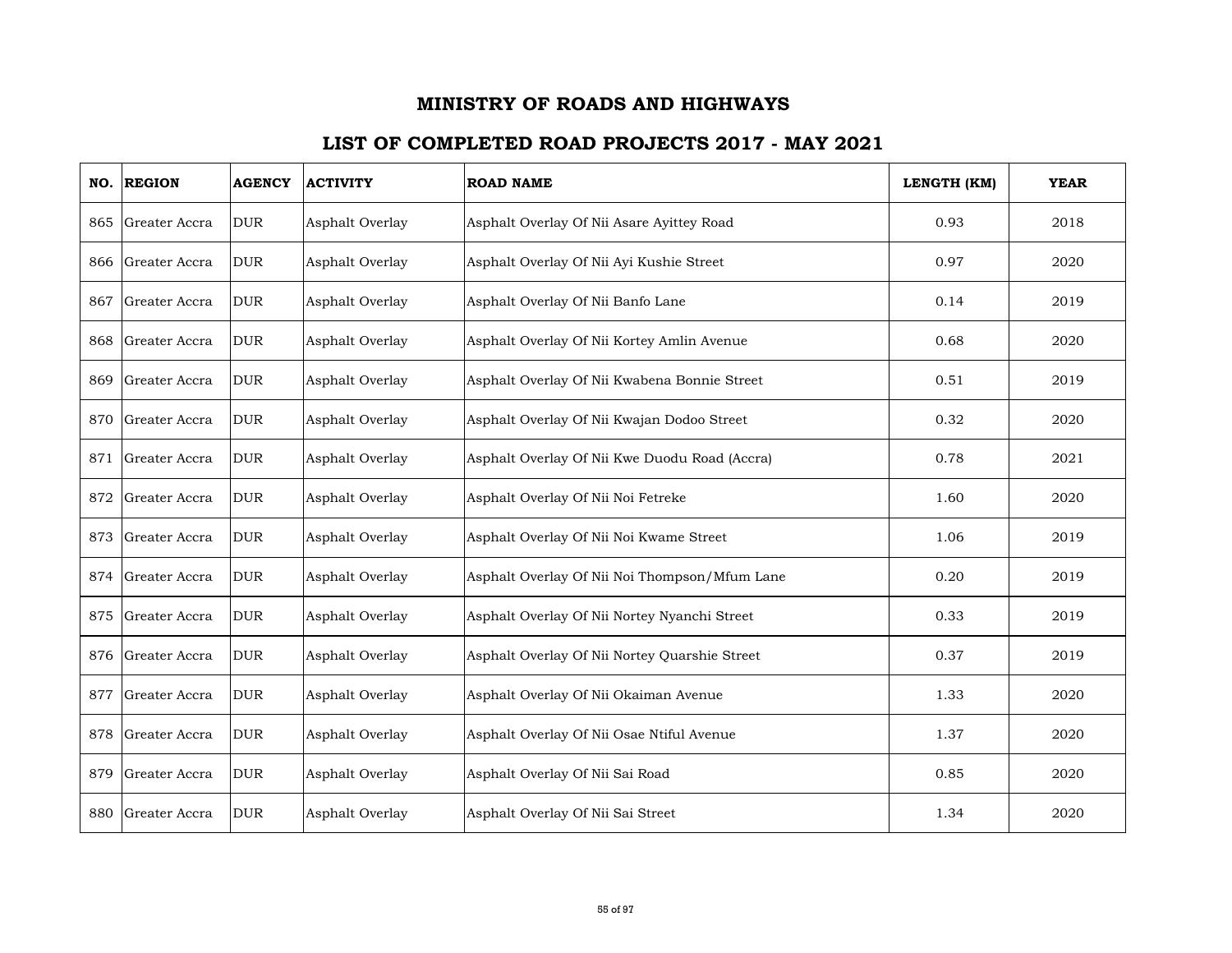|     | NO. REGION    | <b>AGENCY</b> | <b>ACTIVITY</b> | <b>ROAD NAME</b>                         | LENGTH (KM) | <b>YEAR</b> |
|-----|---------------|---------------|-----------------|------------------------------------------|-------------|-------------|
| 881 | Greater Accra | <b>DUR</b>    | Asphalt Overlay | Asphalt Overlay Of Nii Sentse            | 0.17        | 2021        |
| 882 | Greater Accra | <b>DUR</b>    | Asphalt Overlay | Asphalt Overlay Of Nii Teiko Div Street  | 6.41        | 2020        |
| 883 | Greater Accra | <b>DUR</b>    | Asphalt Overlay | Asphalt Overlay Of Nii Tetteh Ankamah St | 0.30        | 2019        |
| 884 | Greater Accra | <b>DUR</b>    | Asphalt Overlay | Asphalt Overlay Of Nii Yeboah Street     | 0.24        | 2020        |
| 885 | Greater Accra | <b>DUR</b>    | Asphalt Overlay | Asphalt Overlay Of Niime Lane            | 0.22        | 2020        |
| 886 | Greater Accra | <b>DUR</b>    | Asphalt Overlay | Asphalt Overlay Of Nikoi Alai Street     | 1.12        | 2020        |
| 887 | Greater Accra | <b>DUR</b>    | Asphalt Overlay | Asphalt Overlay Of Nma Street            | 0.48        | 2020        |
| 888 | Greater Accra | <b>DUR</b>    | Asphalt Overlay | Asphalt Overlay Of Nmai St.              | 0.35        | 2020        |
| 889 | Greater Accra | <b>DUR</b>    | Asphalt Overlay | Asphalt Overlay Of Nomo Ayika Street     | 0.09        | 2019        |
| 890 | Greater Accra | <b>DUR</b>    | Asphalt Overlay | Asphalt Overlay Of Nomo Kojo Link        | 0.19        | 2019        |
| 891 | Greater Accra | <b>DUR</b>    | Asphalt Overlay | Asphalt Overlay Of Nortei Abubio Lp      | 0.32        | 2020        |
| 892 | Greater Accra | <b>DUR</b>    | Asphalt Overlay | Asphalt Overlay Of North Legon           | 3.50        | 2020        |
| 893 | Greater Accra | <b>DUR</b>    | Asphalt Overlay | Asphalt Overlay Of North Ridge Street    | 0.65        | 2019        |
| 894 | Greater Accra | <b>DUR</b>    | Asphalt Overlay | Asphalt Overlay Of Norway Taifa Road     | 0.70        | 2018        |
| 895 | Greater Accra | <b>DUR</b>    | Asphalt Overlay | Asphalt Overlay Of Ntiful Avenue         | 0.35        | 2020        |
| 896 | Greater Accra | <b>DUR</b>    | Asphalt Overlay | Asphalt Overlay Of Ntreh Avenue          | 0.49        | 2021        |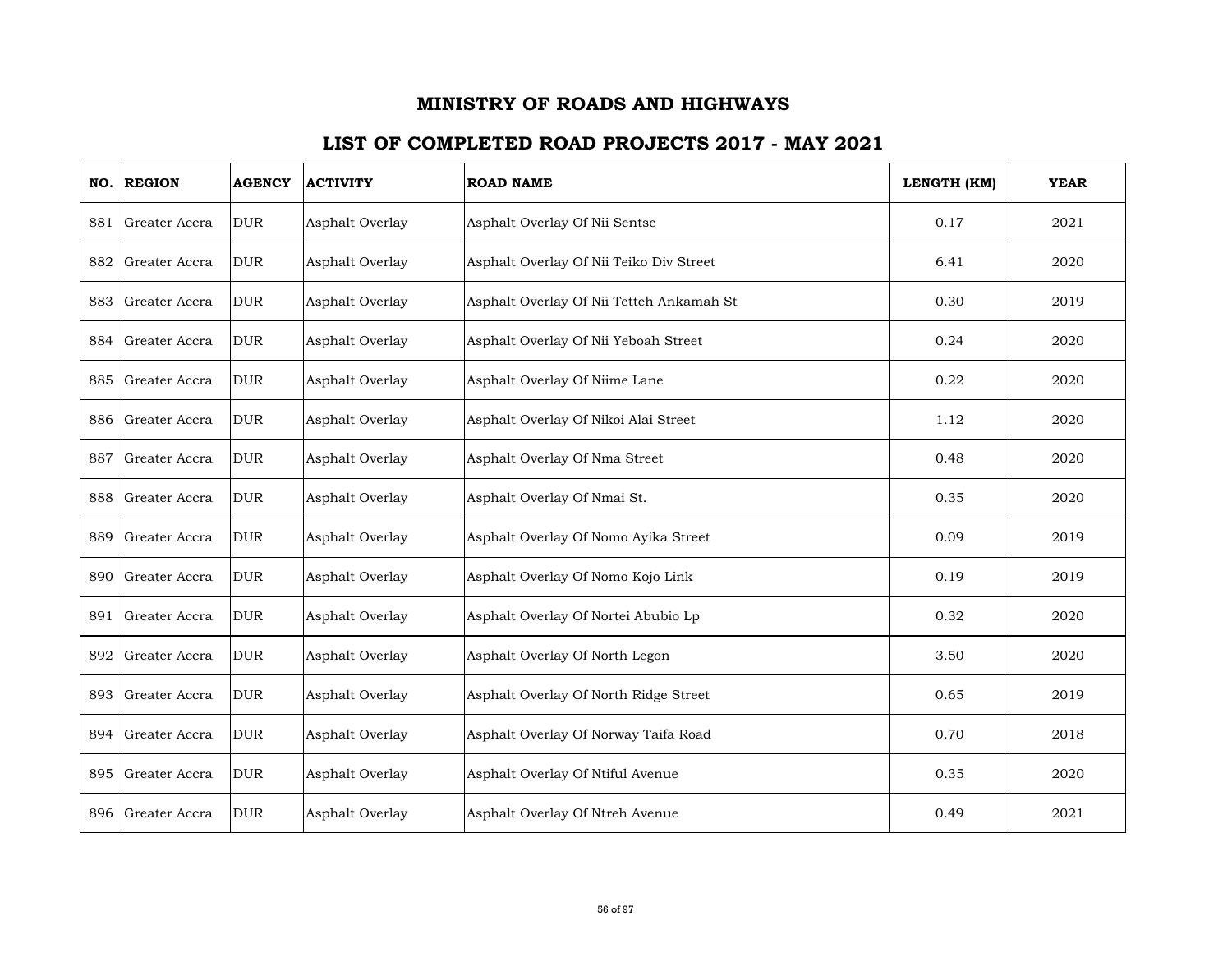| NO. | <b>REGION</b> | <b>AGENCY</b> | <b>ACTIVITY</b> | <b>ROAD NAME</b>                                                     | LENGTH (KM) | <b>YEAR</b> |
|-----|---------------|---------------|-----------------|----------------------------------------------------------------------|-------------|-------------|
| 897 | Greater Accra | <b>DUR</b>    | Asphalt Overlay | Asphalt Overlay Of Numo Addo Anna Avenue                             | 0.58        | 2020        |
| 898 | Greater Accra | <b>DUR</b>    | Asphalt Overlay | Asphalt Overlay Of Nuu Kotey Baale Avenue                            | 0.78        | 2020        |
| 899 | Greater Accra | <b>DUR</b>    | Asphalt Overlay | Asphalt Overlay Of Nuumo Ayitey Kobla                                | 0.98        | 2019        |
| 900 | Greater Accra | <b>DUR</b>    | Asphalt Overlay | Asphalt Overlay Of Nyami Ginor Avenue/Agbon Boi Road                 | 1.87        | 2020        |
| 901 | Greater Accra | <b>DUR</b>    | Asphalt Overlay | Asphalt Overlay Of Nyonmotso Street                                  | 0.18        | 2019        |
| 902 | Greater Accra | <b>DUR</b>    | Asphalt Overlay | Asphalt Overlay Of Obadzen Link                                      | 1.74        | 2020        |
| 903 | Greater Accra | <b>DUR</b>    | Asphalt Overlay | Asphalt Overlay Of Obakrowa Close                                    | 0.55        | 2021        |
| 904 | Greater Accra | <b>DUR</b>    | Asphalt Overlay | Asphalt Overlay Of Oblogo Road                                       | 3.29        | 2018        |
| 905 | Greater Accra | <b>DUR</b>    | Asphalt Overlay | Asphalt Overlay Of Oblogo To Gbawe Palace                            | 2.63        | 2021        |
| 906 | Greater Accra | <b>DUR</b>    | Asphalt Overlay | Asphalt Overlay Of Oblongo Street                                    | 0.46        | 2019        |
| 907 | Greater Accra | <b>DUR</b>    | Asphalt Overlay | Asphalt Overlay Of Obonu Road                                        | 0.79        | 2020        |
| 908 | Greater Accra | <b>DUR</b>    | Asphalt Overlay | Asphalt Overlay Of Obonu Street                                      | 5.46        | 2020        |
| 909 | Greater Accra | <b>DUR</b>    | Asphalt Overlay | Asphalt Overlay Of Obonu Street/Nii Danko Street (North<br>Kaneshie) | 1.48        | 2021        |
| 910 | Greater Accra | <b>DUR</b>    | Asphalt Overlay | Asphalt Overlay Of Obuobi Gonnor Street (Fadama)                     | 1.36        | 2021        |
| 911 | Greater Accra | <b>DUR</b>    | Asphalt Overlay | Asphalt Overlay Of Oburon Street                                     | 0.19        | 2017        |
| 912 | Greater Accra | <b>DUR</b>    | Asphalt Overlay | Asphalt Overlay Of Ocquay Road (Accra)                               | 0.29        | 2021        |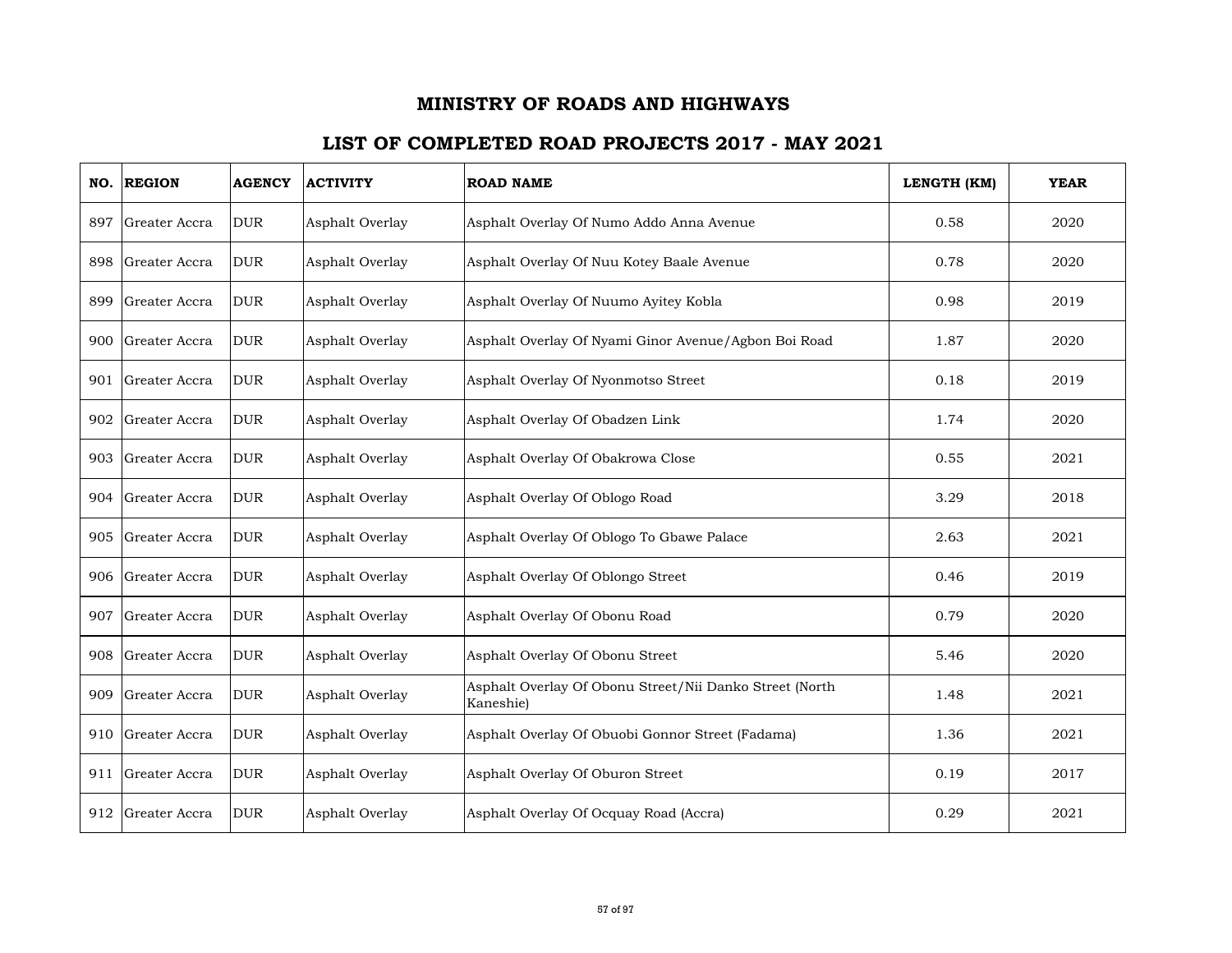| NO. | <b>REGION</b>     | <b>AGENCY</b> | <b>ACTIVITY</b> | <b>ROAD NAME</b>                         | LENGTH (KM) | <b>YEAR</b> |
|-----|-------------------|---------------|-----------------|------------------------------------------|-------------|-------------|
| 913 | Greater Accra     | <b>DUR</b>    | Asphalt Overlay | Asphalt Overlay Of Odaitso Street        | 0.50        | 2021        |
| 914 | Greater Accra     | <b>DUR</b>    | Asphalt Overlay | Asphalt Overlay Of Odaw Avenue           | 0.56        | 2017        |
| 915 | Greater Accra     | <b>DUR</b>    | Asphalt Overlay | Asphalt Overlay Of Odoi Atesena Avenue   | 0.20        | 2020        |
|     | 916 Greater Accra | <b>DUR</b>    | Asphalt Overlay | Asphalt Overlay Of Odoi Yeboah Crescent  | 0.24        | 2017        |
| 917 | Greater Accra     | <b>DUR</b>    | Asphalt Overlay | Asphalt Overlay Of Odoi Yeboah Street    | 0.30        | 2017        |
| 918 | Greater Accra     | <b>DUR</b>    | Asphalt Overlay | Asphalt Overlay Of Odonkor St.           | 0.65        | 2019        |
| 919 | Greater Accra     | <b>DUR</b>    | Asphalt Overlay | Asphalt Overlay Of Odonkor Street        | 0.15        | 2021        |
| 920 | Greater Accra     | <b>DUR</b>    | Asphalt Overlay | Asphalt Overlay Of Odono Street          | 1.47        | 2020        |
| 921 | Greater Accra     | <b>DUR</b>    | Asphalt Overlay | Asphalt Overlay Of Odotei Tsui Stree     | 0.74        | 2019        |
| 922 | Greater Accra     | <b>DUR</b>    | Asphalt Overlay | Asphalt Overlay Of Odum Close            | 0.23        | 2021        |
| 923 | Greater Accra     | <b>DUR</b>    | Asphalt Overlay | Asphalt Overlay Of Ofori Tibo Avenue     | 0.47        | 2020        |
| 924 | Greater Accra     | <b>DUR</b>    | Asphalt Overlay | Asphalt Overlay Of Okaitey Nettey        | 0.36        | 2021        |
| 925 | Greater Accra     | <b>DUR</b>    | Asphalt Overlay | Asphalt Overlay Of Okine Avenue          | 0.52        | 2020        |
| 926 | Greater Accra     | <b>DUR</b>    | Asphalt Overlay | Asphalt Overlay Of Okomfo Sarpei (Accra) | 0.78        | 2021        |
| 927 | Greater Accra     | <b>DUR</b>    | Asphalt Overlay | Asphalt Overlay Of Oku Street            | 1.75        | 2017        |
| 928 | Greater Accra     | <b>DUR</b>    | Asphalt Overlay | Asphalt Overlay Of Okuja Avenue          | 0.36        | 2019        |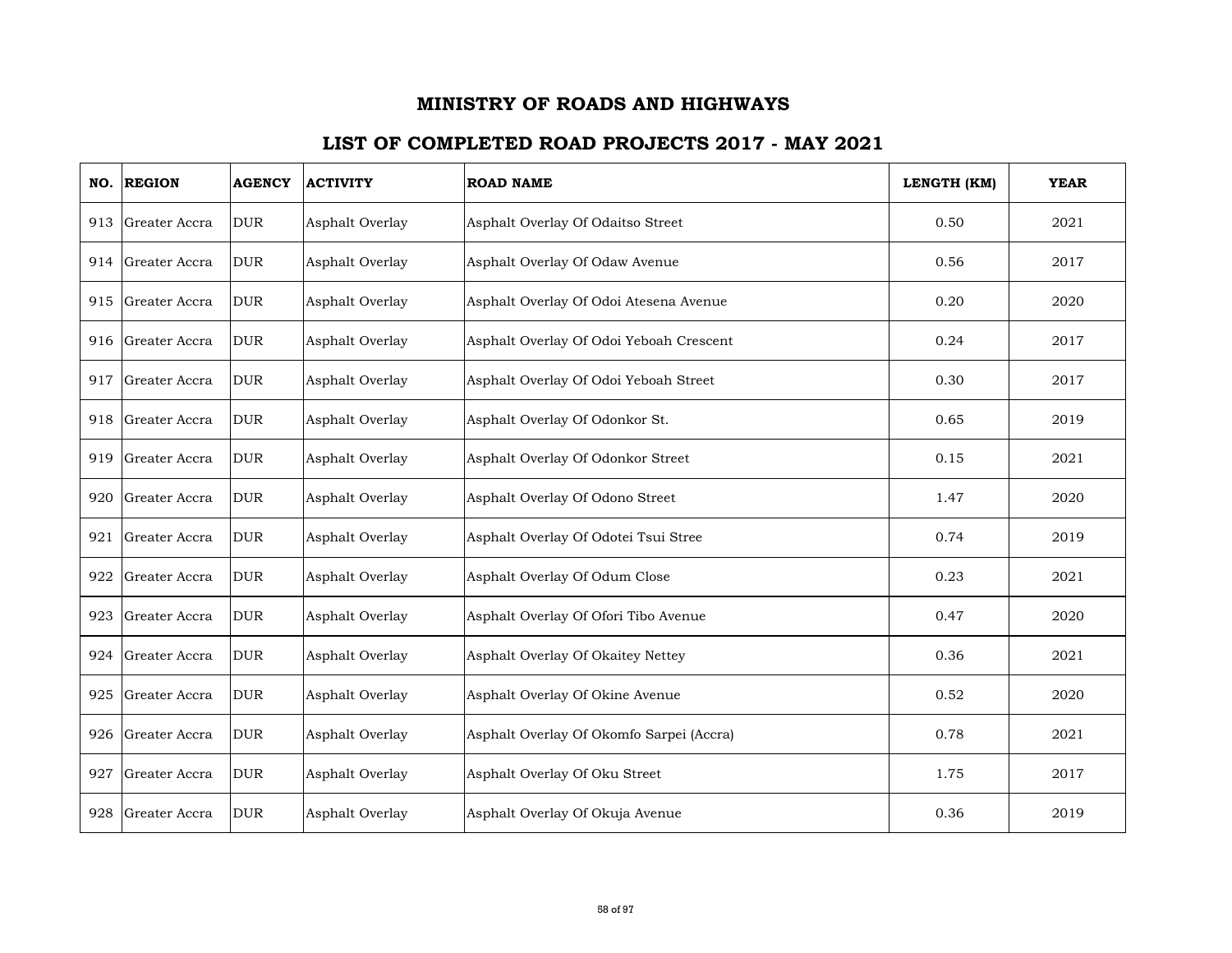| NO. | <b>REGION</b> | <b>AGENCY</b> | <b>ACTIVITY</b> | <b>ROAD NAME</b>                                  | LENGTH (KM) | <b>YEAR</b> |
|-----|---------------|---------------|-----------------|---------------------------------------------------|-------------|-------------|
| 929 | Greater Accra | <b>DUR</b>    | Asphalt Overlay | Asphalt Overlay Of Onyakle Street                 | 1.98        | 2019        |
| 930 | Greater Accra | <b>DUR</b>    | Asphalt Overlay | Asphalt Overlay Of Onyasia Close                  | 0.05        | 2019        |
| 931 | Greater Accra | <b>DUR</b>    | Asphalt Overlay | Asphalt Overlay Of Onyasia Crescent               | 0.52        | 2019        |
| 932 | Greater Accra | <b>DUR</b>    | Asphalt Overlay | Asphalt Overlay Of Onyasia Street                 | 0.28        | 2020        |
| 933 | Greater Accra | <b>DUR</b>    | Asphalt Overlay | Asphalt Overlay Of Onyina Street                  | 0.27        | 2021        |
| 934 | Greater Accra | <b>DUR</b>    | Asphalt Overlay | Asphalt Overlay Of Orange Close                   | 0.25        | 2021        |
| 935 | Greater Accra | <b>DUR</b>    | Asphalt Overlay | Asphalt Overlay Of Orgle Road                     | 1.61        | 2017        |
| 936 | Greater Accra | <b>DUR</b>    | Asphalt Overlay | Asphalt Overlay Of Osakrikri Street               | 0.46        | 2021        |
| 937 | Greater Accra | <b>DUR</b>    | Asphalt Overlay | Asphalt Overlay Of Oshipi Street                  | 1.13        | 2020        |
| 938 | Greater Accra | <b>DUR</b>    | Asphalt Overlay | Asphalt Overlay Of Oshipi Street (North Kaneshie) | 1.32        | 2021        |
| 939 | Greater Accra | <b>DUR</b>    | Asphalt Overlay | Asphalt Overlay Of Osu And Labone Area Roads      | 13.00       | 2021        |
| 940 | Greater Accra | <b>DUR</b>    | Asphalt Overlay | Asphalt Overlay Of Osu Ashante Street             | 0.72        | 2021        |
| 941 | Greater Accra | <b>DUR</b>    | Asphalt Overlay | Asphalt Overlay Of Osu Baclu                      | 0.34        | 2020        |
| 942 | Greater Accra | <b>DUR</b>    | Asphalt Overlay | Asphalt Overlay Of Osu Badu Link                  | 0.30        | 2019        |
| 943 | Greater Accra | <b>DUR</b>    | Asphalt Overlay | Asphalt Overlay Of Otele Avenue                   | 1.10        | 2020        |
| 944 | Greater Accra | <b>DUR</b>    | Asphalt Overlay | Asphalt Overlay Of Otublohum Road                 | 1.24        | 2017        |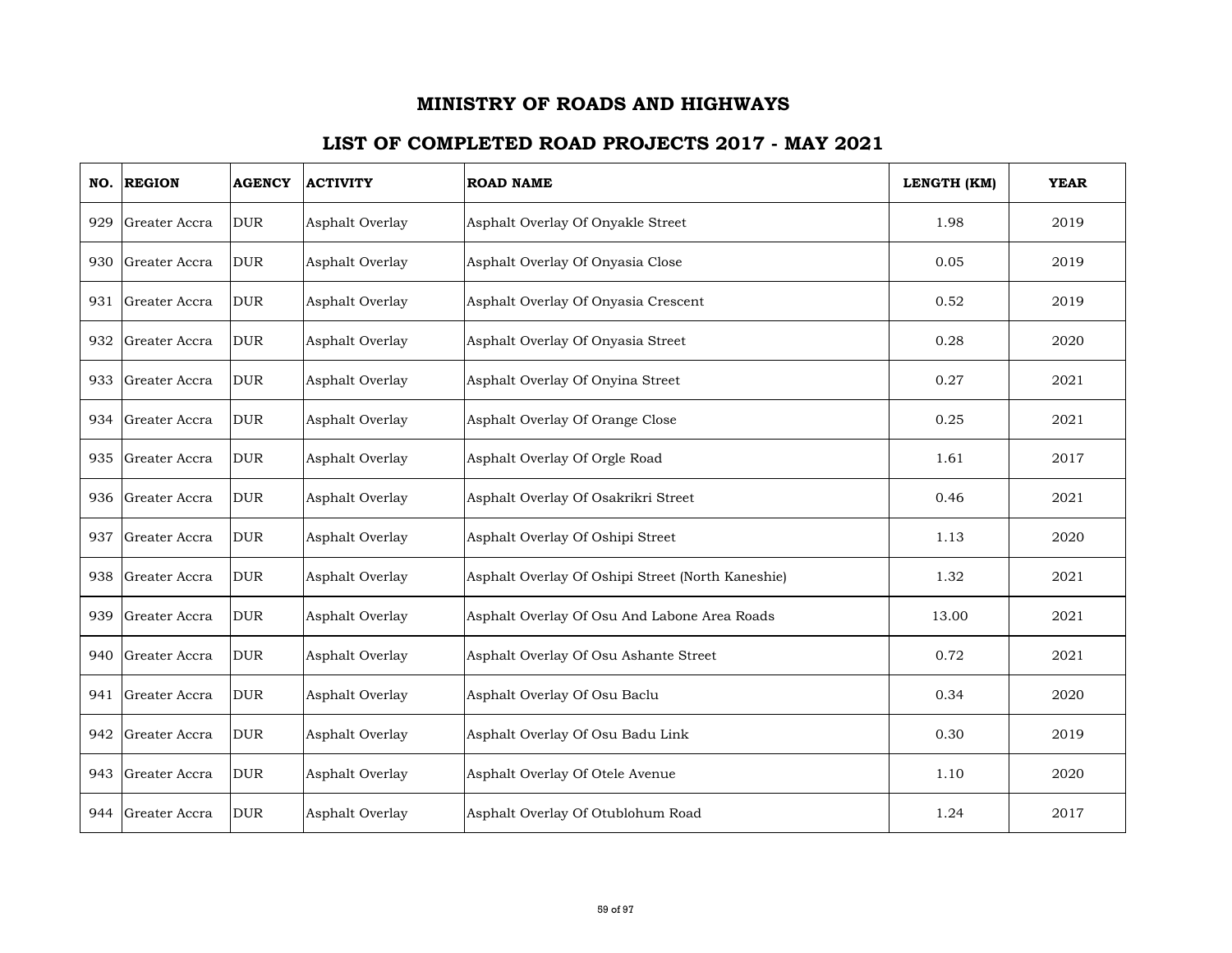| NO. | <b>REGION</b> | <b>AGENCY</b> | <b>ACTIVITY</b> | <b>ROAD NAME</b>                                        | LENGTH (KM) | <b>YEAR</b> |
|-----|---------------|---------------|-----------------|---------------------------------------------------------|-------------|-------------|
| 945 | Greater Accra | <b>DUR</b>    | Asphalt Overlay | Asphalt Overlay Of Outer Ring Road (Dansoman)           | 0.78        | 2021        |
| 946 | Greater Accra | <b>DUR</b>    | Asphalt Overlay | Asphalt Overlay Of Owusu Kofi Street                    | 16.03       | 2020        |
| 947 | Greater Accra | <b>DUR</b>    | Asphalt Overlay | Asphalt Overlay Of Palace Street                        | 2.03        | 2018        |
| 948 | Greater Accra | <b>DUR</b>    | Asphalt Overlay | Asphalt Overlay Of Pamplo Street                        | 0.66        | 2020        |
| 949 | Greater Accra | <b>DUR</b>    | Asphalt Overlay | Asphalt Overlay Of Parliament House                     | 1.90        | 2021        |
| 950 | Greater Accra | <b>DUR</b>    | Asphalt Overlay | Asphalt Overlay Of Parsnip Street                       | 0.40        | 2020        |
| 951 | Greater Accra | <b>DUR</b>    | Asphalt Overlay | Asphalt Overlay Of Passion Street                       | 0.22        | 2020        |
| 952 | Greater Accra | <b>DUR</b>    | Asphalt Overlay | Asphalt Overlay Of Pawpaw Street                        | 0.11        | 2021        |
| 953 | Greater Accra | <b>DUR</b>    | Asphalt Overlay | Asphalt Overlay Of Pawpaw Street                        | 1.44        | 2020        |
| 954 | Greater Accra | <b>DUR</b>    | Asphalt Overlay | Asphalt Overlay Of Pear Lane                            | 0.15        | 2020        |
| 955 | Greater Accra | <b>DUR</b>    | Asphalt Overlay | Asphalt Overlay Of Pentecost Church Road                | 0.14        | 2020        |
| 956 | Greater Accra | <b>DUR</b>    | Asphalt Overlay | Asphalt Overlay Of Pentecost-Jubail Link                | 0.73        | 2020        |
| 957 | Greater Accra | <b>DUR</b>    | Asphalt Overlay | Asphalt Overlay Of Peter Ala Adjetey Road (Cantonments) | 1.27        | 2021        |
| 958 | Greater Accra | <b>DUR</b>    | Asphalt Overlay | Asphalt Overlay Of Pine Street                          | 0.18        | 2021        |
| 959 | Greater Accra | <b>DUR</b>    | Asphalt Overlay | Asphalt Overlay Of Pineapple Street                     | 0.26        | 2020        |
| 960 | Greater Accra | <b>DUR</b>    | Asphalt Overlay | Asphalt Overlay Of Plant Pool Rd                        | 0.78        | 2019        |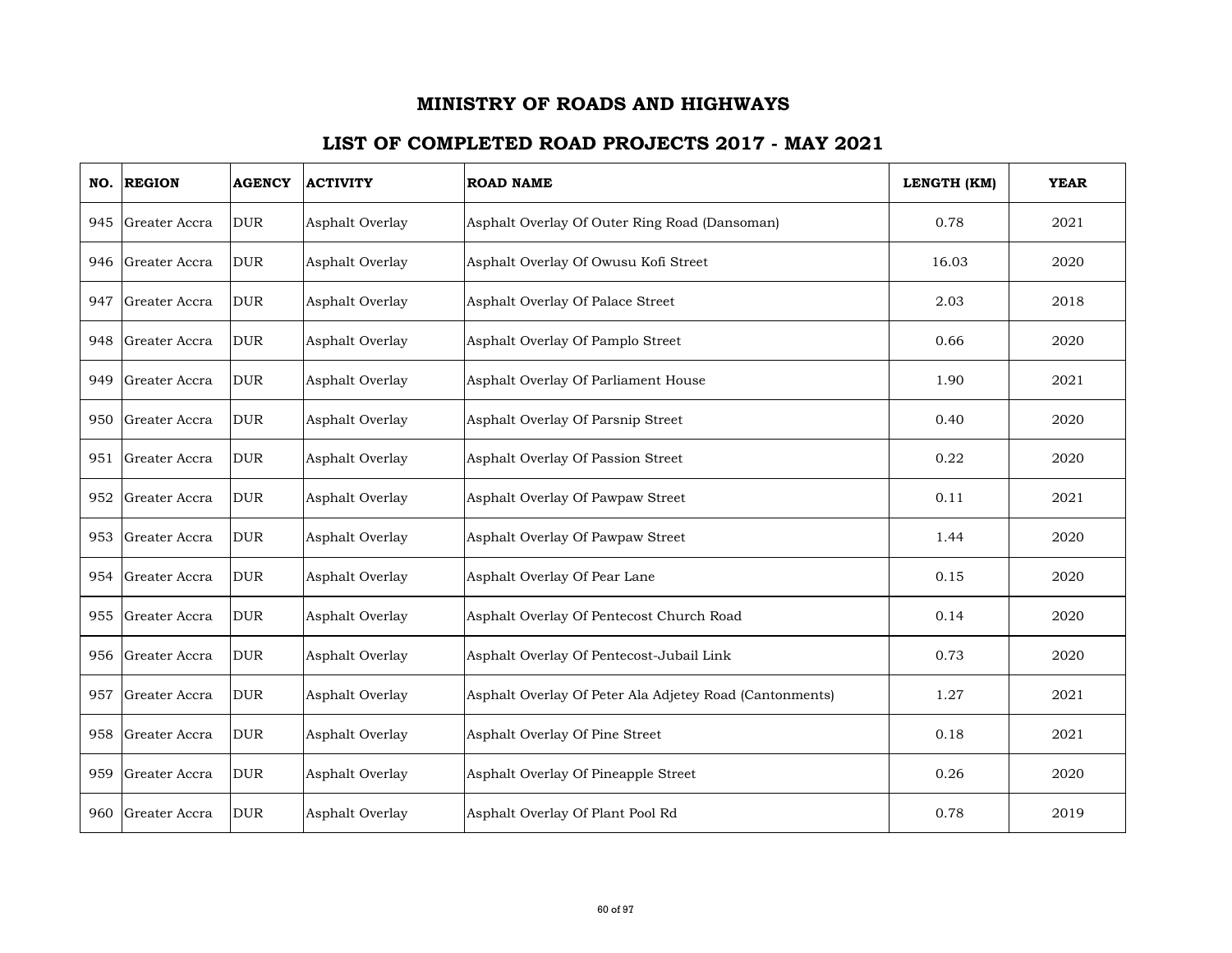| NO. | <b>REGION</b> | <b>AGENCY</b> | <b>ACTIVITY</b> | <b>ROAD NAME</b>                                                         | LENGTH (KM) | <b>YEAR</b> |
|-----|---------------|---------------|-----------------|--------------------------------------------------------------------------|-------------|-------------|
| 961 | Greater Accra | <b>DUR</b>    | Asphalt Overlay | Asphalt Overlay Of Plantain Street                                       | 0.32        | 2021        |
| 962 | Greater Accra | <b>DUR</b>    | Asphalt Overlay | Asphalt Overlay Of Plum Avenue                                           | 0.05        | 2020        |
| 963 | Greater Accra | <b>DUR</b>    | Asphalt Overlay | Asphalt Overlay Of Police Hospital                                       | 1.46        | 2020        |
| 964 | Greater Accra | <b>DUR</b>    | Asphalt Overlay | Asphalt Overlay Of Potato Avenue                                         | 0.30        | 2020        |
| 965 | Greater Accra | <b>DUR</b>    | Asphalt Overlay | Asphalt Overlay Of Poukin Avenue                                         | 0.26        | 2020        |
| 966 | Greater Accra | <b>DUR</b>    | Asphalt Overlay | Asphalt Overlay Of Poultry Farm Road                                     | 0.88        | 2020        |
| 967 | Greater Accra | <b>DUR</b>    | Asphalt Overlay | Asphalt Overlay Of Presbytarian Boys' Secnior High School                | 1.00        | 2019        |
| 968 | Greater Accra | <b>DUR</b>    | Asphalt Overlay | Asphalt Overlay Of Prince Okai Street                                    | 0.02        | 2020        |
| 969 | Greater Accra | <b>DUR</b>    | Asphalt Overlay | Asphalt Overlay Of Prince Okai Street/Manye Adorkor Avenue<br>(Achimota) | 0.44        | 2021        |
| 970 | Greater Accra | <b>DUR</b>    | Asphalt Overlay | Asphalt Overlay Of Prison                                                | 0.79        | 2020        |
| 971 | Greater Accra | <b>DUR</b>    | Asphalt Overlay | Asphalt Overlay Of Prono Street                                          | 0.45        | 2017        |
| 972 | Greater Accra | <b>DUR</b>    | Asphalt Overlay | Asphalt Overlay Of Pv Obeng/Halcrow Road, Comm. 2                        | 0.73        | 2021        |
| 973 | Greater Accra | <b>DUR</b>    | Asphalt Overlay | Asphalt Overlay Of Quarcoo Lane                                          | 0.35        | 2020        |
| 974 | Greater Accra | <b>DUR</b>    | Asphalt Overlay | Asphalt Overlay Of Quaye Mensah/Kasu                                     | 0.54        | 2019        |
| 975 | Greater Accra | <b>DUR</b>    | Asphalt Overlay | Asphalt Overlay Of Queensland International School Jhs                   | 0.61        | 2021        |
| 976 | Greater Accra | <b>DUR</b>    | Asphalt Overlay | Asphalt Overlay Of R.D.Ampaw Street                                      | 2.99        | 2020        |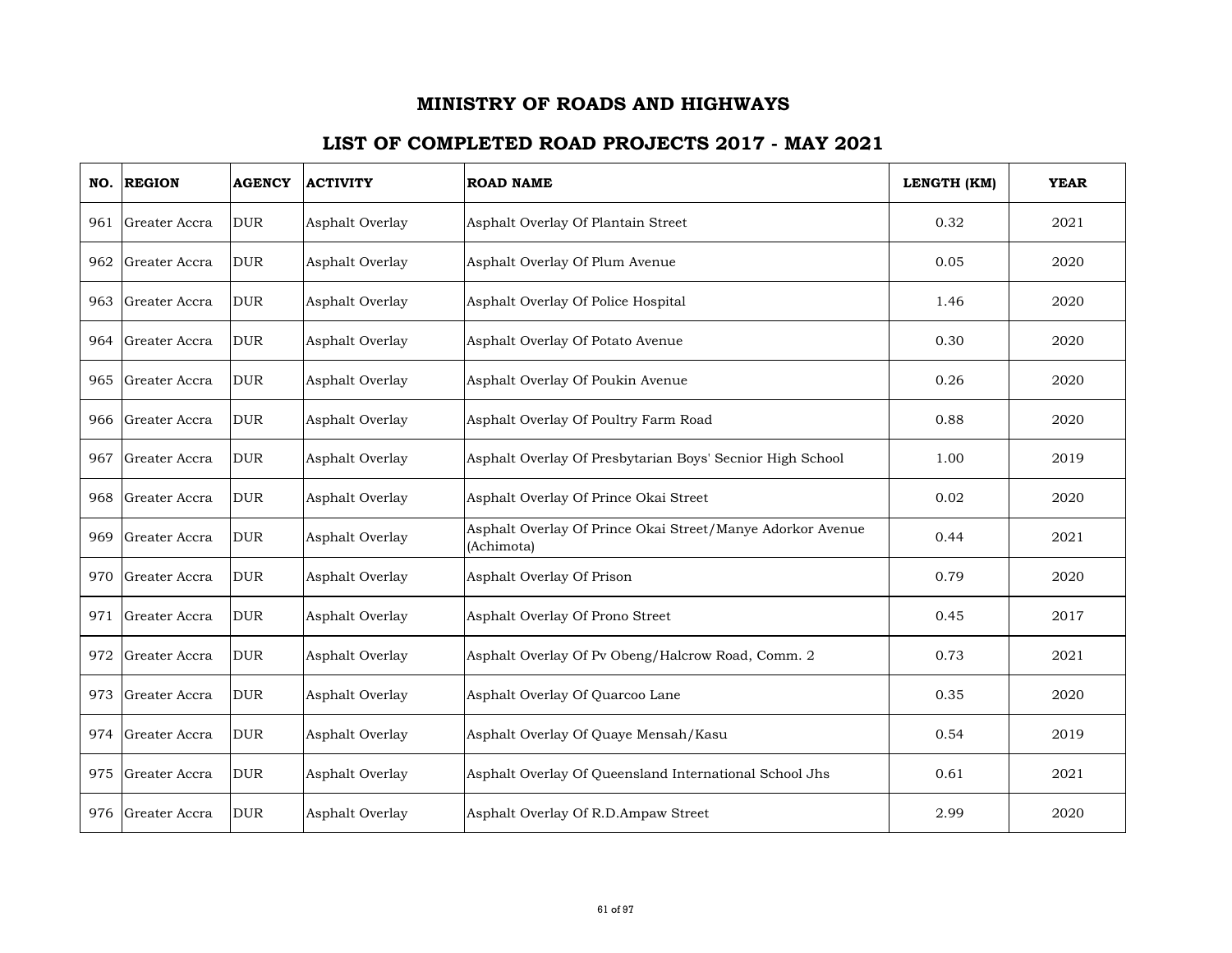| NO. | <b>REGION</b>     | <b>AGENCY</b> | <b>ACTIVITY</b> | <b>ROAD NAME</b>                                                                                                                                                  | LENGTH (KM) | <b>YEAR</b> |
|-----|-------------------|---------------|-----------------|-------------------------------------------------------------------------------------------------------------------------------------------------------------------|-------------|-------------|
| 977 | Greater Accra     | <b>DUR</b>    | Asphalt Overlay | Asphalt Overlay Of Race Course To Sowutuom (Race Course)                                                                                                          | 1.52        | 2021        |
| 978 | Greater Accra     | <b>DUR</b>    | Asphalt Overlay | Asphalt Overlay Of Rama Road (From Thirdes Rd. To Community<br>11 Basic School Rd. Complex)                                                                       | 1.02        | 2017        |
| 979 | Greater Accra     | <b>DUR</b>    | Asphalt Overlay | Asphalt Overlay Of Raspberry Street                                                                                                                               | 0.17        | 2020        |
|     | 980 Greater Accra | <b>DUR</b>    | Asphalt Overlay | Asphalt Overlay Of Raster Crescent                                                                                                                                | 0.18        | 2020        |
| 981 | Greater Accra     | <b>DUR</b>    | Asphalt Overlay | Asphalt Overlay Of Rawlings Circle - Upsa                                                                                                                         | 0.37        | 2020        |
| 982 | Greater Accra     | <b>DUR</b>    | Asphalt Overlay | Asphalt Overlay Of Red Okai Street                                                                                                                                | 0.06        | 2020        |
| 983 | Greater Accra     | <b>DUR</b>    | Asphalt Overlay | Asphalt Overlay Of Red Okai Street (Achimota)                                                                                                                     | 0.52        | 2021        |
| 984 | Greater Accra     | <b>DUR</b>    | Asphalt Overlay | Asphalt Overlay Of Redemption Valley Road                                                                                                                         | 0.82        | 2017        |
| 985 | Greater Accra     | <b>DUR</b>    | Asphalt Overlay | Asphalt Overlay Of Rev Dagadu Street                                                                                                                              | 0.73        | 2017        |
| 986 | Greater Accra     | <b>DUR</b>    | Asphalt Overlay | Asphalt Overlay Of Rev. Dagadu St./ Obetsebi Lamptey/Nana<br>Prempeh Street/ Rev. Fiawoo St./ Odoi Akyem St./ Paa Grant<br>Road (From Armattoe St. To 5Th Avenue) | 2.05        | 2017        |
| 987 | Greater Accra     | <b>DUR</b>    | Asphalt Overlay | Asphalt Overlay Of Ring Road                                                                                                                                      | 5.73        | 2017        |
| 988 | Greater Accra     | <b>DUR</b>    | Asphalt Overlay | Asphalt Overlay Of Ritz To Botwe Road                                                                                                                             | 0.34        | 2017        |
| 989 | Greater Accra     | <b>DUR</b>    | Asphalt Overlay | Asphalt Overlay Of Road 51 (From Lumumber Drive To Baba<br>Yara Road)                                                                                             | 4.29        | 2017        |
| 990 | Greater Accra     | <b>DUR</b>    | Asphalt Overlay | Asphalt Overlay Of Road Behind Mizpah International                                                                                                               | 0.23        | 2019        |
| 991 | Greater Accra     | <b>DUR</b>    | Asphalt Overlay | Asphalt Overlay Of Robert Mensah/Christ Bryant St                                                                                                                 | 0.79        | 2019        |
| 992 | Greater Accra     | <b>DUR</b>    | Asphalt Overlay | Asphalt Overlay Of Roman Ridge                                                                                                                                    | 5.73        | 2020        |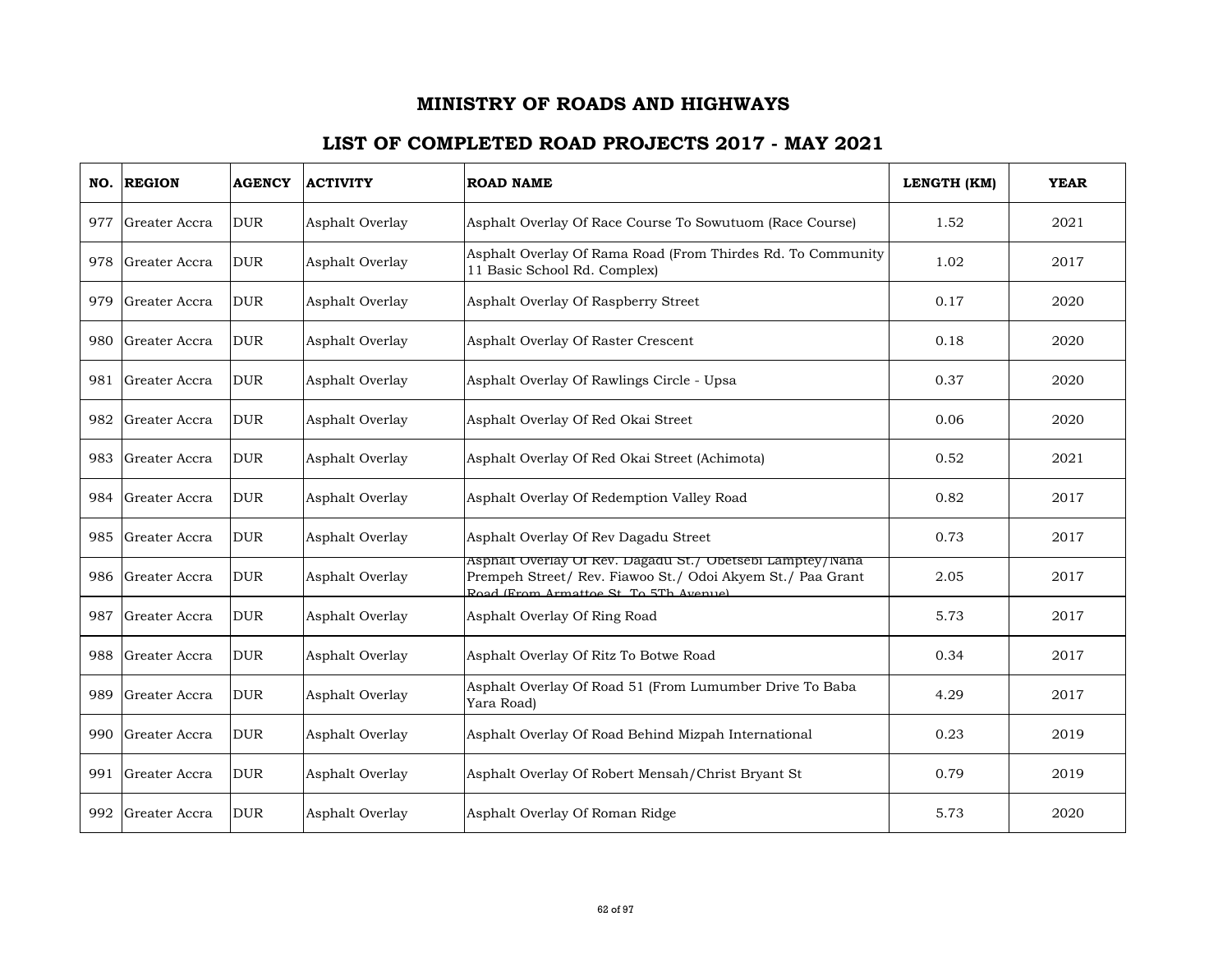| NO. | <b>REGION</b>      | <b>AGENCY</b> | <b>ACTIVITY</b> | <b>ROAD NAME</b>                                                                         | LENGTH (KM) | <b>YEAR</b> |
|-----|--------------------|---------------|-----------------|------------------------------------------------------------------------------------------|-------------|-------------|
| 993 | Greater Accra      | <b>DUR</b>    | Asphalt Overlay | Asphalt Overlay Of Rose Close                                                            | 0.25        | 2021        |
| 994 | Greater Accra      | <b>DUR</b>    | Asphalt Overlay | Asphalt Overlay Of Rotary Club                                                           | 0.02        | 2017        |
| 995 | Greater Accra      | <b>DUR</b>    | Asphalt Overlay | Asphalt Overlay Of S.C Nartey Street                                                     | 0.17        | 2021        |
|     | 996 Greater Accra  | <b>DUR</b>    | Asphalt Overlay | Asphalt Overlay Of Sakumono Ghacem Flats                                                 | 2.07        | 2021        |
| 997 | Greater Accra      | <b>DUR</b>    | Asphalt Overlay | Asphalt Overlay Of Sakumono Urban Lodge Rd 1                                             | 0.18        | 2020        |
| 998 | Greater Accra      | <b>DUR</b>    | Asphalt Overlay | Asphalt Overlay Of Sakumono Urban Lodge Rd 2                                             | 0.18        | 2020        |
| 999 | Greater Accra      | <b>DUR</b>    | Asphalt Overlay | Asphalt Overlay Of Sakumono Wulomo - Sanka Akaetey                                       | 0.83        | 2020        |
|     | 1000 Greater Accra | <b>DUR</b>    | Asphalt Overlay | Asphalt Overlay Of Salamander                                                            | 0.21        | 2021        |
|     | 1001 Greater Accra | <b>DUR</b>    | Asphalt Overlay | Asphalt Overlay Of Salifu Dagati Link (From Lumunba Drive To<br>Community 5 Market Area) | 1.24        | 2017        |
|     | 1002 Greater Accra | <b>DUR</b>    | Asphalt Overlay | Asphalt Overlay Of Sankofa Avenue                                                        | 0.22        | 2019        |
|     | 1003 Greater Accra | <b>DUR</b>    | Asphalt Overlay | Asphalt Overlay Of Sankofa Avenue                                                        | 0.22        | 2020        |
|     | 1004 Greater Accra | <b>DUR</b>    | Asphalt Overlay | Asphalt Overlay Of Santa Maria Sowuotom Road                                             | 3.50        | 2019        |
|     | 1005 Greater Accra | <b>DUR</b>    | Asphalt Overlay | Asphalt Overlay Of Santana Street                                                        | 0.63        | 2019        |
|     | 1006 Greater Accra | <b>DUR</b>    | Asphalt Overlay | Asphalt Overlay Of Save The Natural Eye Clinic Road                                      | 0.85        | 2020        |
|     | 1007 Greater Accra | <b>DUR</b>    | Asphalt Overlay | Asphalt Overlay Of Saxel Street                                                          | 0.70        | 2019        |
|     | 1008 Greater Accra | <b>DUR</b>    | Asphalt Overlay | Asphalt Overlay Of Second Palace Link                                                    | 0.58        | 2018        |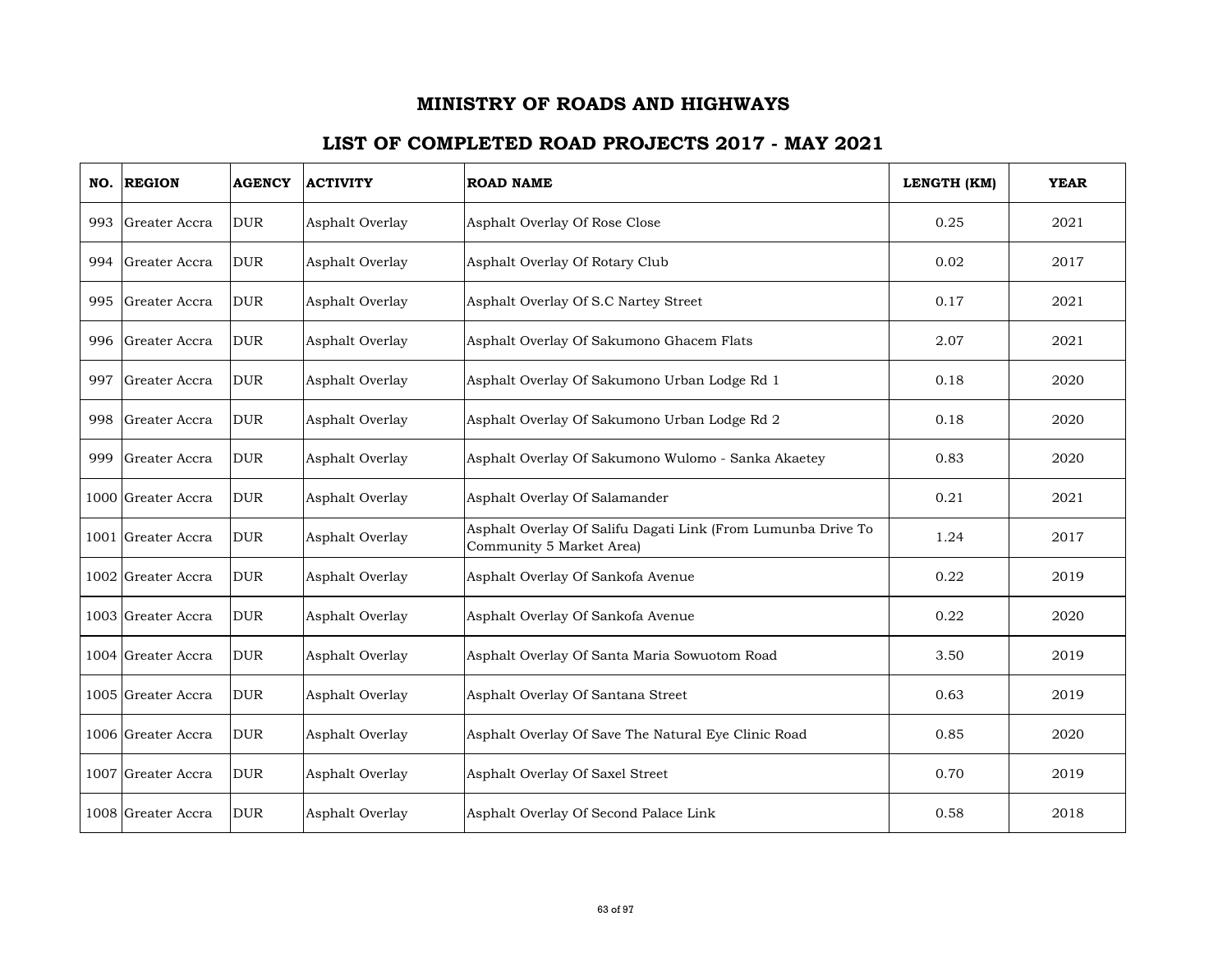| NO. | <b>REGION</b>      | <b>AGENCY</b> | <b>ACTIVITY</b> | <b>ROAD NAME</b>                                      | LENGTH (KM) | <b>YEAR</b> |
|-----|--------------------|---------------|-----------------|-------------------------------------------------------|-------------|-------------|
|     | 1009 Greater Accra | <b>DUR</b>    | Asphalt Overlay | Asphalt Overlay Of Section Of 6Th Avenue Service Road | 0.51        | 2017        |
|     | 1010 Greater Accra | <b>DUR</b>    | Asphalt Overlay | Asphalt Overlay Of Selected Roads In Scs              | 4.50        | 2020        |
|     | 1011 Greater Accra | <b>DUR</b>    | Asphalt Overlay | Asphalt Overlay Of Seth Koranteng St                  | 0.75        | 2019        |
|     | 1012 Greater Accra | <b>DUR</b>    | Asphalt Overlay | Asphalt Overlay Of Shalom Spot Road                   | 0.65        | 2020        |
|     | 1013 Greater Accra | <b>DUR</b>    | Asphalt Overlay | Asphalt Overlay Of Sheik Nuhu Shaributu St            | 0.74        | 2019        |
|     | 1014 Greater Accra | <b>DUR</b>    | Asphalt Overlay | Asphalt Overlay Of Shiashie                           | 0.30        | 2020        |
|     | 1015 Greater Accra | <b>DUR</b>    | Asphalt Overlay | Asphalt Overlay Of Shika Shika Street (Abelemkpe)     | 0.95        | 2021        |
|     | 1016 Greater Accra | <b>DUR</b>    | Asphalt Overlay | Asphalt Overlay Of Silicon And 6Th Road               | 1.06        | 2021        |
|     | 1017 Greater Accra | <b>DUR</b>    | Asphalt Overlay | Asphalt Overlay Of Silver Link (Achimota)             | 0.25        | 2021        |
|     | 1018 Greater Accra | <b>DUR</b>    | Asphalt Overlay | Asphalt Overlay Of Sir Arku Korsah                    | 0.47        | 2020        |
|     | 1019 Greater Accra | <b>DUR</b>    | Asphalt Overlay | Asphalt Overlay Of Site 14 Road                       | 0.11        | 2020        |
|     | 1020 Greater Accra | <b>DUR</b>    | Asphalt Overlay | Asphalt Overlay Of Sky Blue Street                    | 0.14        | 2020        |
|     | 1021 Greater Accra | <b>DUR</b>    | Asphalt Overlay | Asphalt Overlay Of Sorghum Street                     | 0.14        | 2019        |
|     | 1022 Greater Accra | <b>DUR</b>    | Asphalt Overlay | Asphalt Overlay Of Sorghum Street                     | 0.14        | 2020        |
|     | 1023 Greater Accra | <b>DUR</b>    | Asphalt Overlay | Asphalt Overlay Of Sorse Street                       | 0.38        | 2021        |
|     | 1024 Greater Accra | <b>DUR</b>    | Asphalt Overlay | Asphalt Overlay Of Sos Extension                      | 0.34        | 2017        |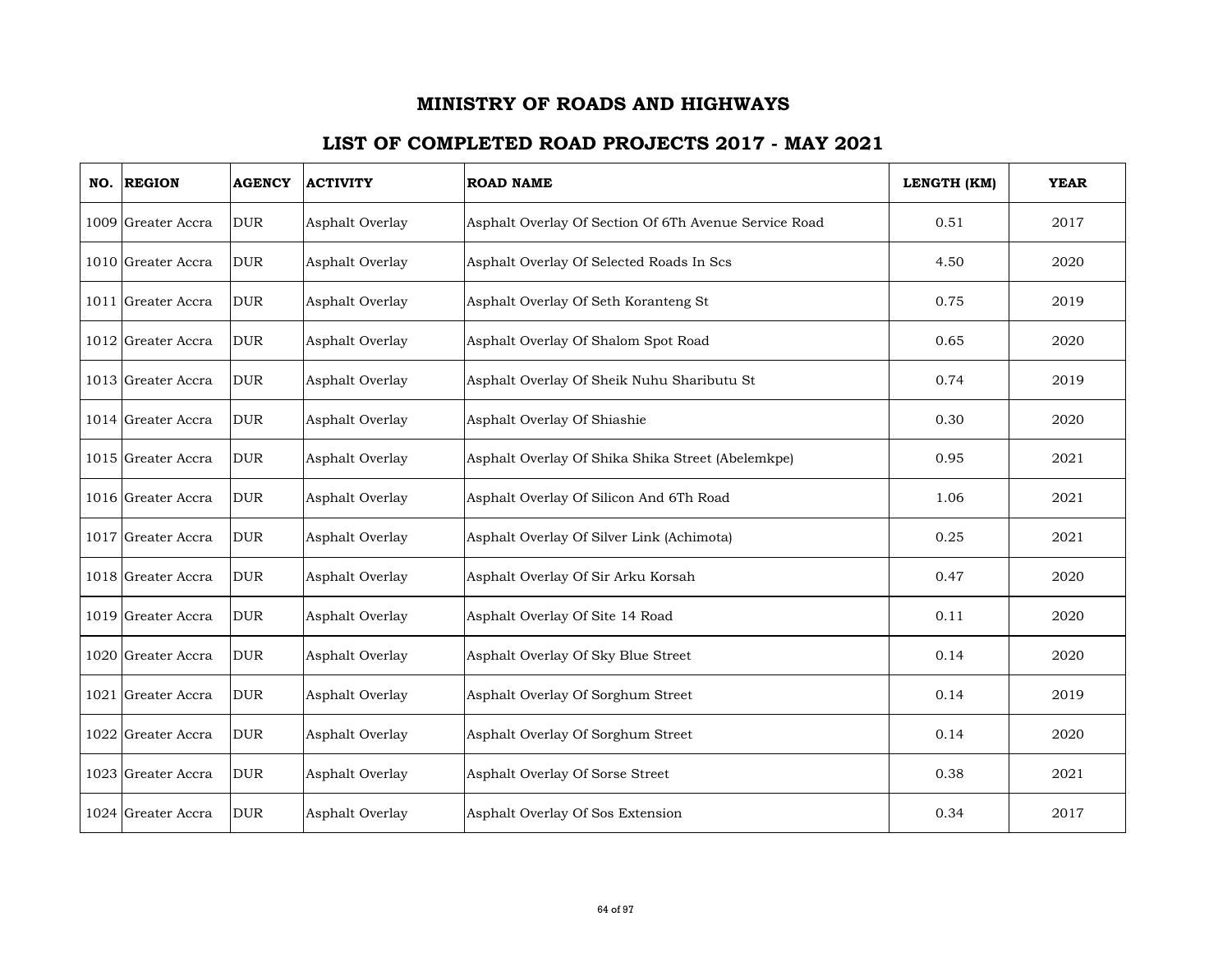| NO. REGION         | <b>AGENCY</b> | <b>ACTIVITY</b> | <b>ROAD NAME</b>                                              | LENGTH (KM) | <b>YEAR</b> |
|--------------------|---------------|-----------------|---------------------------------------------------------------|-------------|-------------|
| 1025 Greater Accra | <b>DUR</b>    | Asphalt Overlay | Asphalt Overlay Of South Ridge Street                         | 0.50        | 2019        |
| 1026 Greater Accra | <b>DUR</b>    | Asphalt Overlay | Asphalt Overlay Of Sowah Close                                | 0.20        | 2020        |
| 1027 Greater Accra | <b>DUR</b>    | Asphalt Overlay | Asphalt Overlay Of Spiderbird Street                          | 0.30        | 2019        |
| 1028 Greater Accra | <b>DUR</b>    | Asphalt Overlay | Asphalt Overlay Of Ssnit Area Roads, Comm. 5 (Around Temasco) | 2.28        | 2021        |
| 1029 Greater Accra | <b>DUR</b>    | Asphalt Overlay | Asphalt Overlay Of St Fisher Street                           | 0.03        | 2020        |
| 1030 Greater Accra | <b>DUR</b>    | Asphalt Overlay | Asphalt Overlay Of Star Road                                  | 0.15        | 2019        |
| 1031 Greater Accra | <b>DUR</b>    | Asphalt Overlay | Asphalt Overlay Of Stephen Amartey Street                     | 0.40        | 2017        |
| 1032 Greater Accra | <b>DUR</b>    | Asphalt Overlay | Asphalt Overlay Of Sunbird Street                             | 0.41        | 2019        |
| 1033 Greater Accra | <b>DUR</b>    | Asphalt Overlay | Asphalt Overlay Of Sunflower Street                           | 0.70        | 2020        |
| 1034 Greater Accra | <b>DUR</b>    | Asphalt Overlay | Asphalt Overlay Of Sunnuside Pharmacy Road                    | 0.13        | 2020        |
| 1035 Greater Accra | <b>DUR</b>    | Asphalt Overlay | Asphalt Overlay Of Supreme Court                              | 1.80        | 2020        |
| 1036 Greater Accra | <b>DUR</b>    | Asphalt Overlay | Asphalt Overlay Of Susu Bribi St.                             | 0.12        | 2019        |
| 1037 Greater Accra | <b>DUR</b>    | Asphalt Overlay | Asphalt Overlay Of Swaniker Street                            | 1.90        | 2019        |
| 1038 Greater Accra | <b>DUR</b>    | Asphalt Overlay | Asphalt Overlay Of Swb4 Road                                  | 0.31        | 2020        |
| 1039 Greater Accra | <b>DUR</b>    | Asphalt Overlay | Asphalt Overlay Of Switchback Road (Cantonments)              | 0.50        | 2021        |
| 1040 Greater Accra | <b>DUR</b>    | Asphalt Overlay | Asphalt Overlay Of Tabo Street                                | 0.66        | 2020        |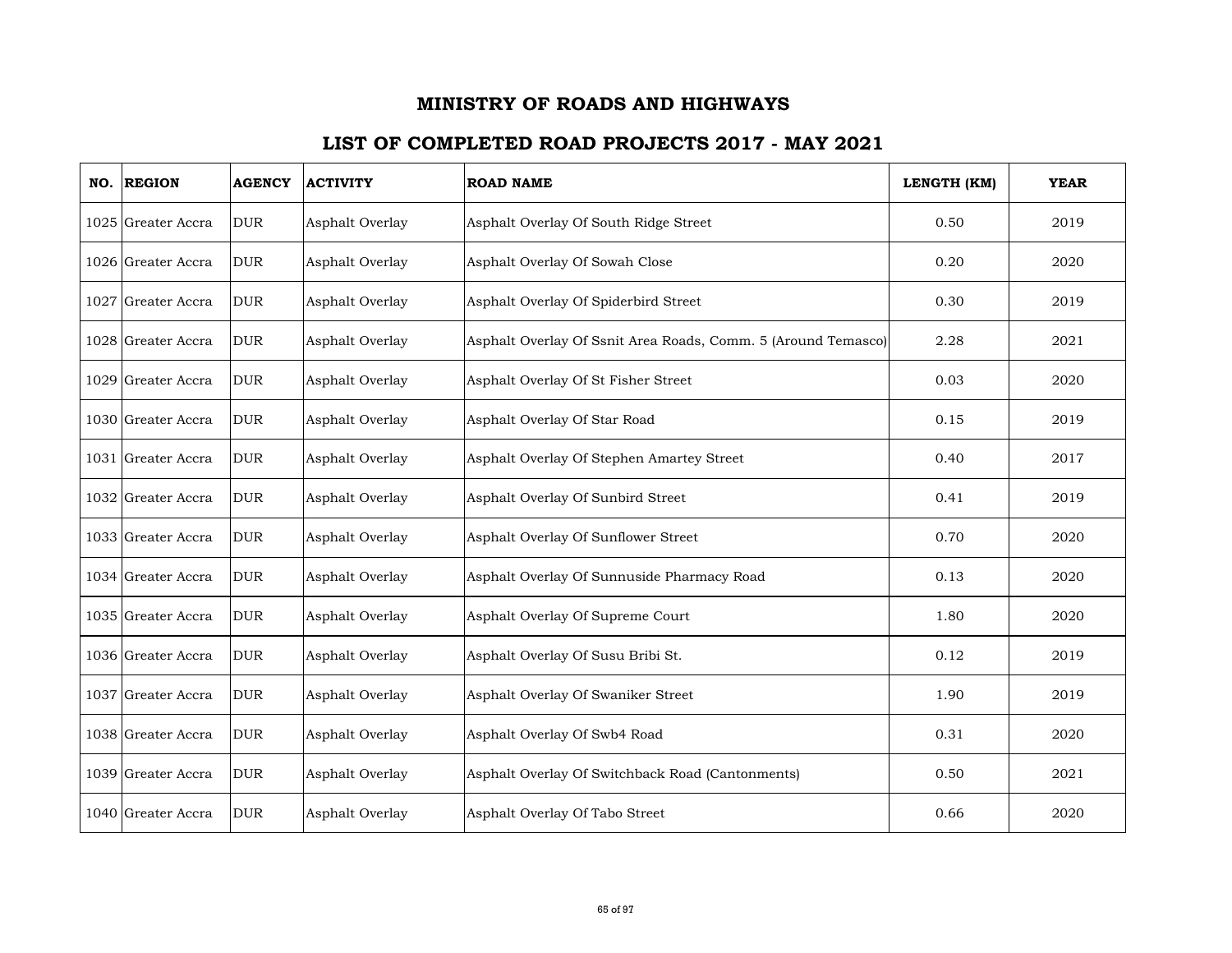| NO. REGION         | <b>AGENCY</b> | <b>ACTIVITY</b> | <b>ROAD NAME</b>                                       | LENGTH (KM) | <b>YEAR</b> |
|--------------------|---------------|-----------------|--------------------------------------------------------|-------------|-------------|
| 1041 Greater Accra | <b>DUR</b>    | Asphalt Overlay | Asphalt Overlay Of Taifa Burkina Road                  | 0.45        | 2018        |
| 1042 Greater Accra | <b>DUR</b>    | Asphalt Overlay | Asphalt Overlay Of Teak Avenue                         | 0.26        | 2020        |
| 1043 Greater Accra | <b>DUR</b>    | Asphalt Overlay | Asphalt Overlay Of Teiku Baah                          | 0.78        | 2020        |
| 1044 Greater Accra | <b>DUR</b>    | Asphalt Overlay | Asphalt Overlay Of Tema                                | 9.50        | 2020        |
| 1045 Greater Accra | <b>DUR</b>    | Asphalt Overlay | Asphalt Overlay Of Tema Manhean Main Road              | 0.95        | 2020        |
| 1046 Greater Accra | <b>DUR</b>    | Asphalt Overlay | Asphalt Overlay Of Tema Manhean Primary 'B'School Road | 0.59        | 2020        |
| 1047 Greater Accra | <b>DUR</b>    | Asphalt Overlay | Asphalt Overlay Of Tema Roads                          | 3.50        | 2021        |
| 1048 Greater Accra | <b>DUR</b>    | Asphalt Overlay | Asphalt Overlay Of Tema Roads                          | 16.00       | 2021        |
| 1049 Greater Accra | <b>DUR</b>    | Asphalt Overlay | Asphalt Overlay Of Tema West                           | 5.00        | 2021        |
| 1050 Greater Accra | <b>DUR</b>    | Asphalt Overlay | Asphalt Overlay Of Tesano                              | 6.90        | 2020        |
| 1051 Greater Accra | <b>DUR</b>    | Asphalt Overlay | Asphalt Overlay Of Tesano Crescent                     | 0.59        | 2019        |
| 1052 Greater Accra | <b>DUR</b>    | Asphalt Overlay | Asphalt Overlay Of Tesano Roads                        | 8.60        | 2021        |
| 1053 Greater Accra | <b>DUR</b>    | Asphalt Overlay | Asphalt Overlay Of Tetegu Main Road                    | 1.16        | 2021        |
| 1054 Greater Accra | <b>DUR</b>    | Asphalt Overlay | Asphalt Overlay Of Tetteh Kwei Street                  | 0.13        | 2019        |
| 1055 Greater Accra | <b>DUR</b>    | Asphalt Overlay | Asphalt Overlay Of Tetteh Okuley Ave. (Abofu)          | 1.01        | 2021        |
| 1056 Greater Accra | <b>DUR</b>    | Asphalt Overlay | Asphalt Overlay Of Third Avenue Link 1                 | 0.29        | 2021        |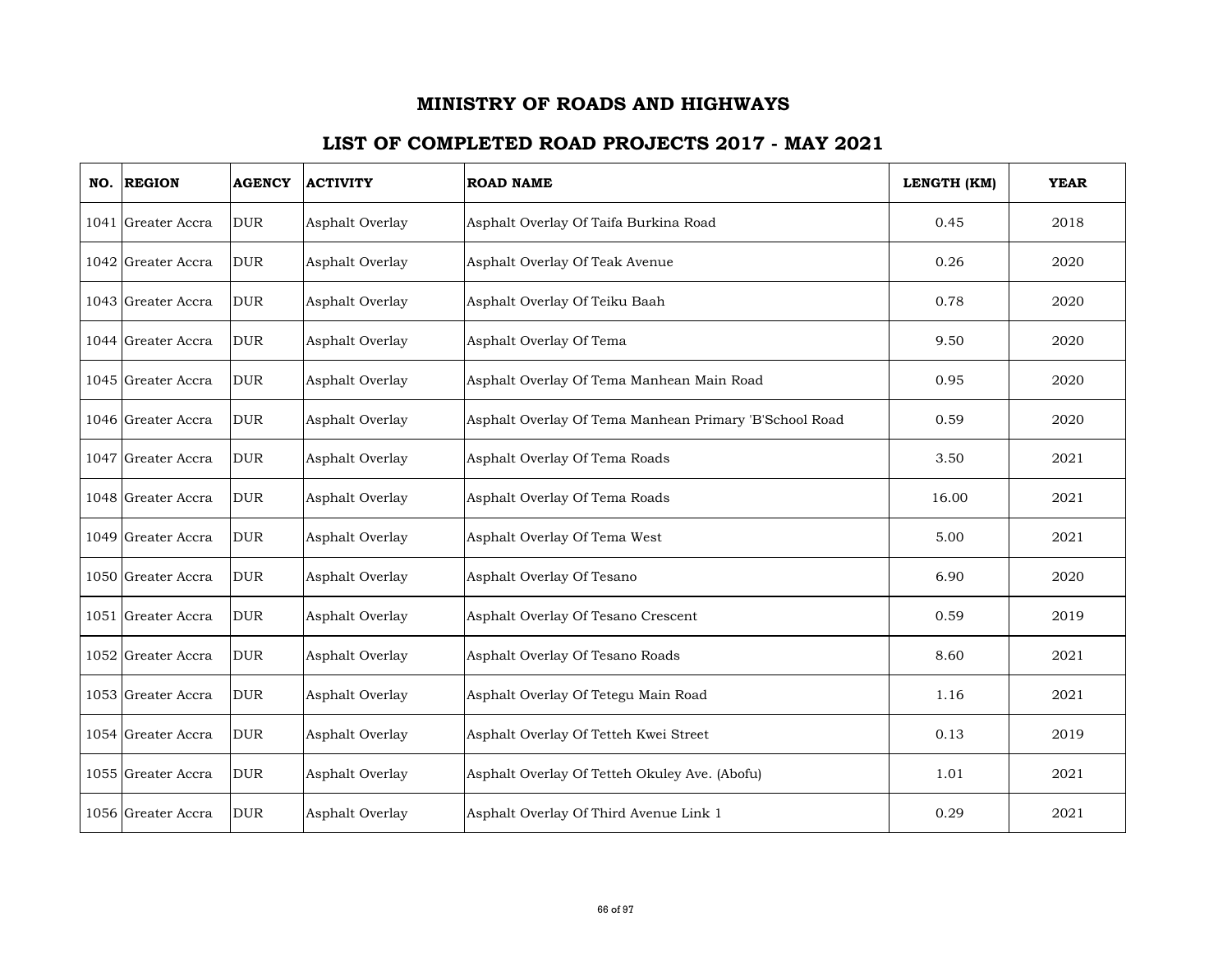| NO. REGION           | <b>AGENCY</b> | <b>ACTIVITY</b> | <b>ROAD NAME</b>                                                       | LENGTH (KM) | <b>YEAR</b> |
|----------------------|---------------|-----------------|------------------------------------------------------------------------|-------------|-------------|
| 1057 Greater Accra   | <b>DUR</b>    | Asphalt Overlay | Asphalt Overlay Of Third Avenue Link 2                                 | 0.11        | 2021        |
| 1058 Greater Accra   | <b>DUR</b>    | Asphalt Overlay | Asphalt Overlay Of Third Avenue Link 3                                 | 0.14        | 2021        |
| 1059 Greater Accra   | <b>DUR</b>    | Asphalt Overlay | Asphalt Overlay Of Third Avenue Link 4                                 | 0.11        | 2021        |
| 1060 Greater Accra   | <b>DUR</b>    | Asphalt Overlay | Asphalt Overlay Of Third Avenue Link 5                                 | 0.11        | 2021        |
| 1061 Greater Accra   | <b>DUR</b>    | Asphalt Overlay | Asphalt Overlay Of Thirdes Roads (From Close To Motorway<br>Rama Road) | 1.30        | 2017        |
| 1062 Greater Accra   | <b>DUR</b>    | Asphalt Overlay | Asphalt Overlay Of Toyitso Street                                      | 0.06        | 2017        |
| 1063   Greater Accra | <b>DUR</b>    | Asphalt Overlay | Asphalt Overlay Of Trakor Street/Obuabi Gonno Street (Fadama)          | 1.34        | 2021        |
| 1064 Greater Accra   | <b>DUR</b>    | Asphalt Overlay | Asphalt Overlay Of Trinity                                             | 0.84        | 2020        |
| 1065 Greater Accra   | <b>DUR</b>    | Asphalt Overlay | Asphalt Overlay Of Trinity Junction Road                               | 0.61        | 2020        |
| 1066 Greater Accra   | <b>DUR</b>    | Asphalt Overlay | Asphalt Overlay Of Trinity Seminary                                    | 2.50        | 2019        |
| 1067 Greater Accra   | <b>DUR</b>    | Asphalt Overlay | Asphalt Overlay Of Tripoli Street                                      | 0.36        | 2020        |
| 1068 Greater Accra   | <b>DUR</b>    | Asphalt Overlay | Asphalt Overlay Of Trotro Street                                       | 1.16        | 2019        |
| 1069 Greater Accra   | <b>DUR</b>    | Asphalt Overlay | Asphalt Overlay Of Trust Clinic Road                                   | 0.42        | 2020        |
| 1070 Greater Accra   | <b>DUR</b>    | Asphalt Overlay | Asphalt Overlay Of Turtle Close                                        | 0.21        | 2021        |
| 1071 Greater Accra   | <b>DUR</b>    | Asphalt Overlay | Asphalt Overlay Of Unicorn Lane                                        | 0.21        | 2021        |
| 1072 Greater Accra   | <b>DUR</b>    | Asphalt Overlay | Asphalt Overlay Of Upsa                                                | 2.99        | 2020        |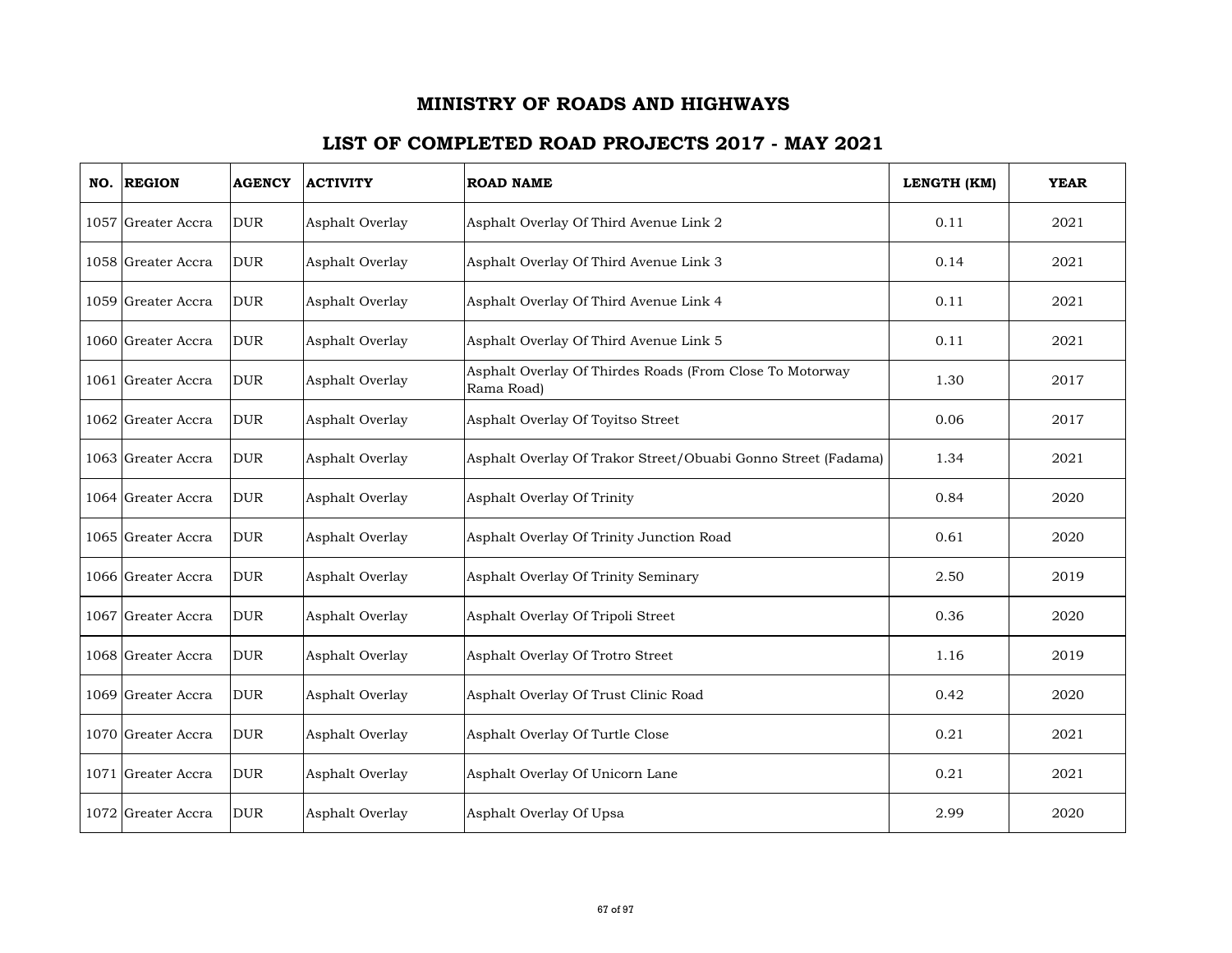| NO. REGION         | <b>AGENCY</b> | <b>ACTIVITY</b> | <b>ROAD NAME</b>                                                      | LENGTH (KM) | <b>YEAR</b> |
|--------------------|---------------|-----------------|-----------------------------------------------------------------------|-------------|-------------|
| 1073 Greater Accra | <b>DUR</b>    | Asphalt Overlay | Asphalt Overlay Of Vanilla St.                                        | 0.59        | 2020        |
| 1074 Greater Accra | <b>DUR</b>    | Asphalt Overlay | Asphalt Overlay Of Vivian Farm To Nthc Road                           | 1.23        | 2020        |
| 1075 Greater Accra | <b>DUR</b>    | Asphalt Overlay | Asphalt Overlay Of Vixen Close                                        | 0.21        | 2021        |
| 1076 Greater Accra | <b>DUR</b>    | Asphalt Overlay | Asphalt Overlay Of Voilet Network Roads Section 1                     | 0.20        | 2021        |
| 1077 Greater Accra | <b>DUR</b>    | Asphalt Overlay | Asphalt Overlay Of Voilet Network Roads Section 3                     | 0.29        | 2021        |
| 1078 Greater Accra | <b>DUR</b>    | Asphalt Overlay | Asphalt Overlay Of Vpilet Network Roads Section 2                     | 0.23        | 2021        |
| 1079 Greater Accra | <b>DUR</b>    | Asphalt Overlay | Asphalt Overlay Of Vulcanizer Road To Comm. 14 Police Station<br>Road | 0.40        | 2020        |
| 1080 Greater Accra | <b>DUR</b>    | Asphalt Overlay | Asphalt Overlay Of Wapiti Close                                       | 0.21        | 2021        |
| 1081 Greater Accra | <b>DUR</b>    | Asphalt Overlay | Asphalt Overlay Of Westloop Street                                    | 1.23        | 2019        |
| 1082 Greater Accra | <b>DUR</b>    | Asphalt Overlay | Asphalt Overlay Of Wolfe Close                                        | 0.17        | 2020        |
| 1083 Greater Accra | <b>DUR</b>    | Asphalt Overlay | Asphalt Overlay Of Wowooti Road                                       | 2.52        | 2020        |
| 1084 Greater Accra | <b>DUR</b>    | Asphalt Overlay | Asphalt Overlay Of Yak Close                                          | 0.21        | 2021        |
| 1085 Greater Accra | <b>DUR</b>    | Asphalt Overlay | Asphalt Overlay Of Yooyi Lane                                         | 0.63        | 2019        |
| 1086 Greater Accra | <b>DUR</b>    | Asphalt Overlay | Asphalt Overlay Of Zaire Street                                       | 0.42        | 2020        |
| 1087 Greater Accra | <b>DUR</b>    | Asphalt Overlay | Asphalt Overlay Of Zebra Link                                         | 0.21        | 2021        |
| 1088 Greater Accra | <b>DUR</b>    | Asphalt Overlay | Asphalt Overlay Of Zone 2 Area Roads- Community 5                     | 1.13        | 2021        |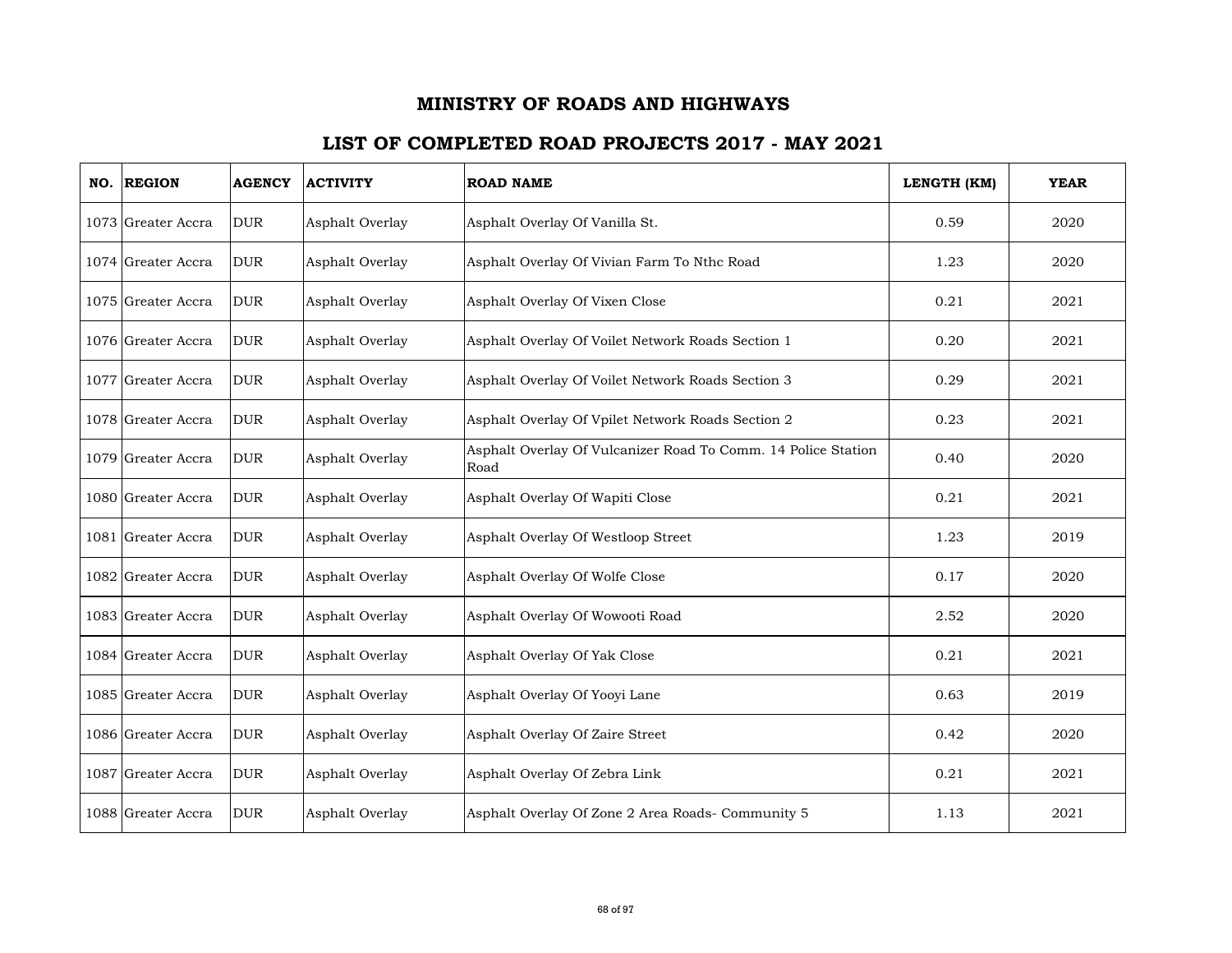| NO. | <b>REGION</b>       | <b>AGENCY</b> | <b>ACTIVITY</b>         | <b>ROAD NAME</b>                                                                                     | LENGTH (KM) | <b>YEAR</b> |
|-----|---------------------|---------------|-------------------------|------------------------------------------------------------------------------------------------------|-------------|-------------|
|     | 1089 Greater Accra  | <b>DUR</b>    | Gravelling/Regravelling | Graveling Of Selected Roads In Ledzokuku, Ga Central,<br>Ashaiman, Tema West, Ningo Prampram, Adenta | 85.00       | 2017-2021   |
|     | 1090  Greater Accra | <b>DUR</b>    | Partial Reconstruction  | Partial Reconstruciton Of 2Nd 3Rd And 6Th Adote Obuor Roads -<br>Ablekuma Central                    | 1.20        | 2019        |
|     | 1091 Greater Accra  | <b>DUR</b>    | Partial Reconstruction  | Partial Reconstruction Of Tantra Hill Area Roads                                                     | 1.40        | 2018        |
|     | 1092 Greater Accra  | <b>DUR</b>    | Partial Reconstruction  | Partial Reconstruction Of Boshe Area Roads                                                           | 3.00        | 2017        |
|     | 1093 Greater Accra  | <b>DUR</b>    | Partial Reconstruction  | Partial Reconstruction Of Boundary Road Extension - Spintex<br>Road (Dual) (2.00Km)                  | 2.00        | 2019        |
|     | 1094 Greater Accra  | <b>DUR</b>    | Partial Reconstruction  | Partial Reconstruction Of Palace Link-Martei Gidigoro Street<br>(3Km)                                | 1.00        | 2020        |
|     | 1095 Greater Accra  | <b>DUR</b>    | Partial Reconstruction  | Partial Reconstruction Of Selected Roads In Ablekuma North,<br>Osu Klottey And Ayawaso West Submetro | 1.50        | 2021        |
|     | 1096 Greater Accra  | <b>DUR</b>    | Partial Reconstruction  | Partial Reconstruction Of Selected Roads In Greater Accra Region                                     | 8.50        | 2019        |
|     | 1097 Greater Accra  | <b>DUR</b>    | Partial Reconstruction  | Partial Reconstruction Of Spot M - Tantra Hill Road                                                  | 1.60        | 2018        |
|     | 1098 Greater Accra  | <b>DUR</b>    | Reconstruction          | Reconstruction Of Agbogba Village Area Roads                                                         | 3.00        | 2019        |
|     | 1099 Greater Accra  | <b>DUR</b>    | Reconstruction          | Reconstruction Of Aviation Road, Adenta                                                              | 3.60        | 2019        |
|     | 1100 Greater Accra  | <b>DUR</b>    | Reconstruction          | Reconstruction Of Otanor-School Junction Road                                                        | 4.50        | 2021        |
|     | 1101 Greater Accra  | <b>DUR</b>    | Rehabilitation          | Rehablitation Of Ecomog Road And Extension (12.8Km)- Accra                                           | 2.80        | 2020        |
|     | 1102 Greater Accra  | <b>DUR</b>    | Resealing               | Resealing Of Selected Roads In Accra (10.00Km) - Lot 2                                               | 9.20        | 2020        |
|     | 1103 Greater Accra  | <b>DUR</b>    | Resealing               | Resealing Of Selected Roads In Osu Ringway Estates, Kaa<br>Dzaano Etc                                | 14.00       | 2018        |
|     | 1104 Greater Accra  | <b>DUR</b>    | Upgrading               | Surfacing Of Selected Roads In Ablekuma Central                                                      | 5.82        | 2021        |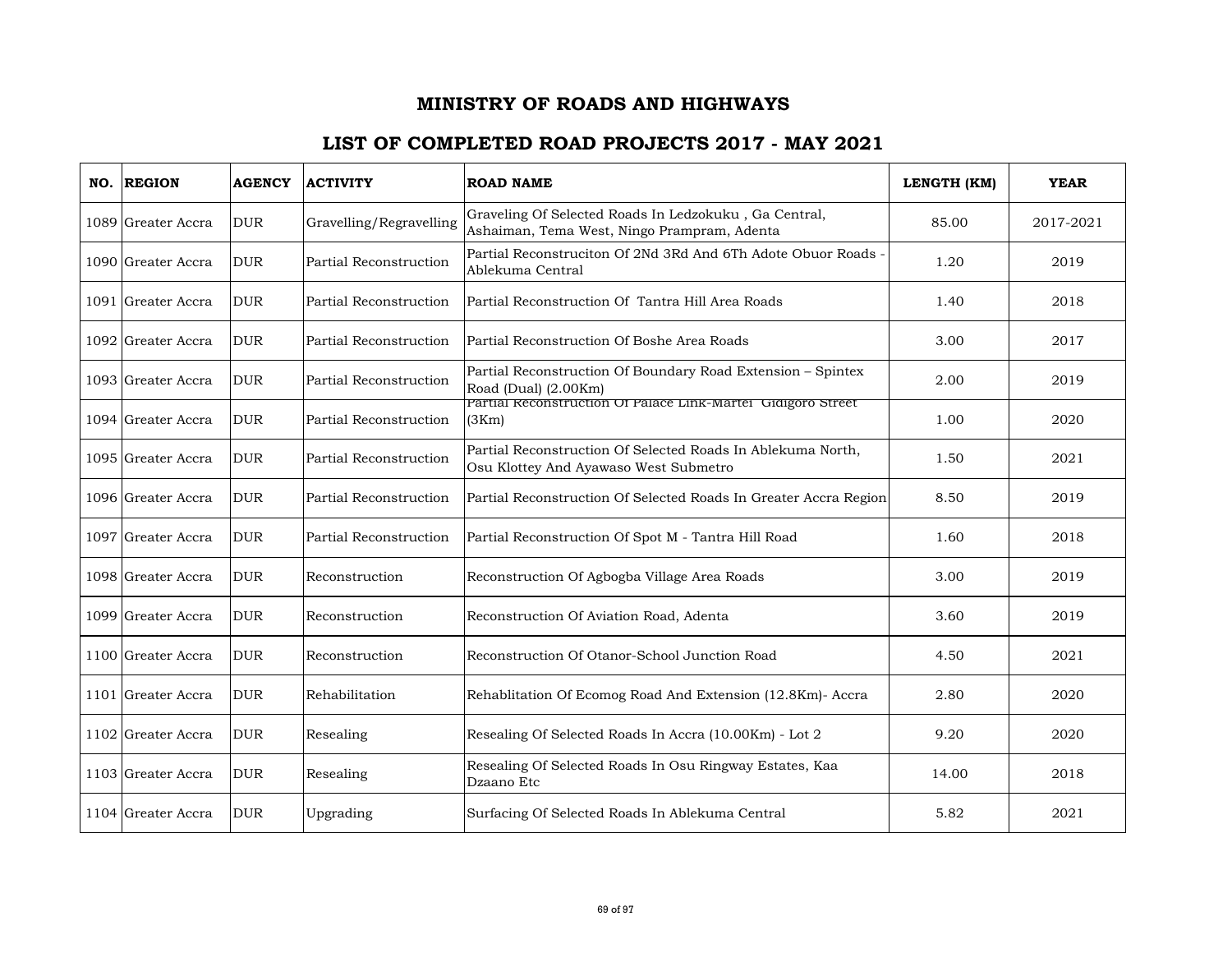| NO. REGION         | <b>AGENCY</b> | <b>ACTIVITY</b>  | <b>ROAD NAME</b>                                                                                                                               | LENGTH (KM) | <b>YEAR</b> |
|--------------------|---------------|------------------|------------------------------------------------------------------------------------------------------------------------------------------------|-------------|-------------|
| 1105 Greater Accra | <b>DUR</b>    | Construction     | Approach Roads to Pokuase Interchange                                                                                                          | 5.00        | 2021        |
| 1106 Greater Accra | <b>DUR</b>    | Construction     | Local Roads in Pokuase                                                                                                                         | 12          | 2021        |
| 1107 Greater Accra | <b>GHA</b>    | Construction     | Construction Of Access, Diverging And Merging Lanes To The<br>Cash Processing Centre In Accra At The General Services<br>Complex, Spintex Road | 1.00        | 2020        |
| 1108 Greater Accra | <b>GHA</b>    | Construction     | The Project For Improvement Of Ghanaian Corridors (Grade<br>Separation Of Tema Intersection In Tema)                                           | 1.00        | 2020        |
| 1109 Greater Accra | <b>GHA</b>    | Upgrading        | Surface Dressing on Internal Roads within Adjiringanor<br>Township (Around Hilton View Hotel) - Lot 1                                          | 0.19        | 2021        |
| 1110 Greater Accra | <b>GHA</b>    | Upgrading        | Surface Dressing on Internal Roads within Adjiringanor<br>Township (Around Hilton View Hotel) - Lot 2                                          | 0.09        | 2021        |
| 1111 Greater Accra | <b>GHA</b>    | Upgrading        | Surface Dressing on Internal Roads within Adjiringanor<br>Township (Around Hilton View Hotel) - Lot 3                                          | 0.09        | 2021        |
| 1112 Greater Accra | <b>GHA</b>    | Upgrading        | Surface Dressing on Internal Roads within Adjiringanor<br>Township (Around Hilton View Hotel) - Lot 4                                          | 0.09        | 2021        |
| 1113 Greater Accra | <b>GHA</b>    | Upgrading        | Surface Dressing on Internal Roads within Adjiringanor<br>Township (Around Hilton View Hotel) - Lot 5                                          | 0.09        | 2021        |
| 1114 Greater Accra | <b>GHA</b>    | Upgrading        | Surface Dressing on Internal Roads within Adjiringanor<br>Township (Around Hilton View Hotel) - Lot 6                                          | 0.09        | 2021        |
| 1115 Greater Accra | <b>GHA</b>    | Upgrading        | Surface Dressing on Internal Roads within Adjiringanor<br>Township (Around Hilton View Hotel) - Lot 7                                          | 0.21        | 2021        |
| 1116 North East    | <b>DFR</b>    | Spot Improvement | Spot Improvement of Walewale - Tianoba - Bugiyapaala -<br>Boakudo Feeder Road                                                                  | 15.90       | 2021        |
| 1117 North East    | <b>DFR</b>    | Spot Improvement | Spot Improvement of Wenchiki - Kablani - Wanjuga (14.70Km)<br>And Dimea Junc. - Dimea (11.80 Km)                                               | 26.50       | 2021        |
| 1118 North East    | <b>DFR</b>    | Spot Improvement | Spot Improvement of Chereponi - Wenchiki (17.30Km) And<br>Nabteng - Kambatiak (10.00Km)                                                        | 27.30       | 2021        |
| 1119 North East    | <b>DFR</b>    | Spot Improvement | Spot Improvement of Bunkpurugu -Gbingbani (18.50Km) &<br>Namong Junc. - Namong Feeder Road (17.70Km)                                           | 36.20       | 2021        |
| 1120 North East    | <b>DFR</b>    | Spot Improvement | Spot Improvement On Walewale-Tianoba-Bugyapaala-Boakodo                                                                                        | 5.30        | 2021        |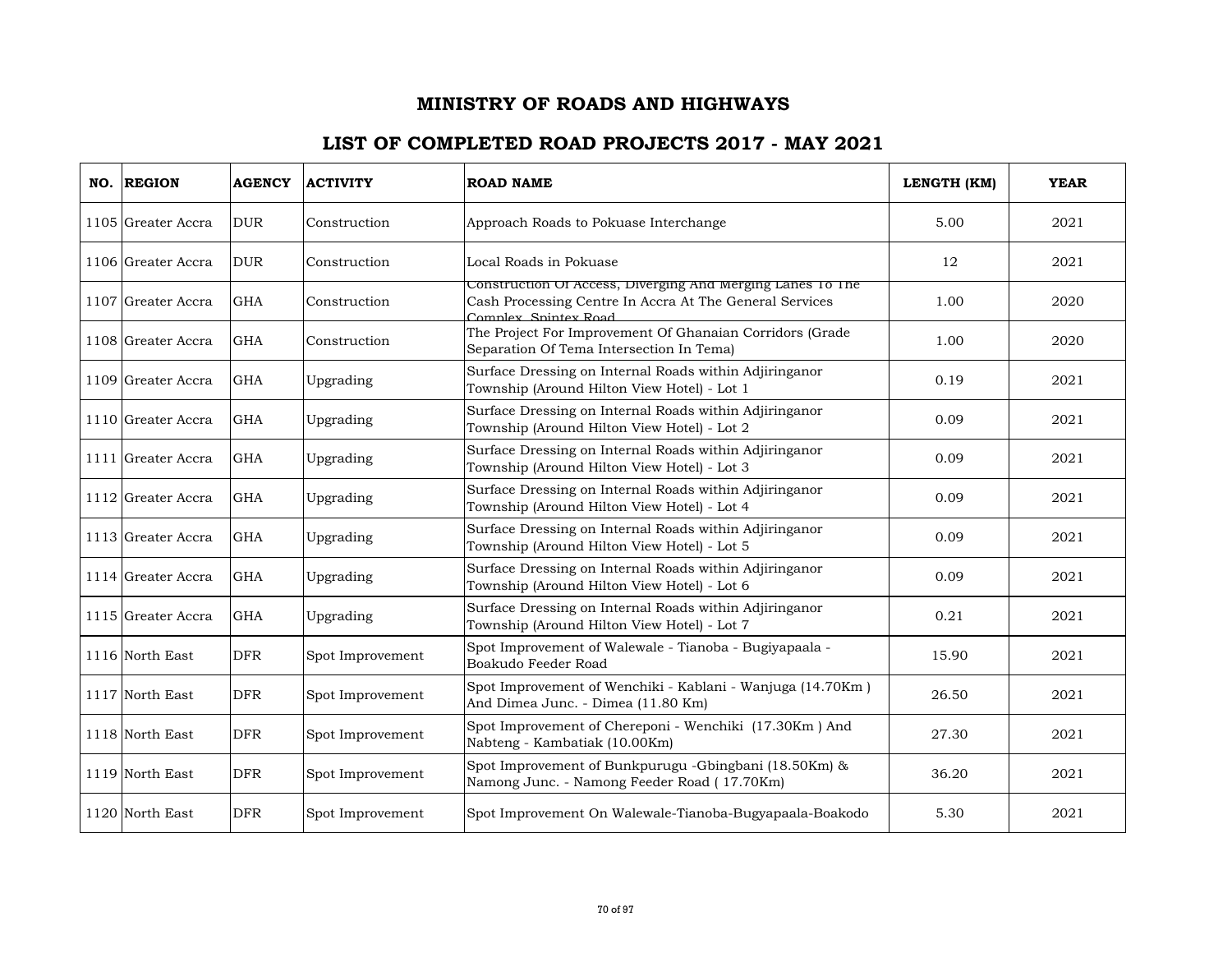| NO. REGION      | <b>AGENCY</b> | <b>ACTIVITY</b>         | <b>ROAD NAME</b>                                                                  | LENGTH (KM) | <b>YEAR</b> |
|-----------------|---------------|-------------------------|-----------------------------------------------------------------------------------|-------------|-------------|
| 1121 North East | <b>DUR</b>    |                         | Gravelling/Regravelling Gravelling Of D-Line Road, Nalerigu                       | 2.00        | 2021        |
| 1122 North East | <b>DUR</b>    |                         | Gravelling/Regravelling Gravelling Of Naa Barenga Road                            | 1.50        | 2021        |
| 1123 North East | <b>DUR</b>    |                         | Gravelling/Regravelling Gravelling Of Official City Area Roads                    | 2.00        | 2020        |
| 1124 North East | <b>DUR</b>    |                         | Gravelling/Regravelling Gravelling Of Selecetd Roads In Nalerigu (Naa Jaringa Rd) | 2.00        | 2020        |
| 1125 North East | <b>DUR</b>    | Gravelling/Regravelling | Gravelling Of Zangum Road, Walewale                                               | 2.50        | 2020        |
| 1126 North East | <b>DUR</b>    | Rehabilitation          | Rehabilitation Of Gambaga Town Roads                                              | 5.00        | 2020        |
| 1127 North East | <b>DUR</b>    | Rehabilitation          | Rehabilitation Of Nalerigu Town Roads                                             | 5.00        | 2020        |
| 1128 North East | <b>DUR</b>    | Rehabilitation          | Rehabilitation Of Walewale Town Roads                                             | 5.00        | 2020        |
| 1129 North East | <b>DUR</b>    | Asphalt Overlay         | Asphalt Overlay Of Gambaga Roads                                                  | 9.75        | 2021        |
| 1130 North East | <b>DUR</b>    | Asphalt Overlay         | Asphalt Overlay Of Nalerigu Roads                                                 | 12.00       | 2021        |
| 1131 North East | <b>DUR</b>    | Asphalt Overlay         | Asphalt Overlay Of Walewale Roads                                                 | 10.16       | 2021        |
| 1132 Northern   | <b>DFR</b>    | Construction            | Construction Of Bridge Over Rivers Degbegli (40M), Bukum<br>(20M) & Likale (20M)  | 0.10        | 2019        |
| 1133 Northern   | <b>DFR</b>    | Rehabilitation          | Ghanasco Internal Road Ph.Ii                                                      | 1.40        | 2021        |
| 1134 Northern   | <b>DFR</b>    | Rehabilitation          | Nakunga-Kpatinga F/Rd & Others(16.9Km)                                            | 2.90        | 2018        |
| 1135 Northern   | <b>DFR</b>    | Rehabilitation          | Sandu-Chankpem Jn                                                                 | 3.30        | 2021        |
| 1136 Northern   | <b>DFR</b>    | Rehabilitation          | Gunmo-Kochim-Nwodua                                                               | 5.80        | 2021        |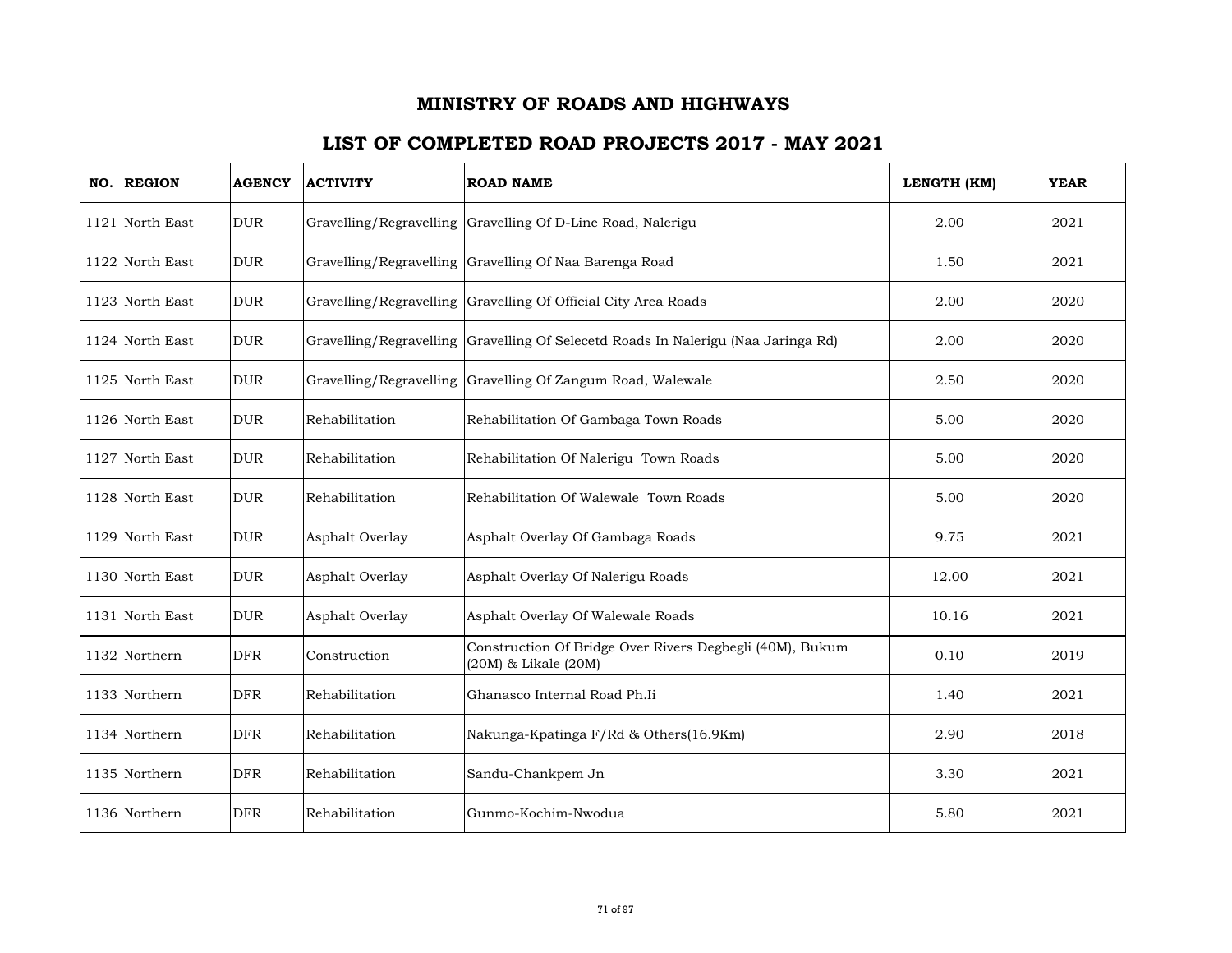| NO. REGION    | <b>AGENCY</b> | <b>ACTIVITY</b>         | <b>ROAD NAME</b>                                                                                  | LENGTH (KM) | <b>YEAR</b> |
|---------------|---------------|-------------------------|---------------------------------------------------------------------------------------------------|-------------|-------------|
| 1137 Northern | <b>DFR</b>    | Rehabilitation          | Sanzee-Cudjoe Abimash Farms                                                                       | 6.00        | 2021        |
| 1138 Northern | <b>DFR</b>    | Rehabilitation          | Yangu-Dayudigili(13.0Km) & Kpnashie-Bogu(6.5Km)                                                   | 7.20        | 2018        |
| 1139 Northern | <b>DFR</b>    | Rehabilitation          | Bavim Jn-Junshegu-Dalogyili                                                                       | 8.70        | 2019        |
| 1140 Northern | <b>DFR</b>    | Rehabilitation          | Warbogu-Suburini                                                                                  | 9.30        | 2020        |
| 1141 Northern | <b>DFR</b>    | Rehabilitation          | Gundaa Jn-Gundaa Wala-Gbanjo                                                                      | 11.50       | 2021        |
| 1142 Northern | <b>DFR</b>    | Rehabilitation          | Nakunga-Kpatinga F/Rd & Others(16.9Km)                                                            | 16.90       | 2018        |
| 1143 Northern | <b>DFR</b>    | Rehabilitation          | Yangu-Dayudigili(13.0Km) & Kpnashie-Bogu(6.5Km)                                                   | 19.50       | 2018        |
| 1144 Northern | <b>DFR</b>    | Rehabilitation          | Wulensi-Opijua                                                                                    | 19.50       | 2021        |
| 1145 Northern | <b>DFR</b>    | Rehabilitation          | Bimbilla-Juo                                                                                      | 20.70       | 2020        |
| 1146 Northern | <b>DUR</b>    | Gravelling/Regravelling | Drainage And Regravelling Works Along Kakasunanka Area And<br>Sagnerigu Area                      | 2.27        | 2021        |
| 1147 Northern | <b>DUR</b>    | Gravelling/Regravelling | Gravelling Of Datoyili Area Roads And Links In Tamale Ph. 1                                       | 1.10        | 2020        |
| 1148 Northern | <b>DUR</b>    | Gravelling/Regravelling | Gravelling Of Selected Roads In Northern Region                                                   | 324.45      | 2017-2020   |
| 1149 Northern | <b>DUR</b>    | Gravelling/Regravelling | Gravelling of Banvim Junshegu Link Road 4 (0+700-1+400) In<br>Tamale Metropolis                   | 0.70        | 2020        |
| 1150 Northern | <b>DUR</b>    | Gravelling/Regravelling | Gravelling of Ahmadiyya Mosque-Kushegu Road And Links<br>Within Yendi Municipality Ph. 2          | 1.20        | 2020        |
| 1151 Northern | <b>DUR</b>    | Gravelling/Regravelling | Gravelling of Gbambaya - Gundogu Road And Links Within Yendi<br>Municipality Ph. 2                | 1.13        | 2020        |
| 1152 Northern | <b>DUR</b>    | Gravelling/Regravelling | Gravelling of Jana Kpeng Area Roads Within Sagnarigu<br>MunicipalityPh. 1 (Relocated To Wurishei) | 1.35        | 2020        |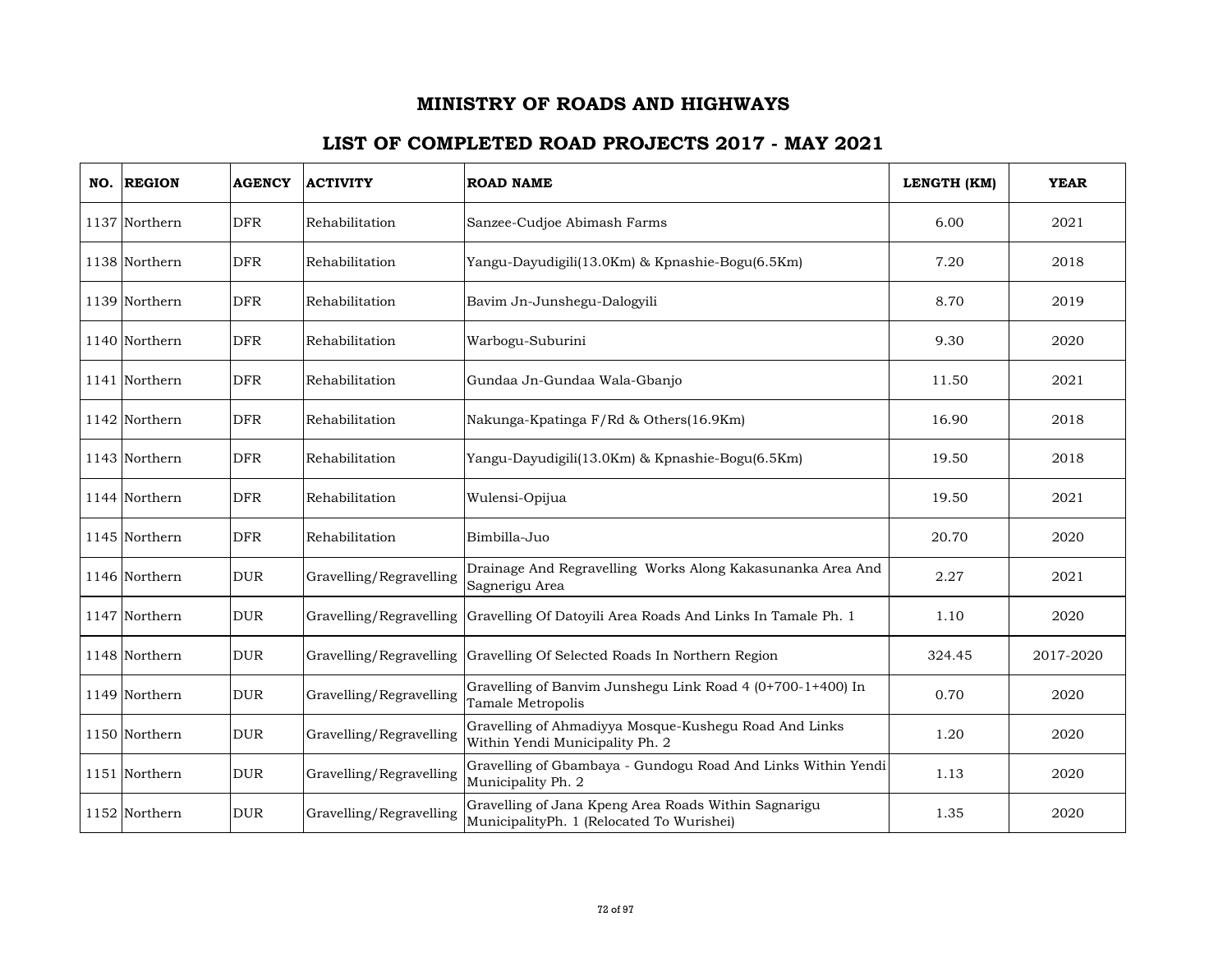| NO. REGION    | <b>AGENCY</b> | <b>ACTIVITY</b>         | <b>ROAD NAME</b>                                                                                                                           | LENGTH (KM) | <b>YEAR</b> |
|---------------|---------------|-------------------------|--------------------------------------------------------------------------------------------------------------------------------------------|-------------|-------------|
| 1153 Northern | <b>DUR</b>    | Gravelling/Regravelling | Gravelling of Koblimahigu Area Roads And Links In Tamale Ph. 1                                                                             | 1.07        | 2020        |
| 1154 Northern | <b>DUR</b>    | Gravelling/Regravelling | Gravelling of Koblimahigu Area Roads And Links In Tamale Ph. 4                                                                             | 1.18        | 2020        |
| 1155 Northern | <b>DUR</b>    | Gravelling/Regravelling | Gravelling of Ahmadiyya Mosque - Kushegu Road And Links<br>Within Yendi Municipality Phase 1                                               | 1.20        | 2020        |
| 1156 Northern | <b>DUR</b>    | Gravelling/Regravelling | Gravelling of Balogu-Gridco Road And Links Within Yendi<br>Municipality From Earth Surface To Gravel Surface Ph. 1                         | 1.09        | 2020        |
| 1157 Northern | <b>DUR</b>    | Gravelling/Regravelling | Gravelling of Balogu-Gridco Road And Links Within Yendi<br>Municipality From Earth Surface To Gravel Surface Ph. 2                         | 1.11        | 2020        |
| 1158 Northern | <b>DUR</b>    | Gravelling/Regravelling | Gravelling of Bulpeila Area Road (Near Dam) In Tamale From<br>Earth Surface To Gravel Surface Ph. 2                                        | 0.97        | 2020        |
| 1159 Northern | <b>DUR</b>    | Gravelling/Regravelling | Gravelling of Gbambaya-Gundogu Road And Links Within Yendi<br>Municipality Ph.2                                                            | 1.08        | 2020        |
| 1160 Northern | <b>DUR</b>    | Gravelling/Regravelling | Gravelling of Gbewaa Residential Area Roads And Links In<br>Tamale Phase 2                                                                 | 1.25        | 2020        |
| 1161 Northern | <b>DUR</b>    | Gravelling/Regravelling | Gravelling of Gbewaa Residential Area Roads And Links In<br>Tamale Phase 4                                                                 | 1.10        | 2020        |
| 1162 Northern | <b>DUR</b>    | Gravelling/Regravelling | Gravelling of Gbewaa Residential Area Roads And Links In<br>Tamale From Earth To Gravel Surface Ph. 1 (Relocated To<br><b>Iakaravili</b> ) | 0.99        | 2021        |
| 1163 Northern | <b>DUR</b>    |                         | Gravelling/Regravelling Gravelling Of Dungu Area Roads In Tamale Ph. 1                                                                     | 0.97        | 2021        |
| 1164 Northern | <b>DUR</b>    | Gravelling/Regravelling | Gravelling Of Fuo Community Area Roads And Links (Near<br>Tamale Institute Of Business Studies), In Tamale                                 | 1.37        | 2021        |
| 1165 Northern | <b>DUR</b>    | Gravelling/Regravelling | Gravelling Of Gukpegu -Tuah Area Roads In Tamale, Ph. 1                                                                                    | 0.89        | 2020        |
| 1166 Northern | <b>DUR</b>    | Gravelling/Regravelling | Gravelling Of Gukpegu -Tuah Area Roads In Tamale, Ph. 2                                                                                    | 0.74        | 2020        |
| 1167 Northern | <b>DUR</b>    | Gravelling/Regravelling | Gravelling Of Gukpegu - Tuah Area Roads In Tamale, Ph. 4                                                                                   | 0.76        | 2020        |
| 1168 Northern | <b>DUR</b>    |                         | Gravelling/Regravelling Gravelling Of Janakpeng Area Roads 1, 2, 3, 5, 7 & 8                                                               | 1.08        | 2021        |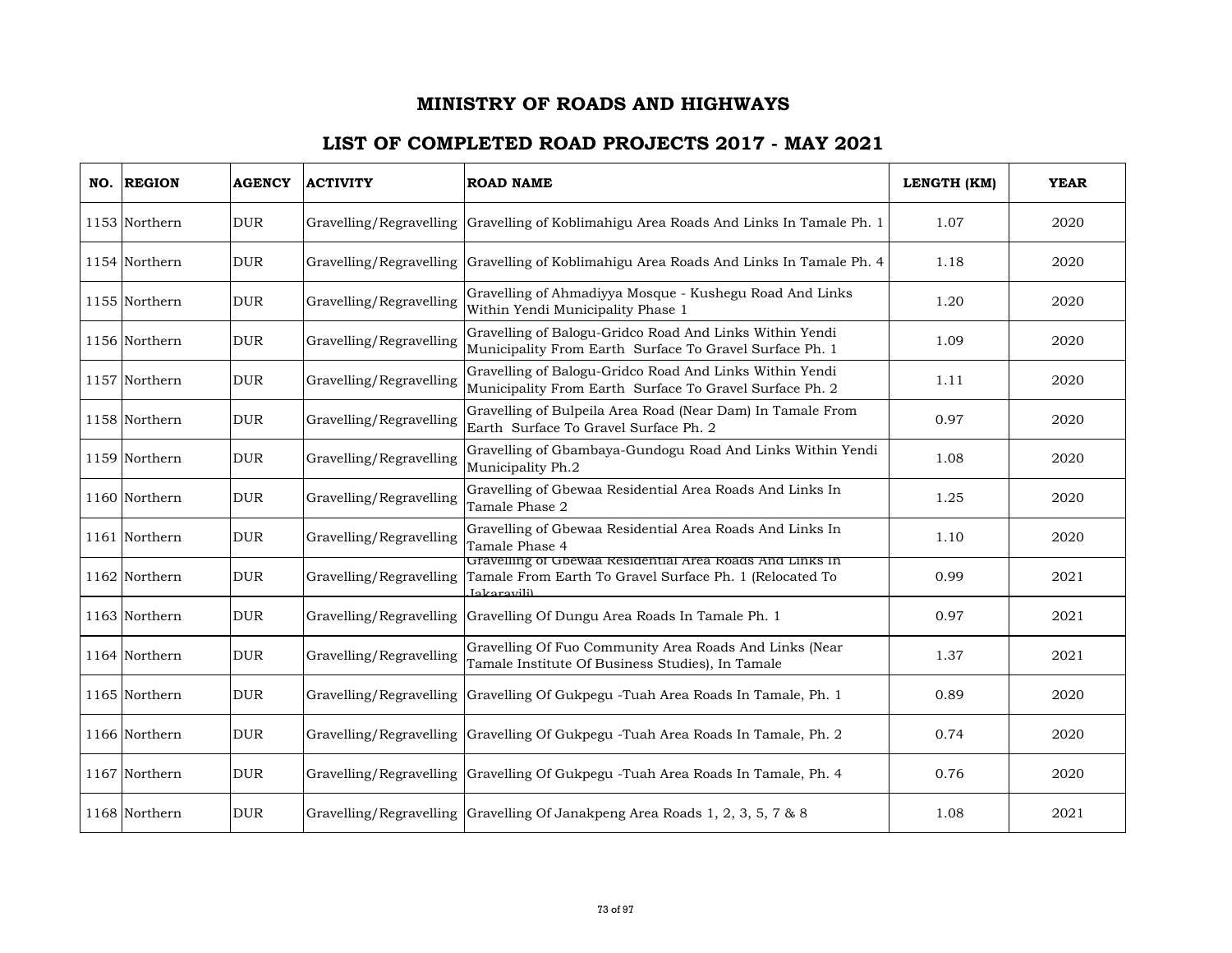| NO. | <b>REGION</b> | <b>AGENCY</b> | <b>ACTIVITY</b>         | <b>ROAD NAME</b>                                                                                                              | LENGTH (KM) | <b>YEAR</b> |
|-----|---------------|---------------|-------------------------|-------------------------------------------------------------------------------------------------------------------------------|-------------|-------------|
|     | 1169 Northern | <b>DUR</b>    |                         | Gravelling/Regravelling Gravelling Of Janakpeng Area Roads $4, 9 \& 10 (0+400-0+768)$                                         | 1.06        | 2021        |
|     | 1170 Northern | <b>DUR</b>    | Gravelling/Regravelling | Gravelling Of Janakpeng Area Roads 6, 11 & 13                                                                                 | 1.20        | 2021        |
|     | 1171 Northern | <b>DUR</b>    |                         | Gravelling/Regravelling Gravelling Of Nalung Area Roads In Tamale Ph. 3                                                       | 1.12        | 2020        |
|     | 1172 Northern | <b>DUR</b>    | Gravelling/Regravelling | Gravelling Of Selected Link Road In Kunyevilla Within Sagnarigu<br>Municipallity Ph. 1                                        | 1.13        | 2020        |
|     | 1173 Northern | <b>DUR</b>    | Gravelling/Regravelling | Gravelling of Gumani Area Roads Within Sagnarigu Municipality<br>Ph. 3                                                        | 1.25        | 2020        |
|     | 1174 Northern | <b>DUR</b>    | Gravelling/Regravelling | Gravelling of Gumbihini Area Roads Within Sagnarigu<br>Municipality From Earth Surface Gravel Surface Ph. 1                   | 0.99        | 2020        |
|     | 1175 Northern | <b>DUR</b>    | Gravelling/Regravelling | Gravelling of Gumbihini Area Roads Within Sagnarigu<br>Municipality From Earth Surface Gravel Surface Phase 3                 | 1.07        | 2020        |
|     | 1176 Northern | <b>DUR</b>    | Gravelling/Regravelling | Gravelling of Gumbihini Area Roads Within Sagnarigu<br>Municipality Ph. 1                                                     | 0.98        | 2020        |
|     | 1177 Northern | <b>DUR</b>    | Gravelling/Regravelling | Gravelling of Gumbihini Area Roads Within Sagnarigu<br>Municipality Ph. 2                                                     | 0.97        | 2020        |
|     | 1178 Northern | <b>DUR</b>    | Gravelling/Regravelling | Gravelling of Gurugu Area Roads (3Rd Ring Road Enclave) Within<br>Sagnarigu Municipality From Earth To Gravel Surface Phase 1 | 1.05        | 2021        |
|     | 1179 Northern | <b>DUR</b>    | Gravelling/Regravelling | Gravelling of Gushegu Raod -Kushegu Links Within Yendi<br>Municipality Ph. 1                                                  | 1.12        | 2020        |
|     | 1180 Northern | <b>DUR</b>    | Gravelling/Regravelling | Gravelling of Jana & Jana Kpeng Area Roads Within Sagnarigu<br>Municipality Ph. 3                                             | 1.29        | 2020        |
|     | 1181 Northern | <b>DUR</b>    | Gravelling/Regravelling | Gravelling of Jana & Janakpeng Area Road Within Sagnagrigu<br>Municipality Ph. 2                                              | 1.20        | 2020        |
|     | 1182 Northern | <b>DUR</b>    | Gravelling/Regravelling | Gravelling of Kanvili Tuunayili Cemetry Roads Within Sagnarigu<br>Municipality                                                | 1.01        | 2021        |
|     | 1183 Northern | <b>DUR</b>    | Gravelling/Regravelling | Gravelling of Kanvili Tuunayili Cemetry Roads Within Sagnarigu<br>Municipality                                                | 1.11        | 2021        |
|     | 1184 Northern | <b>DUR</b>    | Gravelling/Regravelling | Gravelling of Kanvilli & Tuunayili Area Roads Within Sagnarigu<br>Municipality Phase 1                                        | 1.08        | 2020        |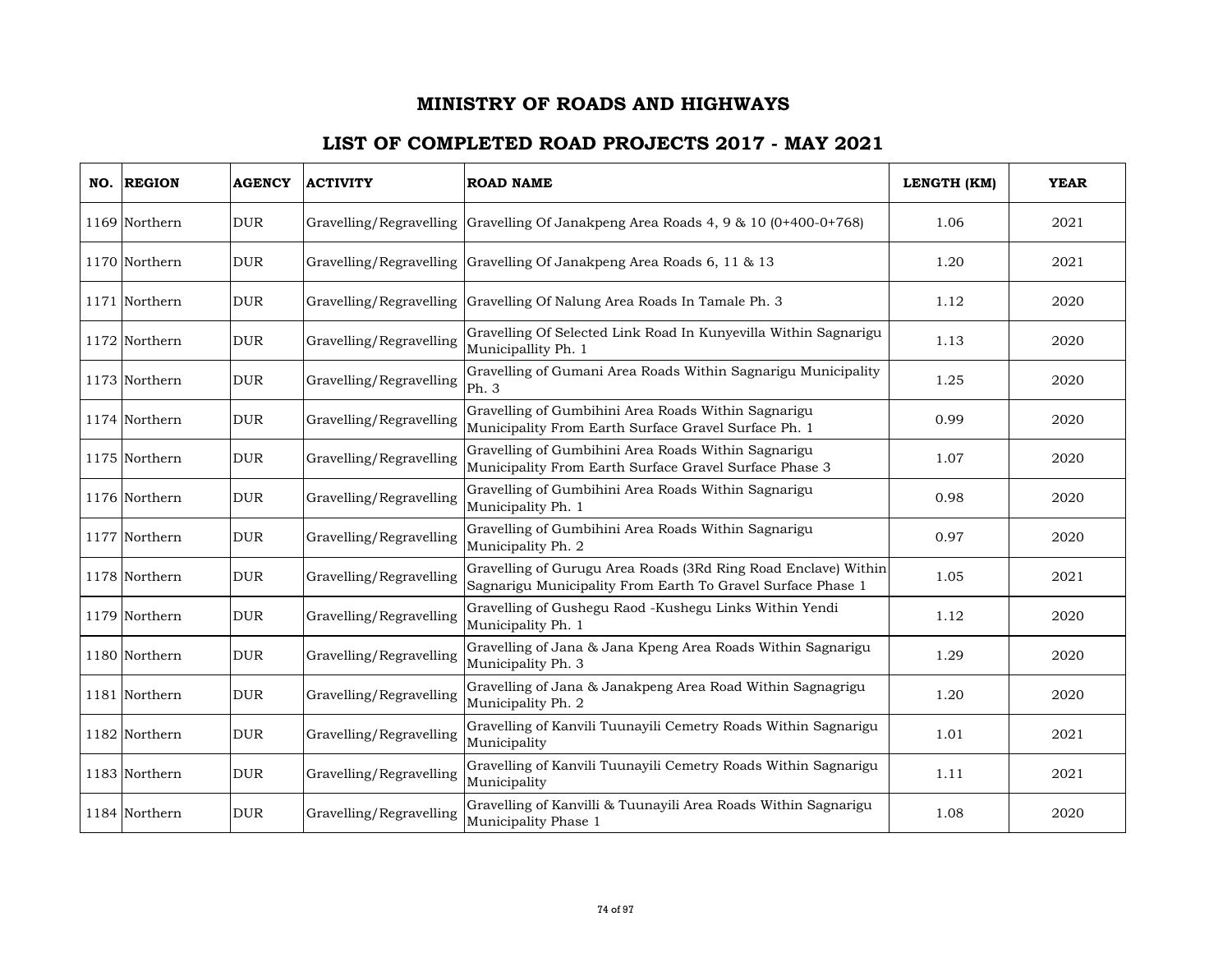| NO. REGION    | <b>AGENCY</b> | <b>ACTIVITY</b>         | <b>ROAD NAME</b>                                                                                                  | LENGTH (KM) | <b>YEAR</b> |
|---------------|---------------|-------------------------|-------------------------------------------------------------------------------------------------------------------|-------------|-------------|
| 1185 Northern | <b>DUR</b>    | Gravelling/Regravelling | Gravelling of Kanvilli & Tuunayili Area Roads Within Sagnarigu<br>Municipality Phase 2                            | 1.20        | 2020        |
| 1186 Northern | <b>DUR</b>    | Gravelling/Regravelling | Gravelling of Kanvilli Tuunayili - Karaga Road Link In Sagnarigu<br>Municipality Phase 2                          | 0.71        | 2020        |
| 1187 Northern | <b>DUR</b>    | Gravelling/Regravelling | Gravelling of Kanvilli Tuunayili - Karaga Road Link In Sagnarigu<br>Municipality Phase 3                          | 0.35        | 2020        |
| 1188 Northern | <b>DUR</b>    | Gravelling/Regravelling | Gravelling of Katariga Area Roads Within Sagnarigu Municipality<br>Ph. 2 (Relocated To Kakpagyili)                | 0.89        | 2020        |
| 1189 Northern | DUR           | Gravelling/Regravelling | Gravelling of Koblimahigu Area Roads And Links In Tamale<br>Phase 2                                               | 0.87        | 2020        |
| 1190 Northern | <b>DUR</b>    | Gravelling/Regravelling | Gravelling of Koblimahigu Area Roads And Links In Tamale<br>Phase 5                                               | 1.01        | 2020        |
| 1191 Northern | <b>DUR</b>    | Gravelling/Regravelling | Gravelling of Koblimahigu Area Roads And Links In Tamale<br>Phase $\sqrt{2}$                                      | 1.28        | 2020        |
| 1192 Northern | <b>DUR</b>    | Gravelling/Regravelling | Gravelling of Koblimahigu Area Roads And Links In Tamale<br>Phase 3                                               | 0.98        | 2021        |
| 1193 Northern | <b>DUR</b>    | Gravelling/Regravelling | Gravelling of Kogni Area Roads Within Sagnarigu Municipality<br>Phase 3                                           | 1.26        | 2020        |
| 1194 Northern | <b>DUR</b>    | Gravelling/Regravelling | Gravelling of Kpachani Area Roads Within Yendi Municipality Ph.                                                   | 1.20        | 2020        |
| 1195 Northern | <b>DUR</b>    | Gravelling/Regravelling | Gravelling of Kpalsi Area Roads And Links Within Sacnarigu<br>Municipality Ph.2                                   | 1.11        | 2020        |
| 1196 Northern | <b>DUR</b>    | Gravelling/Regravelling | Gravelling of Kpalsi Area Roads Within Sagnarigu Municipality<br>Phase 2 (Relocated To Fuo Area Roads)            | 0.92        | 2021        |
| 1197 Northern | <b>DUR</b>    | Gravelling/Regravelling | Gravelling of Kpawumo Area Roads And Links In Tamale Phase 1                                                      | 1.05        | 2020        |
| 1198 Northern | <b>DUR</b>    | Gravelling/Regravelling | Gravelling of Kpawumo Area Roads And Links In Tamale Phase 6                                                      | 0.70        | 2021        |
| 1199 Northern | <b>DUR</b>    | Gravelling/Regravelling | Gravelling of Kunyevilla Area Roads 5 & 7 Within Sagnarigu<br>Municipality                                        | 0.93        | 2021        |
| 1200 Northern | <b>DUR</b>    | Gravelling/Regravelling | Gravelling of Kunyevilla Area Roads 6 & 8 Within Sagnarigu<br>Municipality (Relocated To Sagnarigu - Old Airport) | 1.15        | 2020        |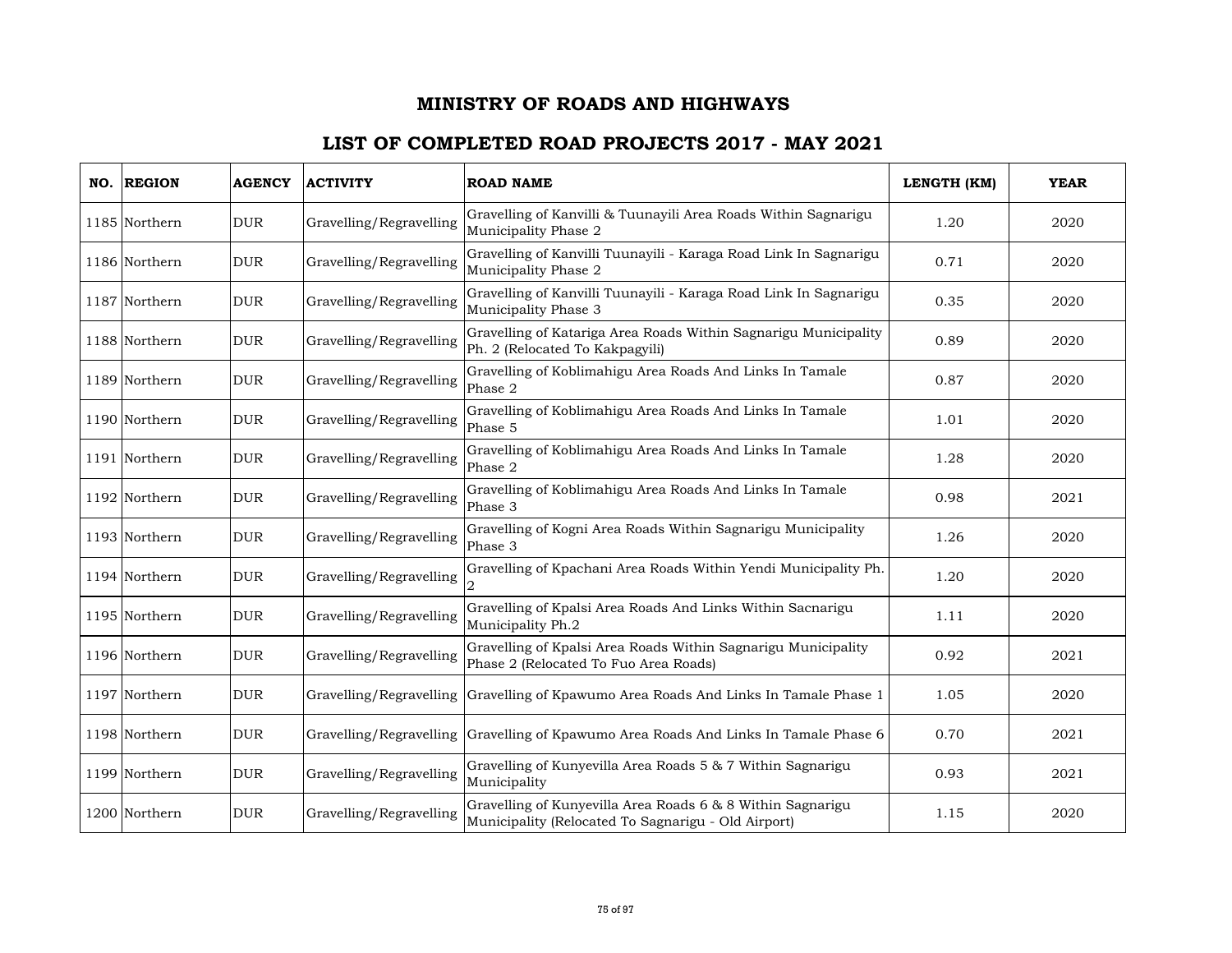| NO. REGION    | <b>AGENCY</b> | <b>ACTIVITY</b>         | <b>ROAD NAME</b>                                                                                            | LENGTH (KM) | <b>YEAR</b> |
|---------------|---------------|-------------------------|-------------------------------------------------------------------------------------------------------------|-------------|-------------|
| 1201 Northern | <b>DUR</b>    | Gravelling/Regravelling | Gravelling of Malshegu Area Roads And Links Within Sagnarigu<br>Municipality Phase 1                        | 1.03        | 2020        |
| 1202 Northern | <b>DUR</b>    | Gravelling/Regravelling | Gravelling of Malshegu Area Roads And Links Within Sagnarigu<br>Municipality Phase 2                        | 1.15        | 2020        |
| 1203 Northern | <b>DUR</b>    | Gravelling/Regravelling | Gravelling of Malshegu Area Roads And Links Within Sagnarigu<br>Municipality Phase 3                        | 1.05        | 2020        |
| 1204 Northern | <b>DUR</b>    | Gravelling/Regravelling | Gravelling of Nobisco/Choggu Low Cost Area Roads Within<br>Sagnarigu Municipality Ph. 3                     | 1.17        | 2020        |
| 1205 Northern | <b>DUR</b>    | Gravelling/Regravelling | Gravelling of Nyanshegu North Area Roads Within Sagnarigu<br>Municipality Phase 1 (Relocated To Kpalsi)     | 1.57        | 2021        |
| 1206 Northern | <b>DUR</b>    | Gravelling/Regravelling | Gravelling of Sagnarigu - 3rd Ring Roads Phase 2                                                            | 0.70        | 2020        |
| 1207 Northern | <b>DUR</b>    | Gravelling/Regravelling | Gravelling of Sagnarigu-3rd Ring Roads Phase 3                                                              | 0.78        | 2020        |
| 1208 Northern | <b>DUR</b>    | Gravelling/Regravelling | Gravelling of Savelugu Cemetry Road Within Savelugu<br>Municipality Phase 1                                 | 1.14        | 2020        |
| 1209 Northern | <b>DUR</b>    | Gravelling/Regravelling | Gravelling of Selected Link Roads In Gbanyamni Community In<br>Sagnarigu Municipality Ph. 3                 | 0.70        | 2020        |
| 1210 Northern | <b>DUR</b>    | Gravelling/Regravelling | Gravelling of Selected Link Roads In Kpanvo (Relocated To Fuo<br>Area Roads)                                | 1.01        | 2021        |
| 1211 Northern | <b>DUR</b>    | Gravelling/Regravelling | Gravelling of Selected Link Roads In Shishegu/Sagnarigu Kukuo<br>From Earth Surface To Gravel Surfafe Ph. 4 | 1.30        | 2020        |
| 1212 Northern | <b>DUR</b>    | Gravelling/Regravelling | Gravelling of Selected Link Roads In Shishegu/Sagnarigu Kukuo<br>From Earth Surface To Gravel Surfafe Ph. 5 | 0.89        | 2021        |
| 1213 Northern | <b>DUR</b>    | Gravelling/Regravelling | Gravelling of Of Taha Area Roads And Links In Tamale Ph. 2                                                  | 1.24        | 2020        |
| 1214 Northern | <b>DUR</b>    | Gravelling/Regravelling | Gravelling of Tampei Kukuo Roads And Links Within Sagnarigu<br>Municipality Ph. 2 (Relocated To Taha)       | 0.99        | 2020        |
| 1215 Northern | <b>DUR</b>    | Gravelling/Regravelling | Gravelling of Tampei Kukuo Roads And Links Within Sagnarigu<br>Municipality Ph. 2 (Relocated To Taha)       | 1.10        | 2020        |
| 1216 Northern | <b>DUR</b>    | Gravelling/Regravelling | Gravelling of Banvim Junshegu Link Road 1 (1+400-1+521),<br>Road 2 And Road 3 In Tamale Metropolis          | 0.73        | 2020        |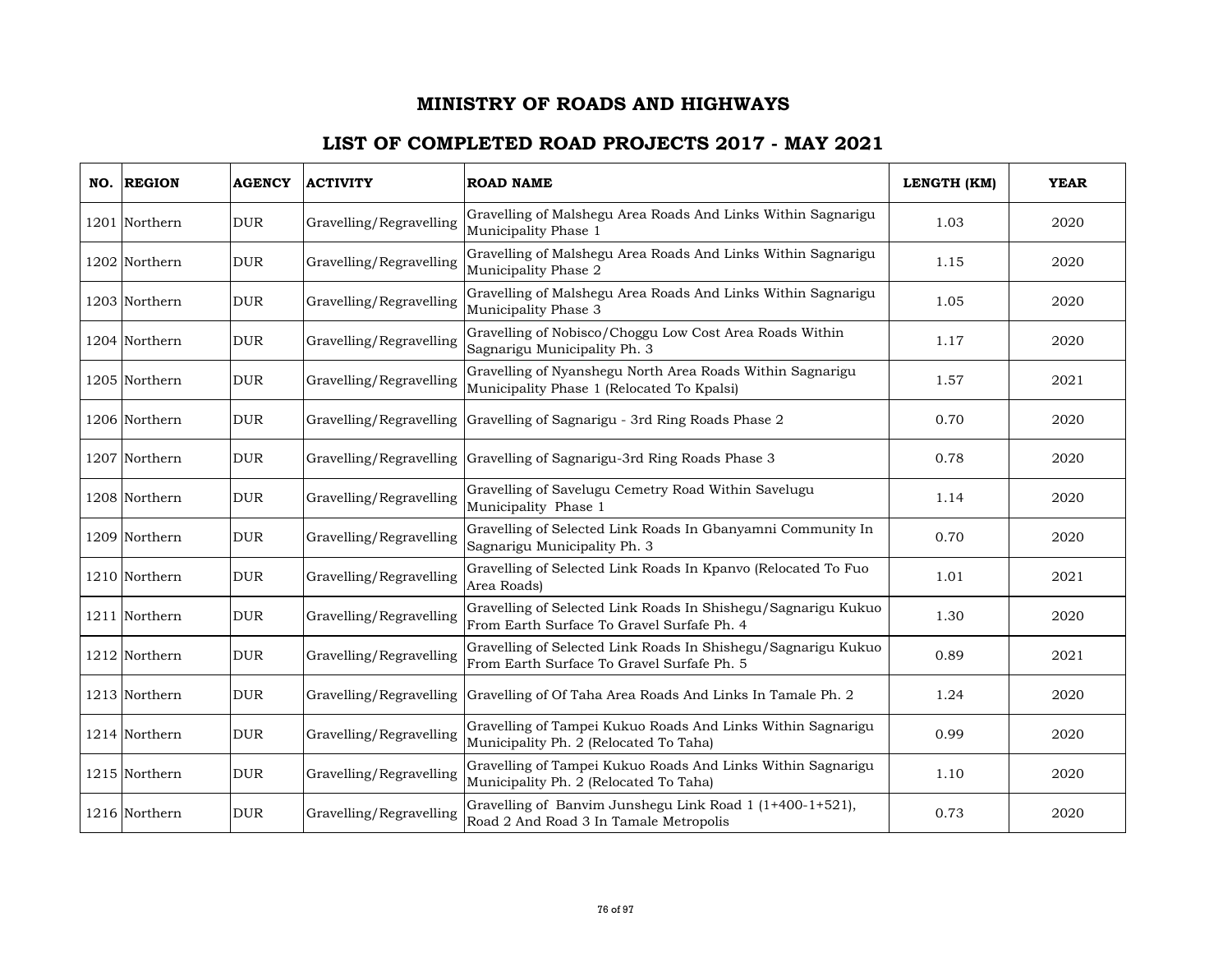| NO. REGION    | <b>AGENCY</b> | <b>ACTIVITY</b>         | <b>ROAD NAME</b>                                                                                                             | LENGTH (KM) | <b>YEAR</b> |
|---------------|---------------|-------------------------|------------------------------------------------------------------------------------------------------------------------------|-------------|-------------|
| 1217 Northern | <b>DUR</b>    | Gravelling/Regravelling | Gravelling of Banvim Junshegu Link Road 4 (0+000-0+750) In<br>Tamale Metropolis                                              | 1.35        | 2020        |
| 1218 Northern | <b>DUR</b>    | Gravelling/Regravelling | Gravelling Of Banvim Junshegu Link Road 7 And 4 (0+750-<br>0+875), In Tamale Metropolis                                      | 0.64        | 2020        |
| 1219 Northern | <b>DUR</b>    | Gravelling/Regravelling | Gravelling of Banvim Junshegu Link Road 8 And 4 (0+875-<br>0+975), In Tamale Metropolis                                      | 0.76        | 2020        |
| 1220 Northern | <b>DUR</b>    | Gravelling/Regravelling | Gravelling Of Zujung Area Roads, In Tamale Phase 5                                                                           | 1.01        | 2020        |
| 1221 Northern | <b>DUR</b>    | Gravelling/Regravelling | Gravelling of T-Poly Exit - Kpalsi Link Roads Within Sagnarigu<br>Municipality Ph. 2                                         | 0.84        | 2020        |
| 1222 Northern | <b>DUR</b>    | Gravelling/Regravelling | Gravelling of T-Poly Exit-Kpalsi Link Roads Within Sagnarigu<br>Municipality From Earth Surface To Gravel Surface Ph. 1      | 0.90        | 2020        |
| 1223 Northern | <b>DUR</b>    | Gravelling/Regravelling | Gravelling of Vittin Dabogshei Area Roads In Tamale Phase 5                                                                  | 0.94        | 2020        |
| 1224 Northern | <b>DUR</b>    |                         | Gravelling/Regravelling Gravelling of Vittin Dabogshei Area Roads In Tamale Phase 6                                          | 0.70        | 2020        |
| 1225 Northern | <b>DUR</b>    | Gravelling/Regravelling | Gravelling of Vittin South/Sanzirigu Area Roads And Links In<br>Tamale Phase 3                                               | 0.79        | 2020        |
| 1226 Northern | <b>DUR</b>    | Gravelling/Regravelling | Gravelling of Vittin South/Sanzirigu Area Rods And Links In<br>Tamale Phase 1 (Relocated To Kpalsi)                          | 0.78        | 2021        |
| 1227 Northern | <b>DUR</b>    | Gravelling/Regravelling | Gravelling of Vittin South/Sanzirigu Area Rods And Links In<br>Tamale Phase 2 (Relocated To Clinton Road Vittin Target Area) | 0.95        | 2020        |
| 1228 Northern | <b>DUR</b>    | Gravelling/Regravelling | Gravelling of Wayamba Area Roads In Sagnarigu Municipality<br>Phase 2                                                        | 0.60        | 2020        |
| 1229 Northern | <b>DUR</b>    | Gravelling/Regravelling | Gravelling of Yendi Madina Area Roads And Links Within Yendi<br>Municipality From Earth Surface To Gravel Surface Ph. 1      | 1.03        | 2020        |
| 1230 Northern | <b>DUR</b>    | Gravelling/Regravelling | Gravelling of Yoo Naa Street Road Within Savelugu Municipality<br>From Earth Surface To Gravel Surface                       | 1.10        | 2020        |
| 1231 Northern | <b>DUR</b>    | Gravelling/Regravelling | Gravelling of Zugu - Nebong Area Roads Within Yendi<br>Municipality Ph. 1                                                    | 1.13        | 2021        |
| 1232 Northern | <b>DUR</b>    | Gravelling/Regravelling | Gravelling of Zugu - Nebong Area Roads Within Yendi<br>Municipality Ph. 2                                                    | 1.11        | 2021        |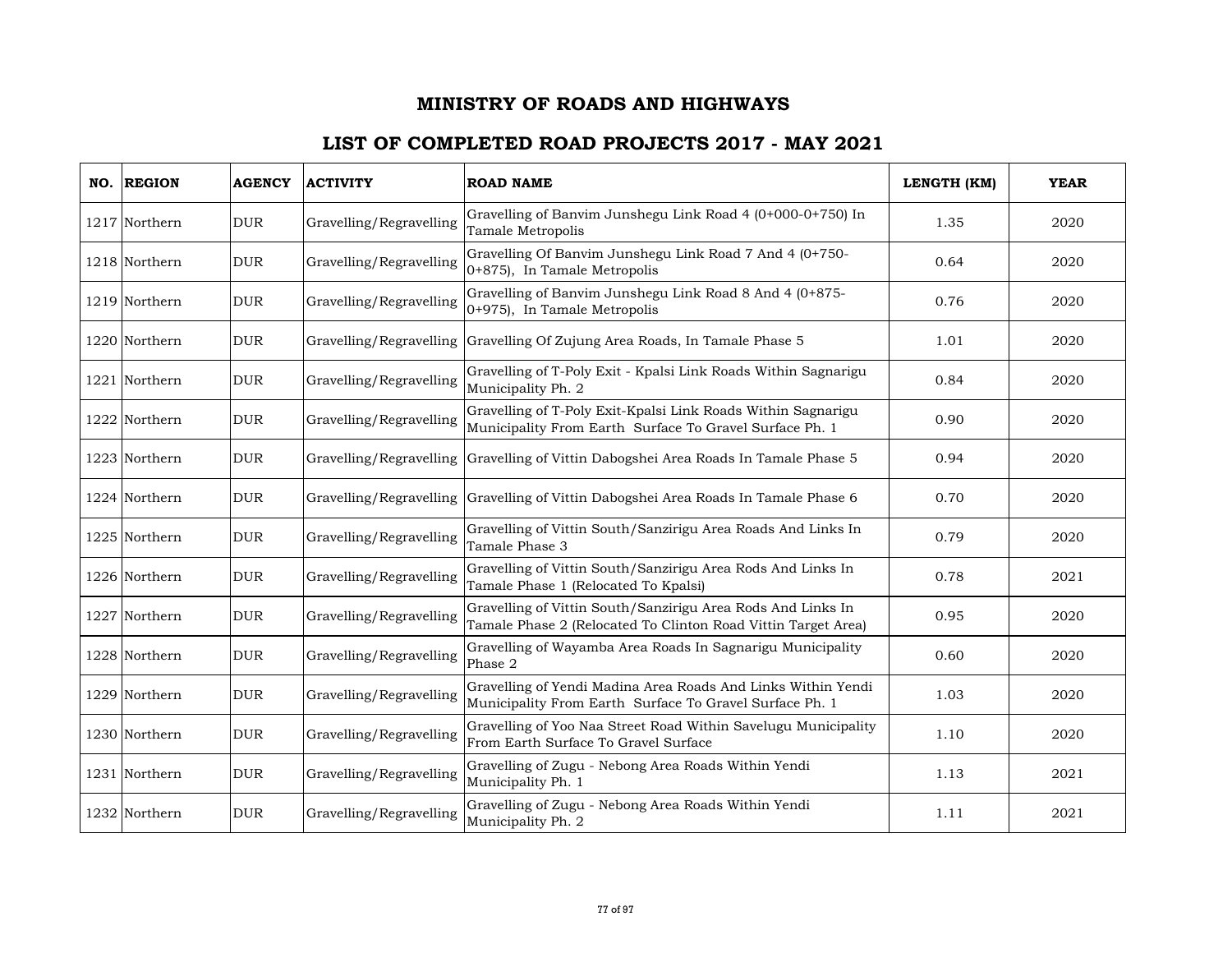| NO. REGION    | <b>AGENCY</b> | <b>ACTIVITY</b>         | <b>ROAD NAME</b>                                                                                               | LENGTH (KM) | <b>YEAR</b> |
|---------------|---------------|-------------------------|----------------------------------------------------------------------------------------------------------------|-------------|-------------|
| 1233 Northern | <b>DUR</b>    | Gravelling/Regravelling | Gravelling of Zugu - Nebong Area Roads Within Yendi<br>Municipality Ph. 3                                      | 1.01        | 2021        |
| 1234 Northern | DUR           | Gravelling/Regravelling | Gravelling of Nalung Area Roads, In Tamale Phase 1                                                             | 0.70        | 2021        |
| 1235 Northern | <b>DUR</b>    |                         | Gravelling/Regravelling Gravelling of Bamvim Dohani Area Roads, In Tamale Phase 3                              | 0.63        | 2021        |
| 1236 Northern | <b>DUR</b>    |                         | Gravelling/Regravelling Gravelling of Bamvim Dohanni Area Roads, In Tamale Phase 5                             | 1.13        | 2020        |
| 1237 Northern | <b>DUR</b>    | Gravelling/Regravelling | Gravelling of Bamvim Dohanni Area Roads, In Tamale Phase 6<br>(Relocated To Janakpeng)                         | 0.95        | 2021        |
| 1238 Northern | <b>DUR</b>    | Gravelling/Regravelling | Gravelling of Banvim Junshegu Link Road 1 In Tamale<br>Metropolis, Phase $1(0+000-0+700)$                      | 0.70        | 2020        |
| 1239 Northern | <b>DUR</b>    | Gravelling/Regravelling | Gravelling of Banvim Junshegu Link Road 6 In Tamale<br>Metropolis                                              | 1.23        | 2020        |
| 1240 Northern | <b>DUR</b>    | Gravelling/Regravelling | Gravelling of Banvim Junshegu Link Road 8 And Road 1 (0+700-<br>1+400), Road 2 And Road 3 In Tamale Metropolis | 0.70        | 2020        |
| 1241 Northern | <b>DUR</b>    | Gravelling/Regravelling | Gravelling of Banvim Junshegu Link Road 8 And Road 1 (1+400-<br>1+521), Road 2 And Road 3 In Tamale Metropolis | 0.73        | 2020        |
| 1242 Northern | <b>DUR</b>    | Gravelling/Regravelling | Gravelling of Banvim Junshegu Link Road 8 And Road 4 (0+875-<br>0+975) In Tamale Metropolis                    | 0.76        | 2020        |
| 1243 Northern | <b>DUR</b>    | Gravelling/Regravelling | Gravelling of Bulpeila Area Roads (Near Stream Channel), In<br>Tamale Phase. 1 (Relocated To Kakpagyili)       | 1.07        | 2021        |
| 1244 Northern | <b>DUR</b>    | Gravelling/Regravelling | Gravelling of Bulpeila Area Roads (Near Stream Channel), In<br>Tamale Phase. 2 (Relocated To Kakpagyili)       | 0.78        | 2020        |
| 1245 Northern | <b>DUR</b>    | Gravelling/Regravelling | Gravelling of Chahanzeni/Sanzerigu Link Roads In Tamale Ph. 1<br>(Relocated To Kotignli)                       | 0.88        | 2020        |
| 1246 Northern | <b>DUR</b>    | Gravelling/Regravelling | Gravelling of Cheriponi Main Road, In Saboba, Phase 1                                                          | 1.20        | 2020        |
| 1247 Northern | <b>DUR</b>    |                         | Gravelling/Regravelling Gravelling of Cheriponi Main Road, In Saboba, Phase 1                                  | 1.27        | 2021        |
| 1248 Northern | <b>DUR</b>    |                         | Gravelling/Regravelling Gravelling of Cheriponi Main Road, In Saboba, Phase 2                                  | 1.32        | 2020        |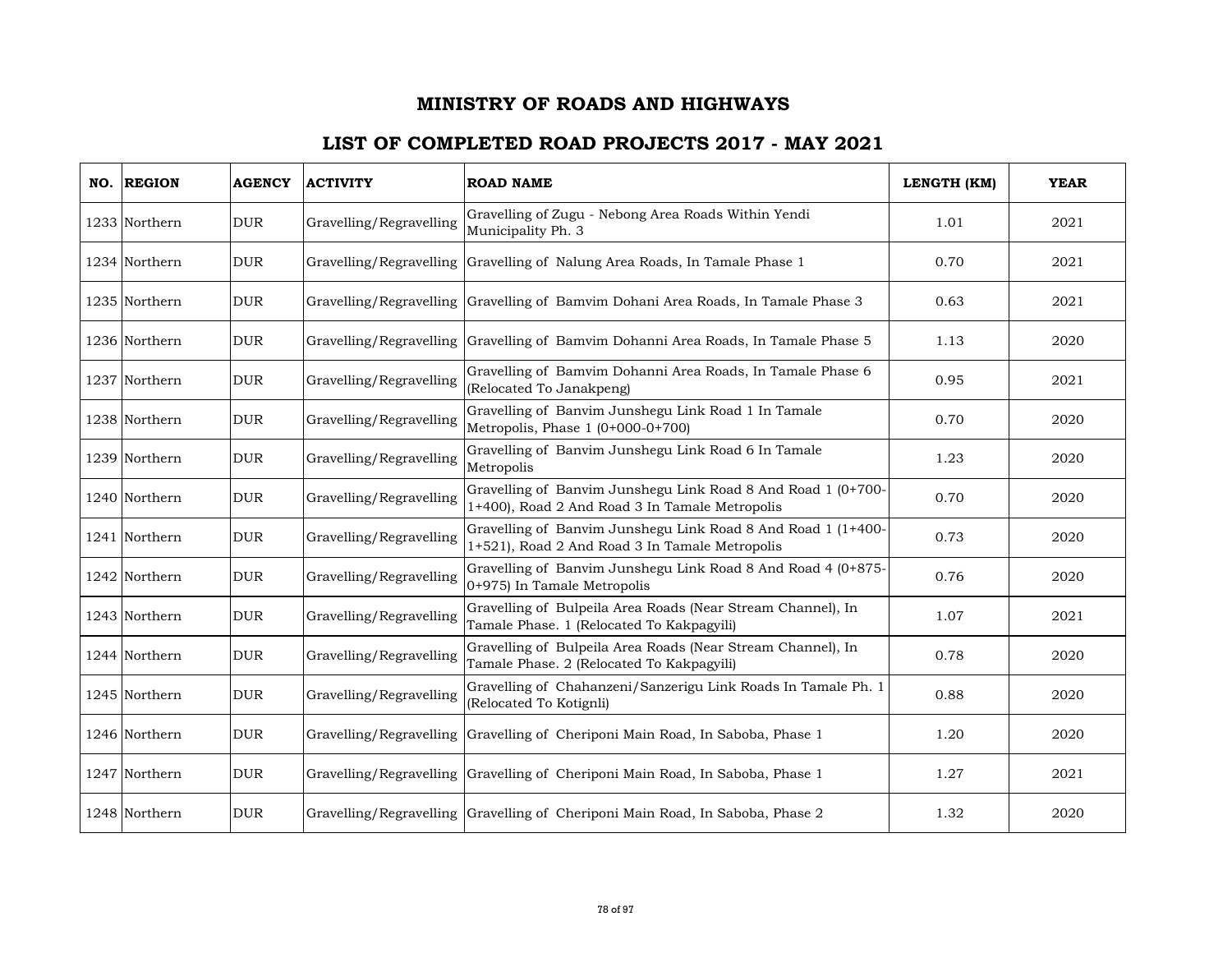| NO. REGION    | <b>AGENCY</b> | <b>ACTIVITY</b>         | <b>ROAD NAME</b>                                                                                                                                    | LENGTH (KM) | <b>YEAR</b> |
|---------------|---------------|-------------------------|-----------------------------------------------------------------------------------------------------------------------------------------------------|-------------|-------------|
| 1249 Northern | <b>DUR</b>    | Gravelling/Regravelling | Gravelling of Cheriponi Main Road, In Saboba, Phase 3                                                                                               | 1.02        | 2020        |
| 1250 Northern | <b>DUR</b>    |                         | Gravelling/Regravelling Gravelling of Dimali To Bognayili Main Road In Sagnarigu                                                                    | 0.99        | 2020        |
| 1251 Northern | <b>DUR</b>    | Gravelling/Regravelling | Gravelling of Dungu Area Roads In Tamale, Phase 2                                                                                                   | 1.36        | 2021        |
| 1252 Northern | <b>DUR</b>    |                         | Gravelling/Regravelling Gravelling of Gbambaya Area Roads In Tamale Ph. 1                                                                           | 1.17        | 2020        |
| 1253 Northern | <b>DUR</b>    | Gravelling/Regravelling | Gravelling of Gbambaya Area Roads In Tamale Ph. 2                                                                                                   | 1.11        | 2020        |
| 1254 Northern | <b>DUR</b>    | Gravelling/Regravelling | Gravelling of Gbambaya Area Roads, In Tamale Phase 1                                                                                                | 1.09        | 2020        |
| 1255 Northern | <b>DUR</b>    | Gravelling/Regravelling | Gravelling of Gbanymni South Residential Area Roads 2 (Section<br>$(2), 2, 5 \& 6$ (Section 1)                                                      | 1.04        | 2020        |
| 1256 Northern | <b>DUR</b>    | Gravelling/Regravelling | Gravelling of Gbanymni South Residential Area Roads 4, 6<br>(Section 2), 7 & 8 (Section 1)                                                          | 1.11        | 2020        |
| 1257 Northern | <b>DUR</b>    | Gravelling/Regravelling | Gravelling of Gbanymni South Residential Area Roads 8 (Section<br>2), 9,10, 11 & 12                                                                 | 0.75        | 2020        |
| 1258 Northern | <b>DUR</b>    | Gravelling/Regravelling | Gravelling of Gbewaa Residential Area And Tamale International<br>Link Roads In Tamale                                                              | 0.90        | 2020        |
| 1259 Northern | <b>DUR</b>    | Gravelling/Regravelling | Gravelling of Gukpegu Dungu (Mun Hotel Enclave) Road I<br>Section 2 & Link Road 2 (Mum Hotel Enclave) In Sagnarigu                                  | 1.02        | 2020        |
| 1260 Northern | <b>DUR</b>    | Gravelling/Regravelling | Municipality<br>Gravelling of  Gukpegu Dungu (Mun Hotel Enclave) Road 7<br>Section 2 & Link Road 8 (Mum Hotel Enclave) In Sagnarigu<br>Municinality | 0.88        | 2020        |
| 1261 Northern | <b>DUR</b>    | Gravelling/Regravelling | Gravelling of Gukpegu Dungu (Mun Hotel Enclave) Roads 13,<br>14, & 15 (Mum Hotel Enclave) In Sagnarigu Municipality                                 | 0.99        | 2020        |
| 1262 Northern | <b>DUR</b>    | Gravelling/Regravelling | Gravelling of Gulkpegu-Tua/Target Area Roads Phase 1                                                                                                | 1.12        | 2020        |
| 1263 Northern | <b>DUR</b>    | Gravelling/Regravelling | Gravelling of Janakpeng Area Roads 10 (0+000-0+400)                                                                                                 | 1.05        | 2021        |
| 1264 Northern | <b>DUR</b>    | Gravelling/Regravelling | Gravelling of Jisonayili Roads (Behind Tamale International<br>School) In Sagnarigu                                                                 | 0.80        | 2021        |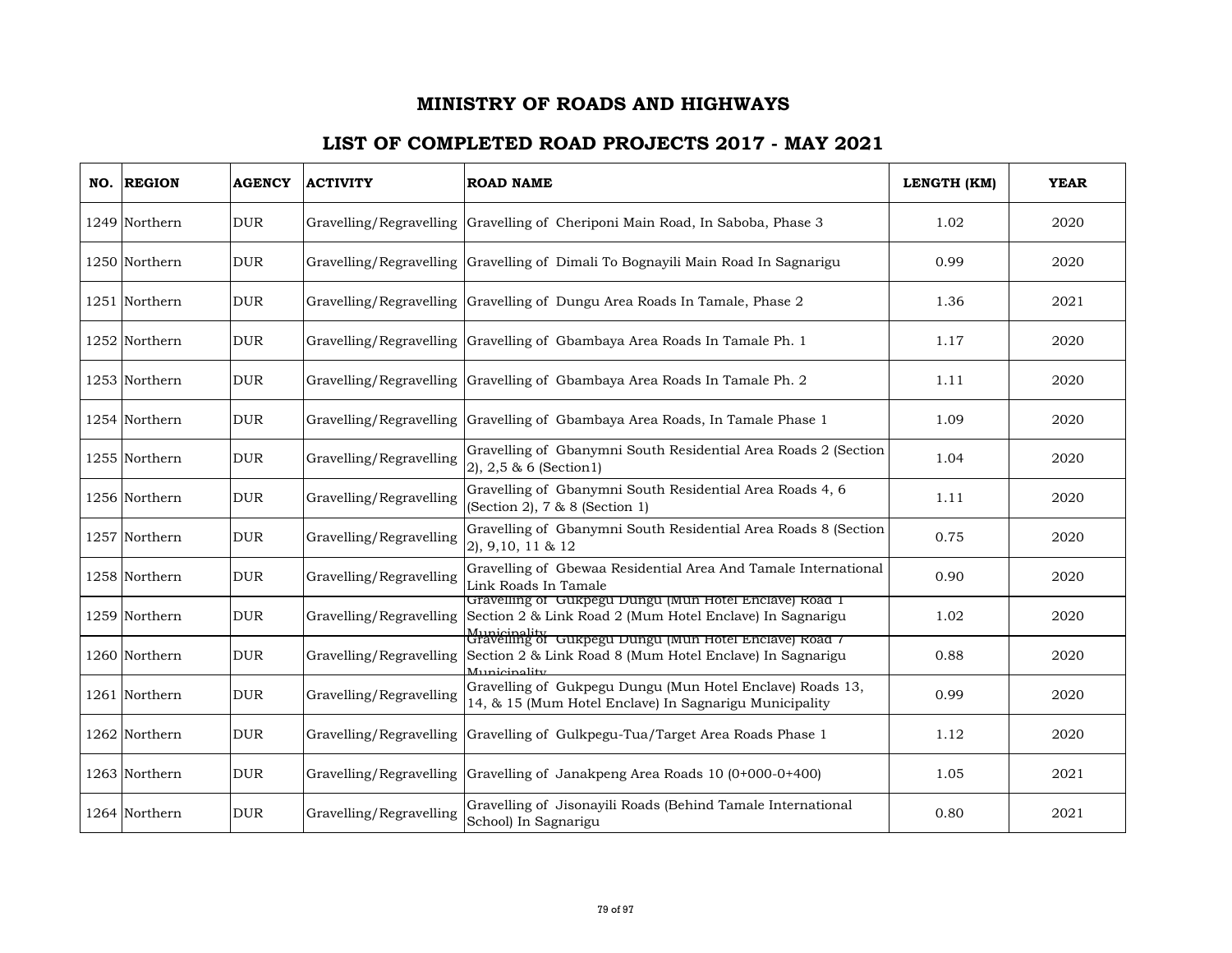| NO. REGION    | <b>AGENCY</b> | <b>ACTIVITY</b>         | <b>ROAD NAME</b>                                                                                       | LENGTH (KM) | <b>YEAR</b> |
|---------------|---------------|-------------------------|--------------------------------------------------------------------------------------------------------|-------------|-------------|
| 1265 Northern | <b>DUR</b>    | Gravelling/Regravelling | Gravelling of Junshegu Area Roads In Tamale Ph' 1                                                      | 1.15        | 2020        |
| 1266 Northern | <b>DUR</b>    | Gravelling/Regravelling | Gravelling of Junshegu Area Roads In Tamale Ph. 4(Relocated To<br>Kakpagyili)                          | 1.28        | 2020        |
| 1267 Northern | <b>DUR</b>    | Gravelling/Regravelling | Gravelling of Junshegu Area Roads In Tamale Ph. 6                                                      | 1.27        | 2020        |
| 1268 Northern | <b>DUR</b>    |                         | Gravelling/Regravelling Gravelling of Junshegu Area Roads, In Tamale Phase 2                           | 0.97        | 2021        |
| 1269 Northern | <b>DUR</b>    | Gravelling/Regravelling | Gravelling of Junshegu Area Roads, In Tamale Phase 6                                                   | 1.03        | 2020        |
| 1270 Northern | <b>DUR</b>    |                         | Gravelling/Regravelling Gravelling of Junshegu Area Roads, In Tamale Phase 9                           | 1.24        | 2020        |
| 1271 Northern | <b>DUR</b>    | Gravelling/Regravelling | Gravelling of Kakpagyili/Bamvim Area Roads, In Tamale Phase 3                                          | 0.71        | 2020        |
| 1272 Northern | <b>DUR</b>    | Gravelling/Regravelling | Gravelling of Kanvili Cemetary Area Roads                                                              | 0.61        | 2021        |
| 1273 Northern | <b>DUR</b>    | Gravelling/Regravelling | Gravelling of Kanvili Cemetary Area Roads (Relocated To<br>Gbanyamni And Gbewaa Residential Areas)     | 1.21        | 2021        |
| 1274 Northern | <b>DUR</b>    | Gravelling/Regravelling | Gravelling of Kanvili Cemetery Area Road                                                               | 0.98        | 2020        |
| 1275 Northern | <b>DUR</b>    | Gravelling/Regravelling | Gravelling of Kanvilli North Area Roads                                                                | 0.81        | 2020        |
| 1276 Northern | <b>DUR</b>    | Gravelling/Regravelling | Gravelling of Katariga Area Roads (Near 1St November School),<br>Within Sagnarigu Municipality Phase 1 | 0.79        | 2020        |
| 1277 Northern | <b>DUR</b>    | Gravelling/Regravelling | Gravelling of Katariga Area Roads (Near 1St November School),<br>Within Sagnarigu Municipality Phase 2 | 0.79        | 2020        |
| 1278 Northern | <b>DUR</b>    | Gravelling/Regravelling | Gravelling of Kpalop Road In Saboba Phase 1                                                            | 0.63        | 2020        |
| 1279 Northern | <b>DUR</b>    | Gravelling/Regravelling | Gravelling of Kpalsi Area Roads In Sagnarigu Municipality,<br>Phase 2 (Relocated To Gbanyamni)         | 0.96        | 2021        |
| 1280 Northern | <b>DUR</b>    | Gravelling/Regravelling | Gravelling of Kpanvo Area Roads, In Tamale Phase 1                                                     | 1.10        | 2020        |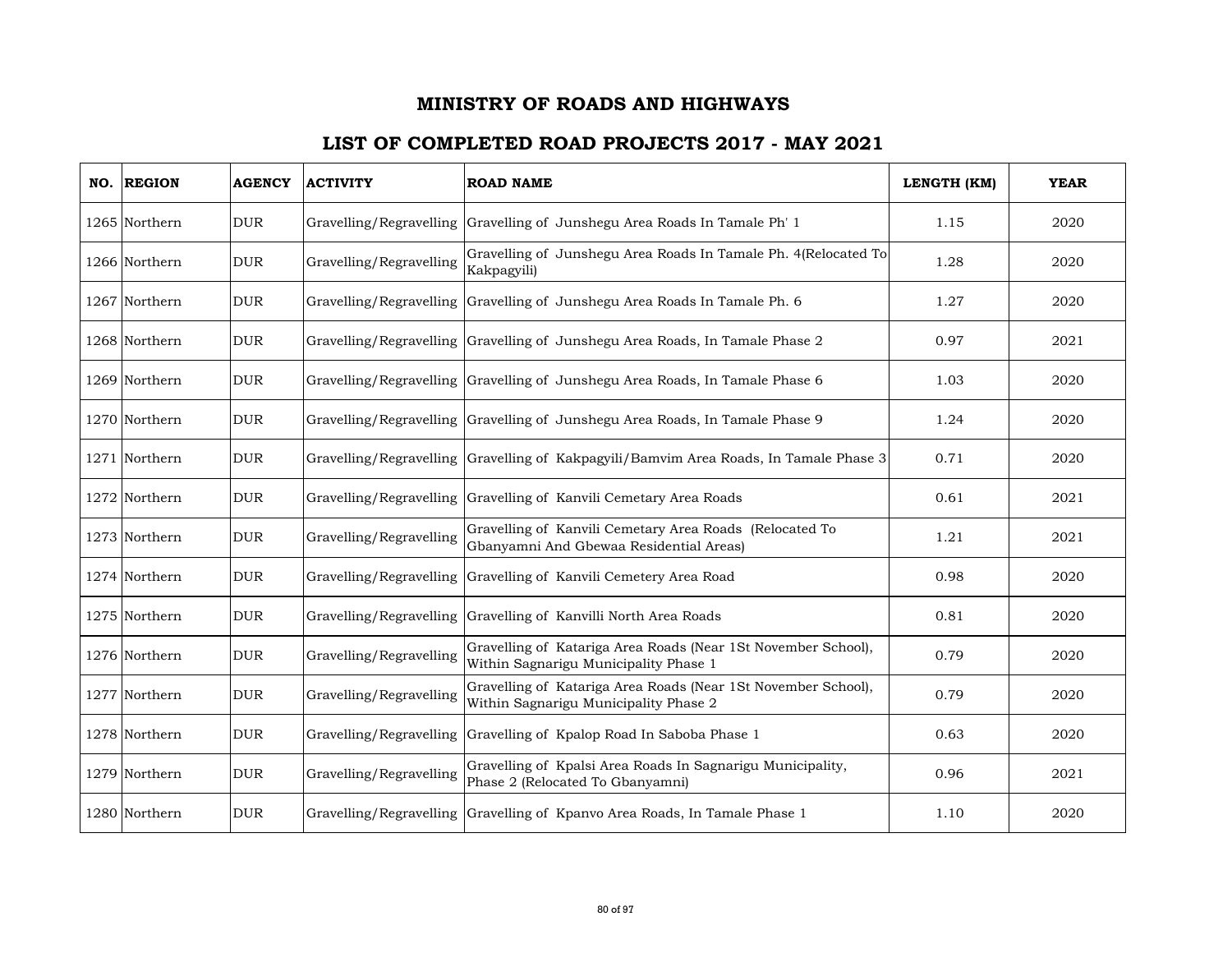| NO. REGION    | <b>AGENCY</b> | <b>ACTIVITY</b>         | <b>ROAD NAME</b>                                                                                      | LENGTH (KM) | <b>YEAR</b> |
|---------------|---------------|-------------------------|-------------------------------------------------------------------------------------------------------|-------------|-------------|
| 1281 Northern | <b>DUR</b>    | Gravelling/Regravelling | Gravelling of Kunyevilla Area Road, In Sagnarigu                                                      | 0.63        | 2021        |
| 1282 Northern | <b>DUR</b>    | Gravelling/Regravelling | Gravelling of Kushegu Link Roads In Yendi Municipality                                                | 1.22        | 2020        |
| 1283 Northern | <b>DUR</b>    | Gravelling/Regravelling | Gravelling of Nalung Area Roads, In Tamale Phase 2                                                    | 0.80        | 2021        |
| 1284 Northern | <b>DUR</b>    |                         | Gravelling/Regravelling Gravelling of Nalung Area Roads, In Tamale Phase 4                            | 1.00        | 2020        |
| 1285 Northern | <b>DUR</b>    | Gravelling/Regravelling | Gravelling of Norrip Village/Jisonayili Area Roads Phase 1                                            | 1.02        | 2020        |
| 1286 Northern | <b>DUR</b>    | Gravelling/Regravelling | Gravelling of Old Airport Area Roads In Sagnarigu Ph. 1                                               | 0.81        | 2020        |
| 1287 Northern | <b>DUR</b>    | Gravelling/Regravelling | Gravelling of Sawaba Area Roads Within Sagnarigu Municipality<br>Phase 1                              | 1.06        | 2020        |
| 1288 Northern | <b>DUR</b>    | Gravelling/Regravelling | Gravelling of Selected Link Roads At Vittin North/Vittin<br>Dabogshei Ph. 1                           | 0.90        | 2020        |
| 1289 Northern | <b>DUR</b>    | Gravelling/Regravelling | Gravelling of Selected Link Roads At Vittin North/Vittin<br>Dabogshei Ph. 2                           | 1.29        | 2021        |
| 1290 Northern | <b>DUR</b>    | Gravelling/Regravelling | Gravelling of Selected Link Roads At Vittin Target/Gukpegu In<br>Tamale                               | 1.05        | 2021        |
| 1291 Northern | <b>DUR</b>    | Gravelling/Regravelling | Gravelling of Selected Link Roads At Warikpomo In Yendi<br>Municipality, Phase 2                      | 1.02        | 2021        |
| 1292 Northern | DUR           | Gravelling/Regravelling | Gravelling of Selected Link Roads At Warikpomo In Yendi<br>Municipality, Phase 5                      | 1.29        | 2021        |
| 1293 Northern | <b>DUR</b>    | Gravelling/Regravelling | Gravelling of Selected Link Roads In Saatingli (Behind Islamic<br>Shs)Vph. 2 (Relocated To Gbanyamni) | 1.13        | 2021        |
| 1294 Northern | <b>DUR</b>    | Gravelling/Regravelling | Gravelling of Sellected Link Roads In Saatingli Phase 4<br>(Relocated To Kakpagyili)                  | 1.10        | 2021        |
| 1295 Northern | <b>DUR</b>    | Gravelling/Regravelling | Gravelling of Sellected Roads In Kpalsi, Phase 3                                                      | 1.05        | 2020        |
| 1296 Northern | <b>DUR</b>    |                         | Gravelling/Regravelling Gravelling of Sellected Roads In Kpalsi, Phase 4                              | 1.06        | 2021        |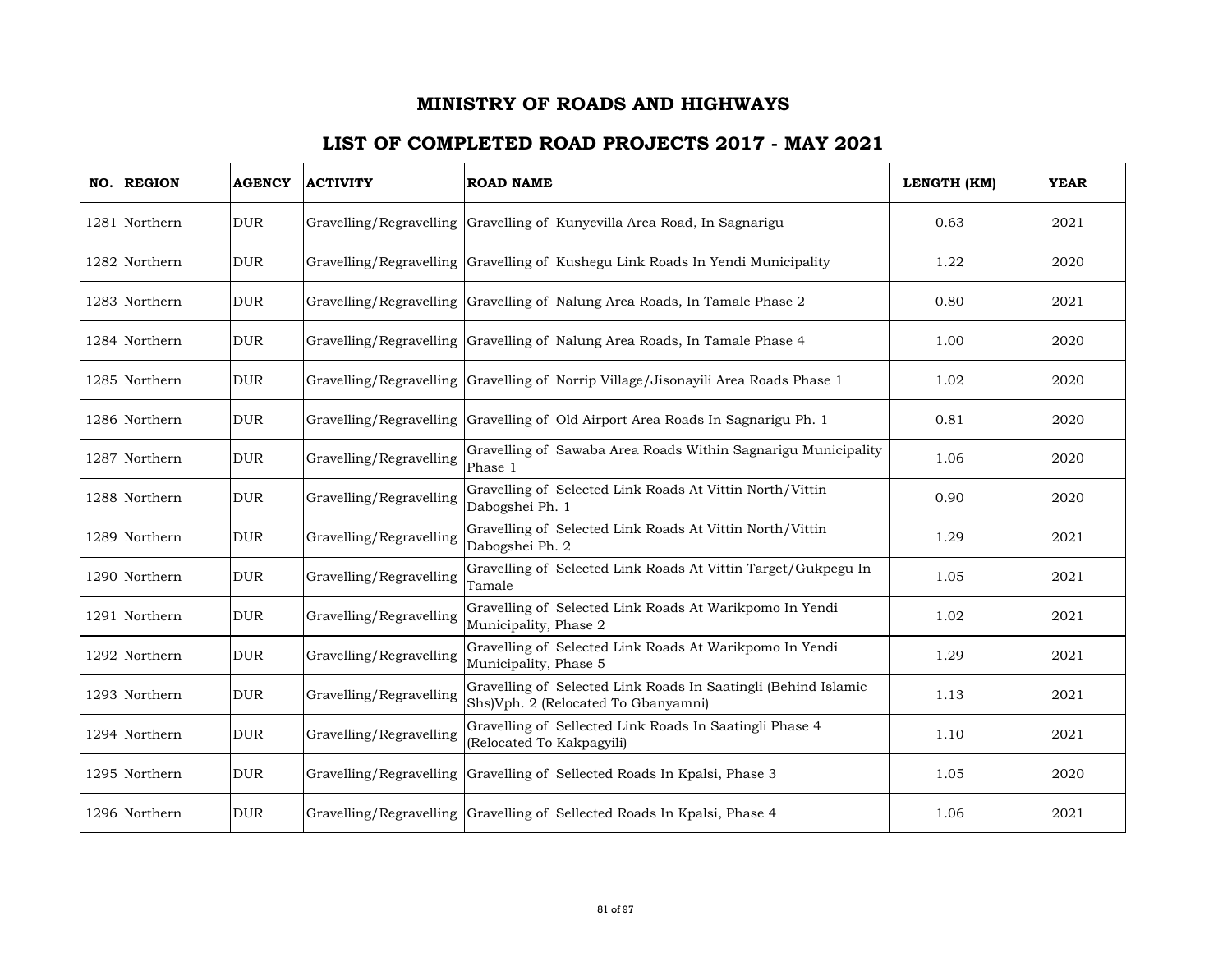| NO. REGION    | <b>AGENCY</b> | <b>ACTIVITY</b>         | <b>ROAD NAME</b>                                                                                                  | LENGTH (KM) | <b>YEAR</b> |
|---------------|---------------|-------------------------|-------------------------------------------------------------------------------------------------------------------|-------------|-------------|
| 1297 Northern | <b>DUR</b>    | Gravelling/Regravelling | Gravelling of Sheshagu Area Roads (Near Abattoir) In Sagnarigu<br>Municipality Ph.1                               | 1.00        | 2021        |
| 1298 Northern | <b>DUR</b>    | Gravelling/Regravelling | Gravelling of Sic Link Road 3                                                                                     | 1.00        | 2021        |
| 1299 Northern | <b>DUR</b>    | Gravelling/Regravelling | Gravelling of Taha Bricks Factory Road (Relocated To<br>Sakpalugu)                                                | 0.88        | 2021        |
| 1300 Northern | <b>DUR</b>    |                         | Gravelling/Regravelling Gravelling of Taha Link Road 2 Within Sagnarigu Municipality                              | 0.89        | 2020        |
| 1301 Northern | <b>DUR</b>    | Gravelling/Regravelling | Gravelling of Toma-Market Road/New Market Road, In Saboba<br>Phase 1                                              | 0.60        | 2020        |
| 1302 Northern | <b>DUR</b>    | Gravelling/Regravelling | Gravelling of Toma-Market Road/New Market Road, In Saboba<br>Phase 2 (Relocated To Setin Yaani & Tilinyi, Saboba) | 0.80        | 2020        |
| 1303 Northern | <b>DUR</b>    | Gravelling/Regravelling | Gravelling of Toma-Market Road/New Market Road, In Saboba<br>Phase 3                                              | 0.75        | 2020        |
| 1304 Northern | <b>DUR</b>    | Gravelling/Regravelling | Gravelling of Toma-Market Road/New Market Road, In Saboba<br>Phase 4                                              | 0.71        | 2020        |
| 1305 Northern | <b>DUR</b>    | Gravelling/Regravelling | Gravelling of Ubor-Jayom Street, In Saboba Phase 1                                                                | 0.71        | 2020        |
| 1306 Northern | <b>DUR</b>    | Gravelling/Regravelling | Gravelling of Vittin Target Area Roads (Assemblies Of God<br>Impact Church) In Tamale Ph. 1                       | 0.91        | 2021        |
| 1307 Northern | <b>DUR</b>    | Gravelling/Regravelling | Gravelling of Vittin Target Area Roads (Assemblies Of God<br>Impact Church) In Tamale Ph. 2                       | 1.23        | 2021        |
| 1308 Northern | <b>DUR</b>    | Gravelling/Regravelling | Gravelling of Vittin Target Residential Area Roads (Near Target<br>Hill), In Tamale Phase 1                       | 1.25        | 2021        |
| 1309 Northern | <b>DUR</b>    | Gravelling/Regravelling | Gravelling of Vittin Target Residential Area Roads (Near Target<br>Hill), In Tamale Phase 3                       | 1.08        | 2020        |
| 1310 Northern | <b>DUR</b>    | Gravelling/Regravelling | Gravelling of Zagyuri/Saatingli Area Roads In Sagnarigu                                                           | 1.08        | 2020        |
| 1311 Northern | <b>DUR</b>    |                         | Gravelling/Regravelling Gravelling of Zujung Area Roads In Tamale Phase 3                                         | 0.98        | 2020        |
| 1312 Northern | <b>DUR</b>    | Gravelling/Regravelling | Gravelling of Zujung Area Roads, In Tamale Phase 10 (Relocated<br>To Vittin Dabogshei Area Roads)                 | 1.36        | 2020        |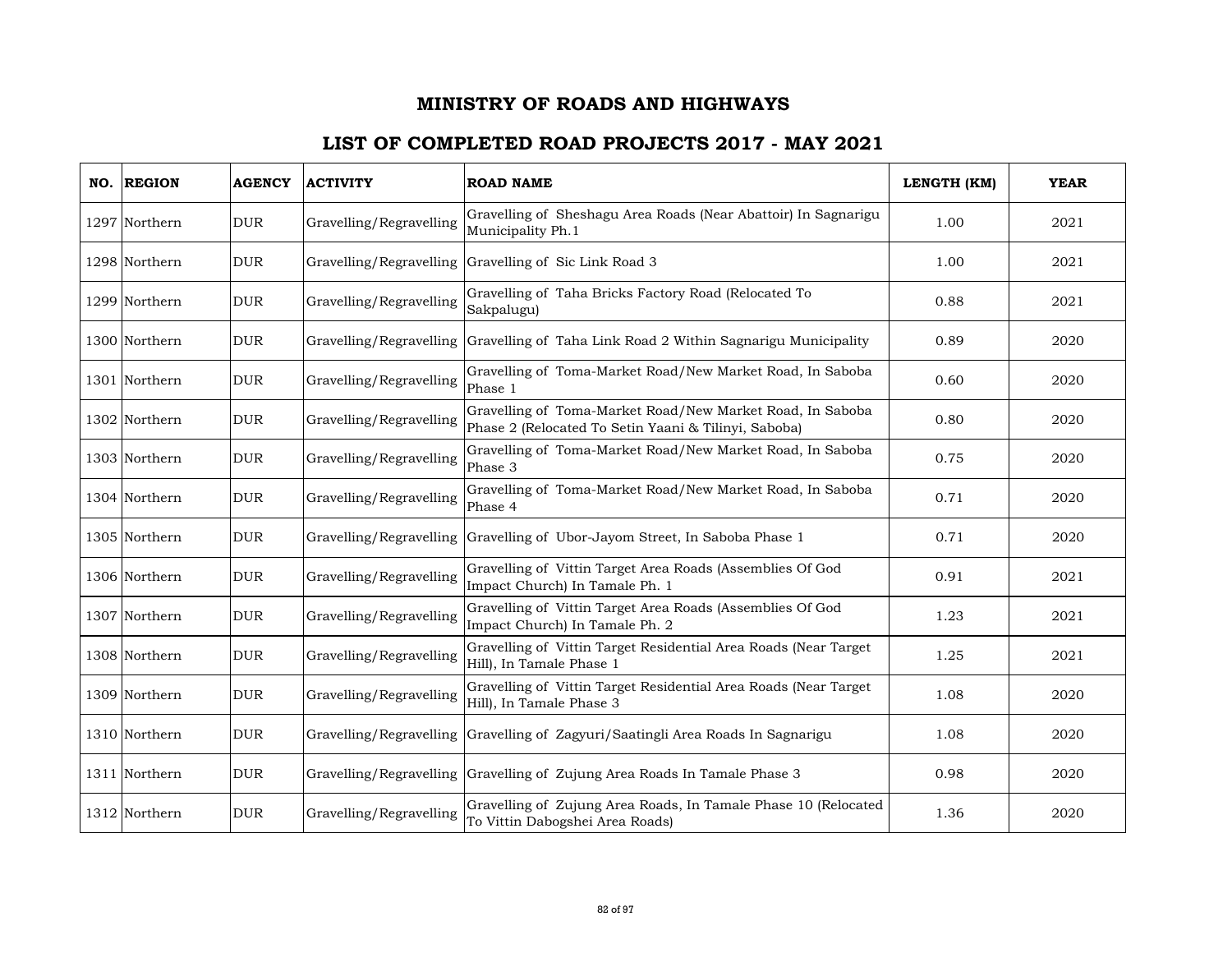| NO. REGION    | <b>AGENCY</b> | <b>ACTIVITY</b>         | <b>ROAD NAME</b>                                                                                                     | LENGTH (KM) | <b>YEAR</b> |
|---------------|---------------|-------------------------|----------------------------------------------------------------------------------------------------------------------|-------------|-------------|
| 1313 Northern | <b>DUR</b>    |                         | Gravelling/Regravelling Gravelling of Zujung Area Roads, In Tamale Phase 4                                           | 1.16        | 2020        |
| 1314 Northern | <b>DUR</b>    |                         | Gravelling/Regravelling Gravelling of Zujung Area Roads, In Tamale Phase 9                                           | 1.05        | 2020        |
| 1315 Northern | <b>DUR</b>    | Gravelling/Regravelling | Gravelling of Zujung Area Roads, In Tamale Phase 9                                                                   | 1.07        | 2021        |
| 1316 Northern | <b>DUR</b>    | Gravelling/Regravelling | Gravelling Within Sagnarigu Community Area Roads (Near<br>Proposed Market Enclave) In Sagnarigu Municipality Ph. 4   | 1.09        | 2021        |
| 1317 Northern | <b>DUR</b>    | Gravelling/Regravelling | Gravelling Surface Within Sagnarigu Municipality Area Roads<br>(Near Proposed Market Enclaves), In Sagnarigu Phase 3 | 0.84        | 2020        |
| 1318 Northern | <b>DUR</b>    | Gravelling/Regravelling | Gravelling Surface Within Tampei Kukuo & Malshegu<br>Community Area Road Phase 1                                     | 1.20        | 2020        |
| 1319 Northern | <b>DUR</b>    | Gravelling/Regravelling | Gravelling Surface Within Tampei Kukuo & Malshegu<br>Community Area Road Phase 1                                     | 1.04        | 2020        |
| 1320 Northern | <b>DUR</b>    | Gravelling/Regravelling | Regravelling Of Vittin/Kalariga Link Roads In Tamale Phase 4                                                         | 1.36        | 2020        |
| 1321 Northern | <b>DUR</b>    | Spot Improvement        | Spot Improvement Of 3Rd Ring Road (Kpanvo Section) In Tamale<br>Phase 1                                              | 1.05        | 2020        |
| 1322 Northern | <b>DUR</b>    | Spot Improvement        | Spot Improvement Of 3Rd Ring Road (Kpanvo Section) In Tamale<br>Phase 2                                              | 0.85        | 2020        |
| 1323 Northern | <b>DUR</b>    | Spot Improvement        | Spot Improvement Of Jisonayili-Choggu Yapalsi Link Road In<br>Sagnarigu Municipality                                 | 0.88        | 2020        |
| 1324 Northern | <b>DUR</b>    | Spot Improvement        | Spot Improvement Works At Education Ridge Within Sagnarigu<br>Municipality                                           | 0.60        | 2020        |
| 1325 Northern | <b>DUR</b>    | Upgrading               | Upgrading Of Assa Guest House, Gbc (Green Lodge Area) Roads,<br>Bole (1.1Km)                                         | 0.87        | 2020        |
| 1326 Northern | <b>DUR</b>    | Upgrading               | Upgrading Of Kpakpagyili & Datoyili Area Roads In Tamale Phase                                                       | 0.95        | 2020        |
| 1327 Northern | <b>DUR</b>    | Upgrading               | Upgrading Of Yendi Madina Area Roads And Links Within Yendi                                                          | 1.13        | 2020        |
| 1328 Northern | <b>DUR</b>    | Upgrading               | Upgrading To Bituminous Surface (Primer Seal & Seal) Of<br>Gumbihini Main Road In Tamale Phase 1                     | 0.26        | 2020        |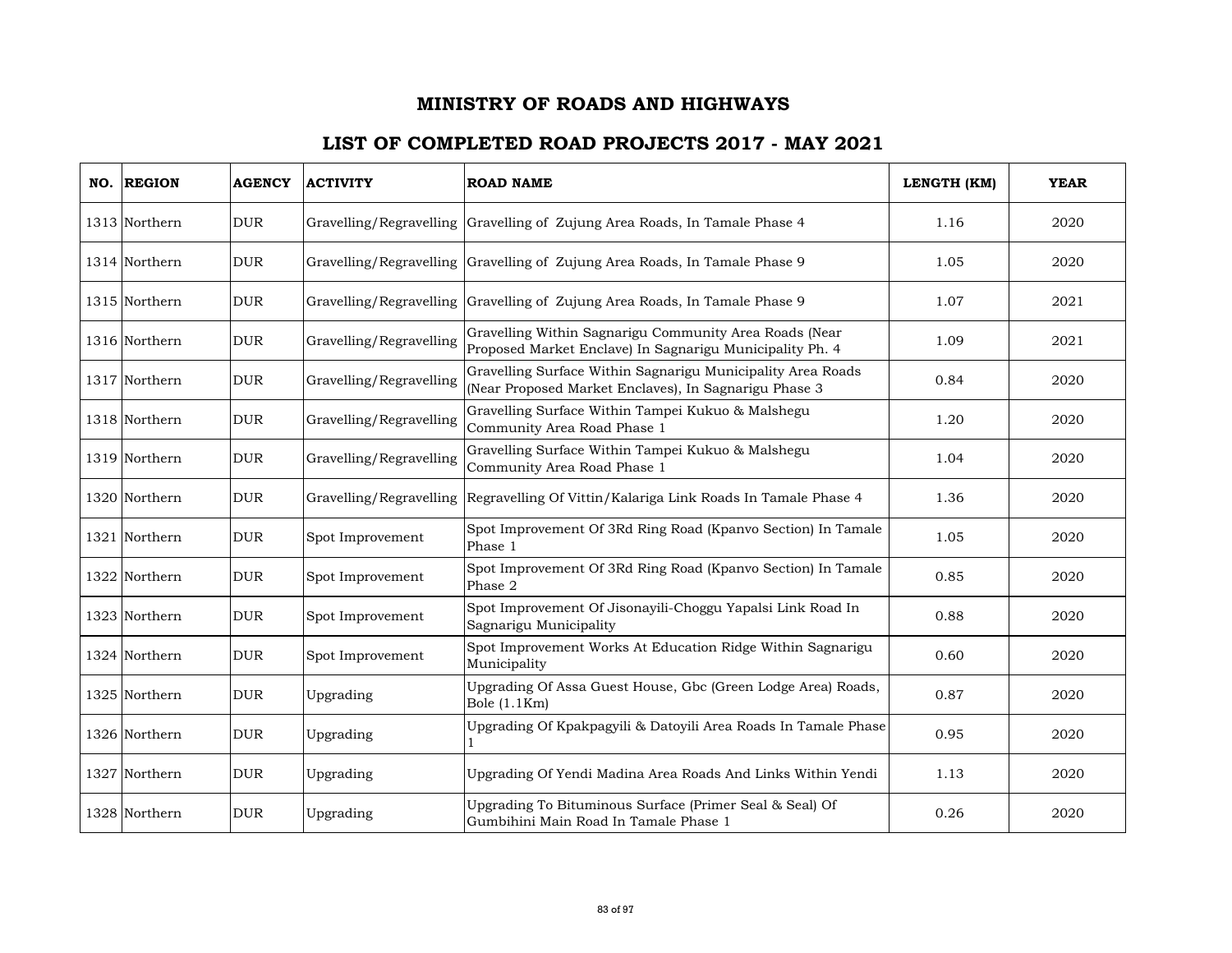| NO. REGION    | <b>AGENCY</b> | <b>ACTIVITY</b>         | <b>ROAD NAME</b>                                                                                                 | LENGTH (KM) | <b>YEAR</b> |
|---------------|---------------|-------------------------|------------------------------------------------------------------------------------------------------------------|-------------|-------------|
| 1329 Northern | <b>DUR</b>    | Upgrading               | Upgrading To Bituminous Surface (Primer Seal & Seal) Of<br>Gumbihini Main Road In Tamale Phase 2                 | 0.15        | 2020        |
| 1330 Northern | <b>DUR</b>    | Upgrading               | Upgrading To Bituminous Surface (Primer Seal & Seal) Of<br>Gumbihini Main Road In Tamale Phase 3                 | 0.15        | 2020        |
| 1331 Northern | <b>DUR</b>    | Upgrading               | Upgrading To Bituminous Surface (Primer Seal & Seal) Of<br>Gumbihini Main Road In Tamale Phase 4                 | 0.15        | 2020        |
| 1332 Northern | <b>DUR</b>    | Upgrading               | Upgrading To Bituminous Surface (Primer Seal & Seal) Of<br>Gumbihini Main Road In Tamale Phase 5                 | 0.15        | 2020        |
| 1333 Northern | <b>DUR</b>    | Upgrading               | Upgrading To Bituminous Surface (Primer Seal & Seal) Of Kalisco-<br>2Nd Ring Road Link, Kalpohini Tamale Phase 1 | 0.26        | 2020        |
| 1334 Northern | <b>DUR</b>    | Upgrading               | Upgrading To Bituminous Surface (Primer Seal & Seal) Of Kalisco-<br>2Nd Ring Road Link, Kalpohini Tamale Phase 2 | 0.25        | 2020        |
| 1335 Northern | <b>DUR</b>    | Upgrading               | Upgrading To Bituminous Surface (Primer Seal & Seal) Of Kalisco-<br>2Nd Ring Road Link, Kalpohini Tamale Phase 3 | 0.25        | 2020        |
| 1336 Northern | <b>DUR</b>    | Upgrading               | Upgrading To Bituminous Surface (Primer Seal & Seal) Of Queen<br>Elizabeth Road, Tishegu In Tamale Phase 2       | 0.32        | 2020        |
| 1337 Northern | <b>DUR</b>    | Upgrading               | Upgrading To Bituminous Surface (Primer Seal & Seal) Of Queen<br>Elizabeth Road, Tishigu In Tamale Phase 1       | 0.30        | 2020        |
| 1338 Northern | <b>DUR</b>    | Upgrading               | Upgrading To Bituminous Surface (Primer Seal) Of Naaluro<br>Estates School Link Roads In Sagnarigu Phase 1       | 0.87        | 2021        |
| 1339 Northern | <b>DUR</b>    | Upgrading               | Upgrading To Bituminous Surface (Primer Seal) Of Sognayili<br>Main Road In Tamale Phase 1                        | 0.18        | 2021        |
| 1340 Northern | <b>DUR</b>    | Upgrading               | Upgrading To Bituminous Surface (Primer Seal) Of Sognayili<br>Main Road In Tamale Phase 2                        | 0.13        | 2021        |
| 1341 Northern | <b>DUR</b>    | Upgrading               | Upgrading To Bituminous Surface (Primer Seal) Of Sognayili<br>Main Road In Tamale Phase 3                        | 0.93        | 2021        |
| 1342 Northern | <b>DUR</b>    | Upgrading               | Upgrading To Bituminous Surface (Primer Seal) Of Sognayili<br>Main Road In Tamale Phase 4                        | 0.13        | 2021        |
| 1343 Northern | <b>DUR</b>    | Partial Reconstruction  | Partial Reconstruction Of Selected Roads In Tamale (5.00Km)                                                      | 4.11        | 2020        |
| 1344 Northern | <b>GHA</b>    | Gravelling/Regravelling | Regravelling of Kpandai-Buya Road (km 0-5) Lot 1 (Rescoped to<br>Fill Nakpali Bridge Approaches)                 | 5.00        | 2020        |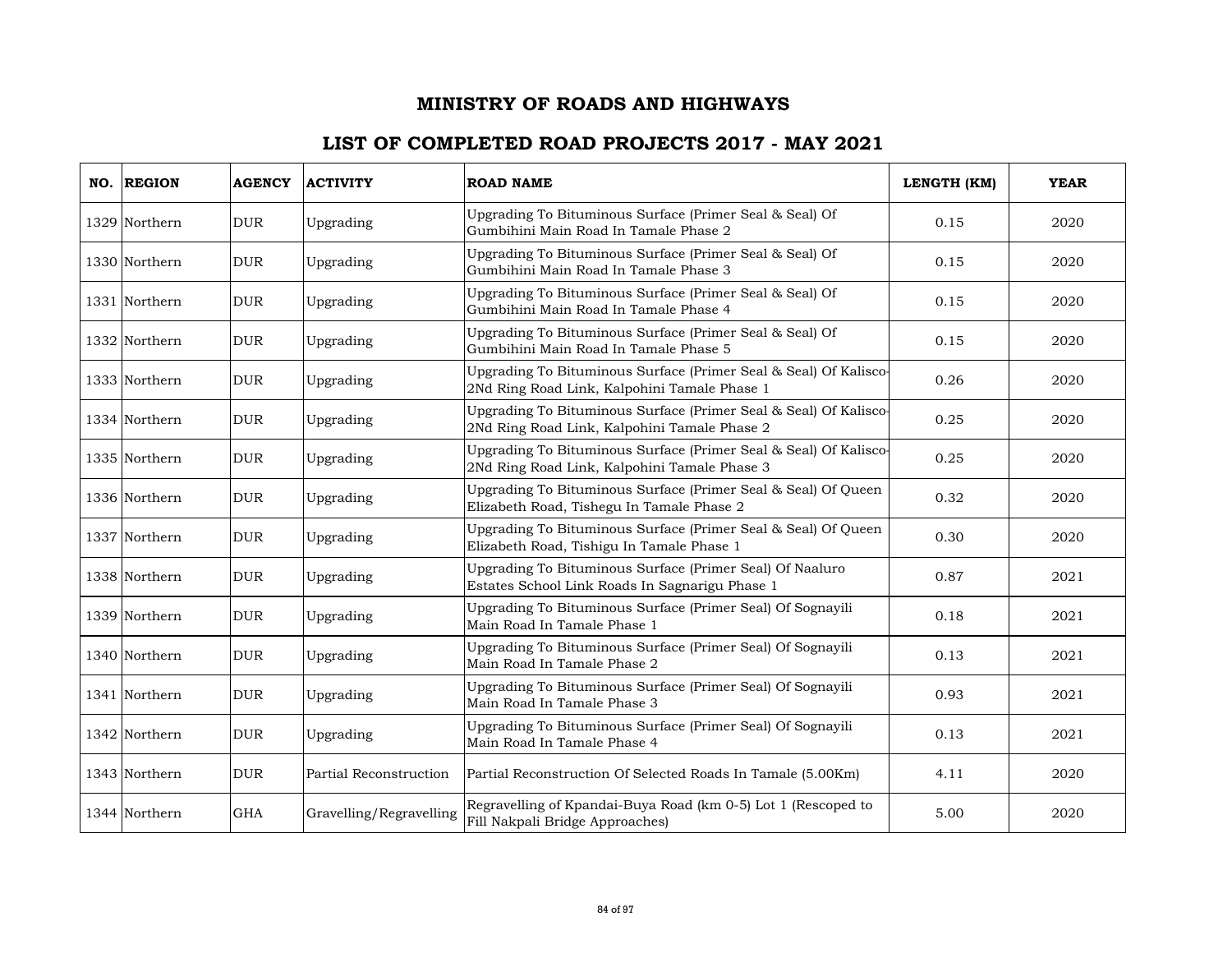|          | NO. REGION    | <b>AGENCY</b> | <b>ACTIVITY</b>         | <b>ROAD NAME</b>                                                                                           | LENGTH (KM) | <b>YEAR</b> |
|----------|---------------|---------------|-------------------------|------------------------------------------------------------------------------------------------------------|-------------|-------------|
|          | 1345 Northern | <b>GHA</b>    | Gravelling/Regravelling | Regravelling of Kpandai-Buya Road (km 5-10) Lot 2 (Relocated to<br>Yendi-Zabzugu Road km 43-48)            | 5.00        | 2019        |
|          | 1346 Northern | <b>GHA</b>    |                         | Gravelling/Regravelling Regravelling of Yendi-Zabzugu Road (km 33-38) Lot 4                                | 5.00        | 2018        |
|          | 1347 Northern | <b>GHA</b>    |                         | Gravelling/Regravelling Regravelling of Zabzugu-Tatale Road (km 5-10) Lot 6                                | 5.00        | 2018        |
|          | 1348 Northern | <b>GHA</b>    |                         | Gravelling/Regravelling Regravelling of Yendi-Zabzugu Road (km 28-33) Lot 3                                | 5.00        | 2019        |
|          | 1349 Northern | <b>GHA</b>    |                         | Gravelling/Regravelling Regravelling of Zabzugu-Tatale Road (km 0-5) Lot 5                                 | 5.00        | 2020        |
|          | 1350 Northern | <b>GHA</b>    | Upgrading               | Upgrading of Tamale-Kumbungu-Nawuni Road (km 6-16)                                                         | 10.00       | 2019        |
|          | 1351 Northern | <b>GHA</b>    | Upgrading               | Upgrading of Tamale-Tolon-Daboya Road (km 13.2-19.8 & 22.2-<br>(25.6)                                      | 10.00       | 2020        |
|          | 1352 Northern | <b>GHA</b>    | Upgrading               | Upgrading of Daboya-Mankarigu-Wiasi Road (km 0.0-10.0)                                                     | 10.00       | 2021        |
|          | 1353 Northern | <b>GHA</b>    | Reconstruction          | Reconstruction Of Kete Krachi - Kpandai - Nakpanyili Road (Km<br>88 - 123) & Wulensi Town Roads (3 - 38Km) | 38.00       | 2019        |
| 1354 Oti |               | <b>GHA</b>    | Rehabilitation          | Rehabilitation of Nkonya Wurapong - Kwamikrom (21km)<br>(Kpando - Worawora Road (Km 21+000 - 42 +000)      | 21          | 2021        |
| 1355 Oti |               | <b>GHA</b>    | Upgrading               | Upgrading of Kete - Krachi - Buya Road (KM 30 - 56.90)                                                     | 26.9        | 2021        |
| 1356 Oti |               | <b>GHA</b>    | Upgrading               | Upgrading Of Borae Jn. - Dodiokorpe Road (Km 11.05 - 28.05)                                                | 17          | 2020        |
| 1357 Oti |               | <b>GHA</b>    | Upgrading               | Borae Jn - Didiokope (Km 11.05 - 28.05)                                                                    | 17.00       | 2021        |
| 1358 Oti |               | <b>GHA</b>    | Reconstruction          | Reconstruction Of Kete Krachi - Kpandai - Nakpanyili Road (Km<br>51 - 88) And Kpandai Town Roads (3Km)     | 40.00       | 2021        |
| 1359 Oti |               | <b>GHA</b>    | Upgrading               | Upgrading Of Kete - Krachi - Buya Road (Km 30 - 56.90)                                                     | 26.9        | 2021        |
|          | 1360 Savannah | <b>DFR</b>    | Rehabilitation          | Damongo-Kpiri                                                                                              | 8.00        | 2021        |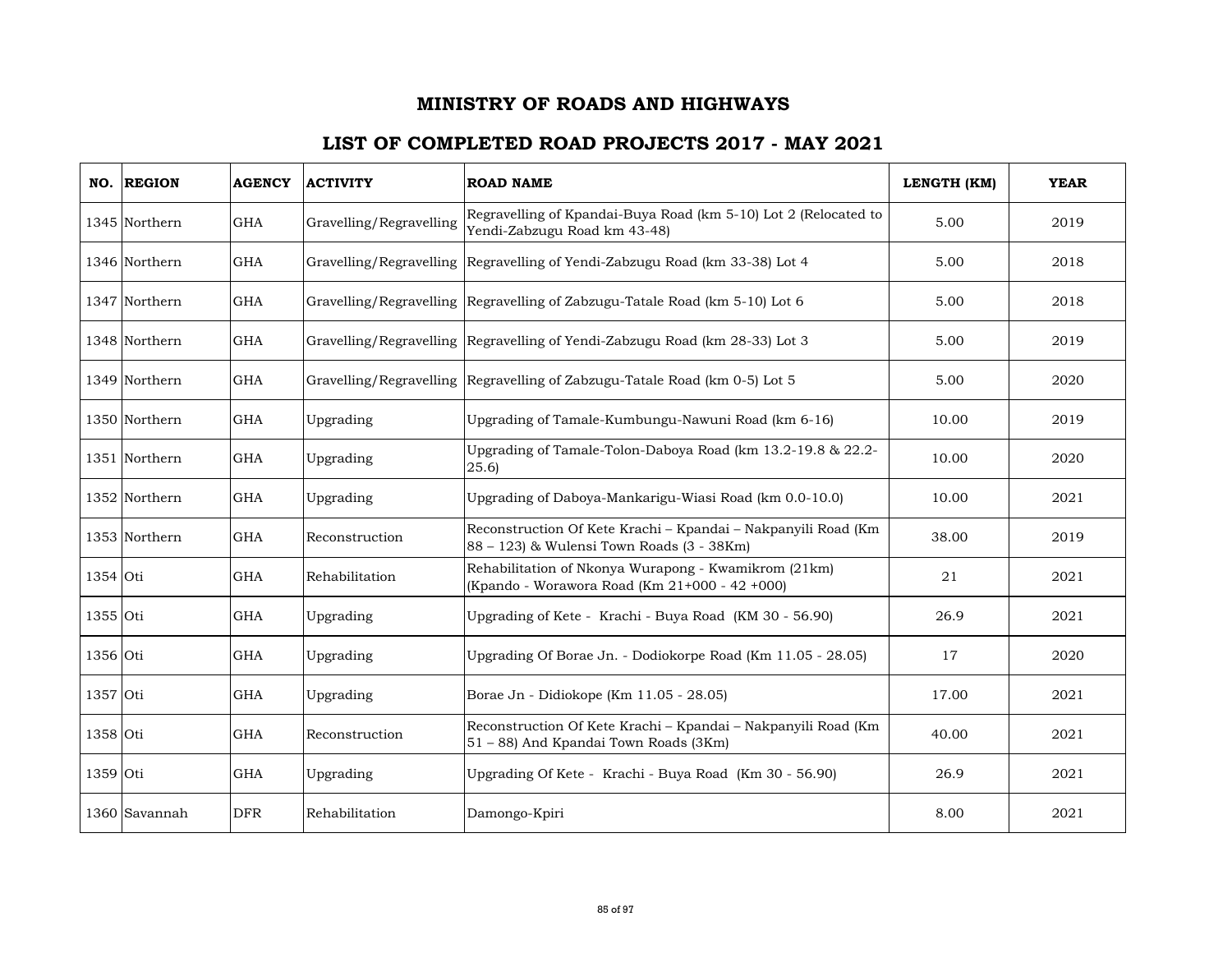| NO. REGION      | <b>AGENCY</b> | <b>ACTIVITY</b>  | <b>ROAD NAME</b>                                                                  | LENGTH (KM) | <b>YEAR</b> |
|-----------------|---------------|------------------|-----------------------------------------------------------------------------------|-------------|-------------|
| 1361 Savannah   | <b>DFR</b>    | Rehabilitation   | Damongo - Kpiri                                                                   | 8.00        | 2021        |
| 1362 Savannah   | <b>DFR</b>    | Upgrading        | Gbung - Libi Feeder Road (12.50km)                                                | 12.50       | 2018        |
| 1363 Savannah   | <b>DFR</b>    | Spot Improvement | Bunjai - Deba - Yala Ph.1                                                         | 17.00       | 2020        |
| 1364 Savannah   | <b>DFR</b>    | Spot Improvement | Damongo - Kpiri                                                                   | 8.00        | 2021        |
| 1365 Savannah   | <b>GHA</b>    | Rehabilitation   | Resealing/ Sectional Rehabilitation Of Sawla-Nyoli Road (Km<br>5.00-13.00) Lot 1  | 8.00        | 2020        |
| 1366 Savannah   | <b>GHA</b>    | Rehabilitation   | Resealing/ Sectional Rehabilitation Of Sawla-Nyoli Road (Km<br>13.00-21.00) Lot 2 | 8.00        | 2020        |
| 1367 Upper East | <b>DFR</b>    | Rehabilitation   | Zamsa- Gobsa- Chansa Feeder Road                                                  | 7.10        | 2020        |
| 1368 Upper East | <b>DFR</b>    | Rehabilitation   | Ghanadaa-Apatanga Farms- Akasaringa Feeder Road (14.20                            | 14.20       | 2021        |
| 1369 Upper East | <b>DFR</b>    | Rehabilitation   | Kulbia-Yebongo Feeder Road & Others (22.21Km)                                     | 22.21       | 2020        |
| 1370 Upper East | <b>DFR</b>    | Rehabilitation   | Paga - Sirigu Feeder Road & Others                                                | 27.90       | 2019        |
| 1371 Upper East | <b>DFR</b>    | Rehabilitation   | Balungu - Longu - Vea Feeder Road & Others                                        | 38.50       | 2020        |
| 1372 Upper East | <b>DUR</b>    | Asphalt Overlay  | Asphalt Overlay Of Hospital Road                                                  | 0.90        | 2018        |
| 1373 Upper East | <b>DUR</b>    | Asphalt Overlay  | Asphalt Overlay Of Atulba Street (Ssnit - Adb Rd)                                 | 1.20        | 2017        |
| 1374 Upper East | <b>DUR</b>    | Asphalt Overlay  | Asphalt Overlay Of Ayia Street                                                    | 0.30        | 2017        |
| 1375 Upper East | <b>DUR</b>    | Asphalt Overlay  | Asphalt Overlay Of Bolgatanga-Bawku Main Road                                     | 1.10        | 2020        |
| 1376 Upper East | <b>DUR</b>    | Asphalt Overlay  | Asphalt Overlay Of Bolgatanga-Bawku Main Road                                     | 1.60        | 2020        |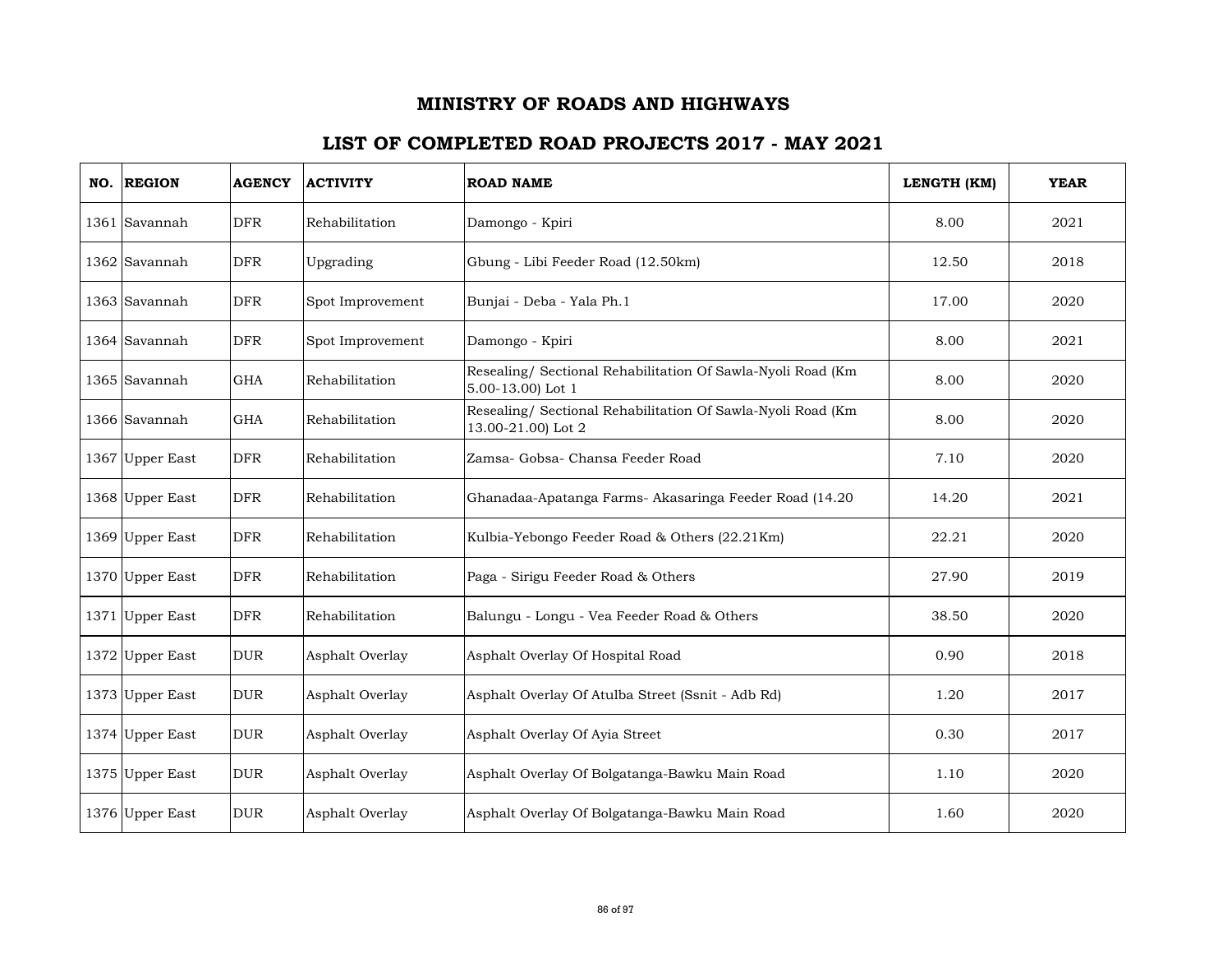| NO. REGION      | <b>AGENCY</b> | <b>ACTIVITY</b>         | <b>ROAD NAME</b>                                                           | LENGTH (KM) | <b>YEAR</b> |
|-----------------|---------------|-------------------------|----------------------------------------------------------------------------|-------------|-------------|
| 1377 Upper East | <b>DUR</b>    | Asphalt Overlay         | Asphalt Overlay Of Cinema Road (Behind Prison)                             | 0.40        | 2017        |
| 1378 Upper East | <b>DUR</b>    | Asphalt Overlay         | Asphalt Overlay Of Daportindongo Road                                      | 1.20        | 2017        |
| 1379 Upper East | <b>DUR</b>    | Asphalt Overlay         | Asphalt Overlay Of Dvla Road                                               | 0.80        | 2020        |
| 1380 Upper East | <b>DUR</b>    | Asphalt Overlay         | Asphalt Overlay Of Kologo Naga Road (Uds Road)                             | 2.50        | 2017        |
| 1381 Upper East | <b>DUR</b>    | Asphalt Overlay         | Asphalt Overlay Of Library Road                                            | 1.10        | 2017        |
| 1382 Upper East | <b>DUR</b>    | Asphalt Overlay         | Asphalt Overlay Of Mission Link (John Bosco Catholic Church)               | 1.40        | 2017        |
| 1383 Upper East | <b>DUR</b>    | Asphalt Overlay         | Asphalt Overlay Of Rcc Road                                                | 1.10        | 2019        |
| 1384 Upper East | <b>DUR</b>    | Asphalt Overlay         | Asphalt Overlay Of Rcc/Residency Road                                      | 1.50        | 2020        |
| 1385 Upper East | <b>DUR</b>    | Asphalt Overlay         | Asphalt Overlay Of Regional Hospital Road                                  | 0.40        | 2020        |
| 1386 Upper East | <b>DUR</b>    | Asphalt Overlay         | Asphalt Overlay Of Skin Link                                               | 0.20        | 2017        |
| 1387 Upper East | <b>DUR</b>    | Asphalt Overlay         | Asphalt Overlay Of Tanzui Road                                             | 1.10        | 2017        |
| 1388 Upper East | <b>DUR</b>    | Asphalt Overlay         | Asphalt Overlay Of Tindaa Zoko Road (Stadium Road)                         | 1.20        | 2017        |
| 1389 Upper East | <b>GHA</b>    | Gravelling/Regravelling | Regravelling Of Wiaga - Fumbisi - Wiase Road (Km 31.0 - 35.0) -<br>Lot 8   | 4.00        | 2021        |
| 1390 Upper East | <b>GHA</b>    | Gravelling/Regravelling | Regravelling Of Missiga - Garu - Sissie Road (Km 20.0 - 24.0) -<br>Lot $2$ | 4.00        | 2021        |
| 1391 Upper East | <b>GHA</b>    | Gravelling/Regravelling | Regravelling Of Wiaga - Fumbisi - Wiase Road (Km 35.0 - 40.0) -<br>Lot 9   | 5.00        | 2020        |
| 1392 Upper West | <b>DFR</b>    | Rehabilitation          | Jirapa-Babile                                                              | 5.50        | 2020        |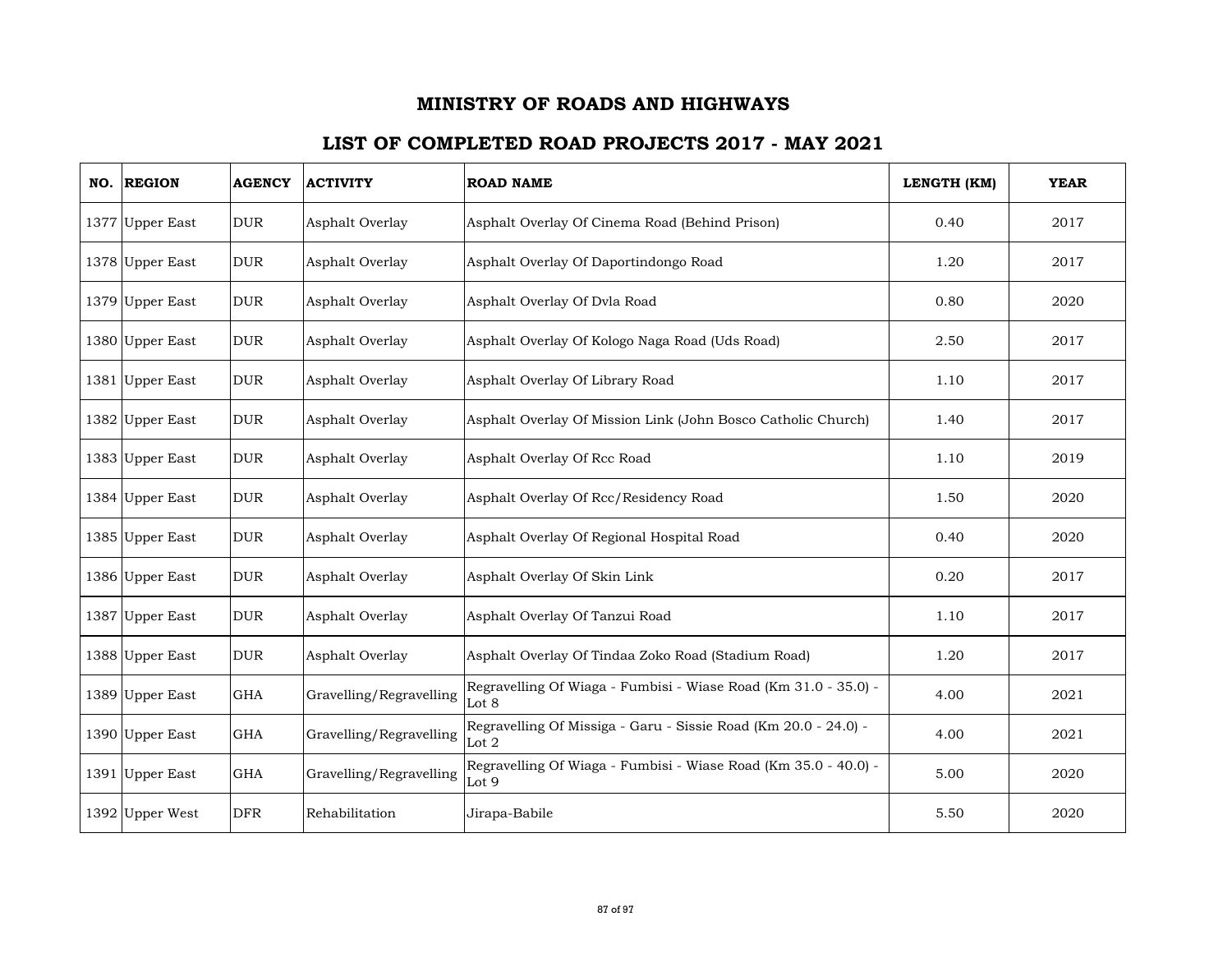| NO. REGION      | <b>AGENCY</b> | <b>ACTIVITY</b> | <b>ROAD NAME</b>                                                | LENGTH (KM) | <b>YEAR</b> |
|-----------------|---------------|-----------------|-----------------------------------------------------------------|-------------|-------------|
| 1393 Upper West | <b>DFR</b>    | Rehabilitation  | Kaleo-Sankana-Takpo                                             | 12.50       | 2020        |
| 1394 Upper West | <b>DUR</b>    | Asphalt Overlay | Asphalt Overlay Of Police Stn. R/A To Busa Junction             | 0.80        | 2017        |
| 1395 Upper West | <b>DUR</b>    | Asphalt Overlay | Asphalt Overlay Of Ring Road (Hosp.Jtn. To T-Junction)          | 2.75        | 2017        |
| 1396 Upper West | <b>GHA</b>    |                 | Gravelling/Regravelling Regravelling Of Dorimon-Wechau Road     | 4.20        | 2018        |
| 1397 Upper West | <b>GHA</b>    |                 | Gravelling/Regravelling Regravelling Of Zini-Lambussiee Road    | 5.00        | 2019        |
| 1398 Upper West | <b>GHA</b>    | Upgrading       | Upgrading Of Fian - Wahabu (10Km) Lot 2                         | 10.00       | 2021        |
| 1399 Upper West | <b>GHA</b>    | Upgrading       | Upgrading Of Nadowli-Lawra-Hamile Road<br>(Km 45 - 87.6), Lot 8 | 42.60       | 2021        |
| 1400 Upper West | <b>GHA</b>    | Resealing       | Resealing Of Wa-Fian-Han Road (Km 0-5) - Lot 4                  | 5.00        | 2020        |
| 1401 Upper West | <b>GHA</b>    | Resealing       | Resealing Of Wa-Fian-Han Road (Km 0-5) - Lot 3                  | 5.00        | 2019        |
| 1402 Upper West | <b>GHA</b>    | Resealing       | Resealing Of Wa-Nadowli-Jirapa                                  | 5.00        | 2018        |
| 1403 Upper West | <b>GHA</b>    | Construction    | Construction Of Wa-Han Road (Km 24 - 54)                        | 30.00       | 2019        |
| 1404 Volta      | <b>DFR</b>    | Rehabilitation  | Liati Agbonyira -Fodome Ahor Phii                               | 9.70        | 2021        |
| 1405 Volta      | <b>DFR</b>    | Rehabilitation  | Matse-Klave(17.8Km) & Lume Atsiame-Avetokoe(Km:0.0-0.2)         | 17.80       | 2018        |
| 1406 Volta      | <b>DUR</b>    | Upgrading       | Upgrading of Klefe Town Roads                                   | 2.44        | 2021        |
| 1407 Volta      | <b>DUR</b>    | Asphalt Overlay | Asphalt Overlay Of Access                                       | 0.05        | 2020        |
| 1408 Volta      | <b>DUR</b>    | Asphalt Overlay | Asphalt Overlay Of Amega Martin Street                          | 0.05        | 2020        |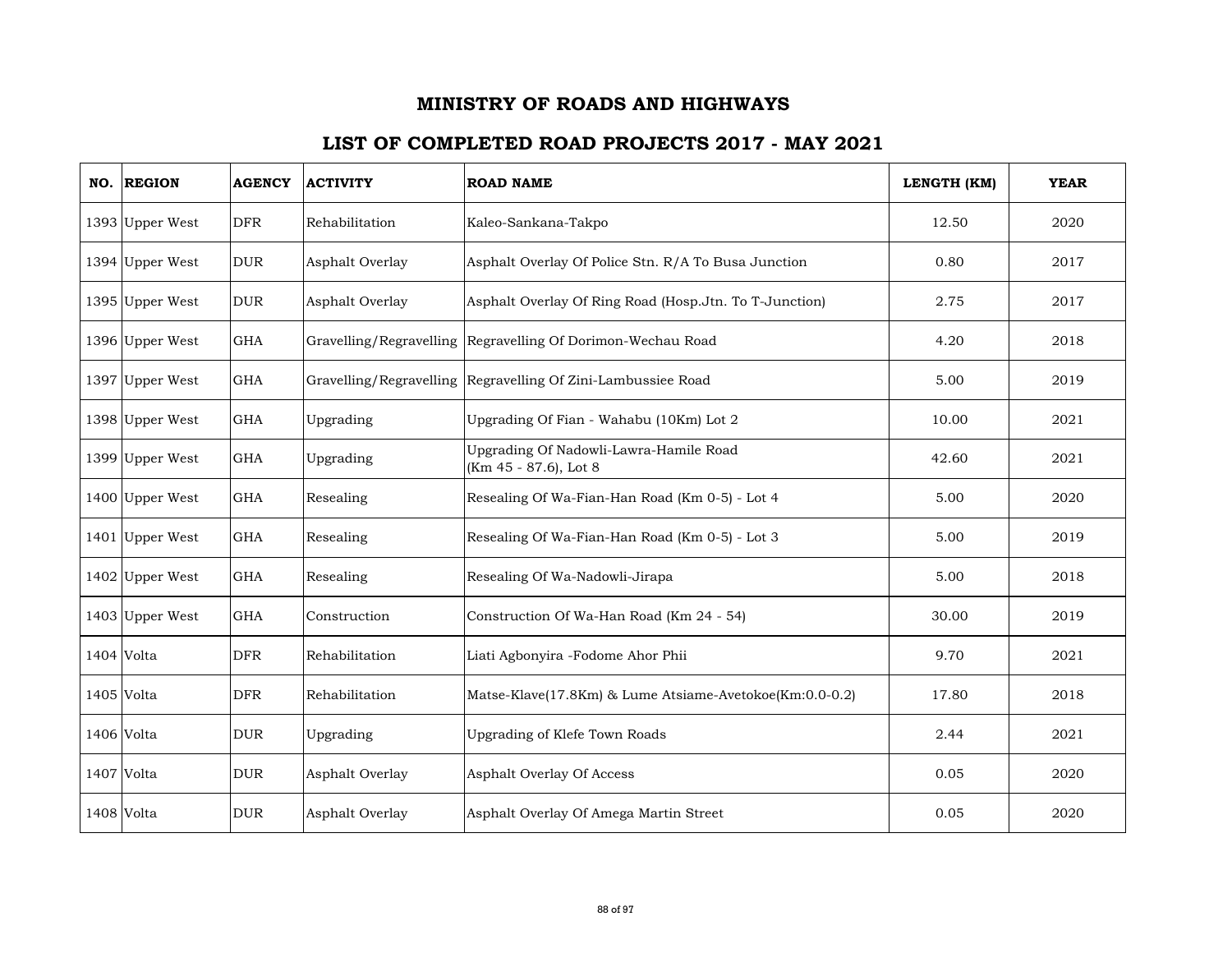| NO. REGION | <b>AGENCY</b> | <b>ACTIVITY</b> | <b>ROAD NAME</b>                                         | LENGTH (KM) | <b>YEAR</b> |
|------------|---------------|-----------------|----------------------------------------------------------|-------------|-------------|
| 1409 Volta | <b>DUR</b>    | Asphalt Overlay | Asphalt Overlay Of Ayim Street                           | 0.25        | 2020        |
| 1410 Volta | <b>DUR</b>    | Asphalt Overlay | Asphalt Overlay Of Byplan Road 1                         | 0.16        | 2020        |
| 1411 Volta | <b>DUR</b>    | Asphalt Overlay | Asphalt Overlay Of Byplan Road 2                         | 0.18        | 2020        |
| 1412 Volta | <b>DUR</b>    | Asphalt Overlay | Asphalt Overlay Of Calvary Street                        | 0.11        | 2020        |
| 1413 Volta | <b>DUR</b>    | Asphalt Overlay | Asphalt Overlay Of Dhmr                                  | 8.00        | 2020        |
| 1414 Volta | <b>DUR</b>    | Asphalt Overlay | Asphalt Overlay Of Ep Church/ Bremen Mission Street      | 0.23        | 2020        |
| 1415 Volta | <b>DUR</b>    | Asphalt Overlay | Asphalt Overlay Of Hohoe - Likpe                         | 1.78        | 2020        |
| 1416 Volta | <b>DUR</b>    | Asphalt Overlay | Asphalt Overlay Of Hohoe Roads                           | 10.00       | 2021        |
| 1417 Volta | <b>DUR</b>    | Asphalt Overlay | Asphalt Overlay Of Kpeme Area Roads (Access At Km 0+034) | 0.03        | 2020        |
| 1418 Volta | <b>DUR</b>    | Asphalt Overlay | Asphalt Overlay Of Kpeme Area Roads (Access At Km 0+094) | 0.04        | 2020        |
| 1419 Volta | <b>DUR</b>    | Asphalt Overlay | Asphalt Overlay Of Kpeme High Street                     | 0.57        | 2020        |
| 1420 Volta | <b>DUR</b>    | Asphalt Overlay | Asphalt Overlay Of Mamaga Street                         | 0.90        | 2020        |
| 1421 Volta | <b>DUR</b>    | Asphalt Overlay | Asphalt Overlay Of Pentecost Road                        | 0.43        | 2020        |
| 1422 Volta | <b>DUR</b>    | Asphalt Overlay | Asphalt Overlay Of Rev Et Adiku Street                   | 0.06        | 2020        |
| 1423 Volta | <b>DUR</b>    | Asphalt Overlay | Asphalt Overlay Of Rev Seegher Street                    | 0.24        | 2020        |
| 1424 Volta | <b>DUR</b>    | Asphalt Overlay | Asphalt Overlay Of Revival Street                        | 0.03        | 2020        |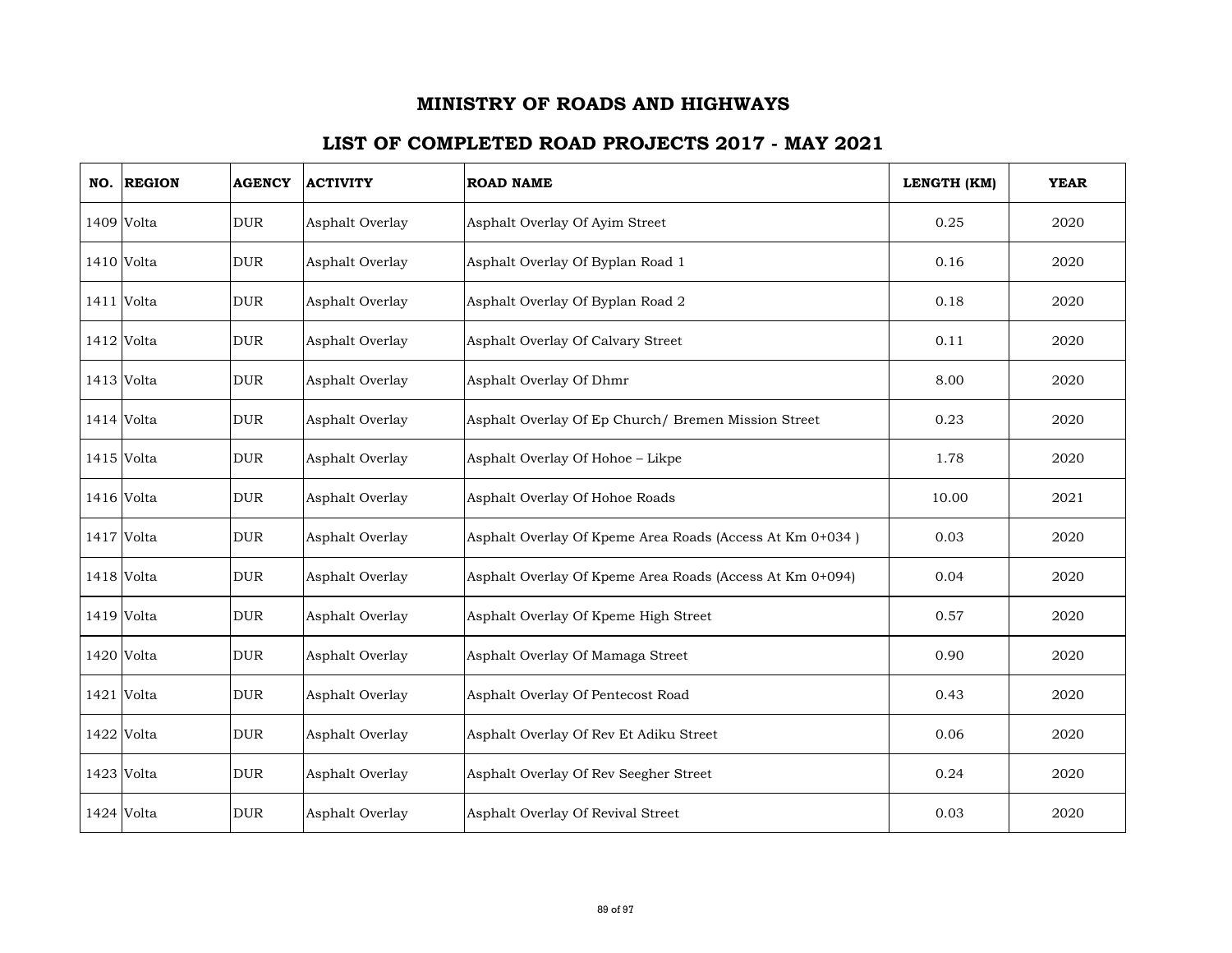| NO. REGION   | <b>AGENCY</b> | <b>ACTIVITY</b> | <b>ROAD NAME</b>                                                      | LENGTH (KM) | <b>YEAR</b> |
|--------------|---------------|-----------------|-----------------------------------------------------------------------|-------------|-------------|
| 1425 Volta   | <b>DUR</b>    | Asphalt Overlay | Asphalt Overlay Of Sankis Street                                      | 0.37        | 2020        |
| 1426 Volta   | <b>DUR</b>    | Asphalt Overlay | Asphalt Overlay Of Sda Street/ Yoofi Link                             | 0.55        | 2020        |
| 1427 Volta   | <b>DUR</b>    | Asphalt Overlay | Asphalt Overlay Of St Augustines Street                               | 0.18        | 2020        |
| 1428 Volta   | <b>DUR</b>    | Asphalt Overlay | Asphalt Overlay Of St Francis College Of Education Campus<br>Roads    | 1.04        | 2020        |
| 1429 Volta   | <b>DUR</b>    | Asphalt Overlay | Asphalt Overlay Of Togbe Adzima                                       | 0.63        | 2020        |
| 1430 Volta   | <b>DUR</b>    | Asphalt Overlay | Asphalt Overlay Of Togbe Dokpo Road                                   | 0.01        | 2020        |
| 1431 Volta   | <b>DUR</b>    | Asphalt Overlay | Asphalt Overlay Of Togbe Dze                                          | 0.18        | 2020        |
| 1432 Volta   | <b>DUR</b>    | Asphalt Overlay | Asphalt Overlay Of Togbe Dze Link                                     | 0.14        | 2020        |
| 1433 Volta   | <b>DUR</b>    | Asphalt Overlay | Asphalt Overlay Of Togbe Worde                                        | 0.27        | 2020        |
| 1434 Volta   | <b>DUR</b>    | Asphalt Overlay | Asphalt Overlay Of Togbega Gabusu Street                              | 0.40        | 2020        |
| 1435 Volta   | <b>DUR</b>    | Asphalt Overlay | Asphalt Overlay Of Vule Street                                        | 0.42        | 2020        |
| 1436 Volta   | <b>GHA</b>    | Upgrading       | Upgrading Of Golokwati - Wli Raod (Km 10 - 27)                        | 17.00       | 2021        |
| 1437 Volta   | <b>GHA</b>    | Resealing       | Resealing Of Ho-Denu Road (Km 12.45-17.45) - Lot 3                    | 5.00        | 2020        |
| 1438 Western | <b>DFR</b>    | Rehabilitation  | Rehabilitation Of Asaasetre - Gyampre Jn. Ph Iii(Km 15.04 -<br>21.10) | 6.06        | 2021        |
| 1439 Western | <b>DFR</b>    | Rehabilitation  | Rehabilitation Of Asaasetre - Gyampre Jn. Ph I (Km 0.00 - 7.04)       | 7.04        | 2021        |
| 1440 Western | <b>DFR</b>    | Rehabilitation  | Rehabilitation Of Asaasetre - Gyampre Jn. Ph Ii(Km 7.04 - 15.04)      | 8.00        | 2021        |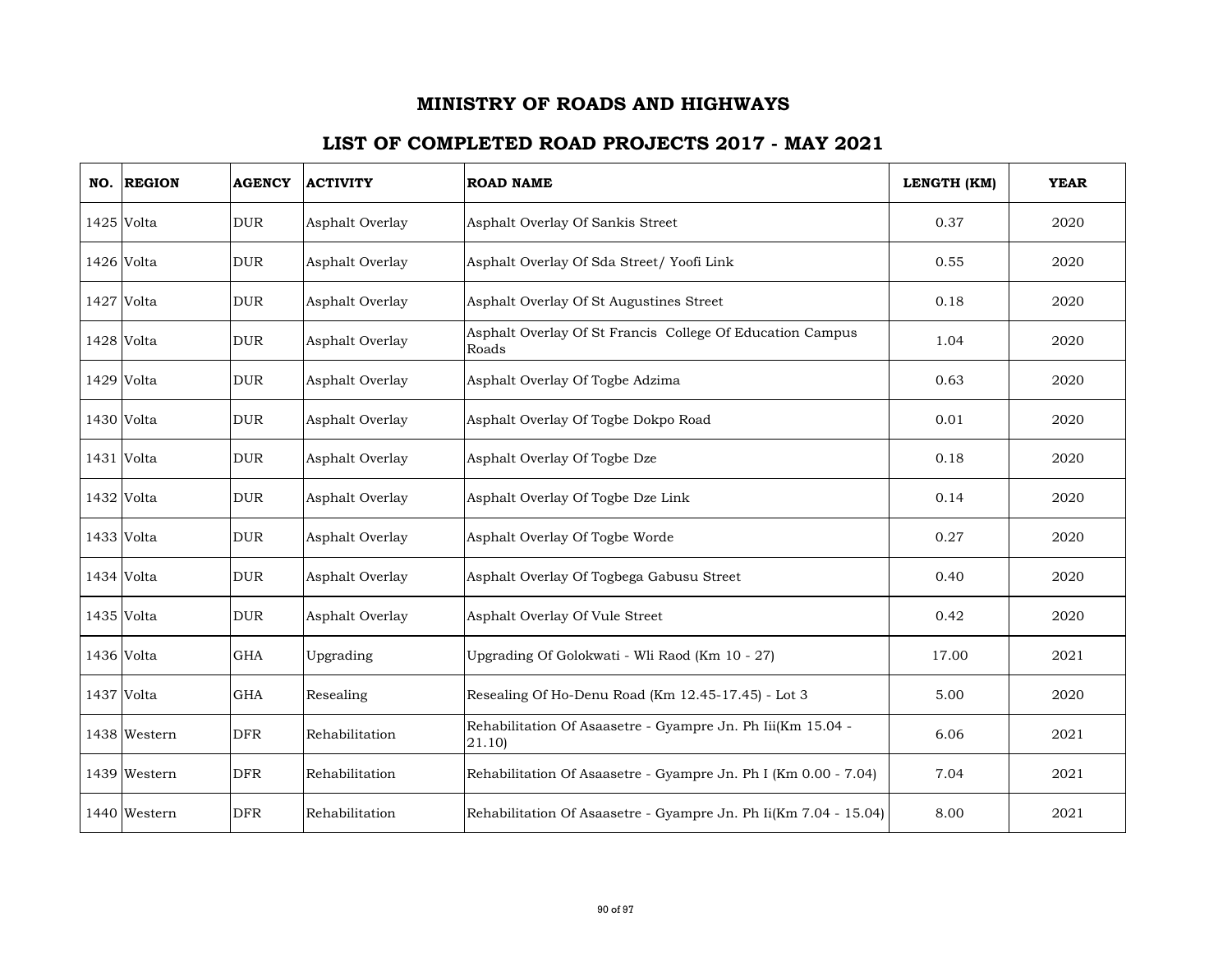| NO. | <b>REGION</b> | <b>AGENCY</b> | <b>ACTIVITY</b> | <b>ROAD NAME</b>                                                                                              | LENGTH (KM) | <b>YEAR</b> |
|-----|---------------|---------------|-----------------|---------------------------------------------------------------------------------------------------------------|-------------|-------------|
|     | 1441 Western  | <b>DFR</b>    | Rehabilitation  | Rehabilitation Of Hiamatuo - Appiakrom & Other Feeder Road<br>(16.00Km)                                       | 16.00       | 2021        |
|     | 1442 Western  | <b>DFR</b>    | Upgrading       | Bitumen Surfacing Of Tikobo No.1-Elenda Wharf Feeder Road                                                     | 11.30       | 2020        |
|     | 1443 Western  | <b>DFR</b>    | Upgrading       | Bitumen Surfacing Of Half Assin-New Town                                                                      | 12.50       | 2021        |
|     | 1444 Western  | <b>DFR</b>    | Upgrading       | Bitumen Surface Dressing Of Alabokazo-Ekwei-Tikobo No.1<br>Phase 1                                            | 31.00       | 2019        |
|     | 1445 Western  | <b>DFR</b>    | Upgrading       | Bitumen Surface Dressing Of Alabokazo-Ekwei-Tikobo No.1<br>Phase 2                                            | 38.28       | 2019        |
|     | 1446 Western  | <b>DFR</b>    | Upgrading       | Surface Dressing Of Shama Town Roads                                                                          | 6.30        | 2019        |
|     | 1447 Western  | <b>DUR</b>    | Upgrading       | Emergency Upgrading Of Selected Arterial And Critical Collector<br>Roads In Five Towns Within The Gas Enclave | 29.89       | 2021        |
|     | 1448 Western  | <b>DUR</b>    | Upgrading       | Upgrading Of Anaji Critical Collectors, Race Course, Dupaul Area<br>Roads                                     | 10.55       | 2020        |
|     | 1449 Western  | <b>DUR</b>    | Asphalt Overlay | Asphalt Overlay Of A.Amponsah Street                                                                          | 0.20        | 2020        |
|     | 1450 Western  | <b>DUR</b>    | Asphalt Overlay | Asphalt Overlay Of Access Road Lhs(Ssnit Road)                                                                | 0.12        | 2020        |
|     | 1451 Western  | <b>DUR</b>    | Asphalt Overlay | Asphalt Overlay Of Adiembra Fie Road                                                                          | 1.17        | 2020        |
|     | 1452 Western  | <b>DUR</b>    | Asphalt Overlay | Asphalt Overlay Of Ahantaman Close I & Ii                                                                     | 1.03        | 2017        |
|     | 1453 Western  | <b>DUR</b>    | Asphalt Overlay | Asphalt Overlay Of Ahenfie Roads                                                                              | 2.10        | 2019        |
|     | 1454 Western  | <b>DUR</b>    | Asphalt Overlay | Asphalt Overlay Of Ahmaddiya Street                                                                           | 0.28        | 2017        |
|     | 1455 Western  | <b>DUR</b>    | Asphalt Overlay | Asphalt Overlay Of Aidoo Lane/Celebrety Avenue                                                                | 0.19        | 2020        |
|     | 1456 Western  | <b>DUR</b>    | Asphalt Overlay | Asphalt Overlay Of Aidoo Ln/Celebrity Avenue                                                                  | 0.09        | 2020        |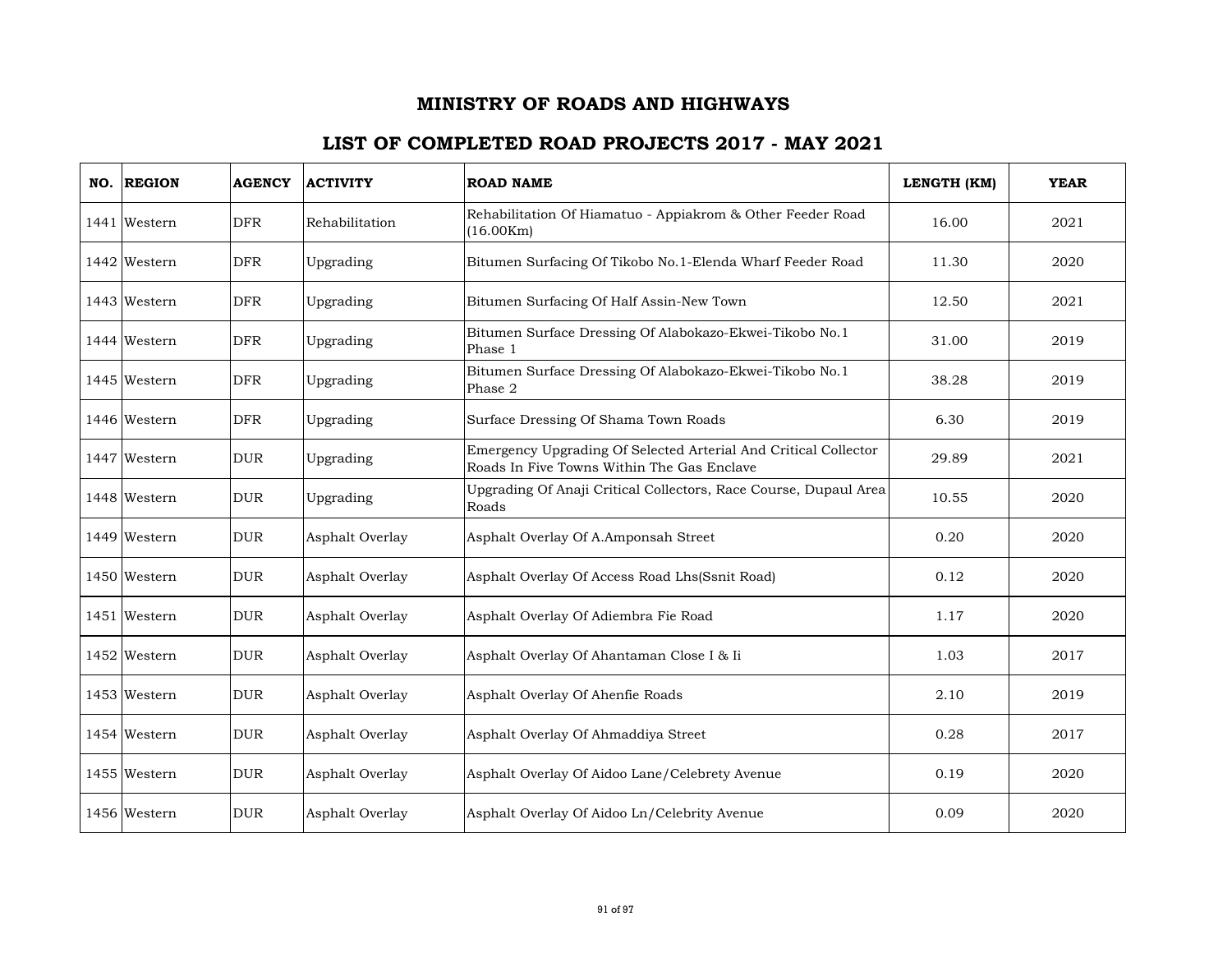| NO. REGION   | <b>AGENCY</b> | <b>ACTIVITY</b> | <b>ROAD NAME</b>                                      | LENGTH (KM) | <b>YEAR</b> |
|--------------|---------------|-----------------|-------------------------------------------------------|-------------|-------------|
| 1457 Western | <b>DUR</b>    | Asphalt Overlay | Asphalt Overlay Of Air Force Base(Road A)             | 0.89        | 2020        |
| 1458 Western | <b>DUR</b>    | Asphalt Overlay | Asphalt Overlay Of Air Force Base(Road B)             | 0.20        | 2020        |
| 1459 Western | <b>DUR</b>    | Asphalt Overlay | Asphalt Overlay Of Air Force Base(Road C)             | 0.23        | 2020        |
| 1460 Western | <b>DUR</b>    | Asphalt Overlay | Asphalt Overlay Of Air Force Base(Road D)             | 0.10        | 2020        |
| 1461 Western | <b>DUR</b>    | Asphalt Overlay | Asphalt Overlay Of Air Force Base(Road E)             | 0.08        | 2020        |
| 1462 Western | <b>DUR</b>    | Asphalt Overlay | Asphalt Overlay Of Air Force Base(Road F)             | 0.21        | 2020        |
| 1463 Western | <b>DUR</b>    | Asphalt Overlay | Asphalt Overlay Of Airforce Training School           | 1.42        | 2018        |
| 1464 Western | <b>DUR</b>    | Asphalt Overlay | Asphalt Overlay Of Anaji Hills Ave Lhs                | 0.12        | 2020        |
| 1465 Western | <b>DUR</b>    | Asphalt Overlay | Asphalt Overlay Of Anchovy Street Beach Road Takoradi | 0.30        | 2018        |
| 1466 Western | <b>DUR</b>    | Asphalt Overlay | Asphalt Overlay Of Asakae-Whindo Road                 | 2.13        | 2020        |
| 1467 Western | <b>DUR</b>    | Asphalt Overlay | Asphalt Overlay Of Assaeke Whindo Road                | 2.13        | 2019        |
| 1468 Western | <b>DUR</b>    | Asphalt Overlay | Asphalt Overlay Of Ayeh Kumi St                       | 0.50        | 2020        |
| 1469 Western | <b>DUR</b>    | Asphalt Overlay | Asphalt Overlay Of Barbel Street                      | 0.20        | 2020        |
| 1470 Western | <b>DUR</b>    | Asphalt Overlay | Asphalt Overlay Of Bissue Avenue (European Town)      | 0.60        | 2017        |
| 1471 Western | <b>DUR</b>    | Asphalt Overlay | Asphalt Overlay Of Blast Pipe                         | 0.24        | 2020        |
| 1472 Western | <b>DUR</b>    | Asphalt Overlay | Asphalt Overlay Of Bosomtwe Sam Street                | 0.26        | 2020        |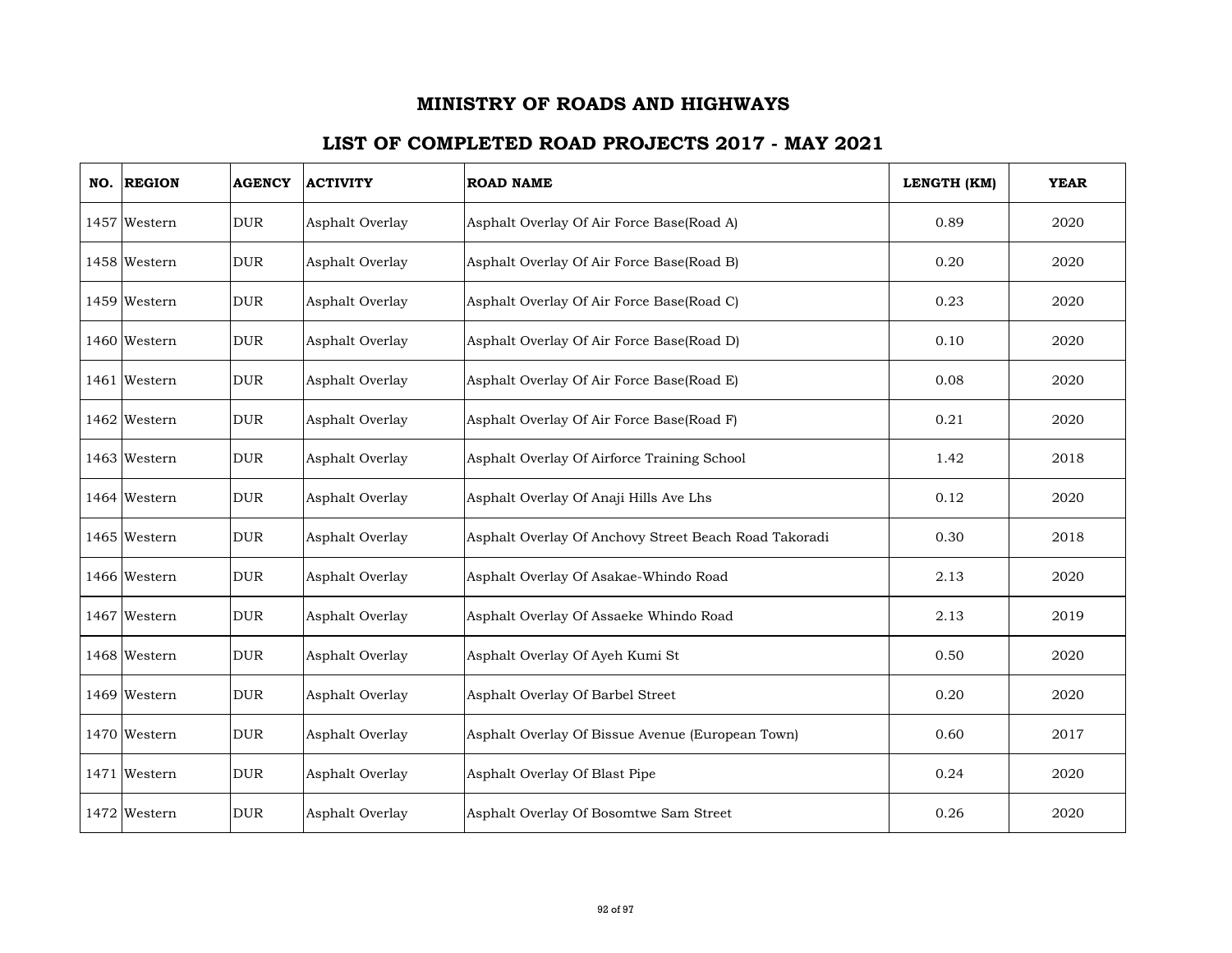| NO. REGION   | <b>AGENCY</b> | <b>ACTIVITY</b> | <b>ROAD NAME</b>                                           | LENGTH (KM) | <b>YEAR</b> |
|--------------|---------------|-----------------|------------------------------------------------------------|-------------|-------------|
| 1473 Western | <b>DUR</b>    | Asphalt Overlay | Asphalt Overlay Of C.M Cann Street                         | 0.12        | 2020        |
| 1474 Western | <b>DUR</b>    | Asphalt Overlay | Asphalt Overlay Of Central Police Quarters(Access Road 1)  | 0.03        | 2020        |
| 1475 Western | <b>DUR</b>    | Asphalt Overlay | Asphalt Overlay Of Central Police Quarters(Access Road 2)  | 0.06        | 2020        |
| 1476 Western | <b>DUR</b>    | Asphalt Overlay | Asphalt Overlay Of Central Police Quarters(Frontage)       | 0.02        | 2020        |
| 1477 Western | <b>DUR</b>    | Asphalt Overlay | Asphalt Overlay Of Central Police Quarters(Parade Square)  | 0.07        | 2020        |
| 1478 Western | <b>DUR</b>    | Asphalt Overlay | Asphalt Overlay Of Chapel Hill Roads                       | 2.51        | 2019        |
| 1479 Western | <b>DUR</b>    | Asphalt Overlay | Asphalt Overlay Of China Food Avenue                       | 0.62        | 2020        |
| 1480 Western | <b>DUR</b>    | Asphalt Overlay | Asphalt Overlay Of Columbia Ave                            | 0.29        | 2020        |
| 1481 Western | <b>DUR</b>    | Asphalt Overlay | Asphalt Overlay Of Dualisation Of Kansawrodo By-Pass Ph. 3 | 8.50        | 2019        |
| 1482 Western | <b>DUR</b>    | Asphalt Overlay | Asphalt Overlay Of Egya Ninsin Loop                        | 0.11        | 2020        |
| 1483 Western | <b>DUR</b>    | Asphalt Overlay | Asphalt Overlay Of Electricity Road                        | 0.34        | 2017        |
| 1484 Western | <b>DUR</b>    | Asphalt Overlay | Asphalt Overlay Of Essikado Main Road                      | 0.90        | 2018        |
| 1485 Western | <b>DUR</b>    | Asphalt Overlay | Asphalt Overlay Of Essipon Roads (Continuation)            | 0.82        | 2018        |
| 1486 Western | <b>DUR</b>    | Asphalt Overlay | Asphalt Overlay Of Essipon Stadium Roads                   | 1.63        | 2017        |
| 1487 Western | <b>DUR</b>    | Asphalt Overlay | Asphalt Overlay Of Façade Avenue/Airbrake                  | 0.24        | 2020        |
| 1488 Western | <b>DUR</b>    | Asphalt Overlay | Asphalt Overlay Of Façade/ Airbrake                        | 0.08        | 2020        |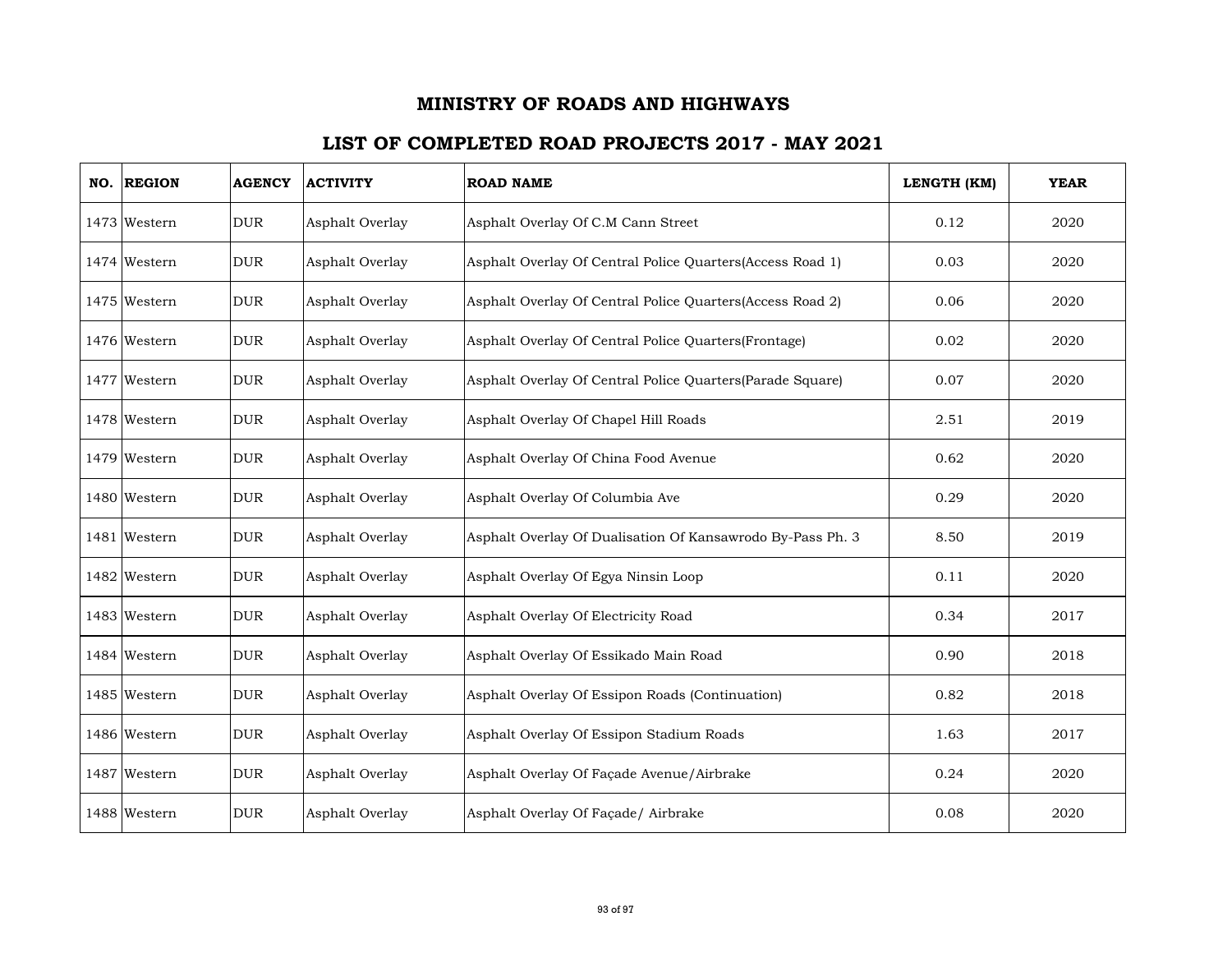| NO. REGION   | <b>AGENCY</b> | <b>ACTIVITY</b> | <b>ROAD NAME</b>                                 | LENGTH (KM) | <b>YEAR</b> |
|--------------|---------------|-----------------|--------------------------------------------------|-------------|-------------|
| 1489 Western | <b>DUR</b>    | Asphalt Overlay | Asphalt Overlay Of Ferguson Street               | 0.13        | 2020        |
| 1490 Western | <b>DUR</b>    | Asphalt Overlay | Asphalt Overlay Of Fish Road-Sekondi             | 0.19        | 2017        |
| 1491 Western | <b>DUR</b>    | Asphalt Overlay | Asphalt Overlay Of Frederick Ave                 | 0.12        | 2020        |
| 1492 Western | <b>DUR</b>    | Asphalt Overlay | Asphalt Overlay Of Gsts Roads                    | 0.71        | 2017        |
| 1493 Western | <b>DUR</b>    | Asphalt Overlay | Asphalt Overlay Of Hweloi Ansah Ave              | 0.02        | 2020        |
| 1494 Western | <b>DUR</b>    | Asphalt Overlay | Asphalt Overlay Of Isaac Afful Lane              | 0.05        | 2020        |
| 1495 Western | <b>DUR</b>    | Asphalt Overlay | Asphalt Overlay Of K. Appiah Street              | 0.12        | 2020        |
| 1496 Western | <b>DUR</b>    | Asphalt Overlay | Asphalt Overlay Of K.Teming Amoako Ln            | 0.20        | 2020        |
| 1497 Western | <b>DUR</b>    | Asphalt Overlay | Asphalt Overlay Of Ketan Prisons Road            | 0.62        | 2017        |
| 1498 Western | <b>DUR</b>    | Asphalt Overlay | Asphalt Overlay Of Ketan Road                    | 3.21        | 2017        |
| 1499 Western | <b>DUR</b>    | Asphalt Overlay | Asphalt Overlay Of Kokompe Area Roads            | 2.01        | 2019        |
| 1500 Western | <b>DUR</b>    | Asphalt Overlay | Asphalt Overlay Of Kow Gyanten Road              | 0.19        | 2020        |
| 1501 Western | <b>DUR</b>    | Asphalt Overlay | Asphalt Overlay Of Kwamina Ntsin Road            | 0.90        | 2017        |
| 1502 Western | <b>DUR</b>    | Asphalt Overlay | Asphalt Overlay Of Kwesimintsim Polyclinic Roads | 0.30        | 2017        |
| 1503 Western | <b>DUR</b>    | Asphalt Overlay | Asphalt Overlay Of Mercer Street (European Town) | 0.33        | 2017        |
| 1504 Western | <b>DUR</b>    | Asphalt Overlay | Asphalt Overlay Of Morning Glory Street          | 0.46        | 2018        |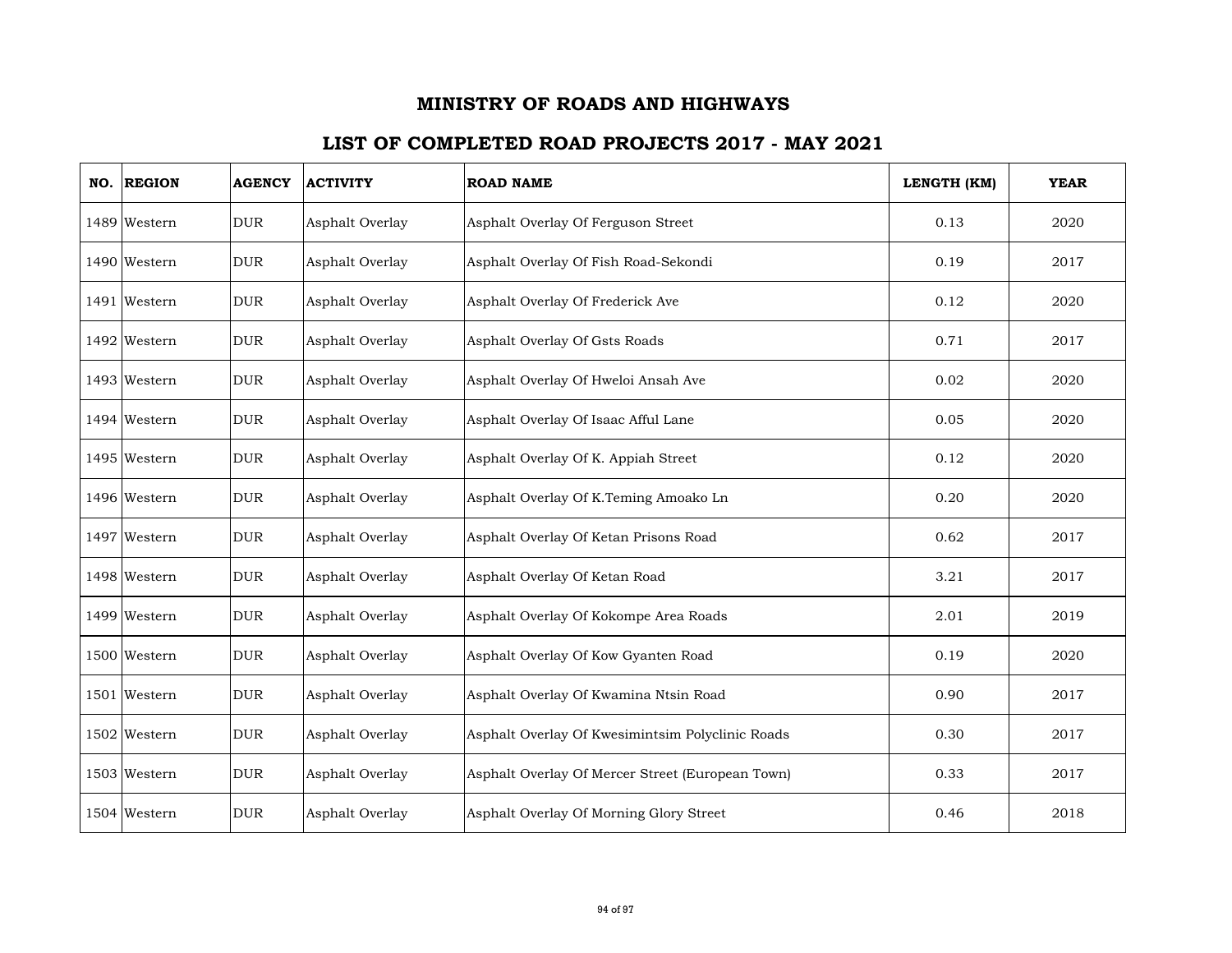| NO. REGION   | <b>AGENCY</b> | <b>ACTIVITY</b> | <b>ROAD NAME</b>                                 | LENGTH (KM) | <b>YEAR</b> |
|--------------|---------------|-----------------|--------------------------------------------------|-------------|-------------|
| 1505 Western | <b>DUR</b>    | Asphalt Overlay | Asphalt Overlay Of Mpeasem Road                  | 1.46        | 2018        |
| 1506 Western | <b>DUR</b>    | Asphalt Overlay | Asphalt Overlay Of Nana Abaka Street             | 0.20        | 2020        |
| 1507 Western | <b>DUR</b>    | Asphalt Overlay | Asphalt Overlay Of Naval Base Officer'S Mess     | 0.30        | 2017        |
| 1508 Western | <b>DUR</b>    | Asphalt Overlay | Asphalt Overlay Of New Takoradi Road             | 0.63        | 2019        |
| 1509 Western | <b>DUR</b>    | Asphalt Overlay | Asphalt Overlay Of Nkontompo Roads               | 1.10        | 2019        |
| 1510 Western | <b>DUR</b>    | Asphalt Overlay | Asphalt Overlay Of Nkotompo Main Road            | 0.40        | 2020        |
| 1511 Western | <b>DUR</b>    | Asphalt Overlay | Asphalt Overlay Of Nkotompo Rhs Link             | 0.44        | 2020        |
| 1512 Western | <b>DUR</b>    | Asphalt Overlay | Asphalt Overlay Of O.J Collinson Street          | 0.14        | 2020        |
| 1513 Western | <b>DUR</b>    | Asphalt Overlay | Asphalt Overlay Of Opia Mensah Street            | 0.05        | 2020        |
| 1514 Western | <b>DUR</b>    | Asphalt Overlay | Asphalt Overlay Of Osam Pinanko Street           | 0.55        | 2020        |
| 1515 Western | <b>DUR</b>    | Asphalt Overlay | Asphalt Overlay Of Others                        | 1.33        | 2018        |
| 1516 Western | <b>DUR</b>    | Asphalt Overlay | Asphalt Overlay Of Paa Lorgorzor Ave/Barbel St   | 0.25        | 2020        |
| 1517 Western | <b>DUR</b>    | Asphalt Overlay | Asphalt Overlay Of Poase Road                    | 3.60        | 2017        |
| 1518 Western | <b>DUR</b>    | Asphalt Overlay | Asphalt Overlay Of Poase Road (Continuation)     | 0.45        | 2018        |
| 1519 Western | <b>DUR</b>    | Asphalt Overlay | Asphalt Overlay Of Railway Quarters Road         | 0.07        | 2020        |
| 1520 Western | <b>DUR</b>    | Asphalt Overlay | Asphalt Overlay Of Rhs Link To Rhs Link Nkotompo | 0.27        | 2020        |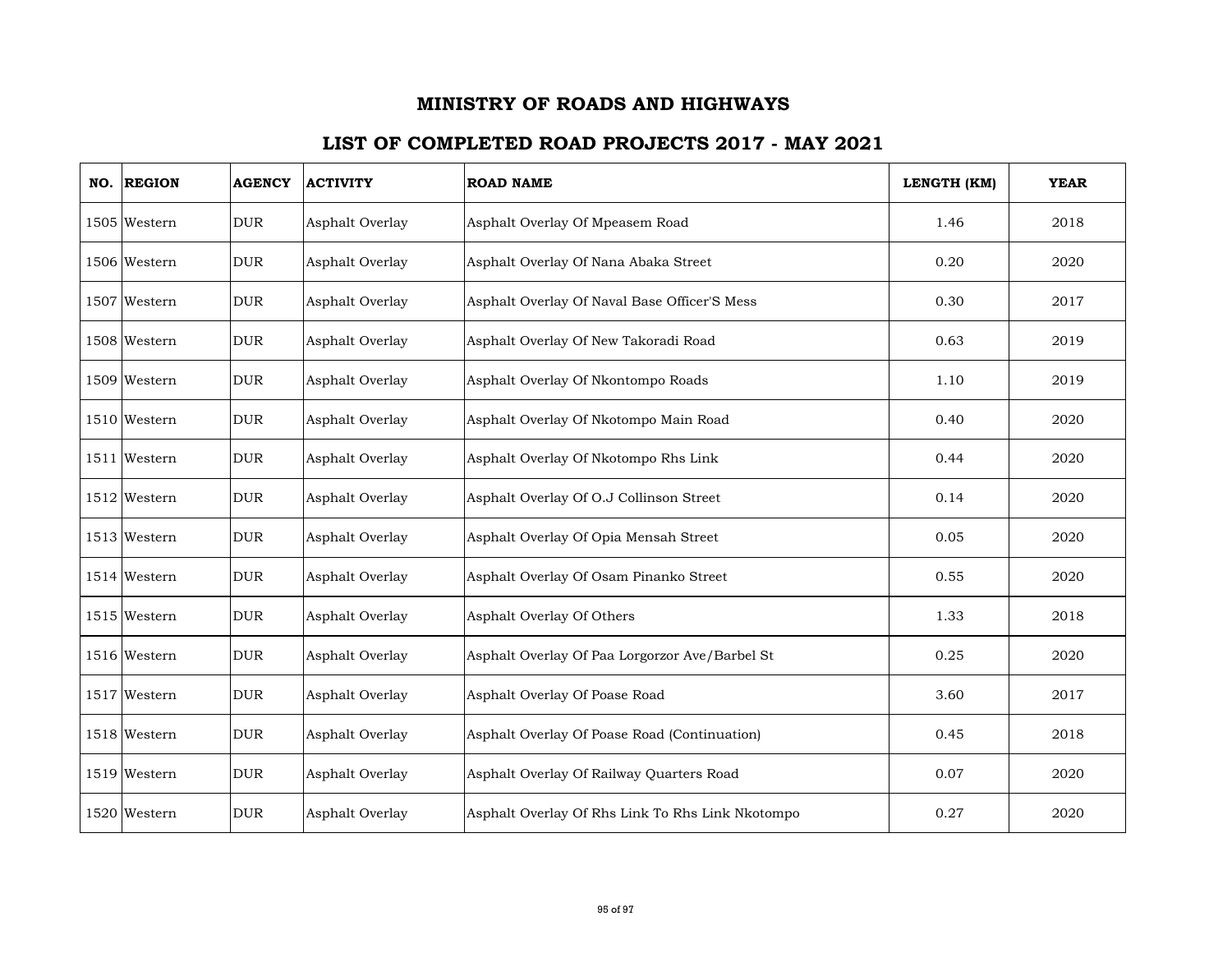| NO. | <b>REGION</b> | <b>AGENCY</b> | <b>ACTIVITY</b> | <b>ROAD NAME</b>                                                                       | LENGTH (KM) | <b>YEAR</b> |
|-----|---------------|---------------|-----------------|----------------------------------------------------------------------------------------|-------------|-------------|
|     | 1521 Western  | <b>DUR</b>    | Asphalt Overlay | Asphalt Overlay Of Sandy Bay Crescent                                                  | 0.73        | 2020        |
|     | 1522 Western  | <b>DUR</b>    | Asphalt Overlay | Asphalt Overlay Of Sen Ghelly Avenue                                                   | 0.86        | 2020        |
|     | 1523 Western  | $_{\rm DUR}$  | Asphalt Overlay | Asphalt Overlay Of Services Rd To Atlantic Rd                                          | 0.02        | 2020        |
|     | 1524 Western  | <b>DUR</b>    | Asphalt Overlay | Asphalt Overlay Of Services Rd To Atlantic Rd Link                                     | 0.03        | 2020        |
|     | 1525 Western  | <b>DUR</b>    | Asphalt Overlay | Asphalt Overlay Of Spillway Ln                                                         | 0.09        | 2020        |
|     | 1526 Western  | <b>DUR</b>    | Asphalt Overlay | Asphalt Overlay Of Sports Club                                                         | 0.18        | 2020        |
|     | 1527 Western  | <b>DUR</b>    | Asphalt Overlay | Asphalt Overlay Of Sports Club Lhs                                                     | 0.03        | 2020        |
|     | 1528 Western  | <b>DUR</b>    | Asphalt Overlay | Asphalt Overlay Of Sports Club Rhs                                                     | 0.03        | 2020        |
|     | 1529 Western  | <b>DUR</b>    | Asphalt Overlay | Asphalt Overlay Of Ssnit Rd/Anaji Rd                                                   | 0.45        | 2020        |
|     | 1530 Western  | <b>DUR</b>    | Asphalt Overlay | Asphalt Overlay Of Takoradi Market Circle Loop                                         | 0.81        | 2017        |
|     | 1531 Western  | <b>DUR</b>    | Asphalt Overlay | Asphalt Overlay Of Takoradi Technical University Roads                                 | 0.89        | 2017        |
|     | 1532 Western  | <b>DUR</b>    | Asphalt Overlay | Asphalt Overlay Of Vodafon Road                                                        | 0.28        | 2017        |
|     | 1533 Western  | <b>DUR</b>    | Asphalt Overlay | Asphalt Overlay Of West Tanokrom Area Roads                                            | 1.11        | 2019        |
|     | 1534 Western  | <b>DUR</b>    | Construction    | Dualisation Of Kansawrodo By-Pass Ph. 3                                                | 8.50        | 2019        |
|     | 1535 Western  | <b>GHA</b>    | Rehabilitation  | Rehabilitation Of Tarkwa - Aboso - Huni Valley - Damang Road<br>$(Km 0.0 - 8.0)$ Lot 1 | 8.00        | 2020        |
|     | 1536 Western  | <b>GHA</b>    | Rehabilitation  | Rehabilitation Of Tarkwa-Aboso-Huni Valley-Damang Road (Km<br>18-29) - Lot 3           | 11.00       | 2020        |